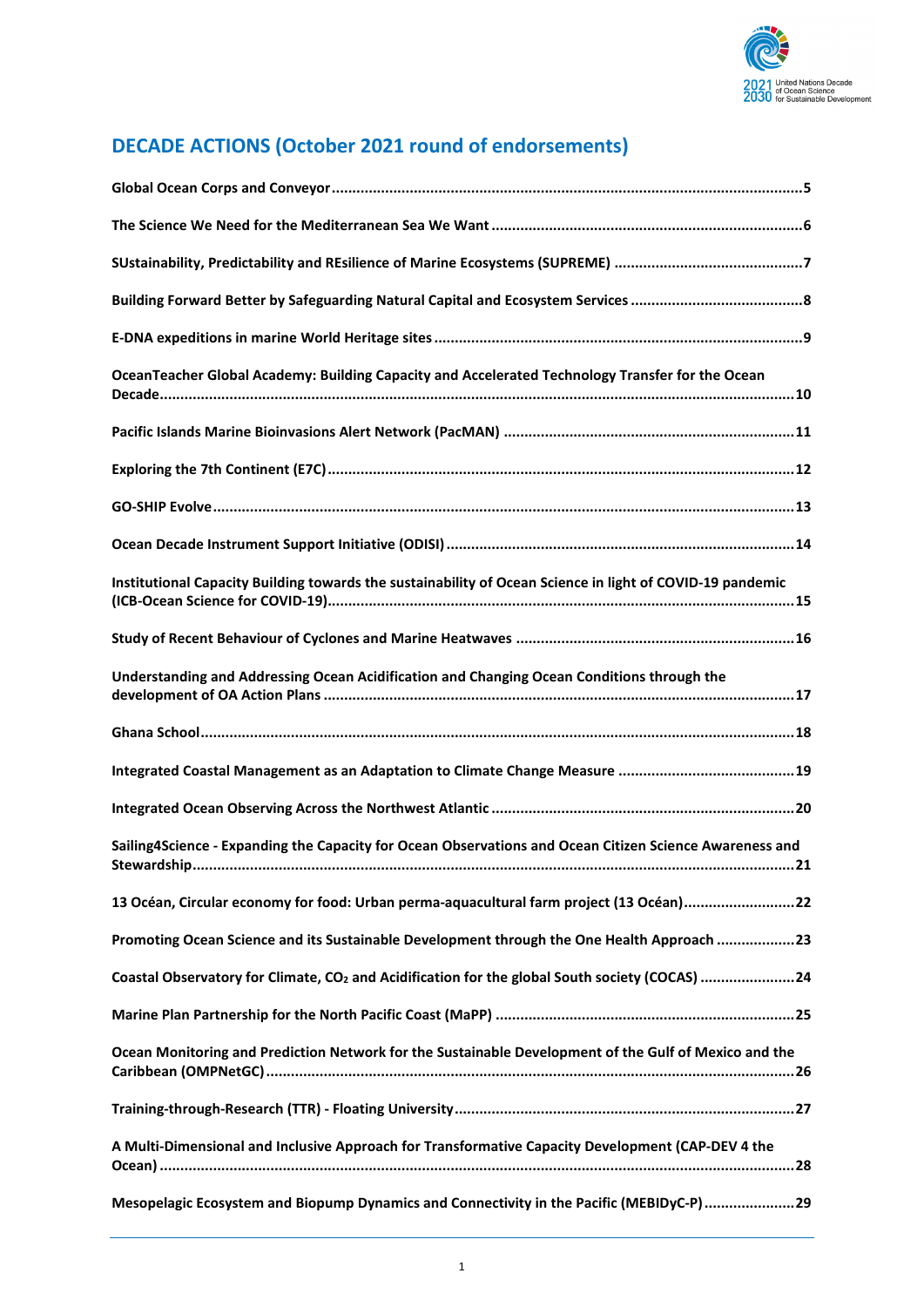

| Low-Cost Real-Time Monitoring of Pollutants and Water Quality Along the Coral Reefs in Tanzania:                                                                                                                      |
|-----------------------------------------------------------------------------------------------------------------------------------------------------------------------------------------------------------------------|
|                                                                                                                                                                                                                       |
|                                                                                                                                                                                                                       |
| A framework for effective trans-national consolidation within marine research, education and management                                                                                                               |
|                                                                                                                                                                                                                       |
|                                                                                                                                                                                                                       |
|                                                                                                                                                                                                                       |
| Development of a warning system for predicting the risk of formation of intense atmospheric vortices of<br>various spatial and temporal scales (water tornadoes, polar mesocyclones) over the seas of the Arctic and  |
|                                                                                                                                                                                                                       |
|                                                                                                                                                                                                                       |
| Comprehensive Multidisciplinary Research and Monitoring of Ecosystems of the Arctic Ocean and its Seas. 41                                                                                                            |
| Complex Multidisciplinary Research and Monitoring of Ecosystems in strategic areas of the South Atlantic                                                                                                              |
|                                                                                                                                                                                                                       |
|                                                                                                                                                                                                                       |
|                                                                                                                                                                                                                       |
| SMART Ocean-SMART Industries (SO-SI): Science/Industry Partnerships for Data Collection and Sharing 46                                                                                                                |
| Development of a Support System for Decision-Making on the Declaration of a Tsunami Alarm, taking into<br>Account the Geographical Position Features of Different Sites of the Protected Territory (TWS-geography).47 |
| Fenoy-X: Data Domain System of Ocean Knowledge for the Future Prosperity of Ocean Resources in the<br>Western Indian Ocean (Fenoy: Malagasy name for filing the gaps / X: the Decade) 48                              |
|                                                                                                                                                                                                                       |
| Science Monitoring and Reliable Telecommunications (SMART) Subsea Cables: Observing the Global Ocean<br>for Climate Monitoring and Disaster Risk Reduction (SMART Cables for Observing the Global Ocean)50            |
| MegaMove - Overhauling Conservation of Highly Migratory Marine Megafauna at Global Scale 51                                                                                                                           |
|                                                                                                                                                                                                                       |
|                                                                                                                                                                                                                       |
|                                                                                                                                                                                                                       |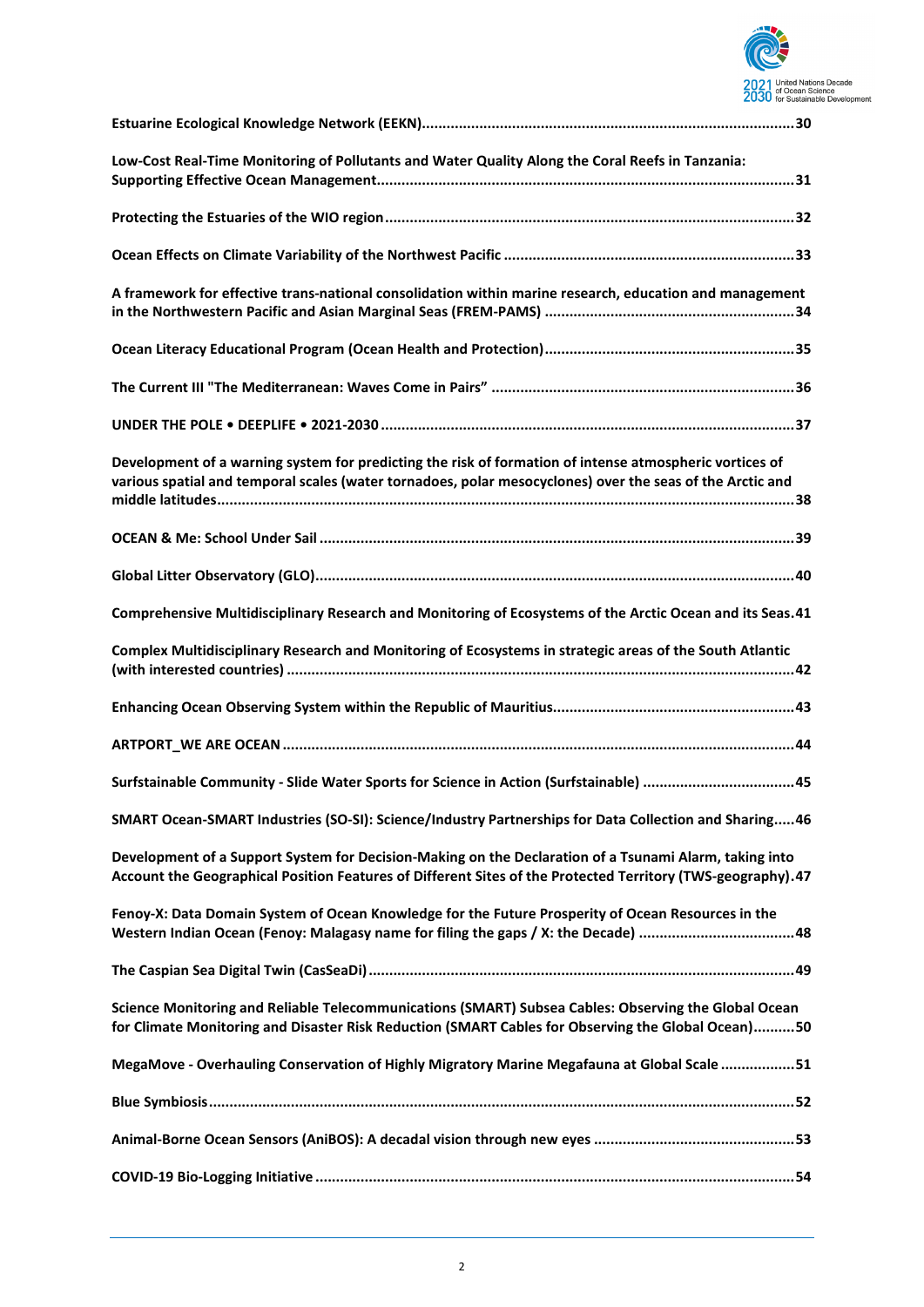

| Coastal Zones Under Intensifying Human Activities and Changing Climate: A Regional Programme Integrating<br>Science, Management and Society to Support Ocean Sustainability (Coastal-SOS)55      |
|--------------------------------------------------------------------------------------------------------------------------------------------------------------------------------------------------|
| Coral Reef Restoration Engaging Local Stakeholders Using Novel Biomimicking IntelliReefs 56                                                                                                      |
| OneArgo: An Integrated Global, Full Depth and Multidisciplinary Ocean Observing Array for Beyond 202057                                                                                          |
| FAIR Data in the UN Ocean Decade in support of integrated ecosystem assessment (FAIROD) 58                                                                                                       |
| Resilience of the Ecosystems, Fisheries and Marine-Based Economy Under a Persistent Anomalous Warm                                                                                               |
|                                                                                                                                                                                                  |
|                                                                                                                                                                                                  |
| Advancing the European Seas' Marine Research and Innovation to Support their Biodiversity and Resilience                                                                                         |
|                                                                                                                                                                                                  |
| West African Science Service Centre on Climate Change and Adapted Land Use: Cabo Verde Graduate School                                                                                           |
|                                                                                                                                                                                                  |
| Pacific Ocean Pathways in support of sustainable development: an integrated approach (PACPATH)66                                                                                                 |
| Above and Beyond - completing the World Register of Marine Species (ABC WoRMS)67                                                                                                                 |
| Sustainable Ocean Management Education Programme Strengthening the Blue Economy (SOME                                                                                                            |
| Enhancement of hydrographic and oceanographic observations in support of marine scientific research<br>(Coastal and natural resources, deep and ultradeep seabed geoscientific mapping, etc.) 69 |
|                                                                                                                                                                                                  |
| Scientists for Ocean Literacy (Oceanographers and Meteorologists for Ocean Literacy) 71                                                                                                          |
|                                                                                                                                                                                                  |
| Geosystems and Mineral Resources in The Transition Continent-Ocean Zones and Open Ocean (GEOMIR)73                                                                                               |
|                                                                                                                                                                                                  |
|                                                                                                                                                                                                  |
| Basin Events to Coastal Impacts (BECI): An Ocean Intelligence System for Fish and People  76                                                                                                     |
|                                                                                                                                                                                                  |
|                                                                                                                                                                                                  |
| Environmental predictors of the Baltic Sea Eutrophication in Connection with Planning Human Activity                                                                                             |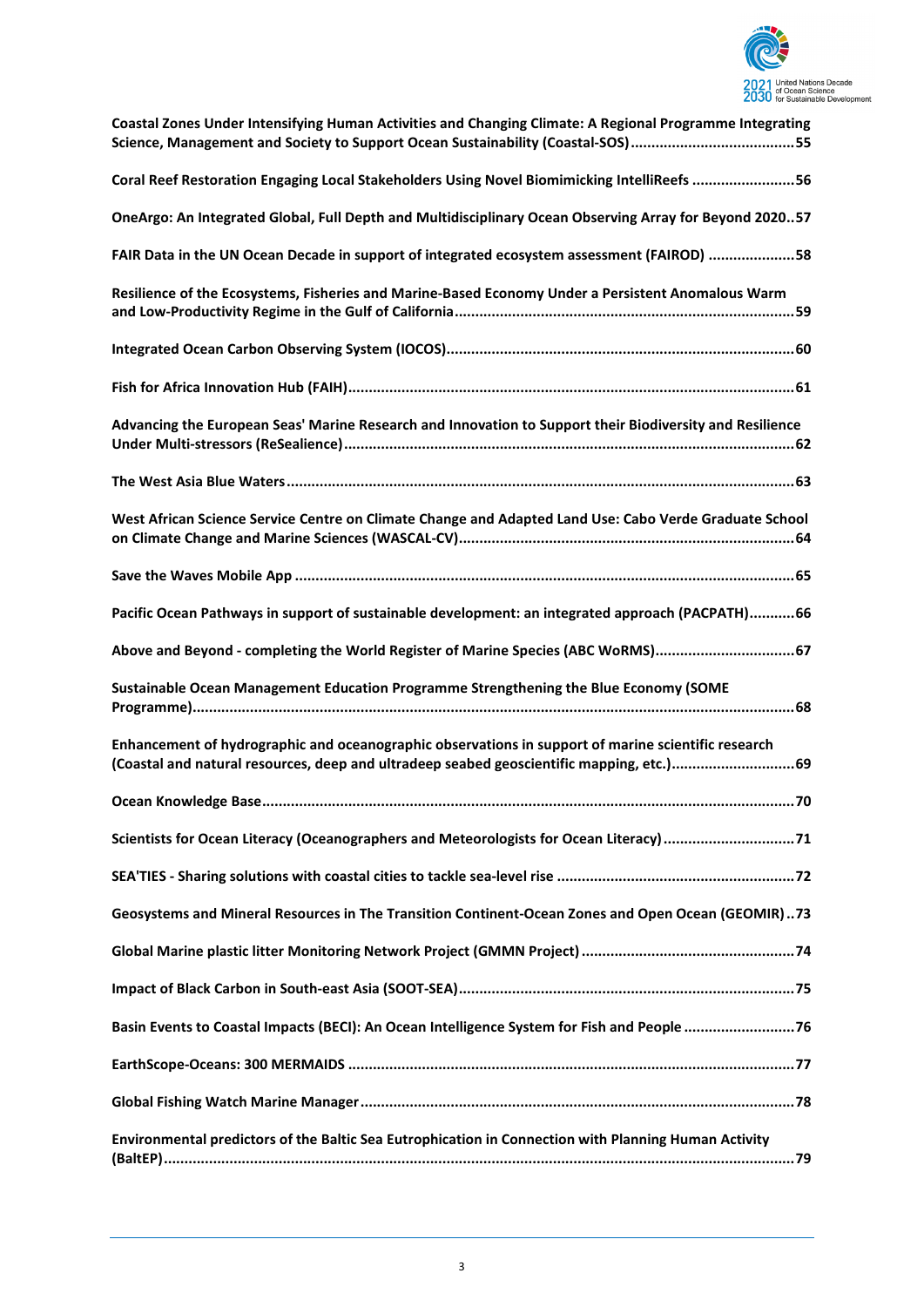

| Indigenous People, Traditional Ecological Knowledge, and Climate Change: The Iconic Underwater Cultural  |
|----------------------------------------------------------------------------------------------------------|
|                                                                                                          |
|                                                                                                          |
| Ocean Literacy Programme for coastal communities in Ecuador (OL Programme in Ecuador) 33                 |
|                                                                                                          |
|                                                                                                          |
| Tsunami Potential Coastal Area of Indonesia, Mountain Anak Krakatau, Banten, Sunda Strait, Indonesia  86 |
|                                                                                                          |
|                                                                                                          |
|                                                                                                          |
|                                                                                                          |
|                                                                                                          |
|                                                                                                          |
|                                                                                                          |
| Unifying Approaches to Marine Connectivity for improved Resource Management for the Seas (SEA-           |
|                                                                                                          |
|                                                                                                          |
|                                                                                                          |
| Call for Proposals of the MeerWissen Initiative for African-German marine research partnerships96        |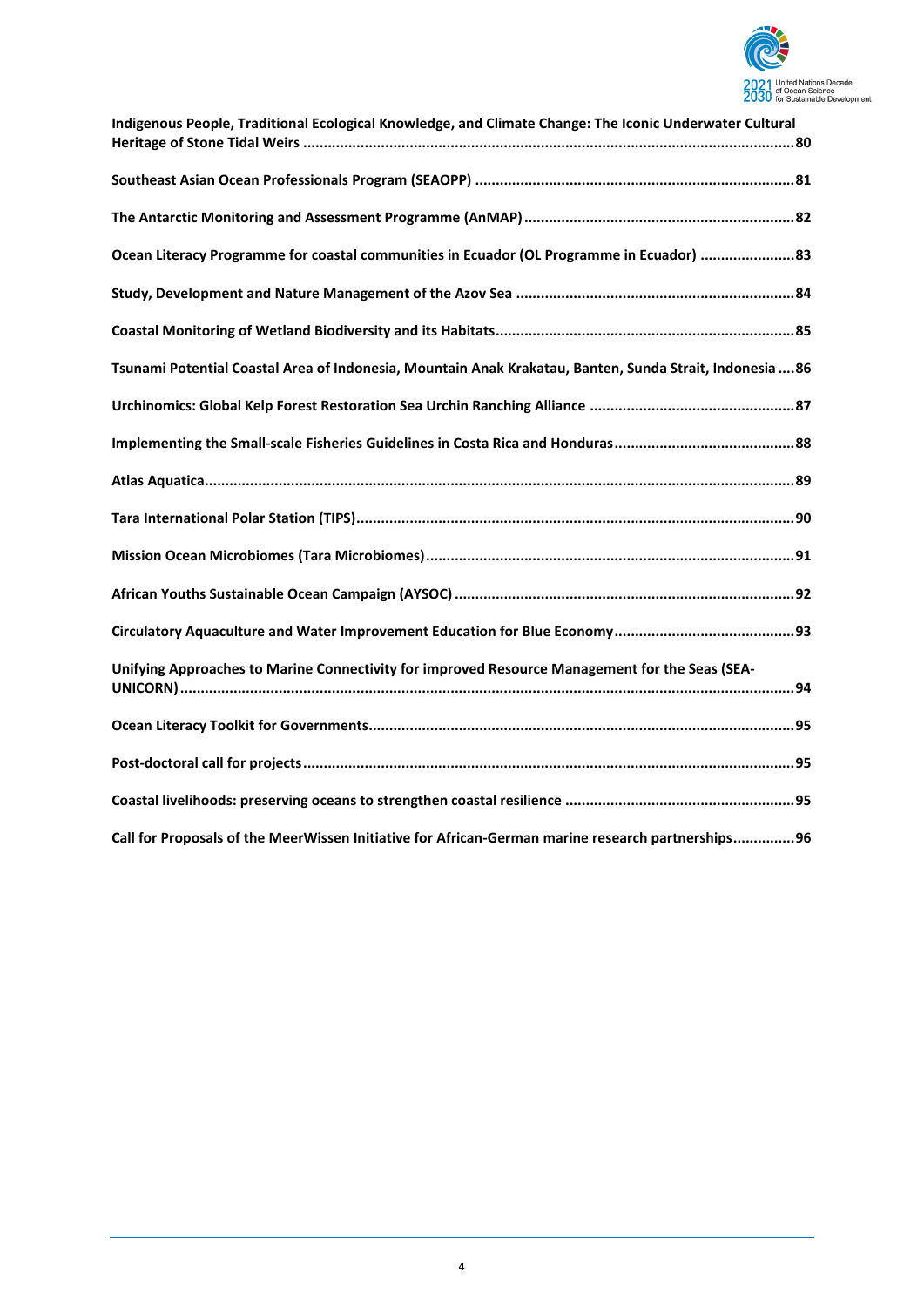

### *Decade Programmes*

### <span id="page-4-0"></span>**Decade Programme 9.**

### **Global Ocean Corps and Conveyor**

**Lead Institution:** University of Michigan

#### **Summary**

Motivated by the example of the US Peace Corps, we propose "Global Ocean Corps and Conveyor" as a unifying concept for sustaining long-term education and research collaborations between scientists from underresourced nations and higher-resourced nations. Based upon our experience in Peace Corps and with the Coastal Ocean Environment Summer School in Ghana (https://coessing.org), we are confident that an Ocean Corps would inspire large numbers of scientists, especially early-career scientists, into its ranks, thus "internationalizing" their outlook, molding many of them into champions for international capacity development for the remainder of their careers, and fostering true ocean science collaborations worldwide.

**Start Date:** 01/01/2021 **End Date:** 31/12/2030

#### **Ocean Basins**

Indian North Pacific South Pacific North Atlantic South Atlantic Arctic

#### **Challenges Addressed**

Challenge 1 Challenge 2 Challenge 3 Challenge 4 Challenge 5 Challenge 6 Challenge 7 Challenge 8 Challenge 9 Challenge 10

### **Contact**

Brian Arbic[: arbic@umich.edu](mailto:arbic@umich.edu)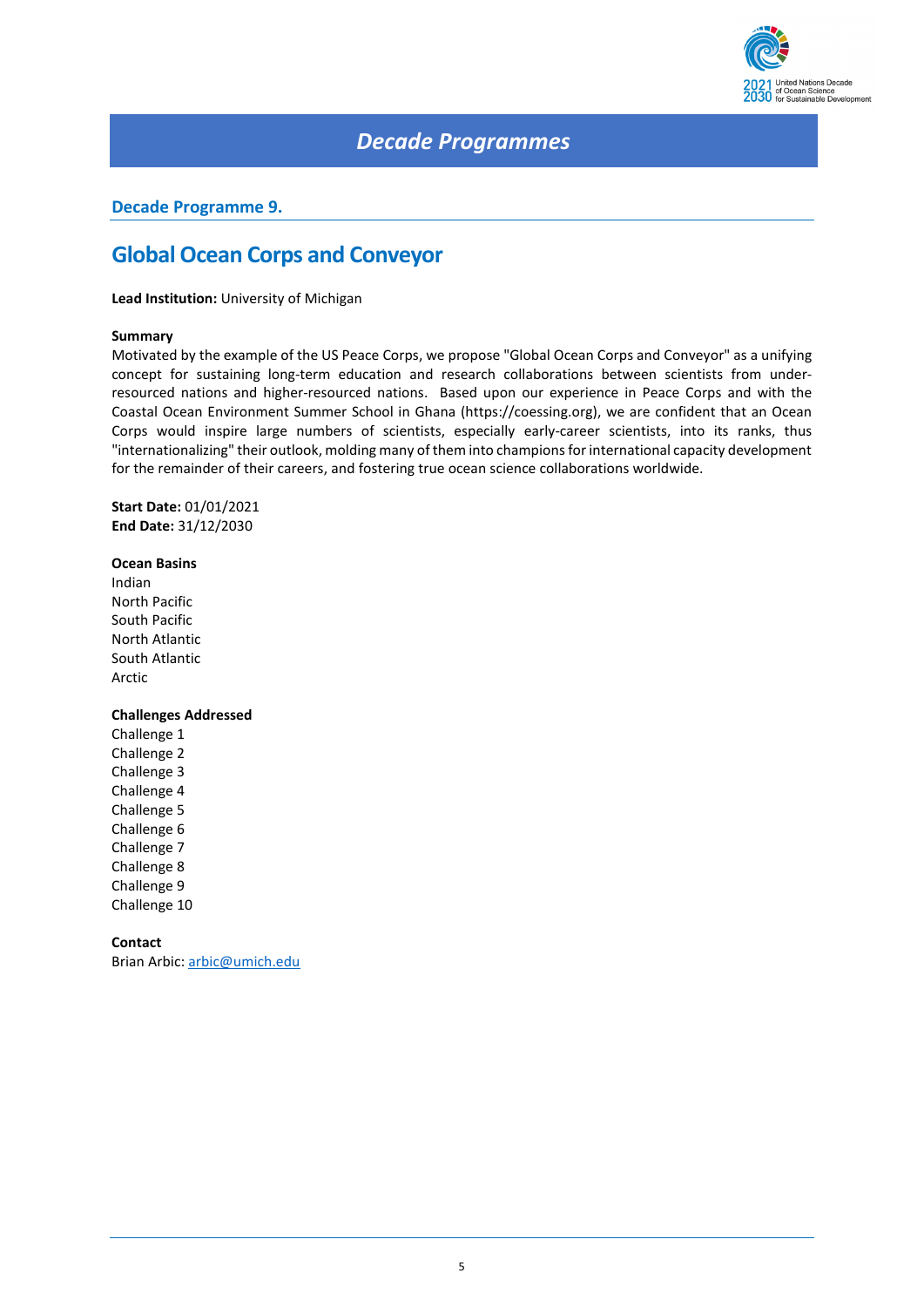

### <span id="page-5-0"></span>**The Science We Need for the Mediterranean Sea We Want**

**Lead Institution:** Italian Oceanographic Commission (COI)

#### **Summary**

The Science We Need for the Mediterranean Sea We Want (SciNMeet) Programme will address major Mediterranean challenges and gaps in scientific knowledge with the aim to better understand and manage impacts of climate change, pollution, overexploitation of resources, and marine hazards on the marine environment to contribute to maintenance of ecosystems' functioning and the sustainability of relevant economic operations. Increasing education, awareness and international collaboration, by mobilizing the scientific community, policy makers, private sector and society at large, the Programme will address the Ocean Decade's seven outcomes and contribute to the implementation of Agenda 2030.

**Start Date:** 01/10/2021 **End Date:** 30/09/2030

**Ocean Basins** North Atlantic

**Challenges Addressed**

Challenge 1 Challenge 2 Challenge 3 Challenge 4 Challenge 5 Challenge 6 Challenge 7 Challenge 8 Challenge 9 Challenge 10

**Contact**

Rosalia Santoleri: [presidente.coi@cnr.it](mailto:presidente.coi@cnr.it)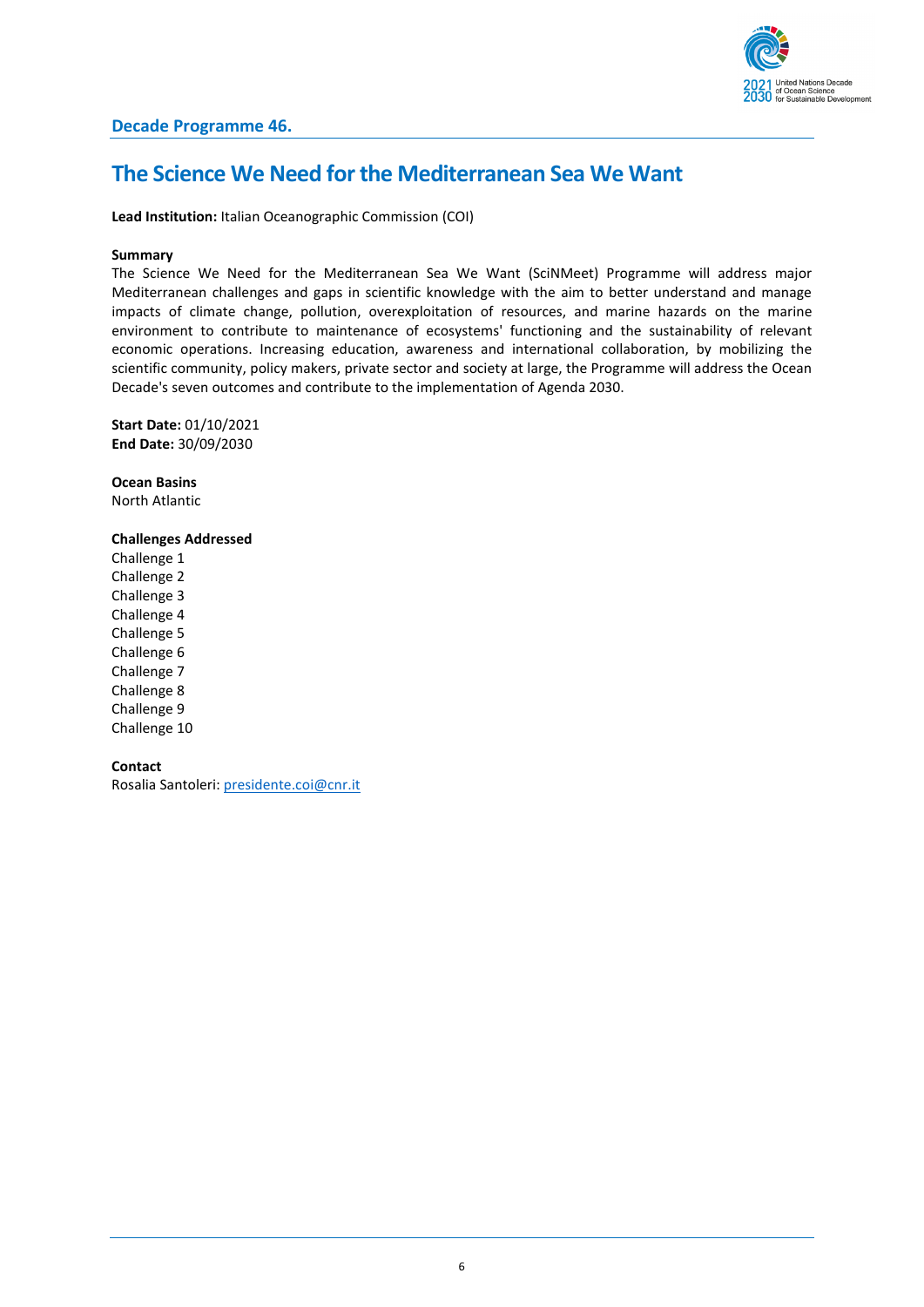

# <span id="page-6-0"></span>**SUstainability, Predictability and REsilience of Marine Ecosystems (SUPREME)**

**Lead Institution:** US National Oceanic and Atmospheric Administration

#### **Summary**

Changing oceans are significantly impacting valuable marine species and the many people, communities, and economies that depend upon them. Warming oceans, rising seas, decreasing ocean ice, increasing ocean acidification, and extreme events (e.g., marine heat waves) are affecting the distribution and abundance of marine species in many regions. These changes are expected to increase with continued climate change and there is much at risk. The SUPREME programme seeks to globally implement an infrastructure to support robust climate- and ocean-related forecasts, predictions, and projections to guide marine ecosystem management and adaptation strategies that reduce risks and increase resilience of marine/coastal resources and the people who depend on them.

**Start Date:** 01/01/2021 **End Date:** 31/12/2030

#### **Ocean Basins**

Indian North Pacific South Pacific North Atlantic South Atlantic Arctic Southern

#### **Challenges Addressed**

Challenge 2 Challenge 3 Challenge 4 Challenge 5 Challenge 9 Challenge 10

#### **Contact**

Steven Bograd: [steven.bograd@noaa.gov](mailto:steven.bograd@noaa.gov)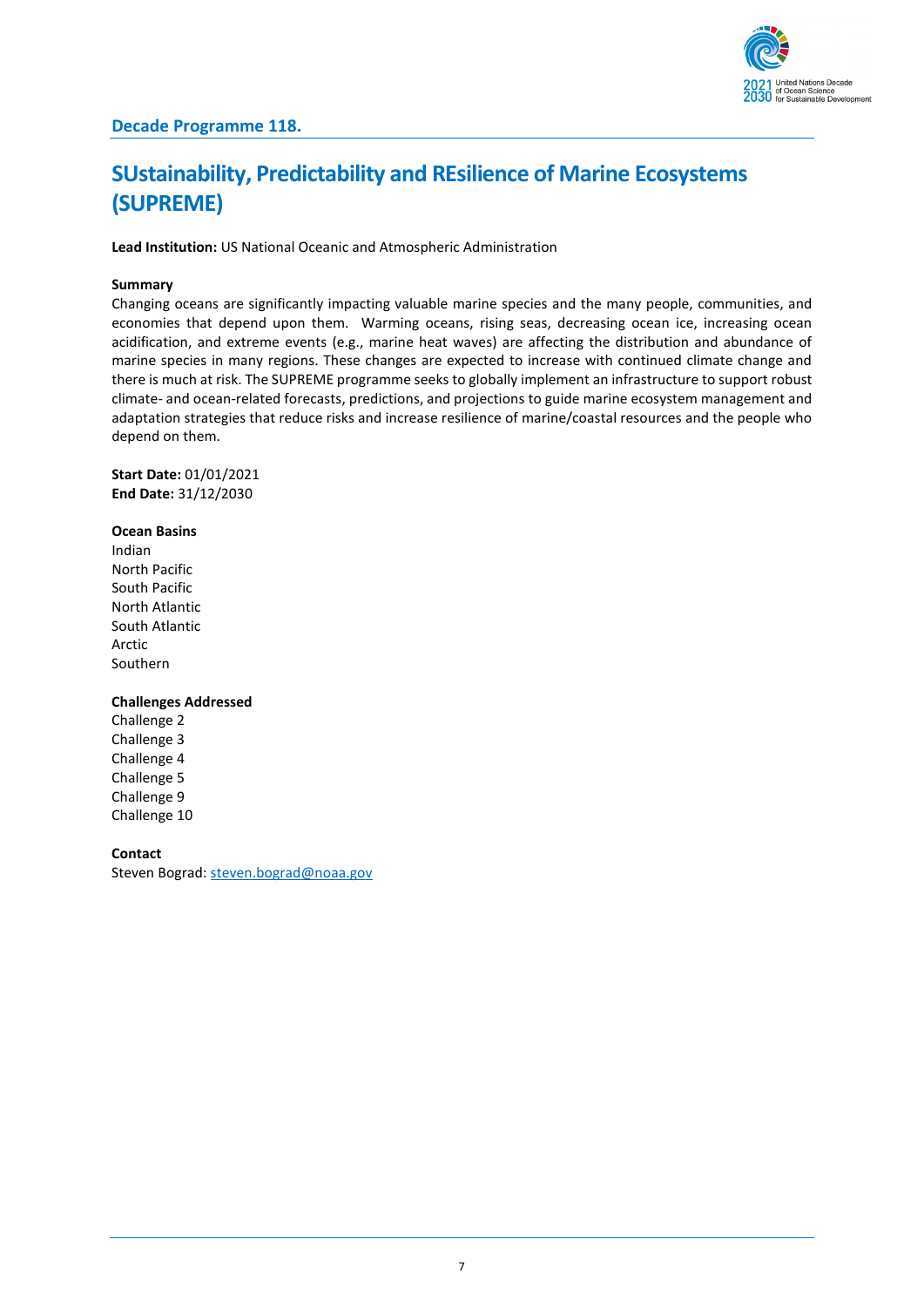

## <span id="page-7-0"></span>**Building Forward Better by Safeguarding Natural Capital and Ecosystem Services**

**Lead Institution:** Office of Director & UNESCO Representative to the Pacific States and Ministry of Natural Resources and Environment, Samoa

#### **Summary**

This initiative will support policy and planning, collection of data and valuation of marine, coastal and terrestrial ecosystem services to support development of scenarios for future, reporting against SDGs 14-15. It will build a case for investment in ecosystem services given their centrality to human wellbeing with emphasis on the SDGs 1 to 3.

**Start Date:** 01/01/2022 **End Date:** 31/12/2023

**Ocean Basins** South Pacific

#### **Challenges Addressed**

Challenge 2 Challenge 3 Challenge 4 Challenge 9 Challenge 10

#### **Contact**

Frances Debra Brown-Reupena, Chief Executive Officer[: ceo@mnre.gov.ws](mailto:ceo@mnre.gov.ws)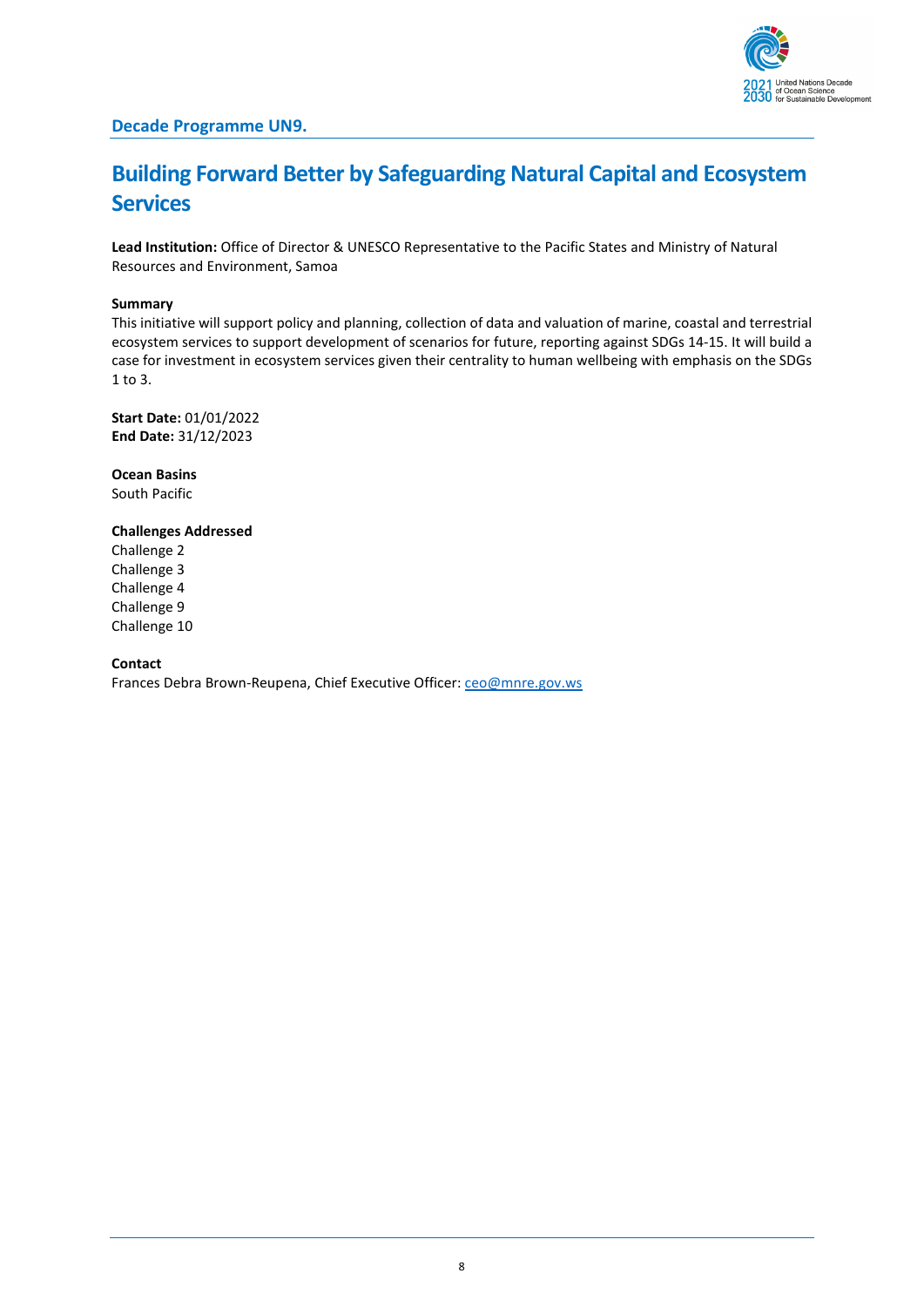

### *Decade Projects*

### <span id="page-8-0"></span>**Decade Project UN8.**

### **E-DNA expeditions in marine World Heritage sites**

**Lead Institution:** IOC IODE Programme and Marine World Heritage Centre of UNESCO

#### **Summary**

"eDNA Expeditions in marine World Heritage sites is a citizen-science project to reveal the richness of biodiversity in UNESCO's flagship sites and its vulnerability to climate change. Based on environmental DNA extracted from a liter of water, fish and red-list species will be detected and scientific results made publicly available."

**Start Date:** 01/01/2022 **End Date:** 31/12/2023

#### **Ocean Basins**

Indian North Pacific South Pacific North Atlantic South Atlantic Arctic

#### **Challenges Addressed**

Challenge 2 Challenge 3 Challenge 5 Challenge 7

**Contact**

**Ward Appeltans & Fanny Douvere[: w.appeltans@unesco.org;](mailto:w.appeltans@unesco.org) [f.douvere@unesco.org](mailto:f.douvere@unesco.org)**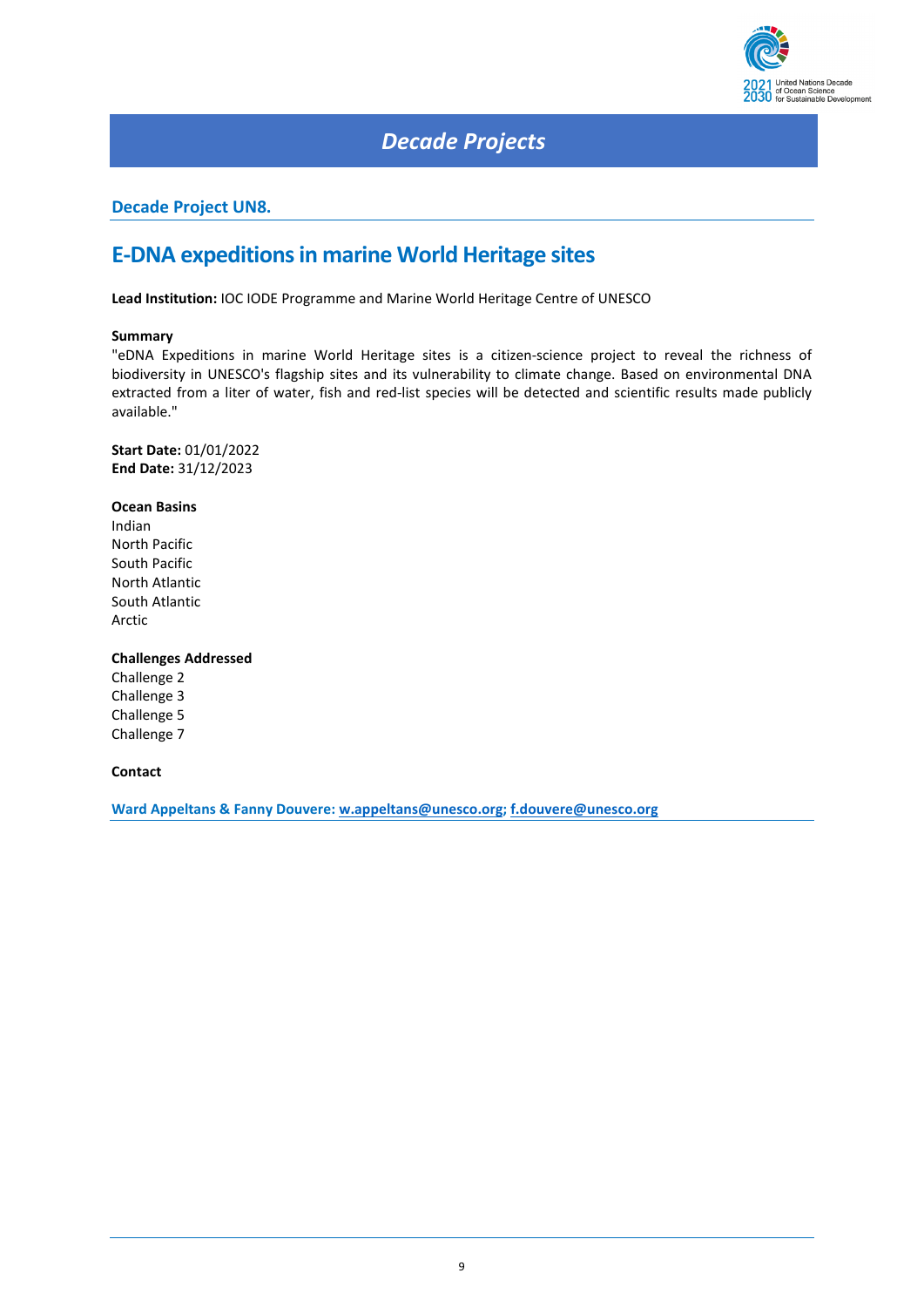## <span id="page-9-0"></span>**OceanTeacher Global Academy: Building Capacity and Accelerated Technology Transfer for the Ocean Decade**

**Lead Institution:** UNESCO/IOC Project Office for IODE

#### **Summary**

The OceanTeacher Global Academy provides a comprehensive internet-based training platform that supports classroom training, blended training, and online (distance) learning. OTGA courses cover a range of topics addressing the priority areas of the UN Decade of Ocean Science for Sustainable Development and 2030 Agenda and its SDGs as well as supporting the implementation of the IOC Capacity Development Strategy. OTGA works with Decade partners to further develop, host and deliver Decade related capacity development (training) products and activities to meet capacity development priorities. OTGA aims at assisting all countries to acquire the necessary capacity to equitably participate in, and benefit from, the Decade actions and related products and services.

**Start Date:** 01/01/2021 **End Date:** 31/12/2023

#### **Ocean Basins**

Indian North Pacific South Pacific North Atlantic South Atlantic Arctic Southern

#### **Challenges Addressed**

Challenge 1 Challenge 2 Challenge 3 Challenge 4 Challenge 5 Challenge 6 Challenge 7 Challenge 8 Challenge 9 Challenge 10

#### **Contact**

Ms Claudia Delgado/Mr Greg Reed: ioc.training@unesco.org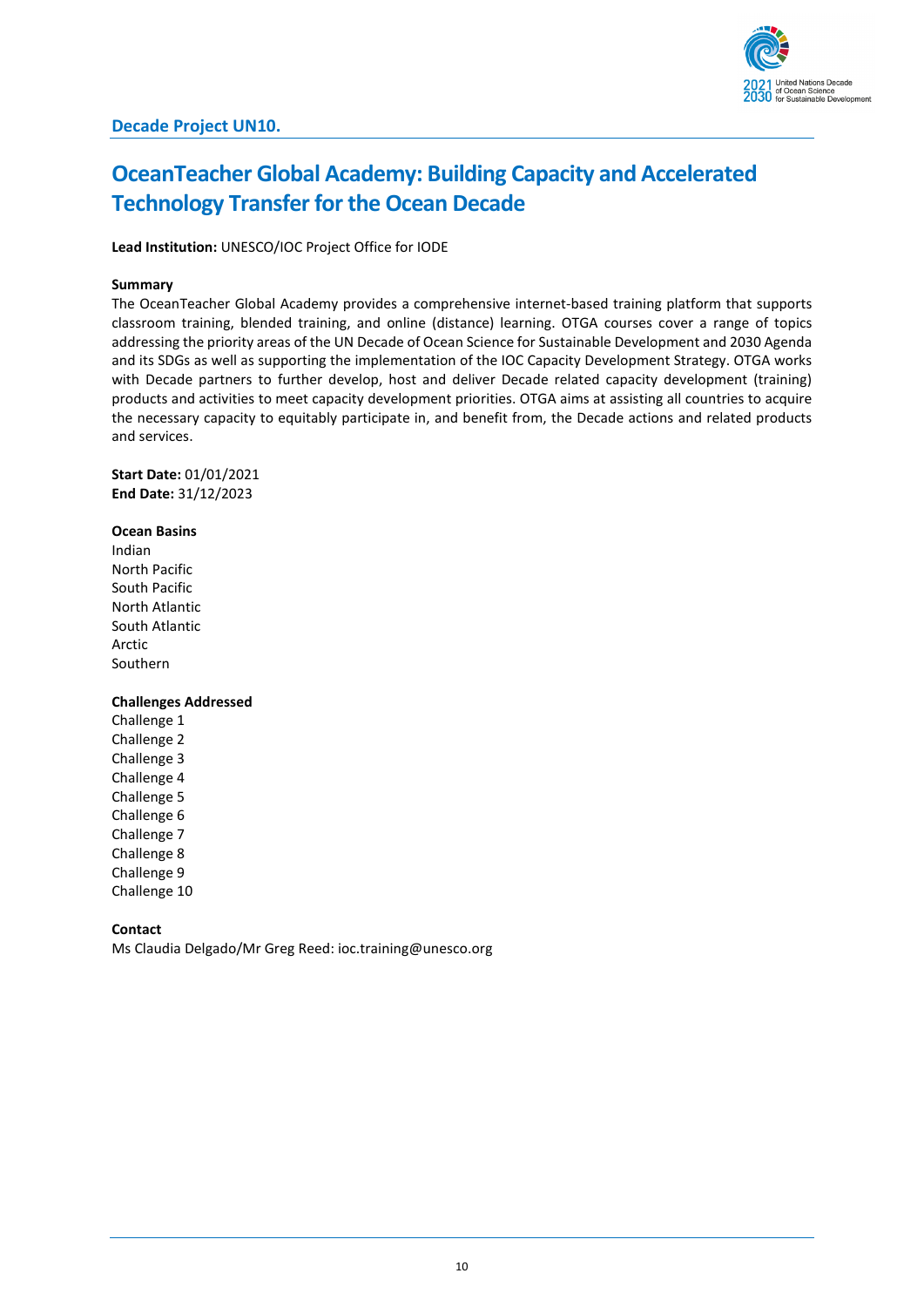

## <span id="page-10-0"></span>**Pacific Islands Marine Bioinvasions Alert Network (PacMAN)**

#### **Lead Institution:** IOC-UNESCO

#### **Summary**

The PacMAN project will increase the technical and scientific capacity in marine invasive species early warning and early detection using the latest technologies in genomics and metabarcoding (eDNA) and will directly support the implementation of national and international policies with the aim to reduce and prevent the introduction of new invasive species into the marine environment.

**Start Date:** 01/09/2020 **End Date:** 31/08/2023

**Ocean Basins** South Pacific

**Challenges Addressed** Challenge 6 Challenge 7

**Contact** Ward Appeltans[: w.appeltans@unesco.org](mailto:w.appeltans@unesco.org)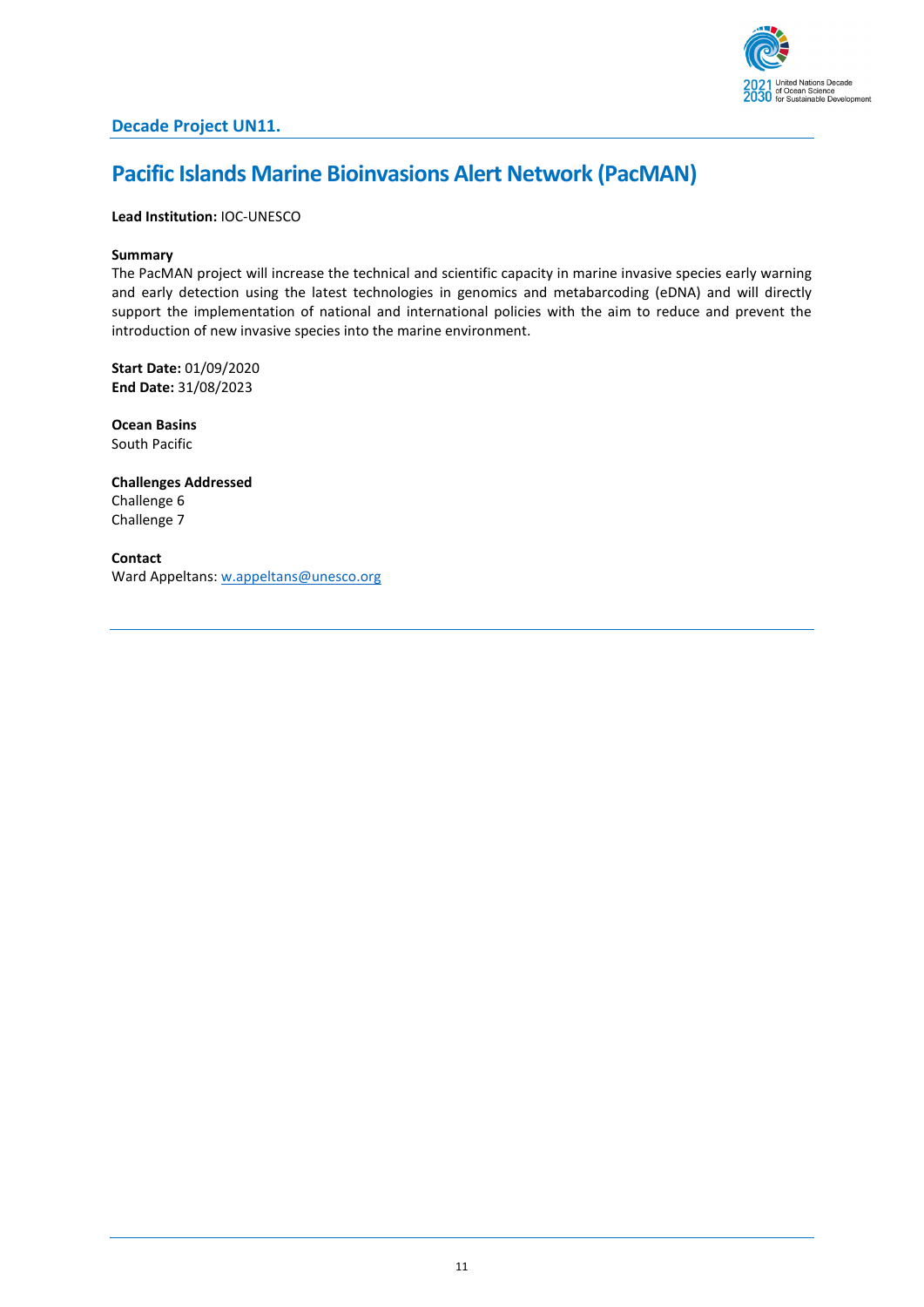

### **Decade Project 2.**

### <span id="page-11-0"></span>**Exploring the 7th Continent (E7C)**

#### **Lead Institution:** Expédition 7e Continent

#### **Summary**

E7C programme is designed around:

SCIENTIFIC RESEARCH: onboard expeditions designed and implemented by scientists from the French National Research Center (CNRS), with heavy research equipment to collect and analyse samples of micro and nano plastics in the deep sea and above the surface (Atlantic oceanic gyres, Mediterranean Sea, etc.).

EDUCATION-INFORMATION: ensuring that all generations understand plastic pollution, how critical its level is in the ocean and how it can be reduced. Each year, in more than a dozen ports, our educational tours will allow public audiences to discover our flagship schooner, participate in scientific experiments and attend educational conferences.

**Start Date:** 17/01/2021 **End Date:** 17/01/2029

#### **Ocean Basins**

Indian North Atlantic South Atlantic

### **Challenges Addressed**

Challenge 1 Challenge 2 Challenge 3 Challenge 8 Challenge 10

#### **Contact**

M. Patrick Deixonne: [deixonnepatrick@gmail.com](mailto:deixonnepatrick@gmail.com)

**Website** [http://www.septiemecontinent.com](http://www.septiemecontinent.com/)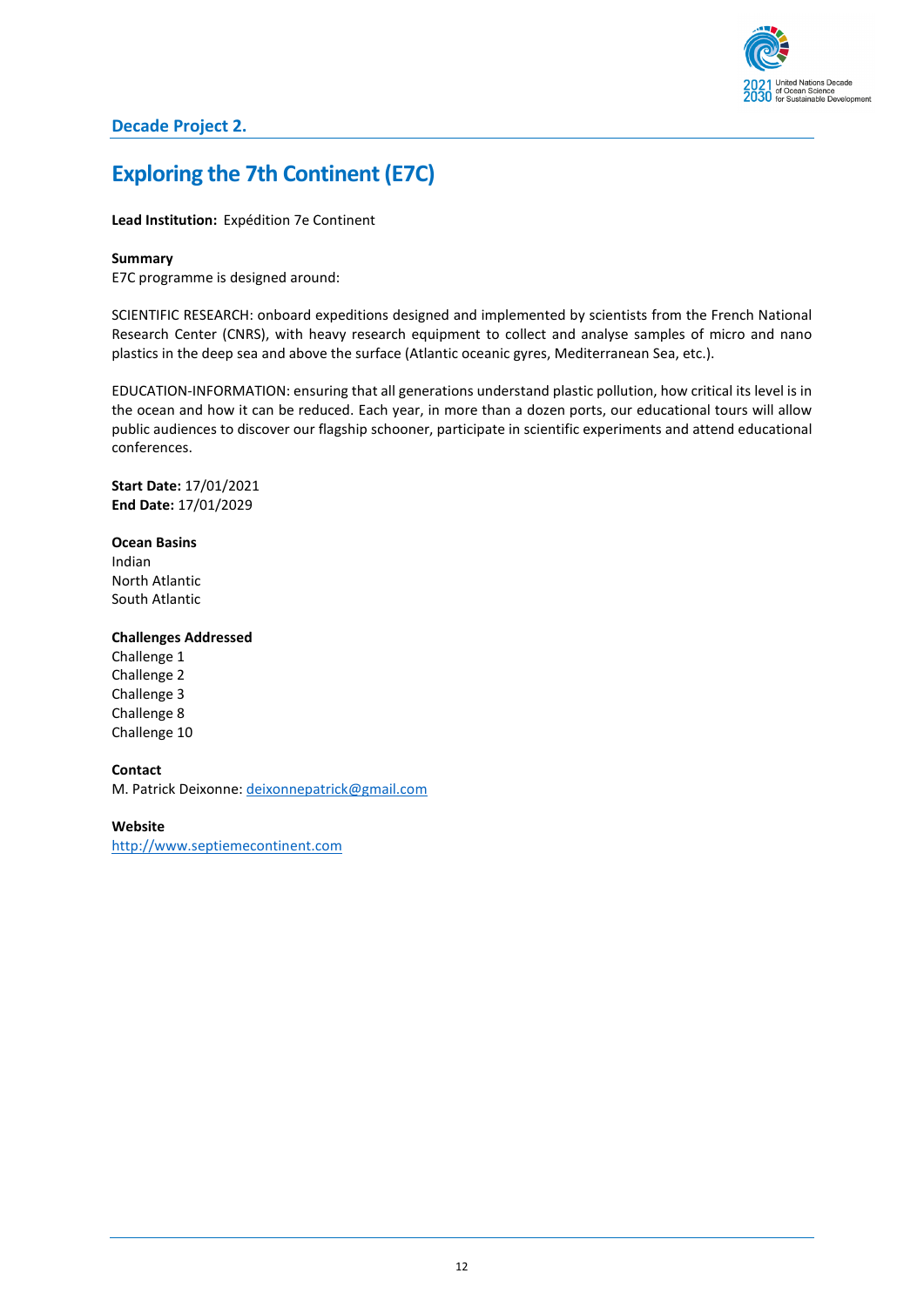

### **Decade Project 3.**

### <span id="page-12-0"></span>**GO-SHIP Evolve**

**Lead Institution:** GO-SHIP Program Office

#### **Summary**

"GO-SHIP Evolve" will focus on emerging opportunities for the fourth decadal GO-SHIP survey in:

- 1. New science areas:
	- Addition of biological and ecosystem measurements which will enable GO-SHIP to determine trends and variability in key indicators of ocean health.
- 2. Accelerating use of knowledge:
	- Expanding provision of real-time data.
	- Fit-for purpose provision of calibration data with evolving partner networks.
	- Creating new stakeholder-driven data products.
- 3. Multi-national capacity enabling contributions from more countries:
	- Developing access and training opportunities.
	- Supporting and facilitating multinational voyages and shared facilities.
	- Exploring new funding models for program-wide support and capacity.

**Start Date:** 01/01/2021 **End Date:** 31/12/2030

#### **Ocean Basins**

Indian North Pacific South Pacific North Atlantic South Atlantic Arctic Antarctic

#### **Challenges Addressed**

Challenge 5 Challenge 7 Challenge 8

**Contact**

Elaine McDonagh: [elmc@norceresearch.no](mailto:elmc@norceresearch.no)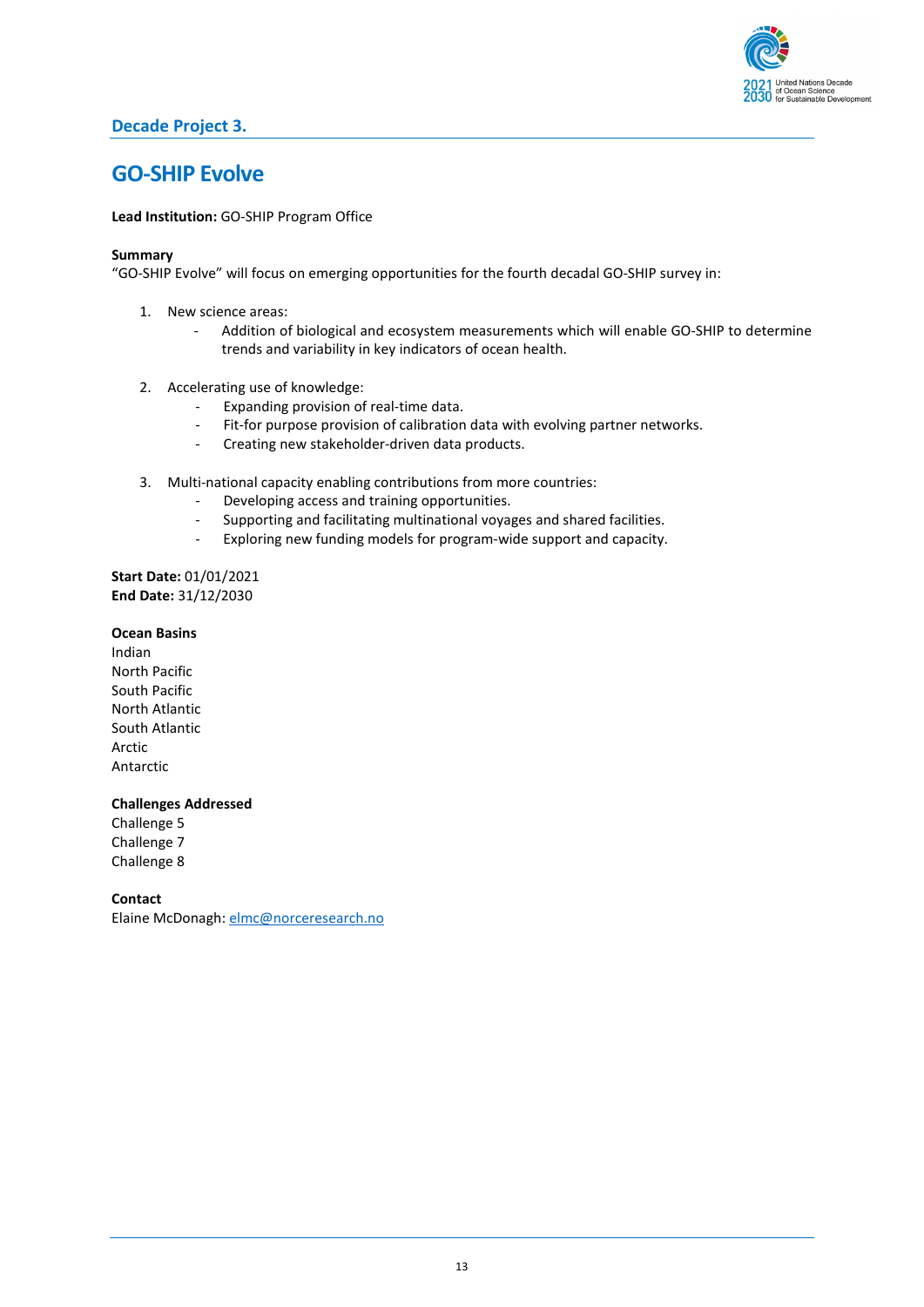

### <span id="page-13-0"></span>**Ocean Decade Instrument Support Initiative (ODISI)**

#### **Lead Institution:** OceanOPS

#### **Summary**

The Ocean Decade Instrument Support Initiative (ODISI) aims at enhancing the Global Ocean Observing System (GOOS) by cooperating with new ocean-going vessel types, e.g., from ocean races, NGOs, citizens and private sector initiatives. Autonomous instruments like floats and drifters will be deployed from participating vessels, as well as in-situ sensors for a range of atmospheric and surface ocean variables such as carbon dioxide.

ODISI will provide overall coordination and a single point of contact to support the implementation of observations and data delivery. With a pool of suitable instruments, deployment to critical under sampled areas will be driven. The initiative will benefit from outreach and communication channels to advocate for ocean issues and ocean science.

**Start Date:** 01/07/2021 **End Date:** 31/12/2030

#### **Ocean Basins**

Indian North Pacific South Pacific North Atlantic South Atlantic Arctic Antarctic

#### **Challenges Addressed**

Challenge 7 Challenge 9 Challenge 10

**Contact**

Emanuela Rusciano: [erusciano@ocean-ops.org;](mailto:erusciano@ocean-ops.org) [event@jcommops.org](mailto:event@jcommops.org)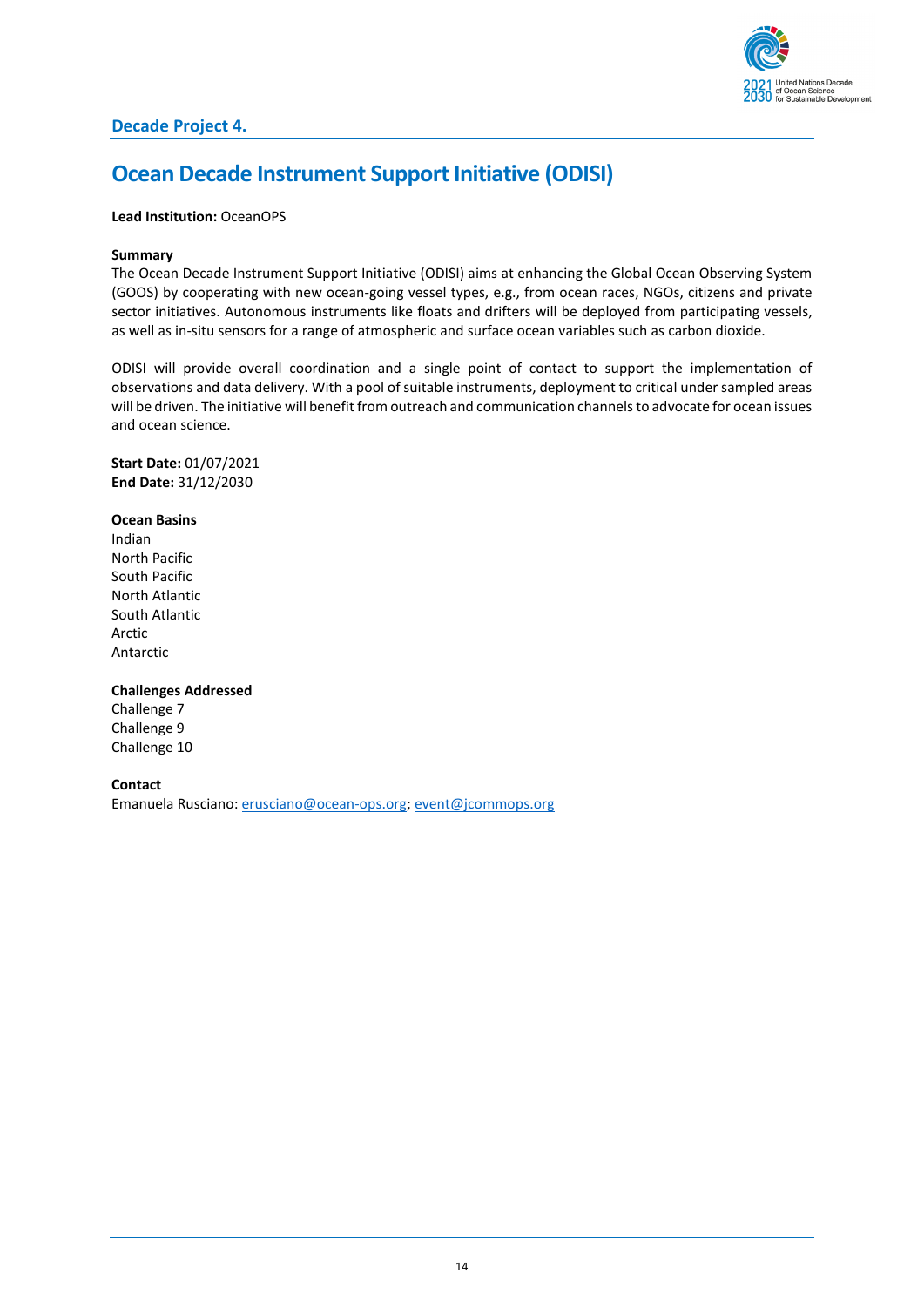## <span id="page-14-0"></span>**Institutional Capacity Building towards the sustainability of Ocean Science in light of COVID-19 pandemic (ICB-Ocean Science for COVID-19)**

**Lead Institution:** Nipe Fagio ("give me the broom" in Swahili)

#### **Summary**

ICB-Ocean Science for COVID-19 aims at enhancing the capacity of government bodies, communities and nongovernmental organisations to monitor coastal areas effectively around the COVID-19 pandemic. Most marine litter that goes into the ocean is fed by inland water sources. Marine litter is a global challenge that needs to be addressed at the regional level especially during this time where the world has been hit by COVID-19 pandemic. To mitigate this challenge, ICB-Ocean Science for COVID-19 aims to improve litter management by developing a baseline that provides measurements of the amount of litter being produced within Tanzania.

**Start Date:** 01/04/2021 **End Date:** 31/03/2023

**Ocean Basins** Indian

**Challenges Addressed** Challenge 7 Challenge 9 Challenge 10

**Contact** Ana Rocha: [ana@nipefagio.co.tz](mailto:ana@nipefagio.co.tz)

**Website** <http://www.nipefagio.co.tz/>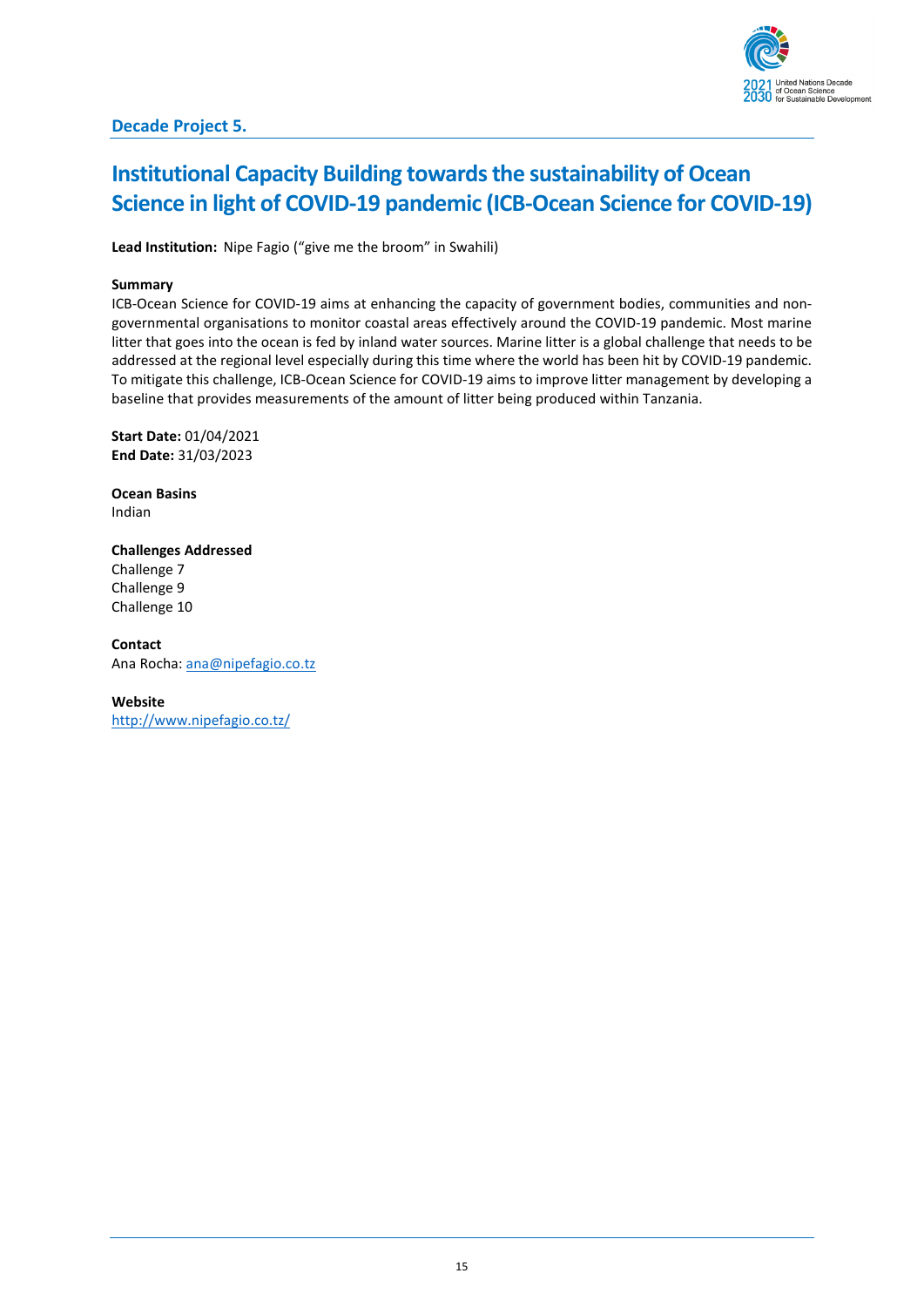

### **Decade Project 6.**

### <span id="page-15-0"></span>**Study of Recent Behaviour of Cyclones and Marine Heatwaves**

#### **Lead Institution:** National Oceanographic and Maritime Institute (NOAMI)

#### **Summary**

Considering the importance of the ongoing societal and sustainable development of Bangladesh and to reduce vulnerability associated with Cyclones and their impact, thisstudy will examine heatwaves over the Bay of Bengal by using ERA5 datasets. In this aspect, dry and wet bulb temperature datasets of both observation and analyses will be collected for the study. It will also examine whether there is any relationship that prevails with the El Niño index. The results will enrich the knowledge and understanding of tropical cyclones in the Bay of Bengal, their associated features and their emerging impact on coastal areas of Bangladesh.

**Start Date:** 16/01/2021 **End Date:** 12/02/2027

**Ocean Basins** Indian South Atlantic

#### **Challenges Addressed**

Challenge 1 Challenge 2 Challenge 3 Challenge 4 Challenge 5 Challenge 6 Challenge 7 Challenge 8 Challenge 9 Challenge 10

#### **Contact**

Dr. Mohan Kumar Das: [noamibd@gmail.com](mailto:noamibd@gmail.com)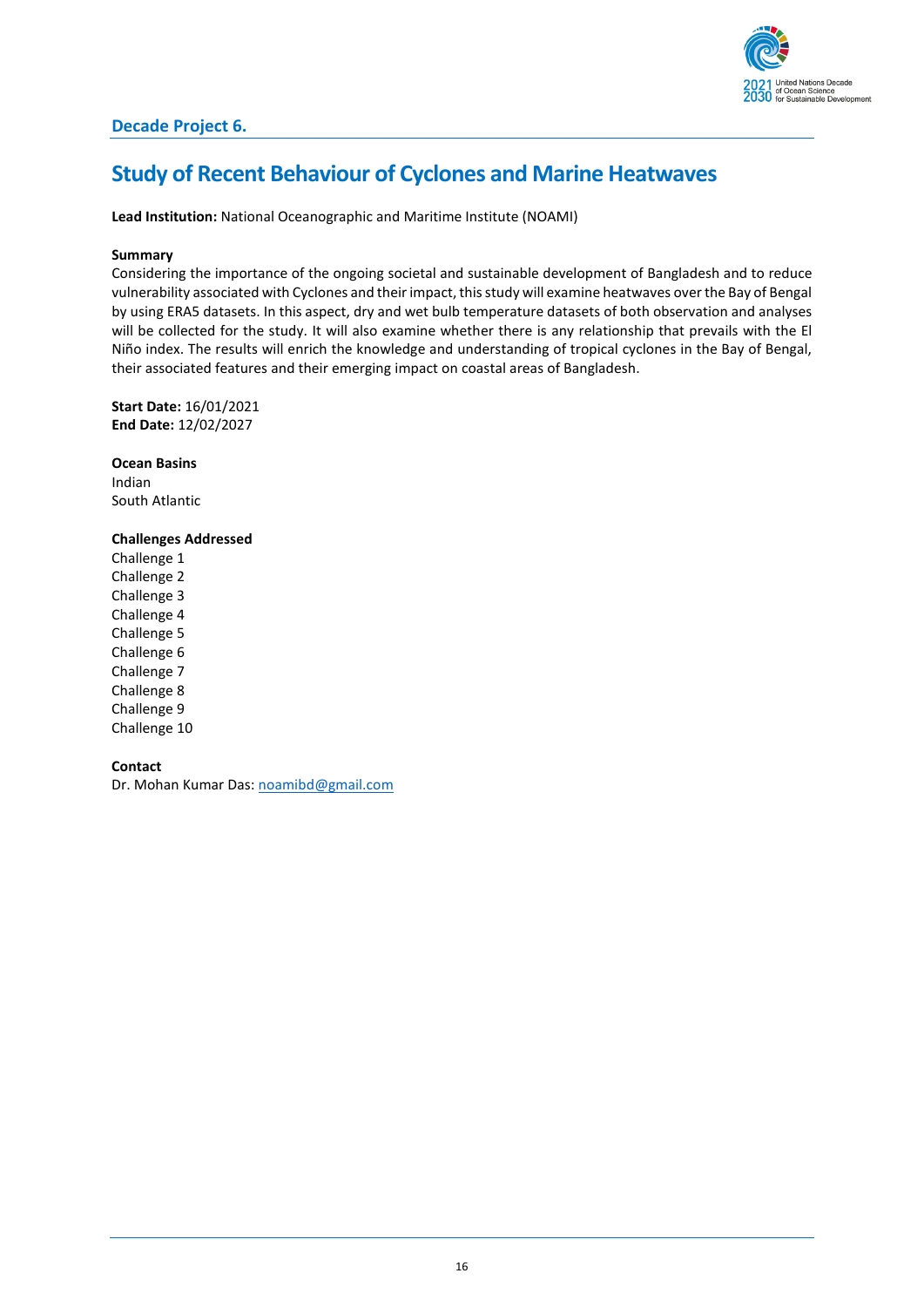## <span id="page-16-0"></span>**Understanding and Addressing Ocean Acidification and Changing Ocean Conditions through the development of OA Action Plans**

**Lead Institution:** International Alliance to Combat Ocean Acidification

#### **Summary**

The International Alliance to Combat Ocean Acidification (OA Alliance) is a voluntary initiative of governments and non-government members representing nearly 300 million people and 366,414 kilometres of coastline. Members of the OA Alliance include a wide diversity of national, state, municipal, and sovereign Tribal, indigenous, and First Nation governments along with many dedicated affiliate partners like NGOs, seafood industry leaders, and local academia. Through the Alliance, they are exploring and promoting efforts that increase biodiversity, adaptive capacity, and resilience by translating knowledge into policy actions by national, regional and subnational governments.

**Start Date:** 01/01/2021 **End Date:** 31/01/2023

**Ocean Basins** Indian North Pacific South Pacific North Atlantic South Atlantic Arctic

**Challenges Addressed**

Challenge 2 Challenge 5

#### **Contact**

Jessie Turner: [Jessie@OAalliance.org](mailto:Jessie@OAalliance.org)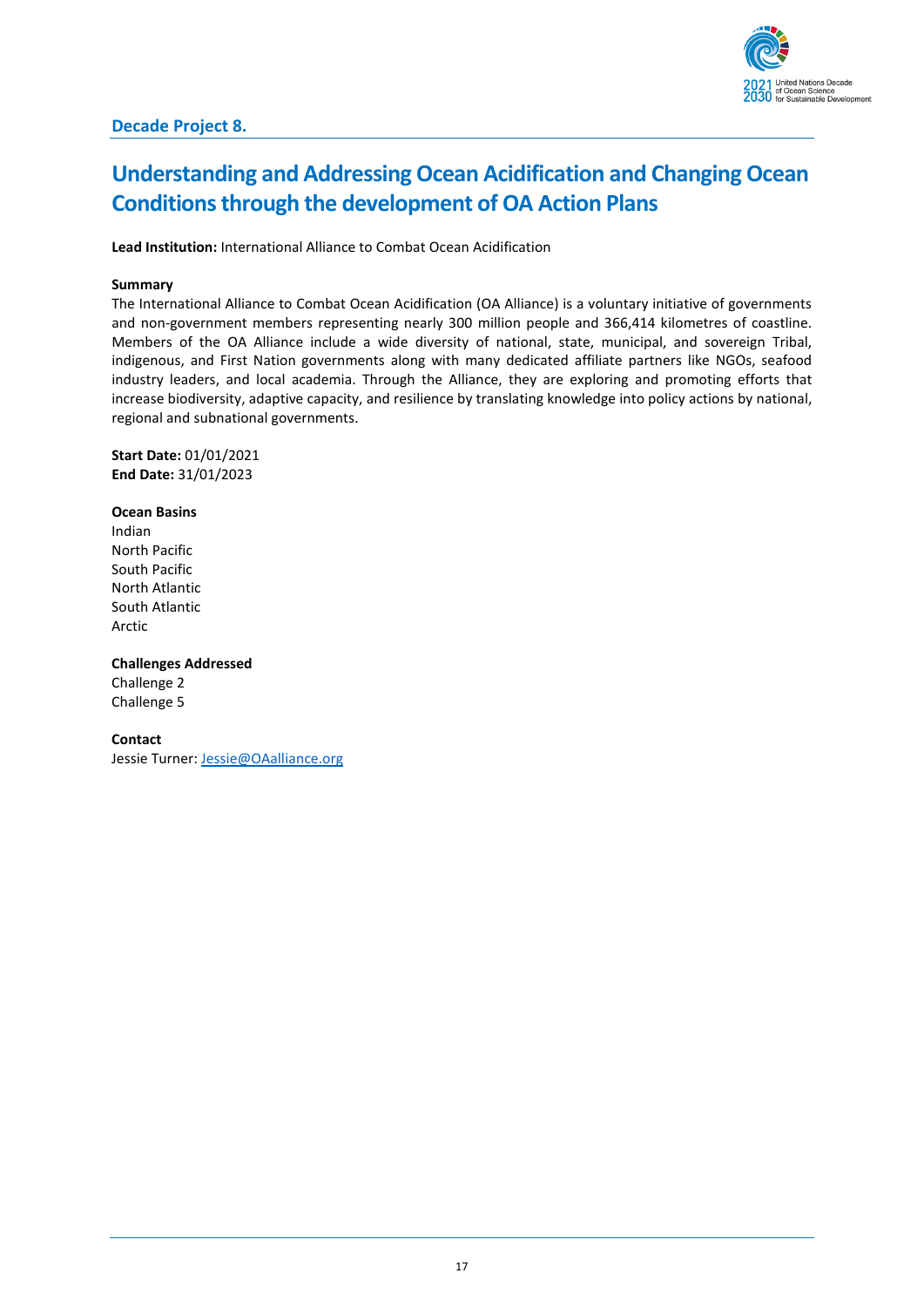

### **Decade Project 9A.**

### <span id="page-17-0"></span>**Ghana School**

**Lead Institution:** University of Michigan

#### **Summary**

Based upon our experience in Peace Corps, the Coastal Ocean Environment Summer School in Ghana (https://coessing.org), would inspire large numbers of scientists, especially early-career scientists, into its ranks, thus "internationalizing" their outlook, molding many of them into champions for international capacity development for the remainder of their careers, and fostering true ocean science collaborations worldwide.

**Start Date:** N/A **End Date:** N/A

**Ocean Basins** South Atlantic

**Challenges Addressed** N/A

**Contact** Brian Arbic[: arbic@umich.edu](mailto:arbic@umich.edu)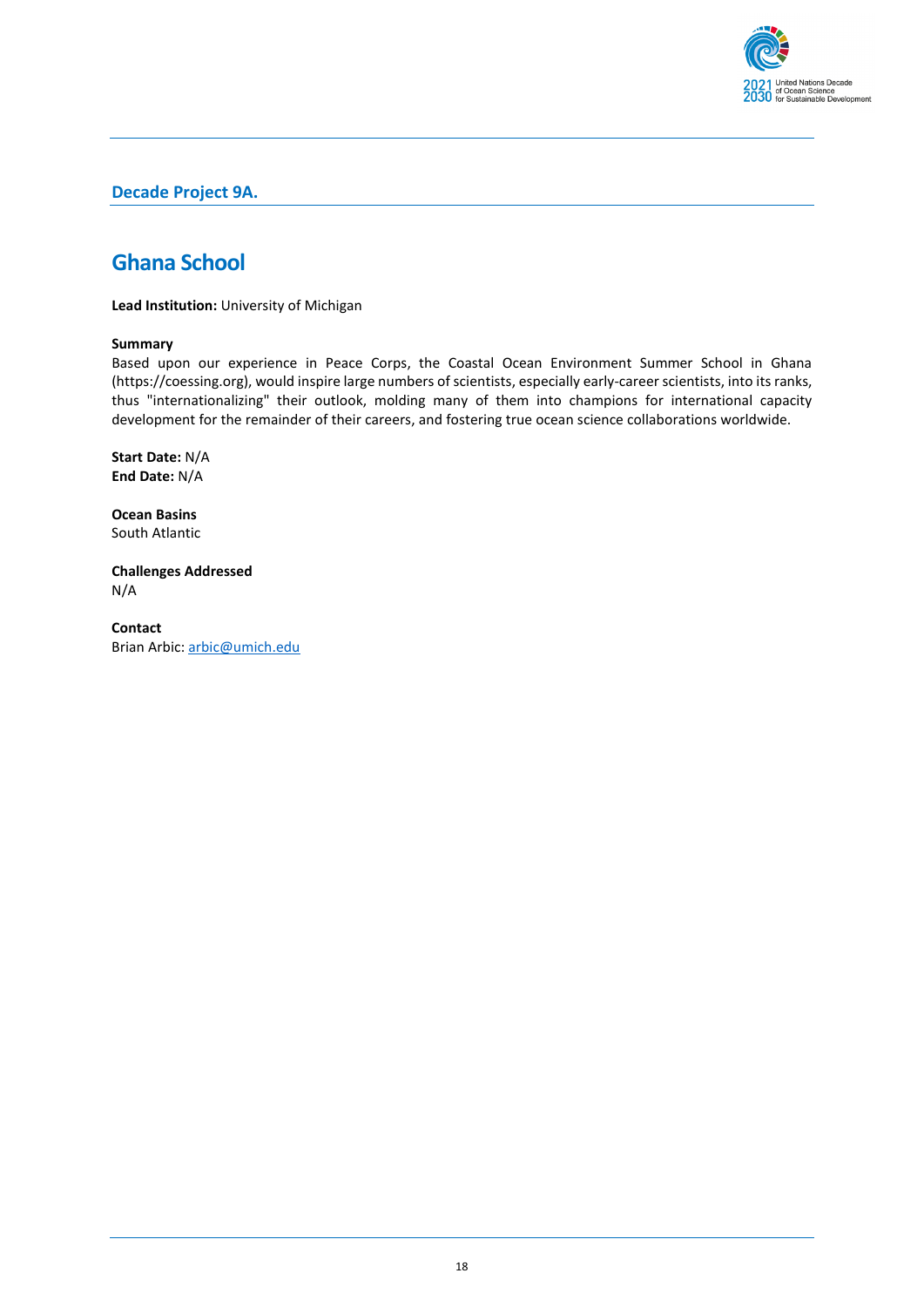

# <span id="page-18-0"></span>**Integrated Coastal Management as an Adaptation to Climate Change Measure**

**Lead Institution:** Instituto de Ciencias del Mar y Limnologa UNAM

#### **Summary**

The Integrated Coastal Management Initiative has been created as a Measure of Adaptation to Climate Change. This initiative involves research institutions, organized civil society and private initiatives. Its objective is to recover the environmental services of marine-coastal ecosystems affected by massive sargassum arrivals. The process begins with a systematic and highly efficient satellite detection of sargassum with inputs and complements of aerial images taken with drones or planes. With this information, the dynamics of sargassum will be modeled at very high resolution, using extensive tools and computing capabilities to generate early warnings of the arrival of sargassum. With this information, a second operational hydrodynamic model will be implemented which will allow coordination of daily operations, both maritime and land, of collection, transfer, collection and disposal of sargassum, efficiently and with greater safety.

**Start Date:** 01/01/2019 **End Date:** 31/12/2030

**Ocean Basins** North Atlantic

#### **Challenges Addressed**

Challenge 2 Challenge 4 Challenge 5 Challenge 6 Challenge 7

**Contact**

Vivianne Solis Weiss: [solisw@cmarl.unam.mx](mailto:solisw@cmarl.unam.mx)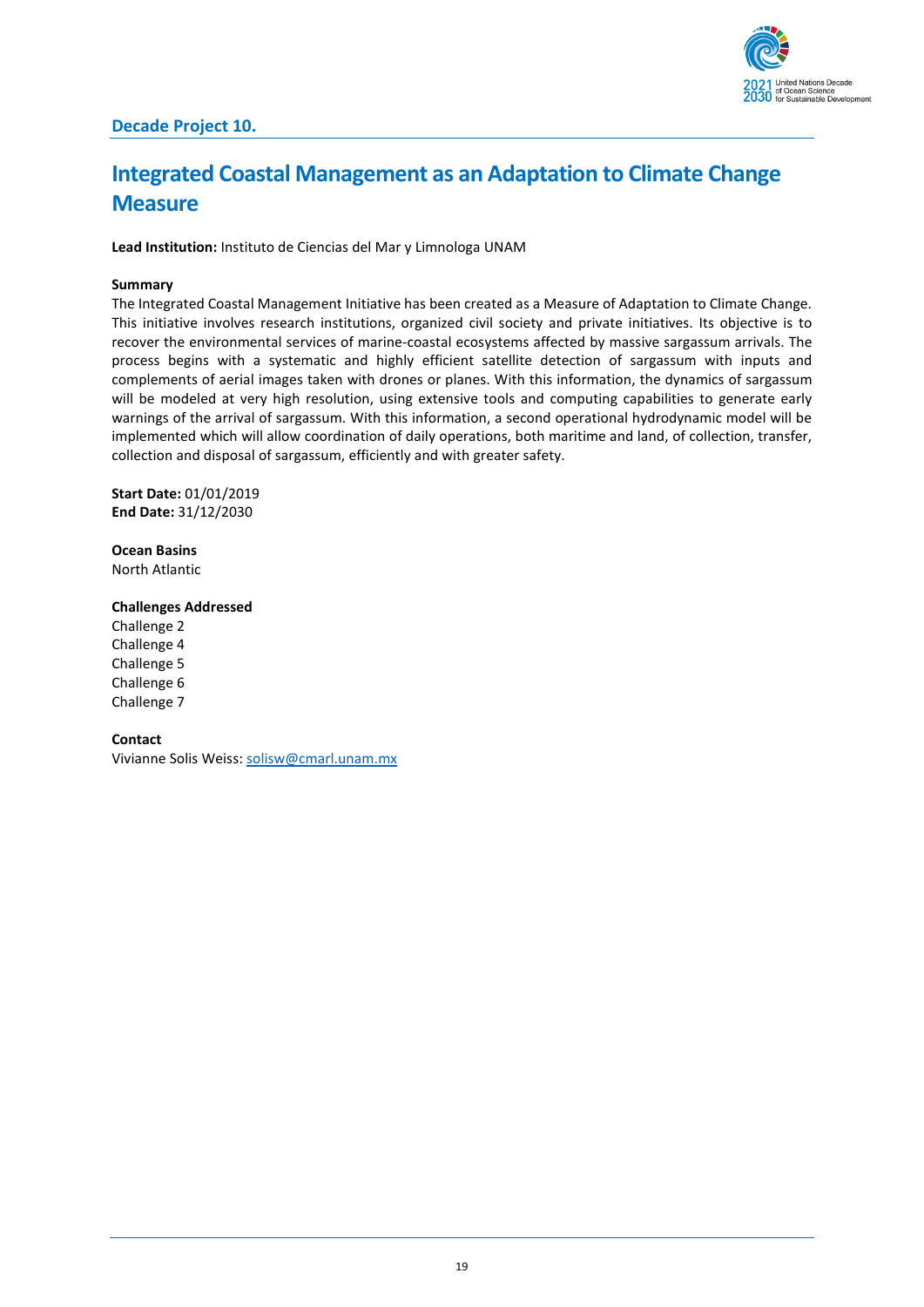

### <span id="page-19-0"></span>**Integrated Ocean Observing Across the Northwest Atlantic**

**Lead Institution:** North-eastern Regional Association of Coastal Ocean Observing Systems (NERACOOS)

#### **Summary**

An interconnected system to track environmental change in the Northwest Atlantic, from the Arctic to the Gulf of Maine will be established. The oceanographic influence of climate-driven changes in the Arctic extends well into mid-latitudes in this region, with distributions of many species shifting northward against current flow. By convening agencies, institutions, indigenous communities, and private sector stakeholders from all nations in the region, we can track and communicate key environmental attributes, including marine carbon stores, with greater speed and at scale. This can serve as a model for multinational partnerships for other ocean areas grappling with environmental change.

**Start Date:** 01/06/2021 **End Date:** 31/12/2030

**Ocean Basins** North Atlantic

**Challenges Addressed** Challenge 4 Challenge 6 Challenge 7 Challenge 9

**Contact** Jake Kritzer: [jake@neracoos.org](mailto:jake@neracoos.org)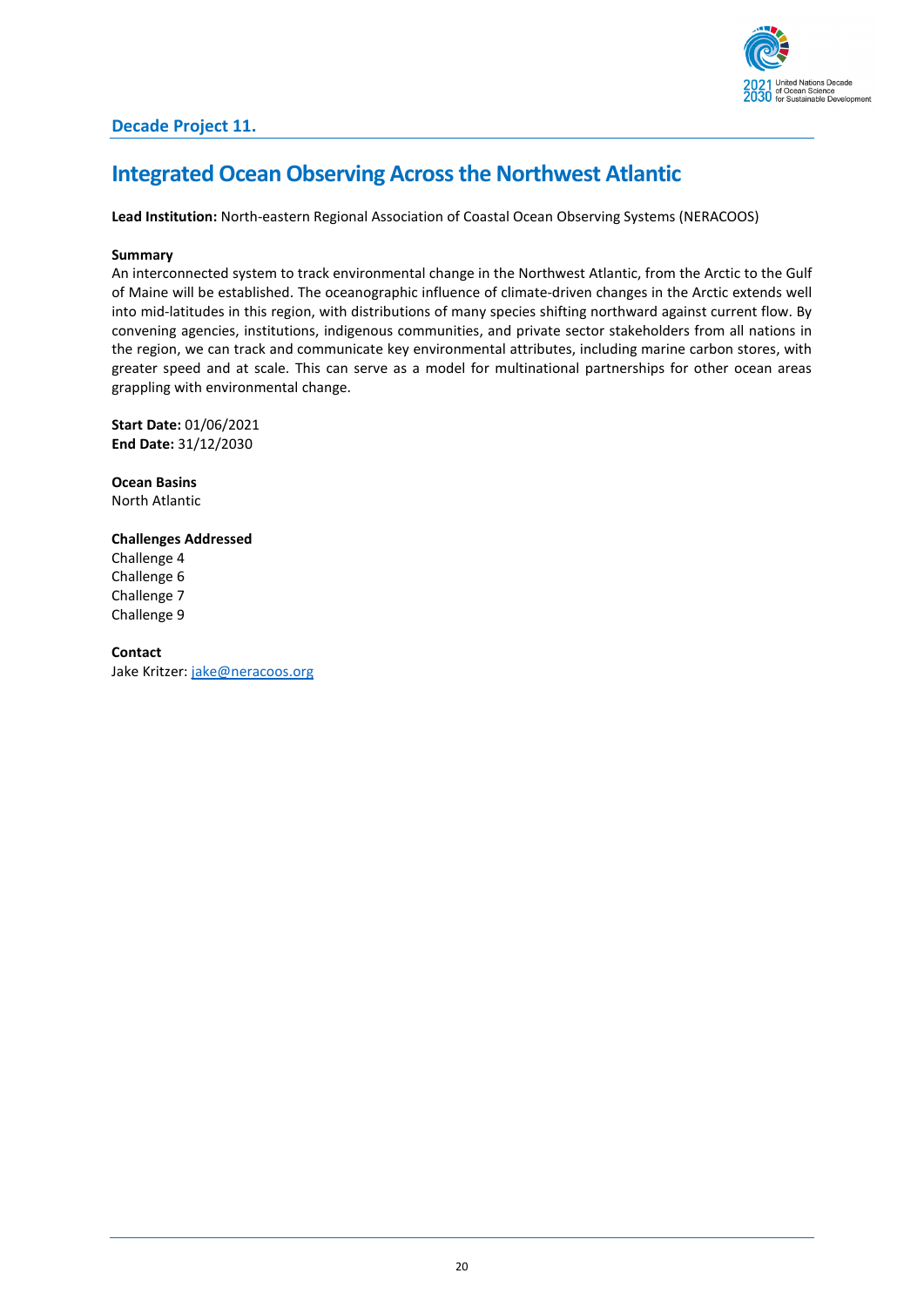## <span id="page-20-0"></span>**Sailing4Science - Expanding the Capacity for Ocean Observations and Ocean Citizen Science Awareness and Stewardship**

**Lead Institution:** Norwegian University of Science and Technology (NTNU)

#### **Summary**

Sailing4Science will create better ocean stewardship, enable and empower sailing professionals and citizen scientists across the world with a toolbox of both frugal innovation, and cost-effective, low power observation tools that exploit recent transformative technologies for sensors and image acquisition and processing. Focus is on the remote, understudied coastal ocean often coinciding with SIDS or low-income coastal communities, where capacity building needs to be carefully co-designed in relation to traditional knowledge and cultural norms of each region. The co-created, crowd-sourced data is valuable alone, but the collection process will also be important for ocean literacy and awareness activities.

**Start Date:** 01/06/2021 **End Date:** 31/05/2030

**Ocean Basins** Indian South Pacific North Atlantic South Atlantic Arctic

#### **Challenges Addressed**

Challenge 1 Challenge 2 Challenge 3 Challenge 4 Challenge 5 Challenge 6 Challenge 7 Challenge 8 Challenge 9 Challenge 10

**Contact**

Prof. Murat Ardelan, Sailing4Science Director: [murat.v.ardelan@ntnu.no](mailto:murat.v.ardelan@ntnu.no)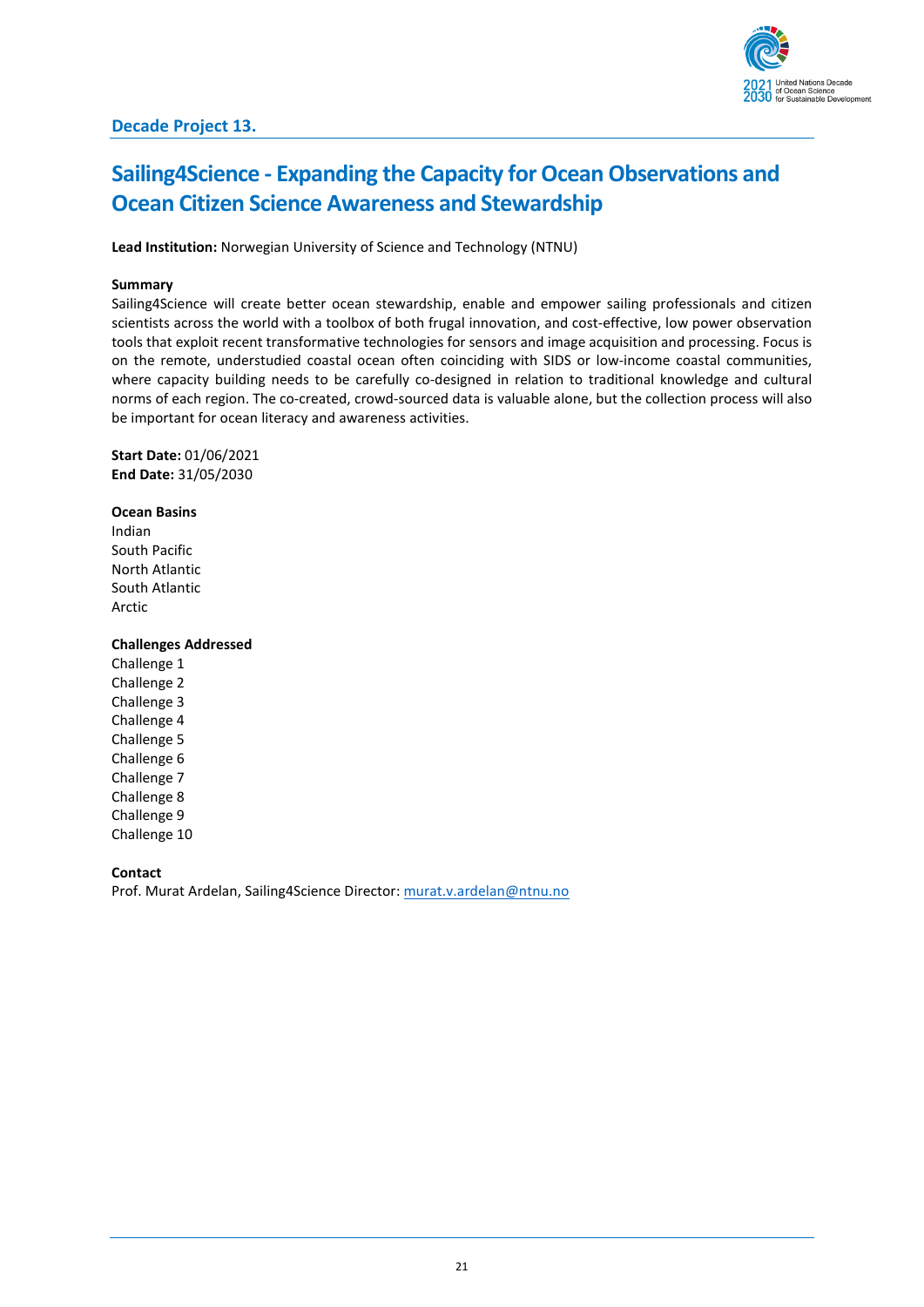

### **Decade Project 18.**

# <span id="page-21-0"></span>**13 Océan, Circular economy for food: Urban perma-aquacultural farm project(13 Océan)**

**Lead Institution:** Paul Ricard Oceanographic Institute

### **Summary**

13 Ocean is a perma-aquacultural urban farm project taking up the double challenge of the climate and food of the future. Its ambition is to become a replicable operational model of a new united and sustainable urban production participating in the adaptation of cities to global changes. 13 Ocean is about producing fruit, vegetables, fish products and insects in a trophic loop, following the principles of permaculture and a circular economy.

Project video:<https://www.youtube.com/watch?v=EwQbTCbqIw0&t=37s>

Research on insect-based aquaculture feed: <https://www.youtube.com/watch?v=78vfD4xzQFo&feature=youtu.be>

**Start Date:** 01/01/2022 **End Date:** 01/12/2025

**Ocean Basins** North Atlantic Ocean

**Challenges Addressed** Challenge 3 Challenge 4

**Contact** Camille Labarthe: [camille.labarthe@pernod-ricard.com](mailto:camille.labarthe@pernod-ricard.com)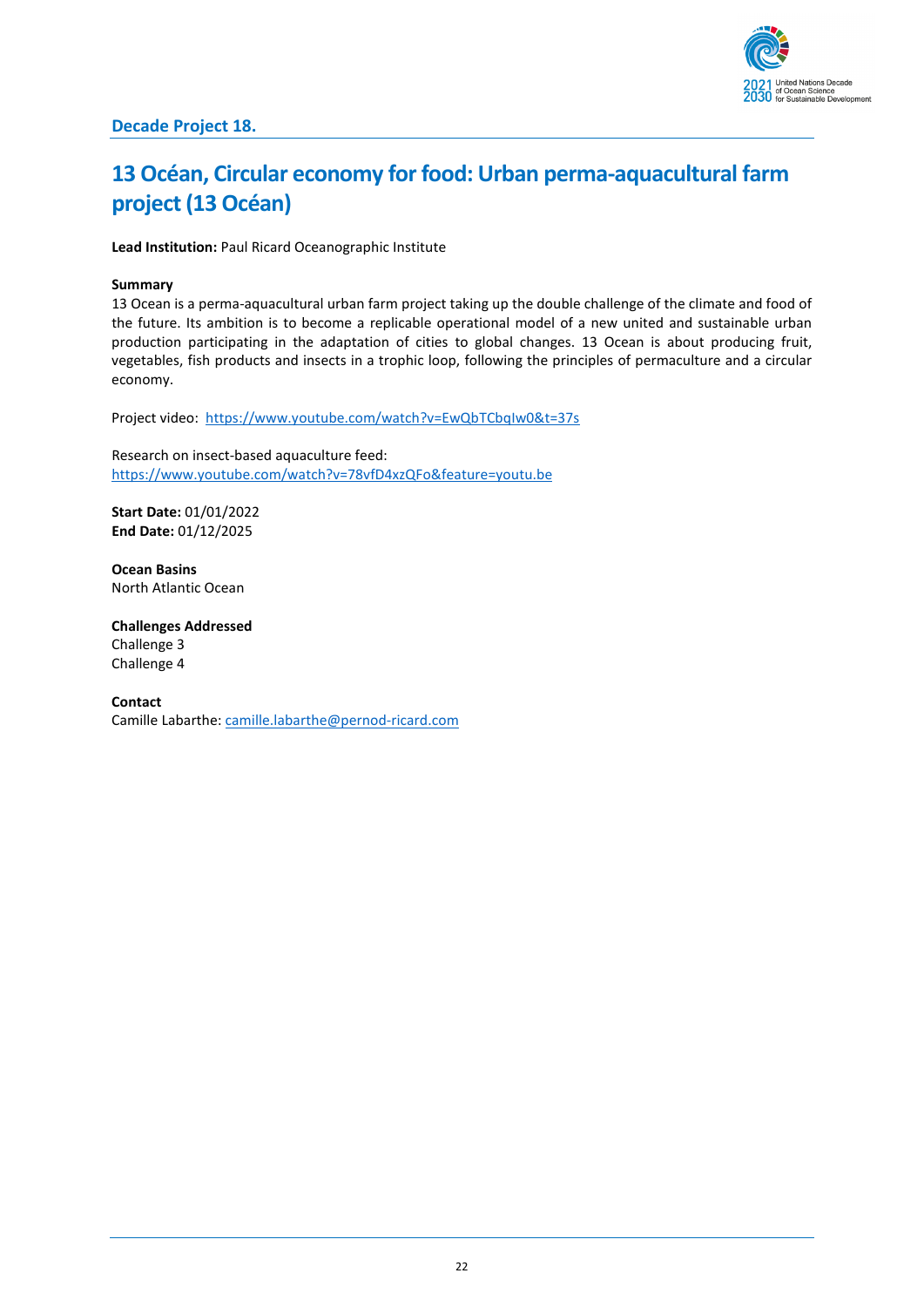

# <span id="page-22-0"></span>**Promoting Ocean Science and its Sustainable Development through the One Health Approach**

**Lead Institution:** Rio Grande do Norte State University

#### **Summary**

With the One Health Approach, this multicentric, multiregional and transdisciplinary project aims to address health issues among humans, animals and their shared environment, land and water, at a national level (South, Midwest, Southeast and the Northeast) and their linking aspects. The aim is to develop Edu-communication. Thereby, these actions aim to provide an understanding and mapping of the impacts for prevention, control and mitigation of health issues connected to communities, animals, land and the ocean. In addition, the project aims to promote an opportunity of engagement for communities in the production of ocean science content.

**Start Date:** 15/08/2021 **End Date:** 15/08/2023

**Ocean Basins** South Atlantic

#### **Challenges Addressed**

Challenge 1 Challenge 2 Challenge 3 Challenge 5 Challenge 6 Challenge 9 Challenge 10

#### **Contact**

Flávio José de Lima Silva: [flaviogolfinho@yahoo.com.br](mailto:flaviogolfinho@yahoo.com.br)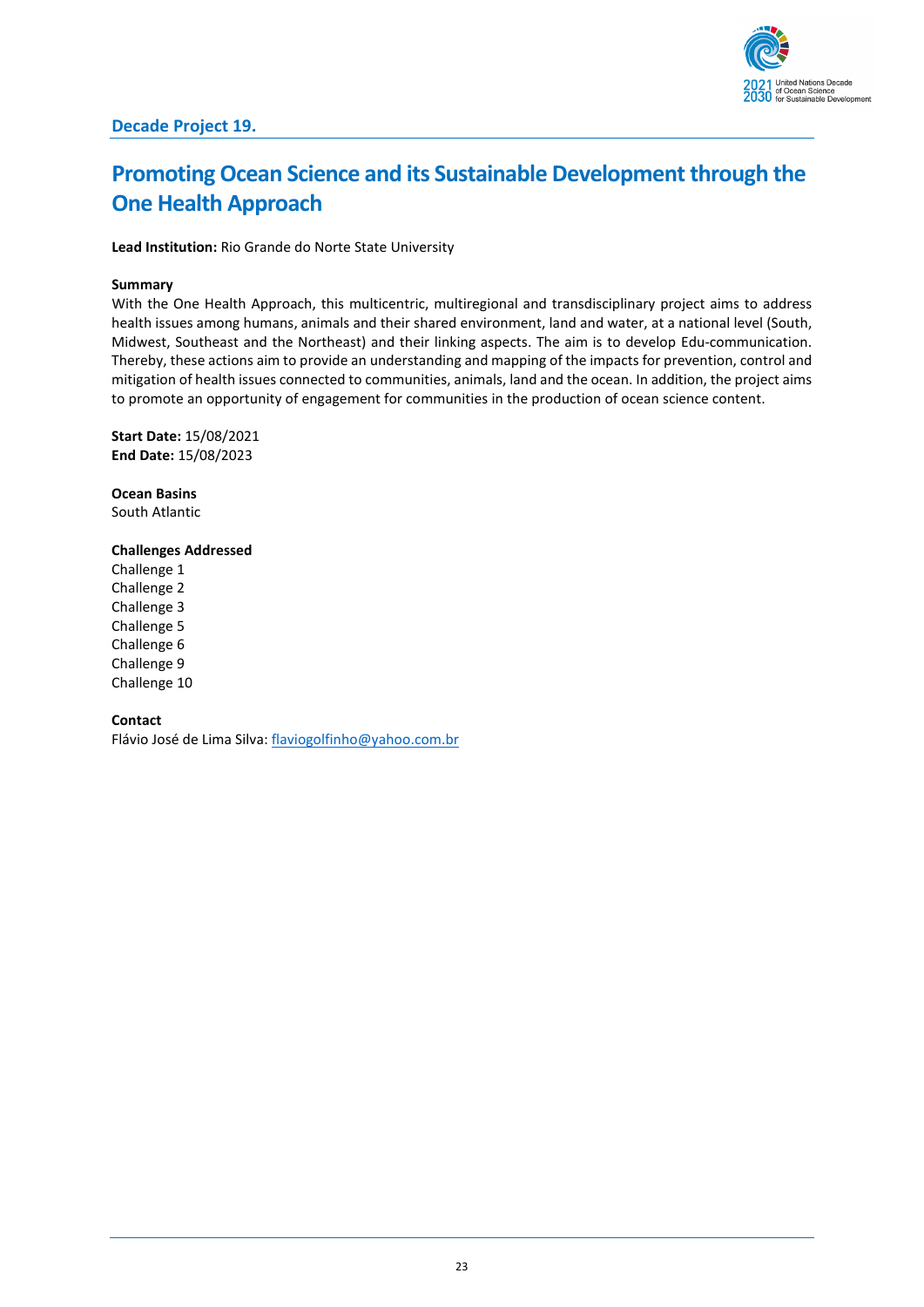# <span id="page-23-0"></span>**Coastal Observatory for Climate, CO<sub>2</sub> and Acidification for the global South society (COCAS)**

**Lead Institution:** Sorbonne Université, LOCEAN-IPSL

#### **Summary**

The COCAS community builds on and uses a science-based decision support system, for sustainable development of the marine Exclusive Economic Zones of the Global South countries. Its mission is three-fold: first, to implement and sustain coastal ocean long-term observatories assessing ongoing marine environmental changes and their impact on a rich marine biodiversity and multicultural populations; second, to create a common language and common practices for stakeholders based on data, intelligent information, and technology; third, to give birth to a new generation of scientists, end-users and decision-makers, working together for the integrated coastal management of tomorrow in the Global South.

**Start Date:** 01/04/2021 **End Date:** 31/12/2030

**Ocean Basins** Indian North Pacific South Pacific North Atlantic South Atlantic

#### **Challenges Addressed**

Challenge 2 Challenge 3 Challenge 4 Challenge 5 Challenge 7 Challenge 8 Challenge 9 Challenge 10

#### **Contacts**

Diana Ruiz-Pino[: diana.ruiz-pino@locean.ipsl.fr](mailto:diana.ruiz-pino@locean.ipsl.fr) Alban Lazar: [alban.lazar@locean.ipsl.fr](mailto:alban.lazar@locean.ipsl.fr)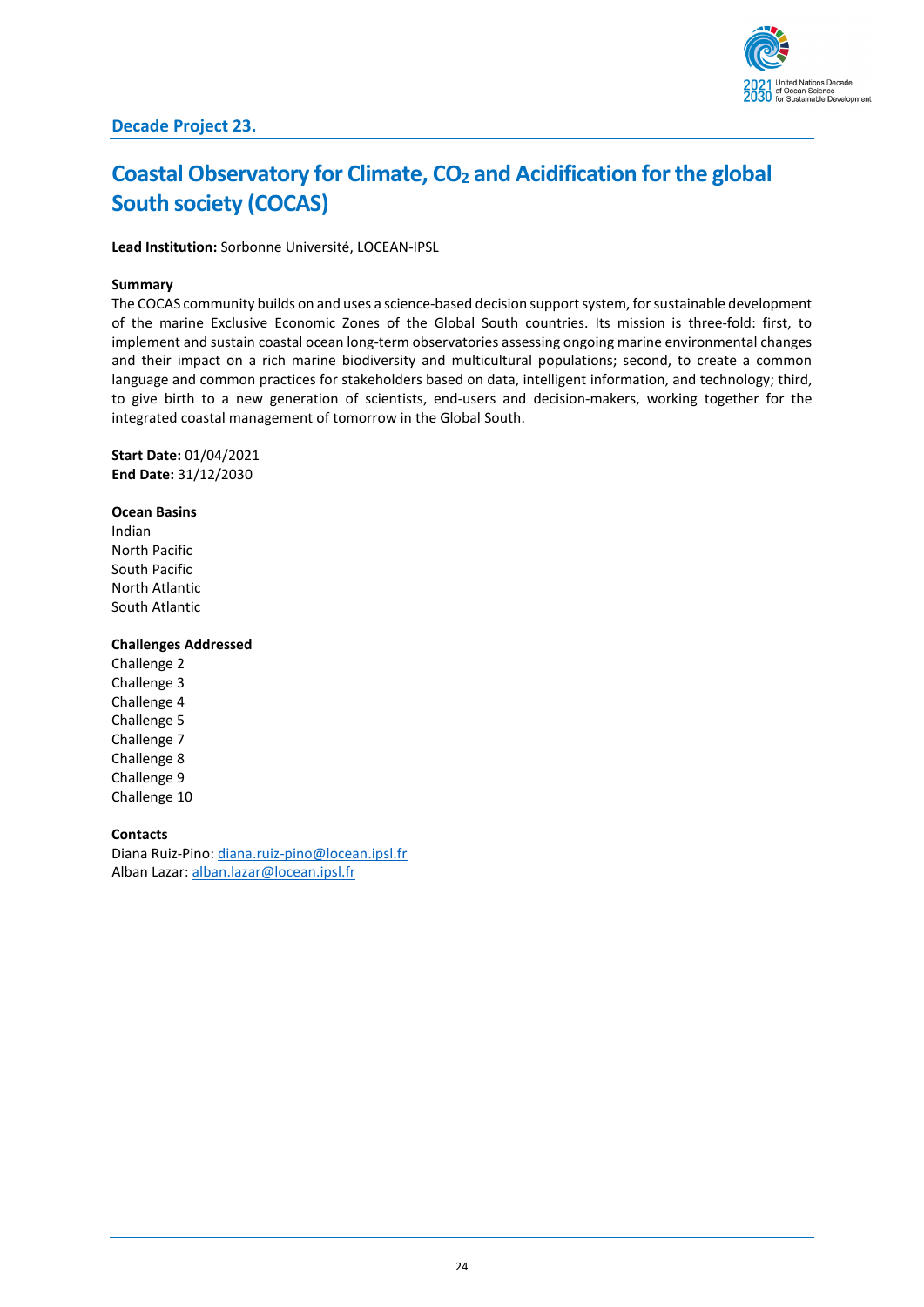

### <span id="page-24-0"></span>**Marine Plan Partnership for the North Pacific Coast (MaPP)**

**Lead Institution:** Marine Plan Partnership for the North Pacific Coast

#### **Summary**

The MaPP initiative is a partnership between the Province of British Columbia and 17 member First Nations (collectively the MaPP Partners) that developed and are implementing four marine use plans and a regional action framework for B.C.'s North Pacific Coast. The MaPP plans provide recommendations for key areas of marine management, including uses, activities and protection using the best available science and local and Indigenous knowledge. The plans inform decisions regarding the sustainable economic development and stewardship of British Columbia's coastal marine environment. Marine stakeholders representing multiple sectors provided input and advice to the planning process; consultation is ongoing during implementation.

**Start Date:** 01/04/2015 **End Date:** 31/03/2035

**Ocean Basins** North Pacific

**Challenges Addressed** Challenge 2 Challenge 10

**Contact** Fiona Kilburn, Administration and Finance Coordinator[: fkilburn@mappocean.org](mailto:fkilburn@mappocean.org)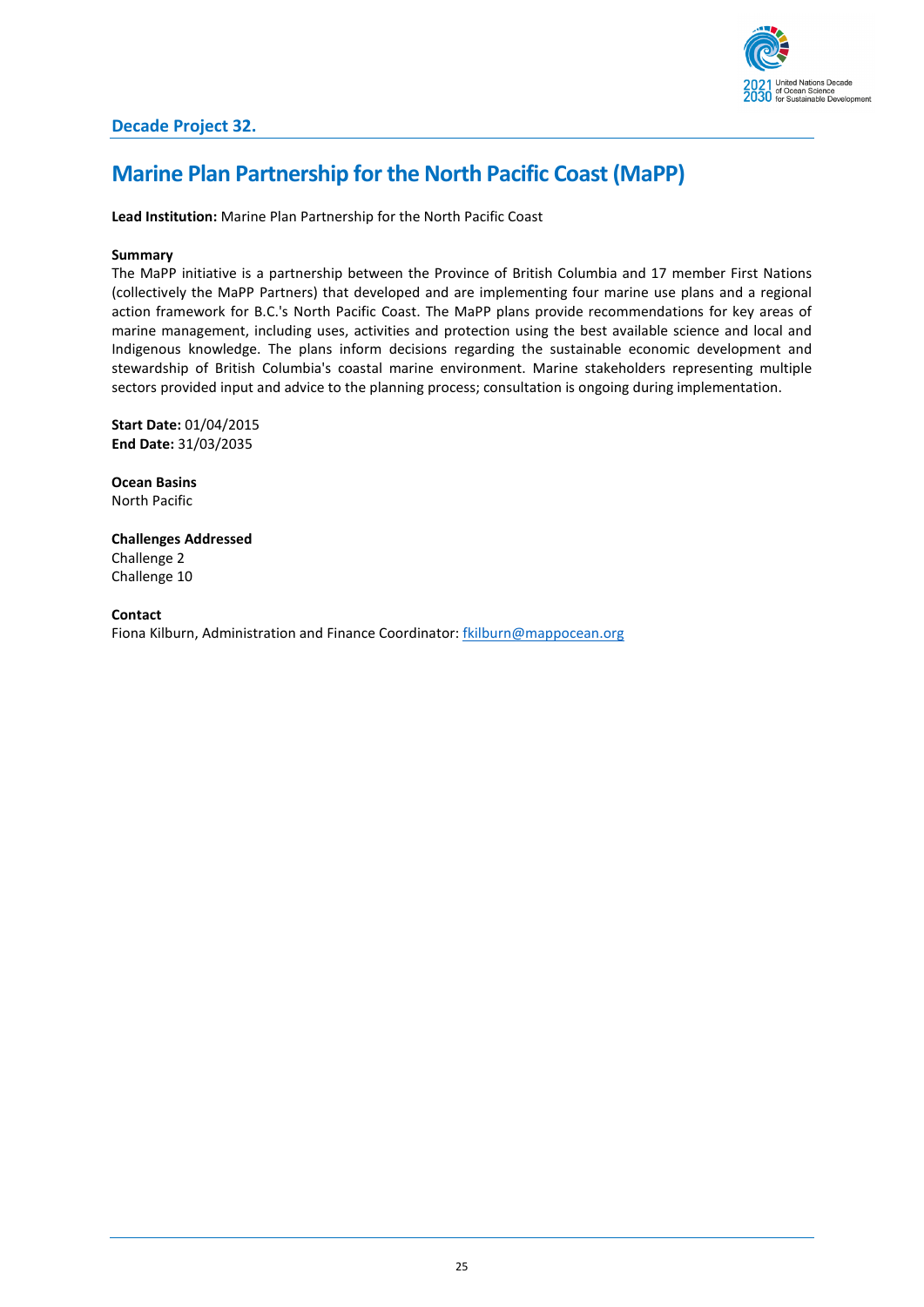## <span id="page-25-0"></span>**Ocean Monitoring and Prediction Network for the Sustainable Development of the Gulf of Mexico and the Caribbean (OMPNetGC)**

**Lead Institution:** Consorcio de Investigación del Golfo de México (CIGOM)

#### **Summary**

We propose to develop a network of ocean observation systems and regional forecasting models of ocean circulation, to provide baseline information on the oceanographic, biogeochemical and ecological state, changes and trends of the large ecosystem of the Gulf of Mexico and the Caribbean. To assess the vulnerability of key species and marine habitats to extreme natural events and economic developmental pressures, such as large oil spills, and the emerging long-term trends of deoxygenation, ocean acidification, harmful algal blooms, warming of the surface ocean, and to provide information, knowledge and tools for mitigation and adaptation strategies. To enhance capacity building and inspire the next generation of scientists, policy makers and stakeholders in the greater Caribbean region for the sustainable development of the ocean.

**Start Date:** 01/06/2021 **End Date:** 31/12/2030

**Ocean Basins** North Atlantic

#### **Challenges Addressed**

Challenge 1 Challenge 2 Challenge 5 Challenge 6 Challenge 7 Challenge 8 Challenge 9

### **Contact**

Dr. Juan Carlos Herguera[: herguera@cicese.mx](mailto:herguera@cicese.mx)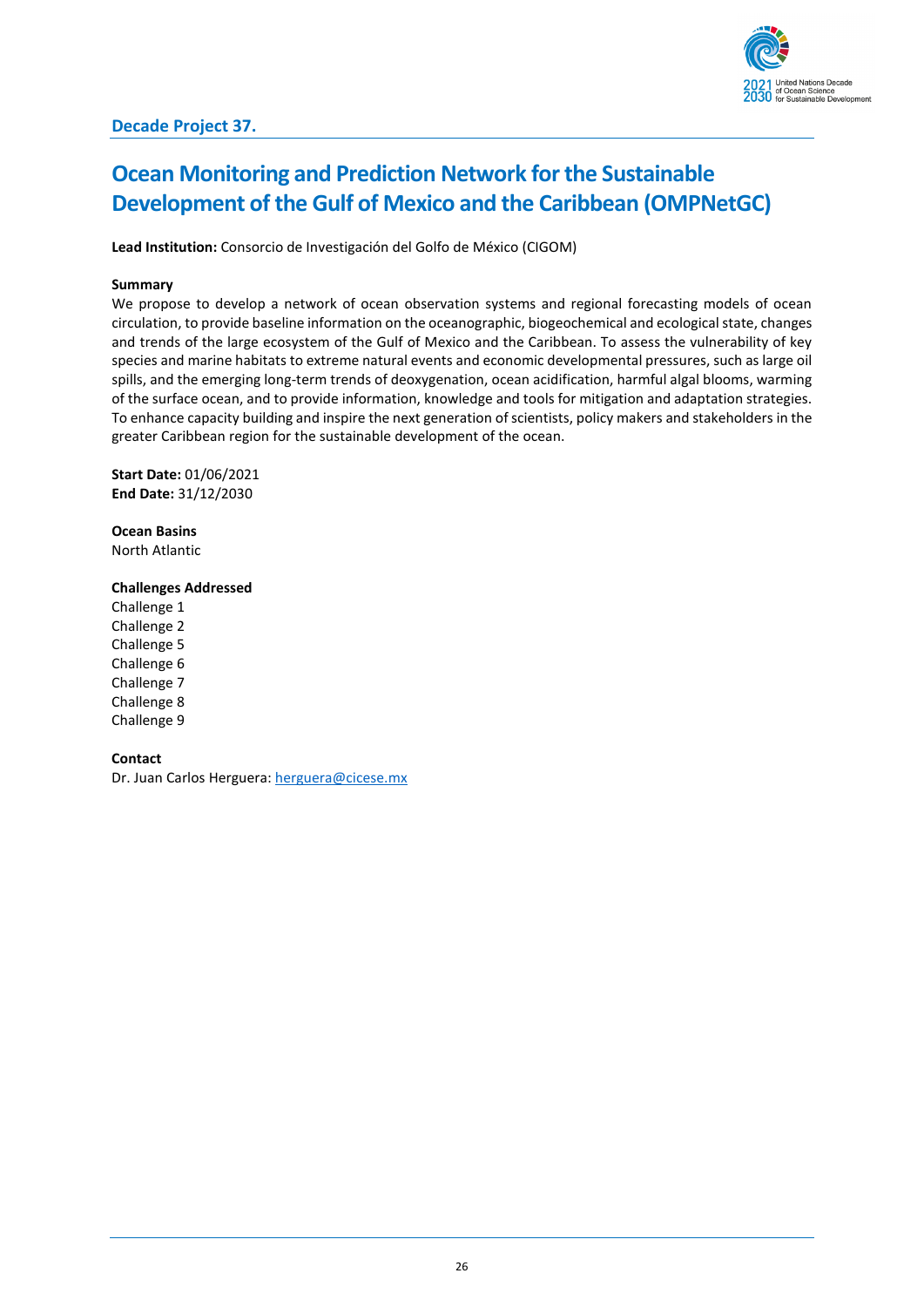

### <span id="page-26-0"></span>**Training-through-Research (TTR) - Floating University**

**Lead Institution:** Capacity Building Working Group for the UN Ocean Decade, National Oceanographic Commission of Russian Federation

#### **Summary**

Training-through-Research (Floating University) is an international multi-disciplinary initiative aimed at combining formal academic education with deep involvement of students and early career scientists into reallife scientific investigations in the Ocean, including through research cruises and post-expedition processing of the collected field data within international academic communities. Future generations of marine scientists are learning under the supervision of world-class experts and building knowledge in interdisciplinary studies of complex systems, discovering relationships between the hydrosphere, atmosphere, geosphere, and biosphere.

**Start Date:** 15/01/2021 **End Date:** 31/12/2031

**Ocean Basins** North Pacific North Atlantic Arctic

**Challenges Addressed** Challenge 4 Challenge 9 Challenge 10

**Contact** Dr. Mikhail Tokarev: [tokarev@decogeo.com](mailto:tokarev@decogeo.com)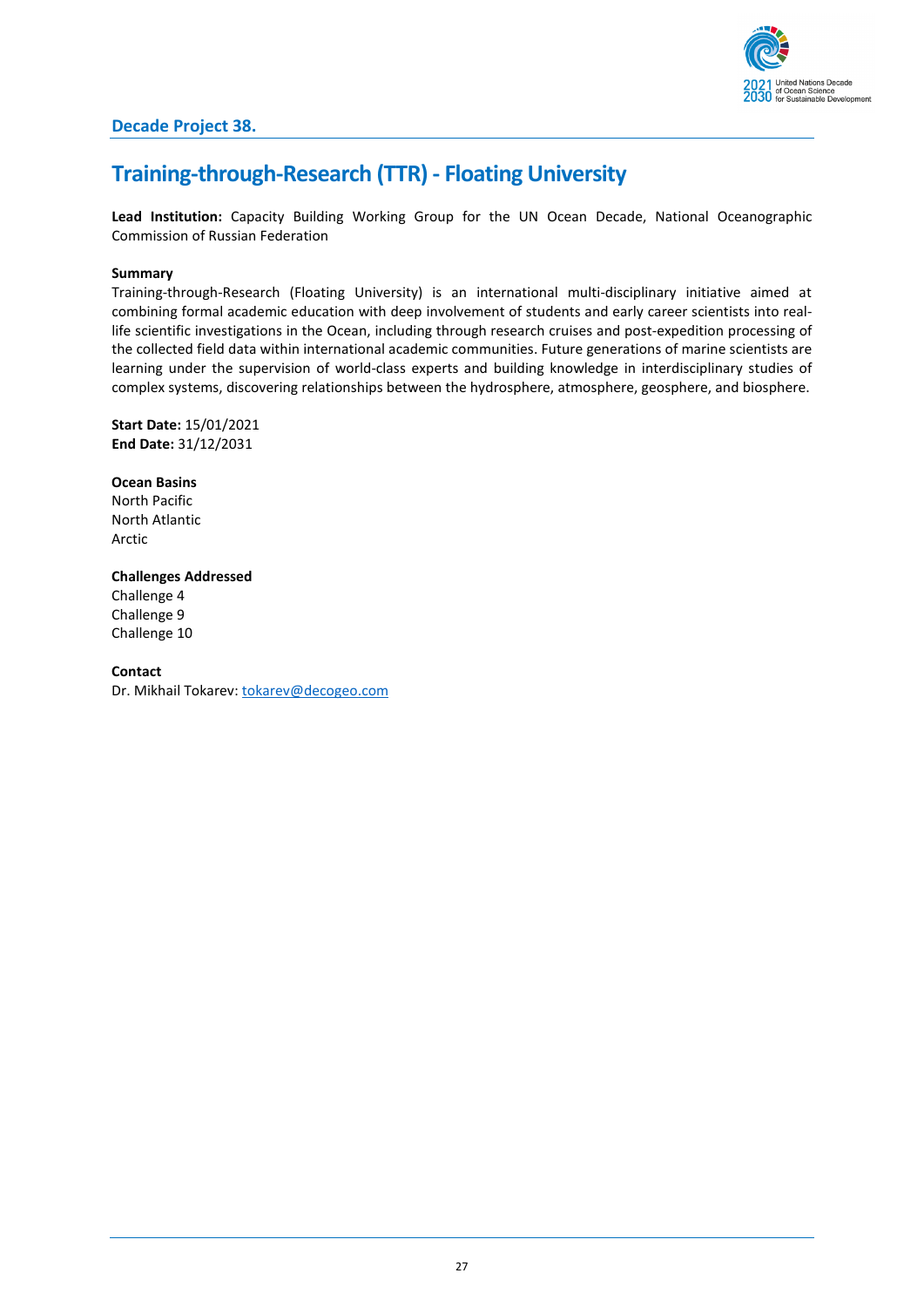

### **Decade Project 39.**

# <span id="page-27-0"></span>**A Multi-Dimensional and Inclusive Approach for Transformative Capacity Development (CAP-DEV 4 the Ocean)**

**Lead Institution:** The New England Aquarium (through its global Marine Conservation Action Fund (MCAF Program)

#### **Summary**

This initiative brings together a diverse multi-national partnership to address the critical need for capacity development in ocean science, literacy and conservation in low- and middle-income countries. We seek to strengthen systems (funding, mentorship, recognition, learning, communication and evaluation) that address the challenges of the Ocean Decade and support the capacity to deliver ocean science and leadership, which is central to healthy oceans and sustainable development. This will proactively advance the integration of capacity development in the design and implementation of priorities for the Ocean Decade.

**Start Date:** 08/06/2021 **End Date:** 08/06/2024

**Ocean Basins** Indian South Pacific North Atlantic

#### **Challenges Addressed**

Challenge 1 Challenge 2 Challenge 3 Challenge 4 Challenge 10

**Contact**

Elizabeth Stephenson[: estephenson@neaq.org](mailto:estephenson@neaq.org)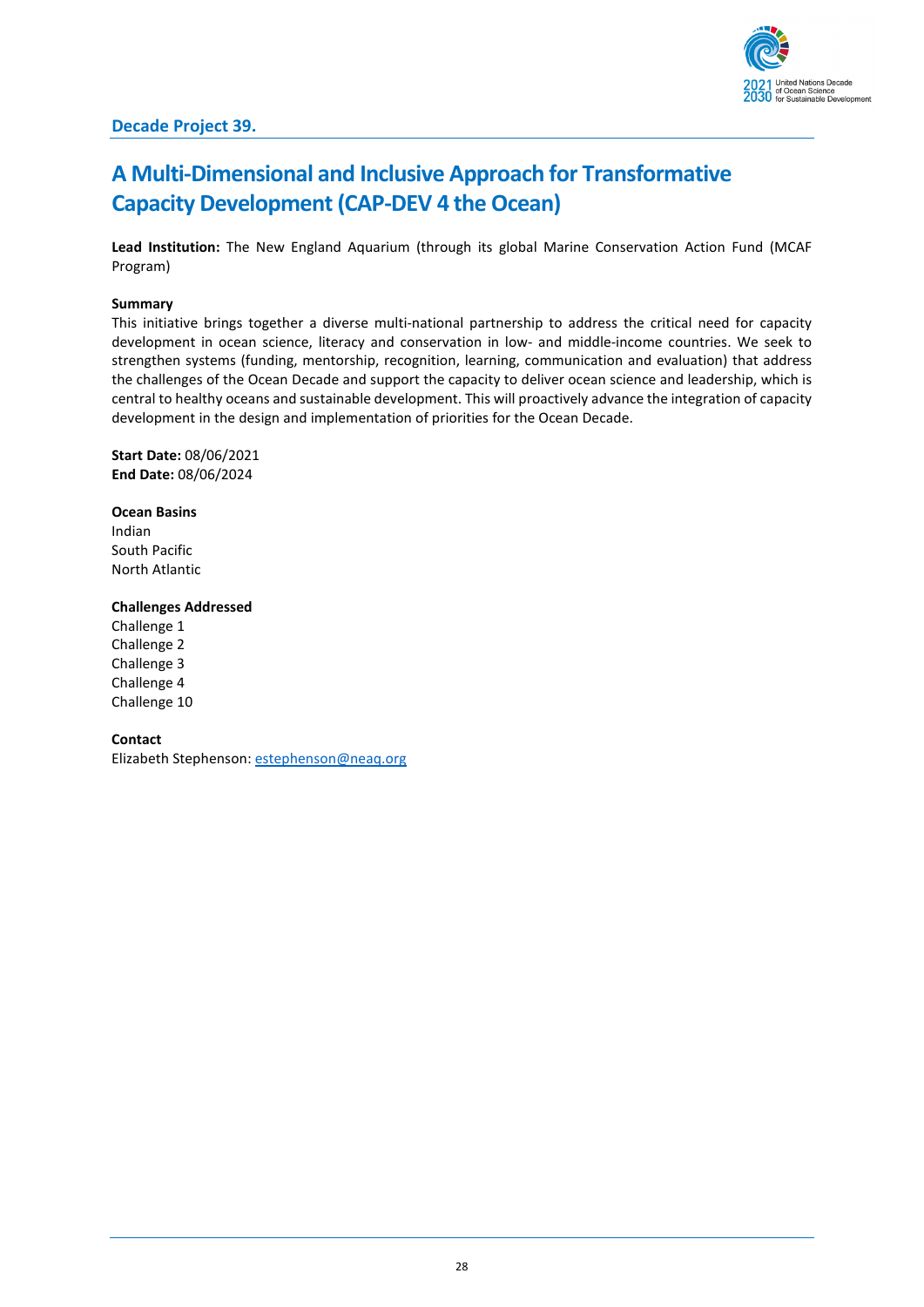

# <span id="page-28-0"></span>**Mesopelagic Ecosystem and Biopump Dynamics and Connectivity in the Pacific (MEBIDyC-P)**

**Lead Institution:** Korea Institute of Ocean Science and Technology (KIOST)

#### **Summary**

The mesopelagic ecosystem residing 200m to 1000m depth serves as the mainstay of the marine food web in the open sea and the global carbon cycle. Yet, understanding of its structure and function and related biophysico-chemical processes are limited. This initiative aims to understand the mesopelagic ecosystem in the Pacific in terms of species diversity, distribution and biomass, food web connectivity among epi-, meso- and bathy-pelagic regions, biological pump and carbon flux, and water column mixing and nutrient recycling. Activities will include joint exploration and data sharing, capacity building, engagement of public and policy makers for conservation of the mesopelagic.

**Start Date:** 01/01/2021 **End Date:** 31/12/2030

**Ocean Basins** North Pacific South Pacific

#### **Challenges Addressed**

Challenge 2 Challenge 3 Challenge 4 Challenge 5 Challenge 9 Challenge 10

**Contact**

Youn-Ho Lee[: ylee@kiost.ac.kr](mailto:ylee@kiost.ac.kr)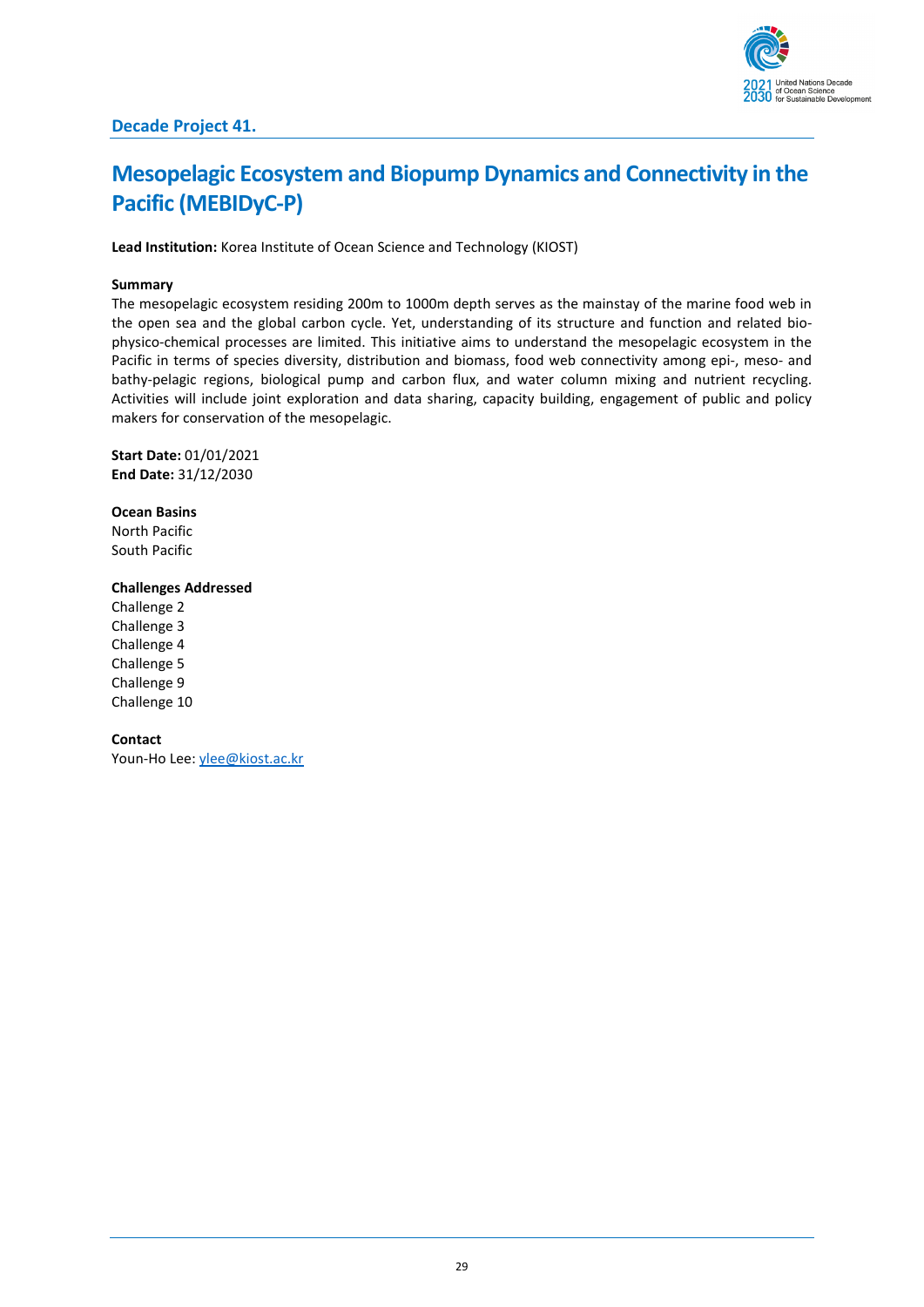

## <span id="page-29-0"></span>**Estuarine Ecological Knowledge Network (EEKN)**

**Lead Institution:** Center for Human-Environmental Research (CHER)

#### **Summary**

The Estuarine Ecological Knowledge Network (EEKN) is designed to utilize the everyday experiences and traditional ecological knowledge of coastal community members to inform scientific research and policy decisions regarding estuarine environments which are crucial for maintaining the health and productivity of the Earth's oceans.

The EEKN will create a dispersed network of community observers and citizen scientists who will document the ecological conditions they encounter, providing data for ocean scientists and feedback to policy makers. The EEKN will also document and preserve the knowledge of indigenous peoples and encourage the participation of under-represented groups in marine science and management.

**Start Date:** 01/06/2021 **End Date:** 31/05/2025

**Ocean Basins** Indian North Pacific North Atlantic

South Atlantic

### **Challenges Addressed**

Challenge 2 Challenge 3 Challenge 4 Challenge 5 Challenge 7 Challenge 10

**Contact** Grant S. McCall: [mccall@cherscience.org](mailto:mccall@cherscience.org)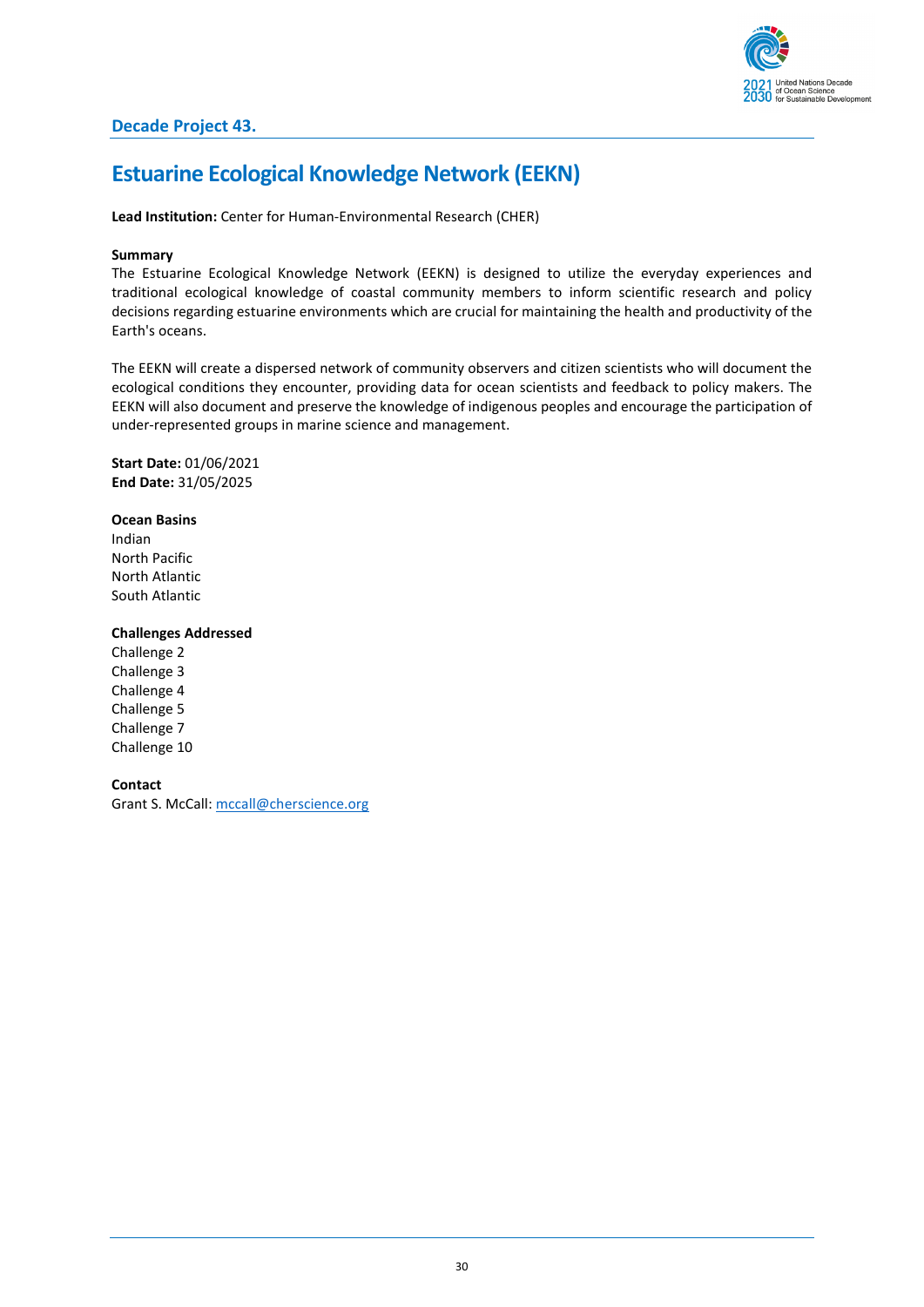

## <span id="page-30-0"></span>**Low-Cost Real-Time Monitoring of Pollutants and Water Quality Along the Coral Reefs in Tanzania: Supporting Effective Ocean Management**

**Lead Institution:** Aqua Farms Organization

#### **Summary**

The Reef Protect Project is a project that seek to deploy water quality monitoring devices in eight coral reef sites along the coast of Tanzania. The devices will help to measure ocean temperature, dissolved oxygen and pH. The devices will be able to log the collected information in real time and made available publicly through the to be designed portal. This information will be collected for 10 years and used in informing the policy makers on possible actions that can be used to safeguard Tanzania coral reefs and the impact of climate change.

Details of the device development are available here: <https://sustainenvironres.biomedcentral.com/articles/10.1186/s42834-019-0009-4>

**Start Date:** 07/06/2021 **End Date:** 07/06/2030

**Ocean Basins** Indian

#### **Challenges Addressed**

Challenge 1 Challenge 2 Challenge 3 Challenge 4 Challenge 5 Challenge 6 Challenge 7 Challenge 8 Challenge 9

#### **Contact**

Cretus Mtonga[: josephcretus@gmail.com](mailto:josephcretus@gmail.com)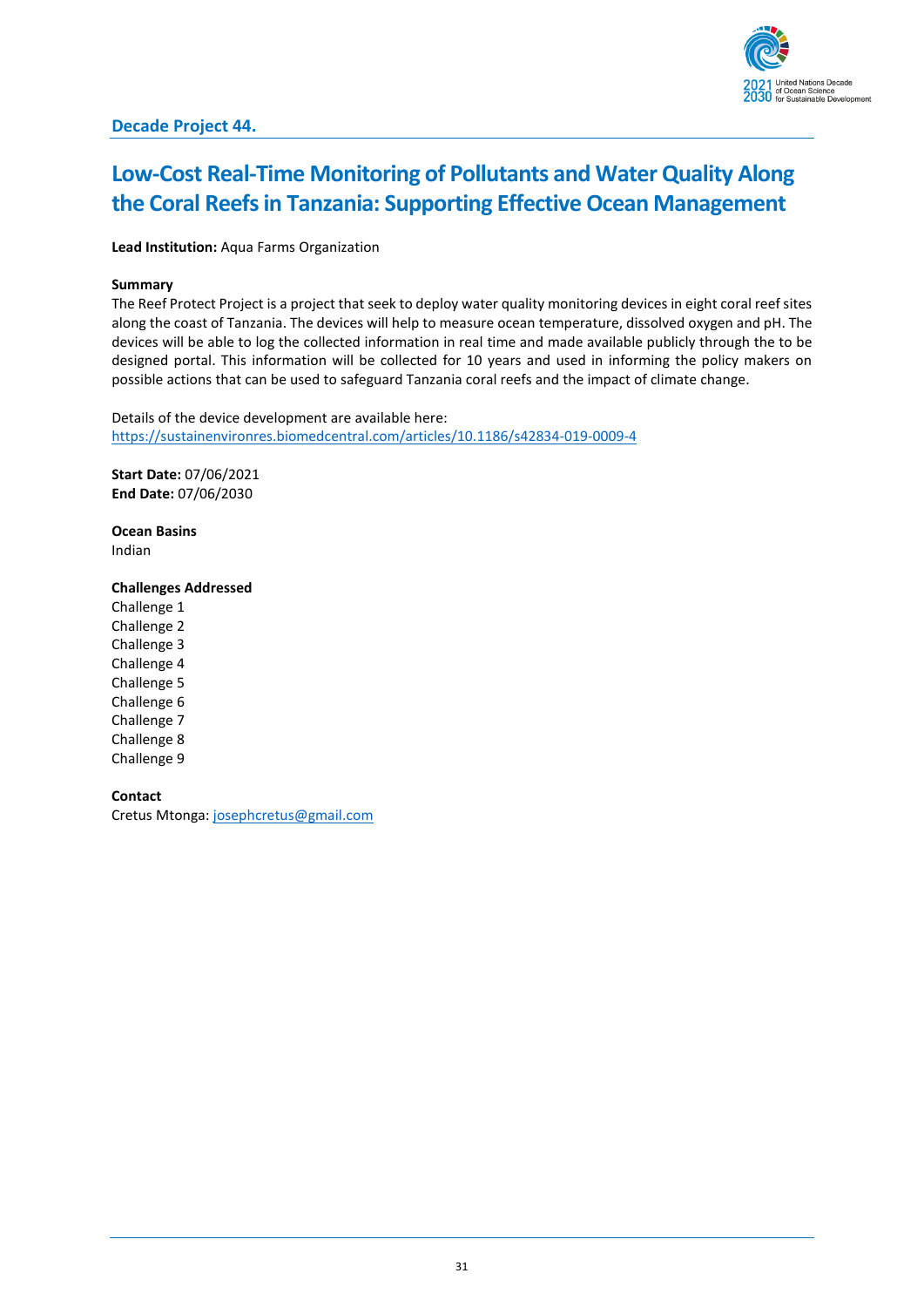

### <span id="page-31-0"></span>**Protecting the Estuaries of the WIO region**

**Lead Institution:** School of Aquatic Sciences and Fisheries Technology, University of Dar es Salaam, Tanzania

#### **Summary**

Estuaries are important habitats that support existence of ocean life. They are sometimes referred to as "a cradle of the sea" due to their role as nurseries to various ocean animals. They are amongst the most fragile of marine habitats due to their dependence on salt-freshwater balance because any imbalances significantly affect the biodiversity and their ecosystems services. During the Ocean Decade, the School of Aquatic Sciences and Fisheries Technology and partners aim to study the extent to which estuaries of the WIO region have been affected by anthropogenic activities and climate change with a view to coming up with feasible recommendation to protecting them.

**Start Date:** 01/01/2021 **End Date:** 31/12/2030

**Ocean Basins** Indian

**Challenges Addressed** Challenge 1 Challenge 2 Challenge 5

**Contact**

Dr. Blandina Lugendo: [blugendo@udsm.ac.tz;](mailto:blugendo@udsm.ac.tz) [blandina\\_lugendo@yahoo.co.uk](mailto:blandina_lugendo@yahoo.co.uk)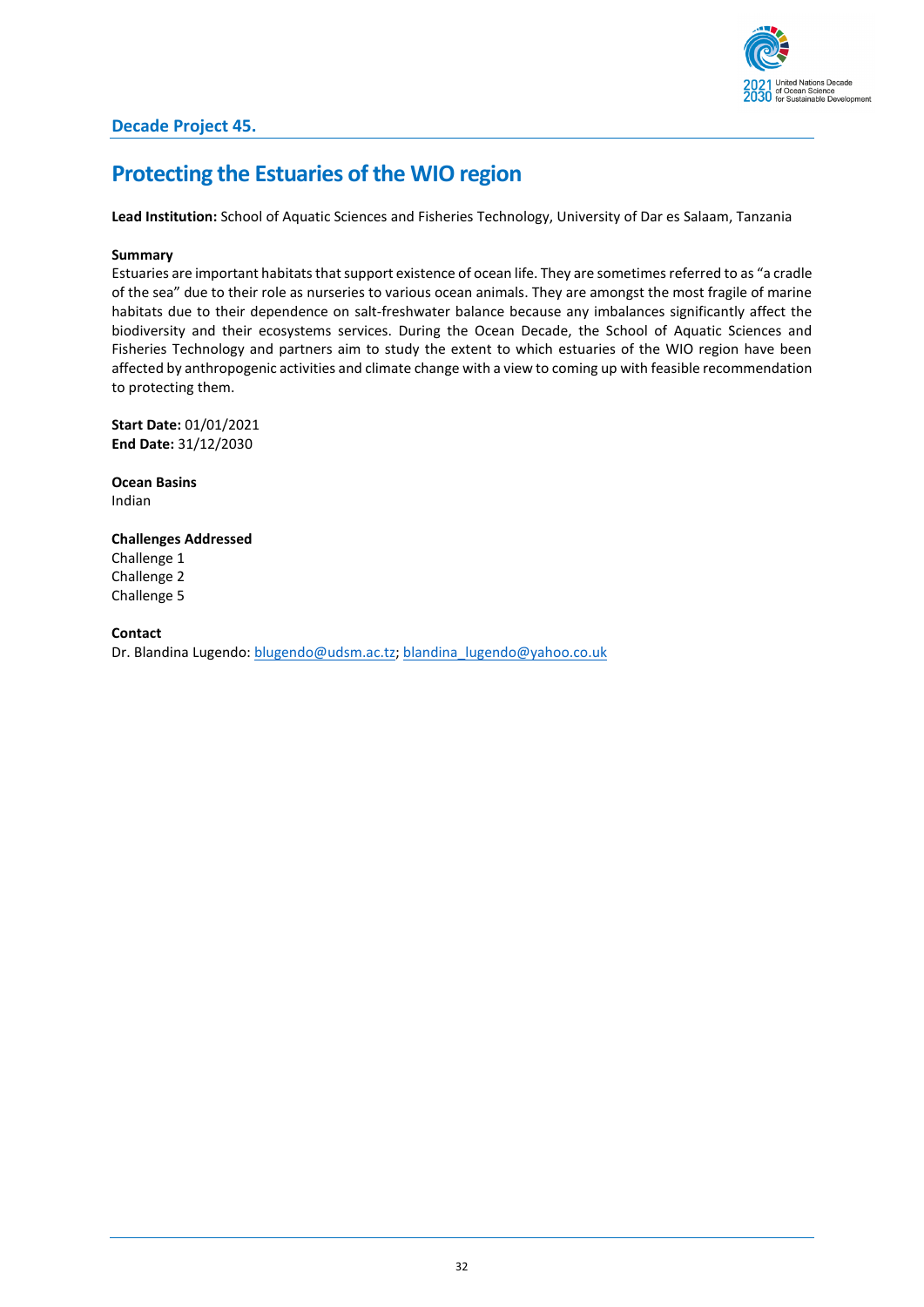

### **Decade Project 47.**

### <span id="page-32-0"></span>**Ocean Effects on Climate Variability of the Northwest Pacific**

**Lead Institution:** Korea Institute of Ocean Science and Technology (KIOST)

#### **Summary**

This initiative is an integrative large-scale multi-nation scientific effort to enhance understanding of how the climate variability in the Northwest Pacific together with remote changes in the Indian Ocean modulates regional changes in Northwest Pacific ecosystems including its marginal seas. The aim is to improve forecasts for the Northwest Pacific variability of climate and ecosystem, and to help generate solutions to mitigate the climate crisis in the Northwest Pacific.

**Start Date:** 01/01/2022 **End Date:** 31/12/2031

**Ocean Basins** Indian North Pacific

### **Challenges Addressed**

Challenge 2 Challenge 3 Challenge 5 Challenge 7 Challenge 9

**Contact**

Jang, C.J., Kang, D.J., Kang, H.W.[: cjjang@kiost.ac.kr](mailto:cjjang@kiost.ac.kr)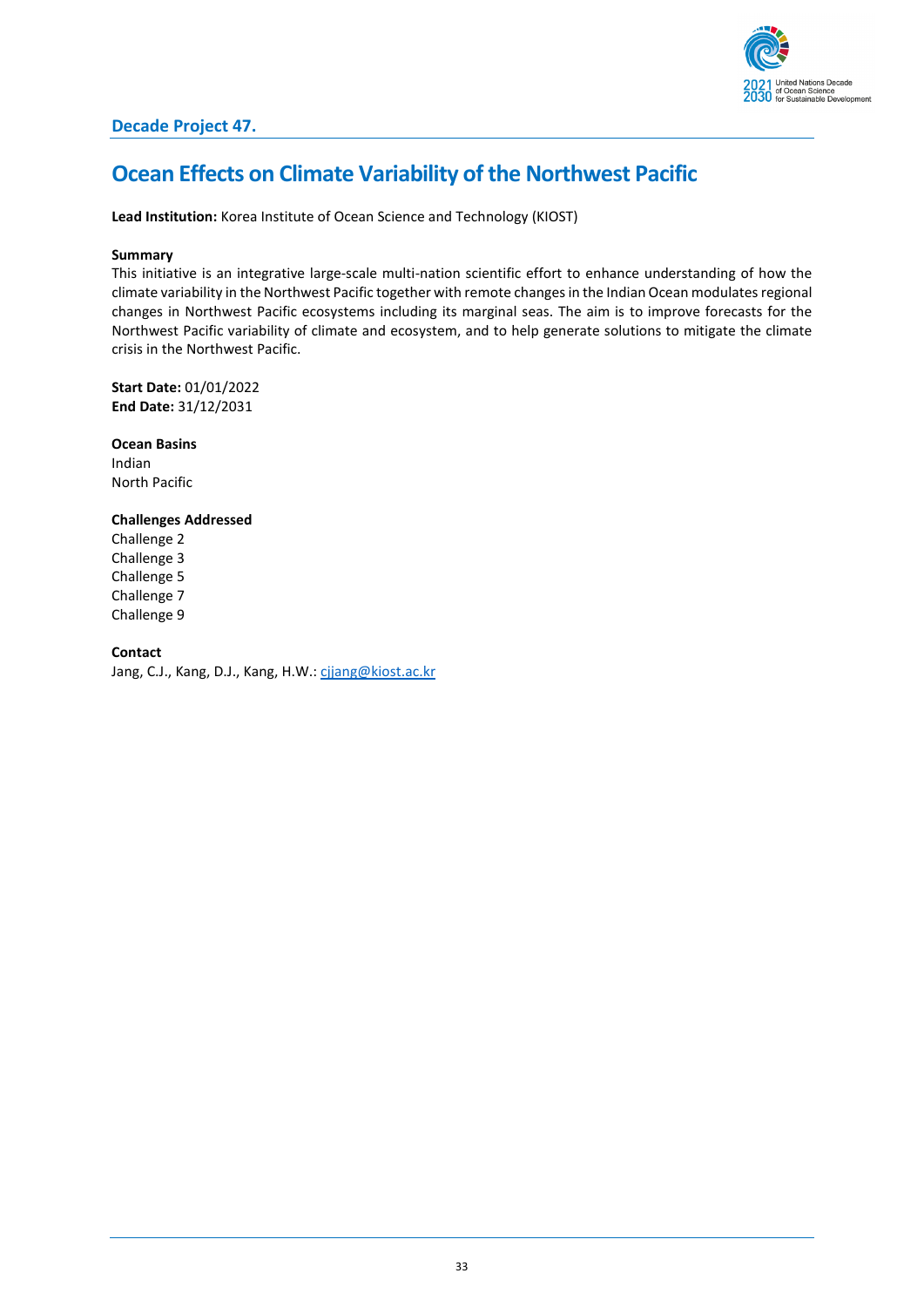

### **Decade Project 48.**

# <span id="page-33-0"></span>**A framework for effective trans-national consolidation within marine research, education and management in the Northwestern Pacific and Asian Marginal Seas(FREM-PAMS)**

**Lead Institution:** V.I. Il'ichev Pacific Oceanological Institute, Far Eastern Branch of the Russian Academy of Sciences

#### **Summary**

FREM-PAMS is the Asian Pacific regional environmental initiative aiming to improve knowledge and consolidate national efforts to restore and maintain the resilience of marine environment and enable sustainable exploitation of natural resources. The overall objective of the FREM-PAMS is to support the Blue Growth and achievement of the UN SDGs in the region considering global challenges facing the planet by developing the science-based joint strategy to provide environmental decision-making and to meet ocean issues on a peacekeeping basis. The main goal of this effort is effective trans-national consolidation within marine research, education and management.

**Start Date:** 01/06/2021 **End Date:** 31/12/2029

#### **Ocean Basins**

Indian North Pacific Arctic

#### **Challenges Addressed**

Challenge 1 Challenge 2 Challenge 3 Challenge 4 Challenge 5 Challenge 6 Challenge 7 Challenge 8 Challenge 9 Challenge 10

**Contact**

Vaycheslav B. Lobanov: [lobanov@poi.dvo.ru;](mailto:lobanov@poi.dvo.ru) [amrtatjuti@poi.dvo.ru](mailto:amrtatjuti@poi.dvo.ru)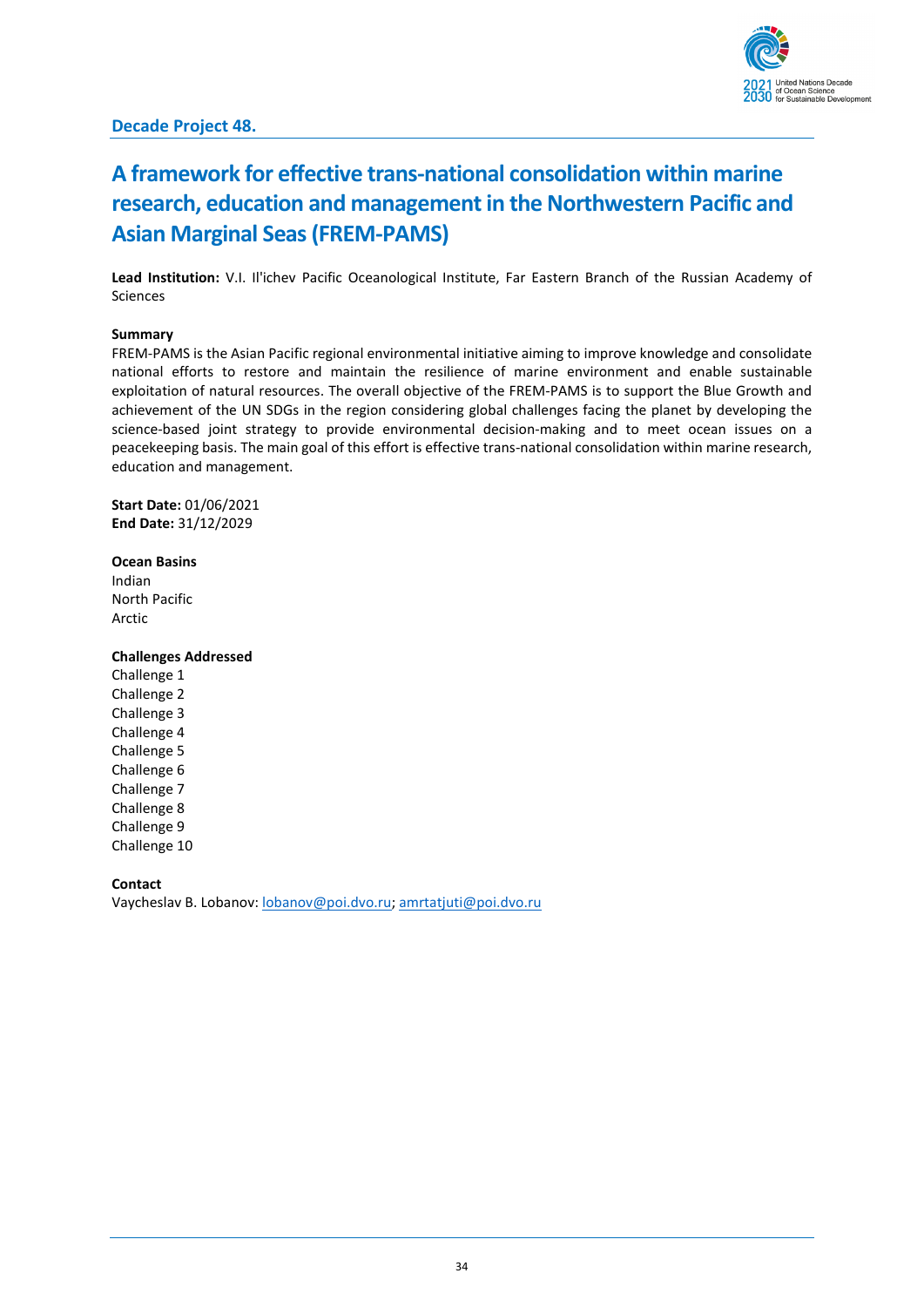

### **Decade Project 49.**

# <span id="page-34-0"></span>**Ocean Literacy Educational Program (Ocean Health and Protection)**

**Lead Institution:** Private and public partnership working group under the lead of the Ministry of Maritime Economy, Cabo Verde

#### **Summary**

Creation of an educational system for ocean literacy through a public-private partnership, involving academia, civil society, religious institutions. Training will be offered to all layers of society. Dedicated legislation that makes education for health and protection of the ocean mandatory.

**Start Date:** 31/01/2021 **End Date:** 31/01/2030

**Ocean Basins** North Atlantic

**Challenges Addressed** Challenge 4 Challenge 10

**Contact** Leila Neves[: leilabneves@gmail.com](mailto:leilabneves@gmail.com)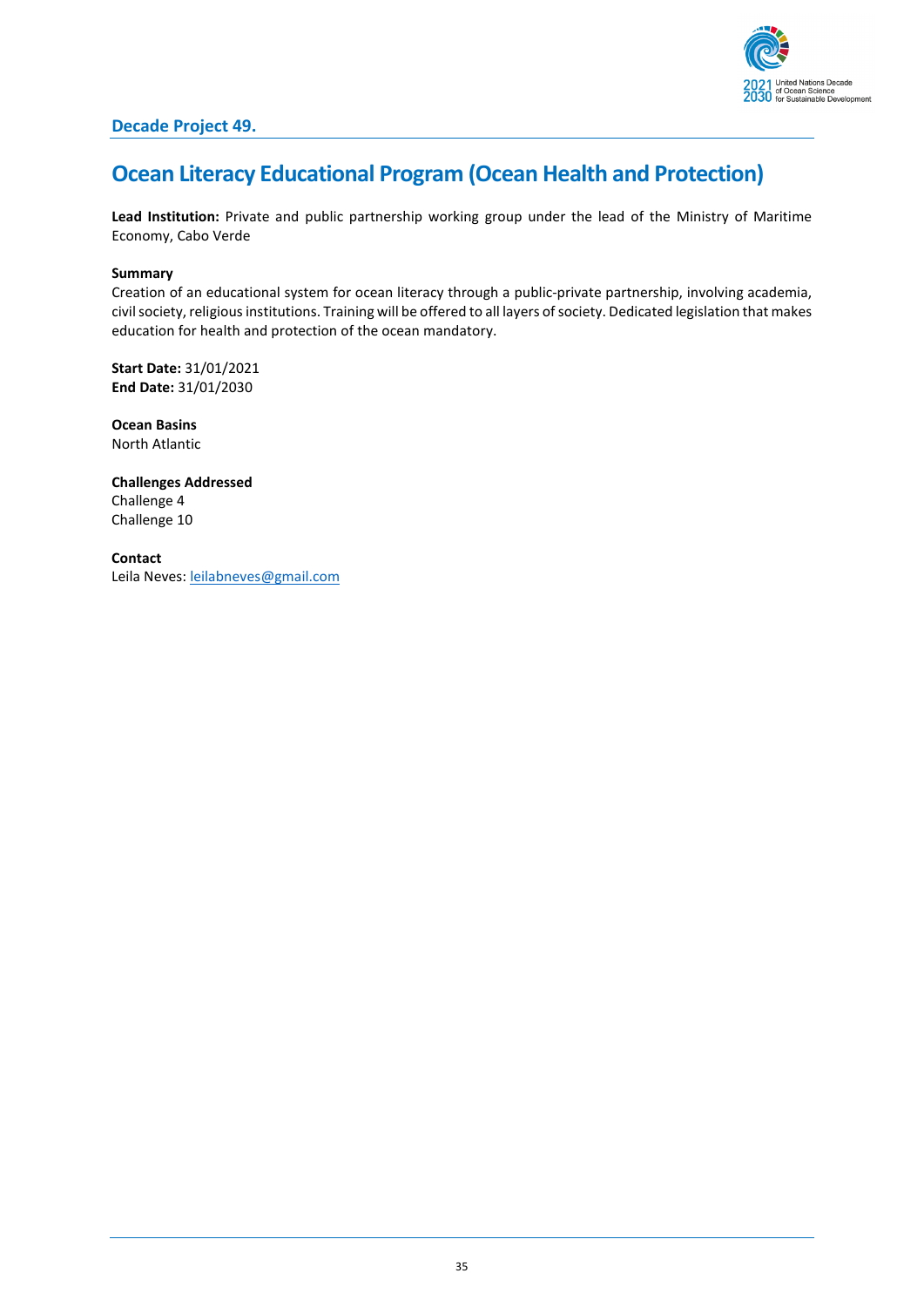

### <span id="page-35-0"></span>**The Current III "The Mediterranean: Waves Come in Pairs"**

#### **Lead Institution:** TBA21-Academy

#### **Summary**

The third cycle of The Current will examine the Mediterranean, Pacific and Caribbean in a transdisciplinary and transregional exercise in sensing, thinking, and learning with the Ocean - by supporting projects, collective pedagogies and voices along the Mediterranean shores across art, culture, science, conservation and activism. This initiative is building on other relevant activities in the region, addressing major regional challenges and seeking to include and activate artistic and scientific communities in joint research and action to contribute to implementation of Agenda 2030 of the United Nations Decade of Ocean Science for Sustainable Development.

**Start Date:** 01/01/2021 **End Date:** 31/12/2025

**Ocean Basins** North Pacific South Pacific North Atlantic

**Challenges Addressed** Challenge 9 Challenge 10

**Contact** Markus Reymann: [markus@tba21-academy.org](mailto:markus@tba21-academy.org)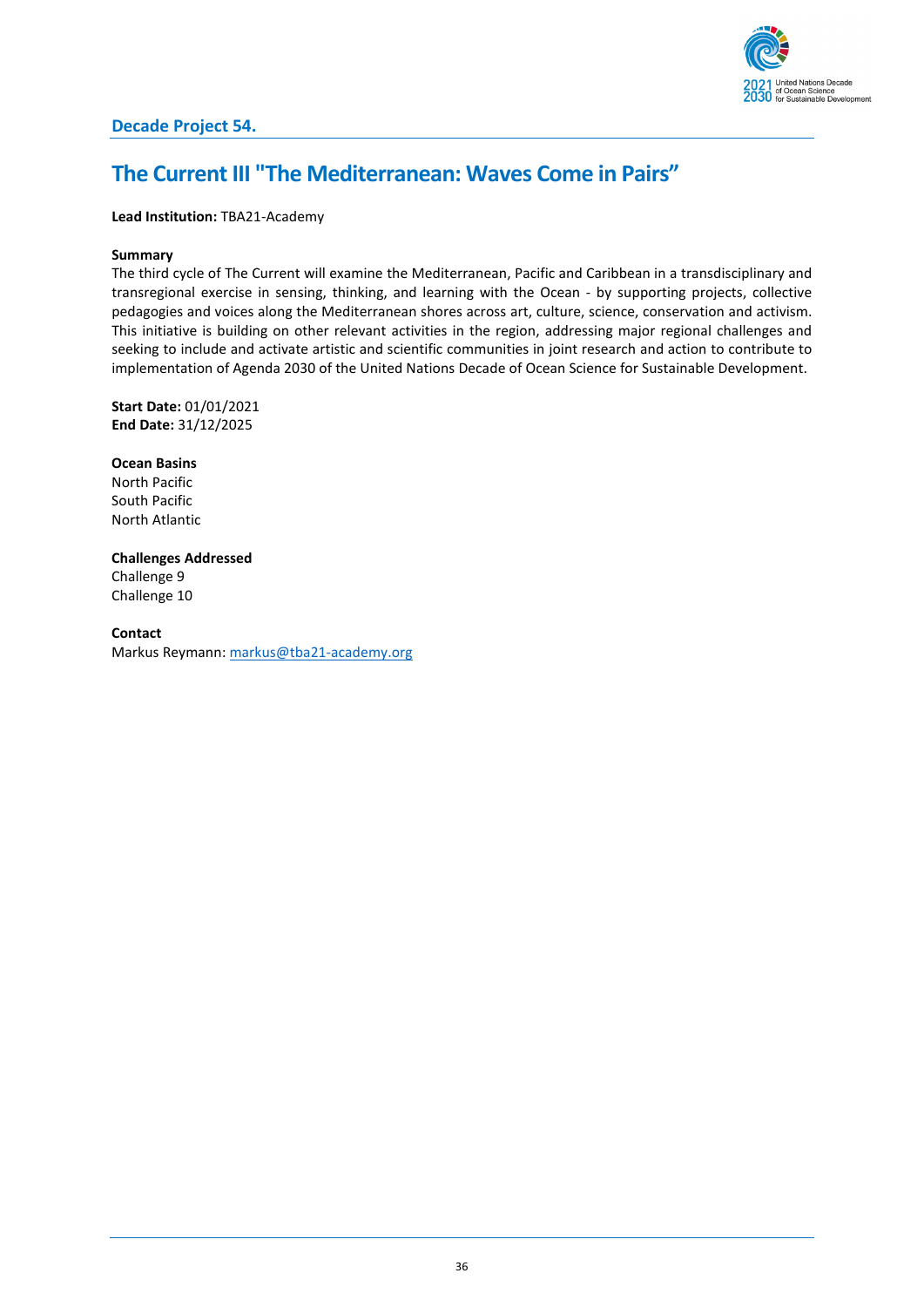

# **UNDER THE POLE • DEEPLIFE • 2021-2030**

### **Lead Institution:** Under the Pole (UTP)

#### **Summary**

The mesophotic zone (30-200 m deep) is one of Earth's last unknown habitats. This cooperative 10-year initiative UNDER THE POLE • DEEPLIFE • 2021-2030 will explore mesophotic ecosystems across all ocean basins, from the polar regions to the tropics and temperate regions, to discover their biodiversity and species connectivity, identify their vulnerability to global changes and ultimately to propose appropriate management and conservation measures for this particular and largely unexplored marine area. Generated knowledge and recommendations will be disseminated through educational, awareness-raising and protective activities, with the aim of making the greatest possible contribution to the preservation of the oceans.

**Start Date:** 01/01/2021 **End Date:** 31/12/2030

**Ocean Basins** Indian North Pacific South Pacific North Atlantic South Atlantic Arctic Antarctic

#### **Challenges Addressed**

Challenge 1 Challenge 2 Challenge 10

**Website** [www.underthepole.com](http://www.underthepole.com/) 

#### **Contact**

Myrina Boulais[: myrina@underthepole.com](mailto:myrina@underthepole.com)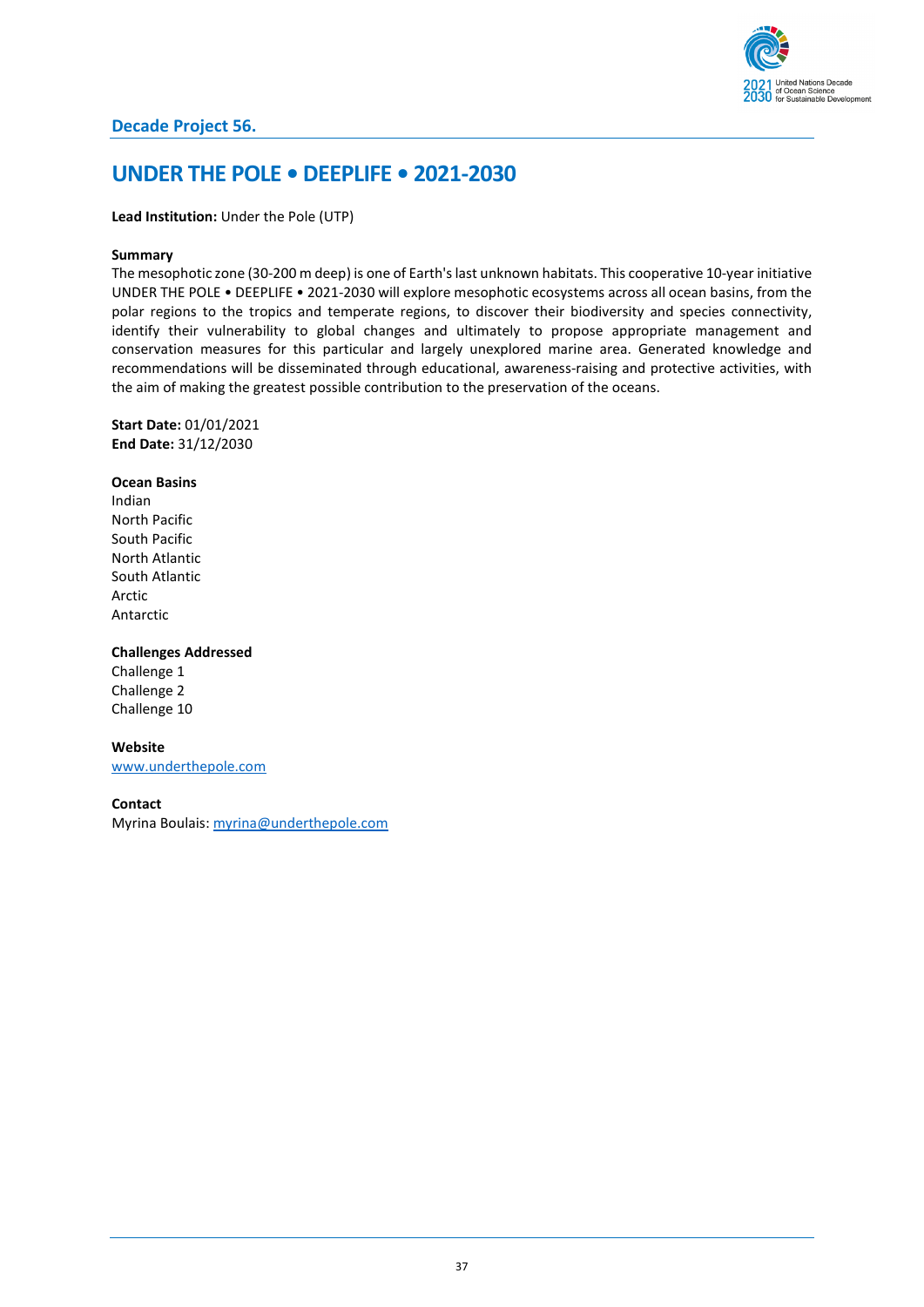

# **Decade Project 66.**

# **Development of a warning system for predicting the risk of formation of intense atmospheric vortices of various spatial and temporal scales (water tornadoes, polar mesocyclones) over the seas of the Arctic and middle latitudes**

**Lead Institution:** Research and Production Association "Typhoon" (RPA "Typhoon")

### **Summary**

This effort plan to develop an automated system to forecast the risk of formation of intense atmospheric vortices - waterspout over the seas of middle latitudes and polar cyclones over the seas of Arctic latitudes and delivering this information to consumers. The system will be based on ground radar and satellite monitoring data, as well as on the results of calculations based on numerical weather forecast models. Appropriate methods will be developed for predicting the risk of formation of intense atmospheric vortices, taking into account regional features of their genesis within the considered water areas. The methods will be based on adaptive algorithms for data aggregation and subsequent calculation of risk zones for the formation of vortices.

**Start Date:** 01/01/2022 **End Date:** 31/12/2029

**Ocean Basins** North Atlantic Arctic

**Challenges Addressed** Challenge 6

**Contact** Dr. Olga Kalmykova: [kov@feerc.ru](mailto:kov@feerc.ru)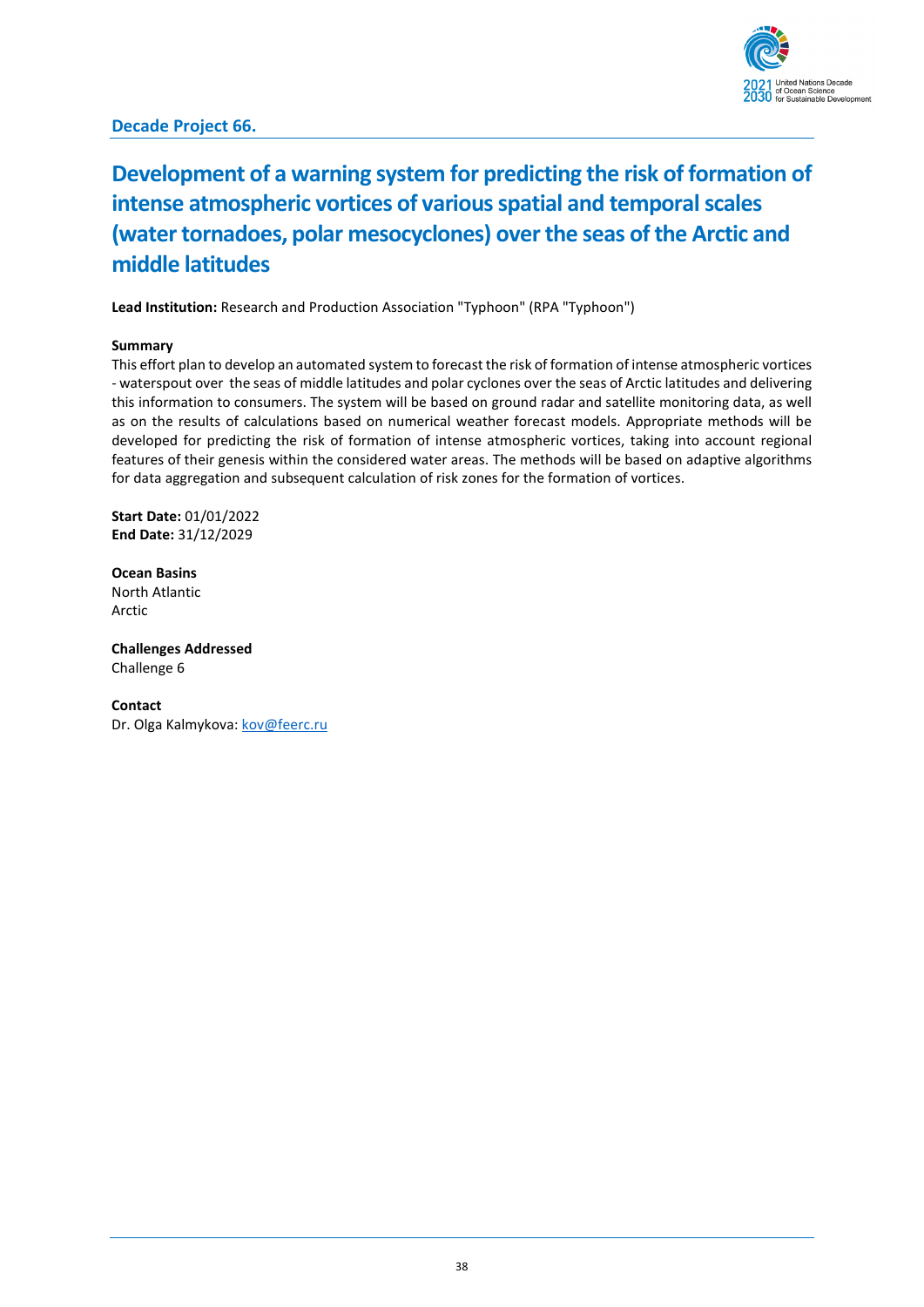

# **OCEAN & Me: School Under Sail**

**Lead Institution:** Museum of the World Ocean

#### **Summary**

The goal of OCEAN & Me: School Under Sail is to develop children's up-to-date competence by implementing high-demand supplementary educational programmes and networking with scientific, industrial and business partners of the region / country / world. The initiative gives participants an opportunity to attain knowledge, skills and abilities for their future occupation. It offers career guidance among young people and forestalls the issues of incompatibility between professionalism and demands of a labour market as well as broadening of outlook of audience members and development of potential in the field of sustainable development.

**Start Date:** 03/10/2021 **End Date:** 31/07/2030

**Ocean Basins** North Atlantic Arctic

**Challenges Addressed** Challenge 9 Challenge 10

#### **Contact**

Svetlana Sivkova, Director General[: museum@world-ocean.ru](mailto:museum@world-ocean.ru) Vasilina Medvedeva, Head of the Museum Department for Nature[: v.stepancova@yandex.ru](mailto:v.stepancova@yandex.ru)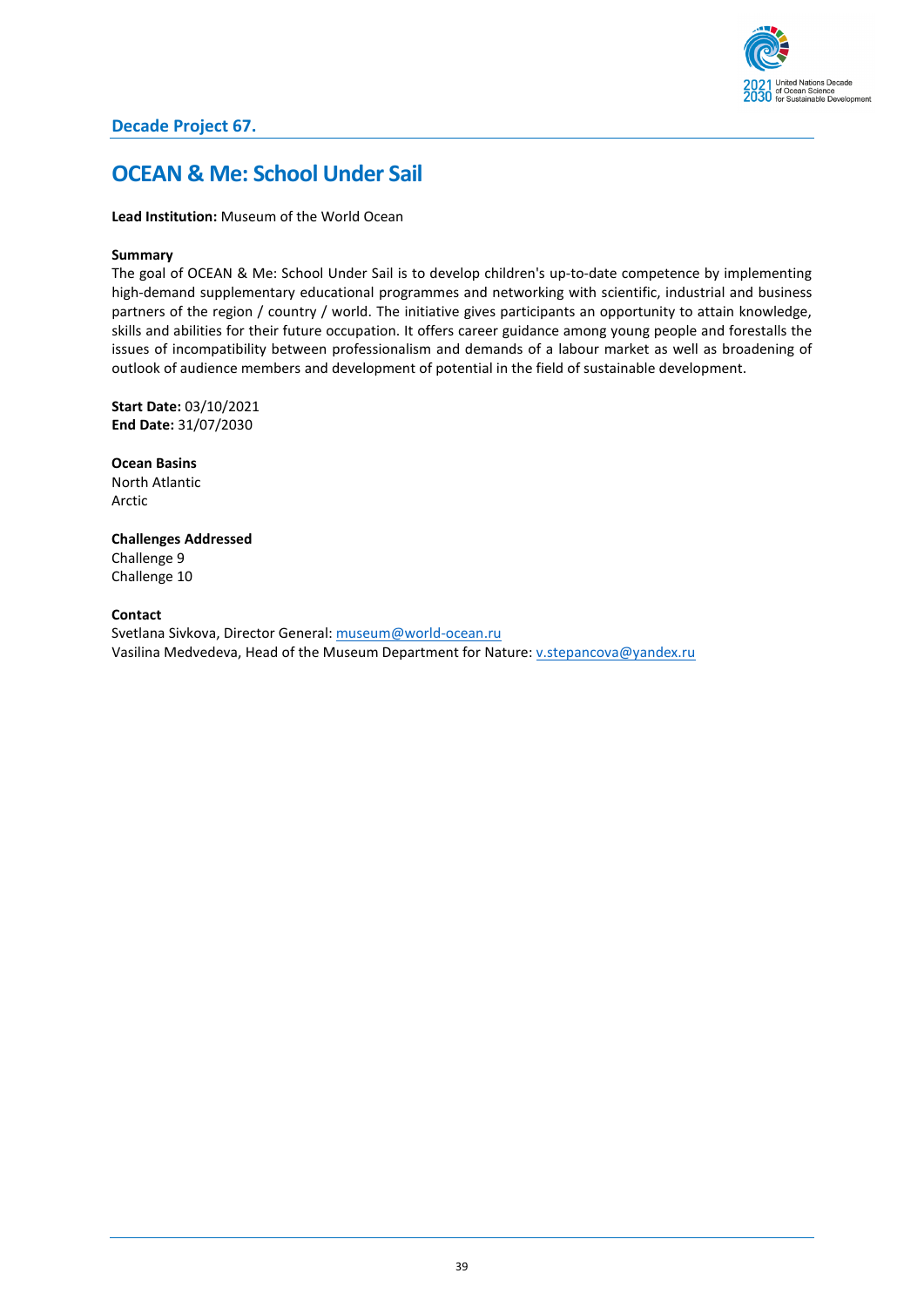

# **Global Litter Observatory (GLO)**

**Lead Institution:** The University of Cadiz (UCA)

#### **Summary**

The Global Litter Observatory (GLO) aims to harmonize and compile information generated by numerous initiatives which characterize macro-litter around the world. GLO relies (i) on citizenship as a major global force for litter monitoring, and (ii) on the adoption of the mass-based metric to allow comparability among datasets, an important weakness in the current system. The possibility of implementing such a mass-based measuring tool in mobile phones will give wide room for a more effective citizen participation in global monitoring as well as ease the flow and analysis of information through digital data sharing.

**Start Date:** 01/05/2021 **End Date:** 30/04/2026

#### **Ocean Basins**

Indian North Pacific South Pacific North Atlantic South Atlantic Arctic Antarctic

### **Challenges Addressed**

Challenge 1 Challenge 7 Challenge 8 Challenge 9

#### **Contact**

Prof. Andrés Cozar Cabañas: [andres.cozar@uca.es](mailto:andres.cozar@uca.es)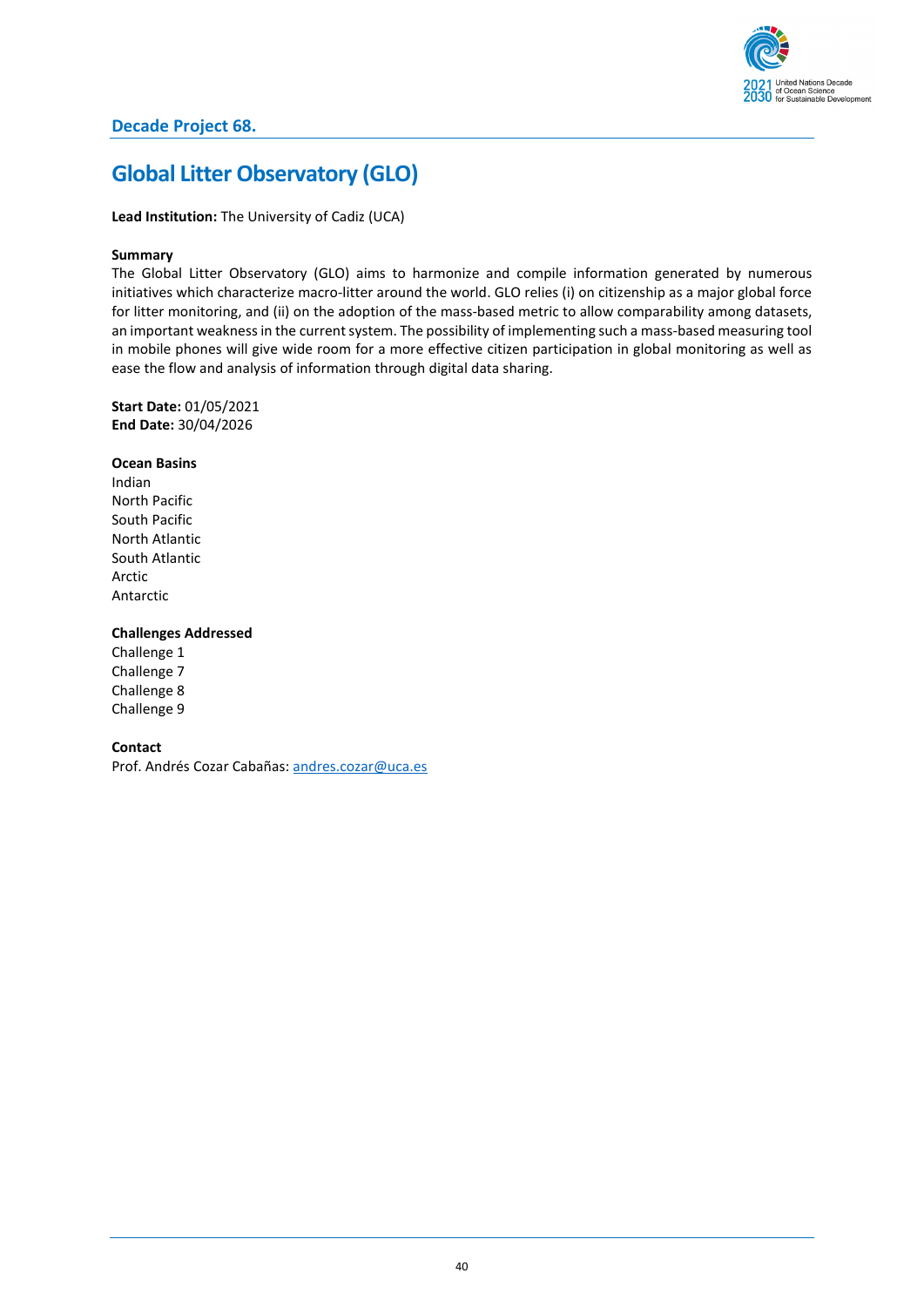

# **Comprehensive Multidisciplinary Research and Monitoring of Ecosystems of the Arctic Ocean and its Seas**

**Lead Institution:** Arctic and Antarctic Research Institute (AARI)

## **Summary**

This initiative focuses on obtaining comprehensive information on the state of the natural system of the Eurasian Arctic seas and the deeper parts of the Arctic Ocean. The main goal is to better understand the interaction of its main components and the impact on the formation of climatic changes in the northern Polar Regions. It includes a series of international comprehensive expedition projects in which it is planned to carry out meteorological, oceanological, hydrochemical, hydrobiological, paleooceanological observations, observations of environmental pollution in the Arctic Ocean. The aim is to involve students and young scientist in marine expeditions.

**Start Date:** 01/07/2021 **End Date:** 31/12/2030

**Ocean Basins** Arctic

**Challenges Addressed** Challenge 5 Challenge 7

**Contact** Dr. Aleksandr Makarov, AARI Director[: makarov@aari.ru](mailto:makarov@aari.ru)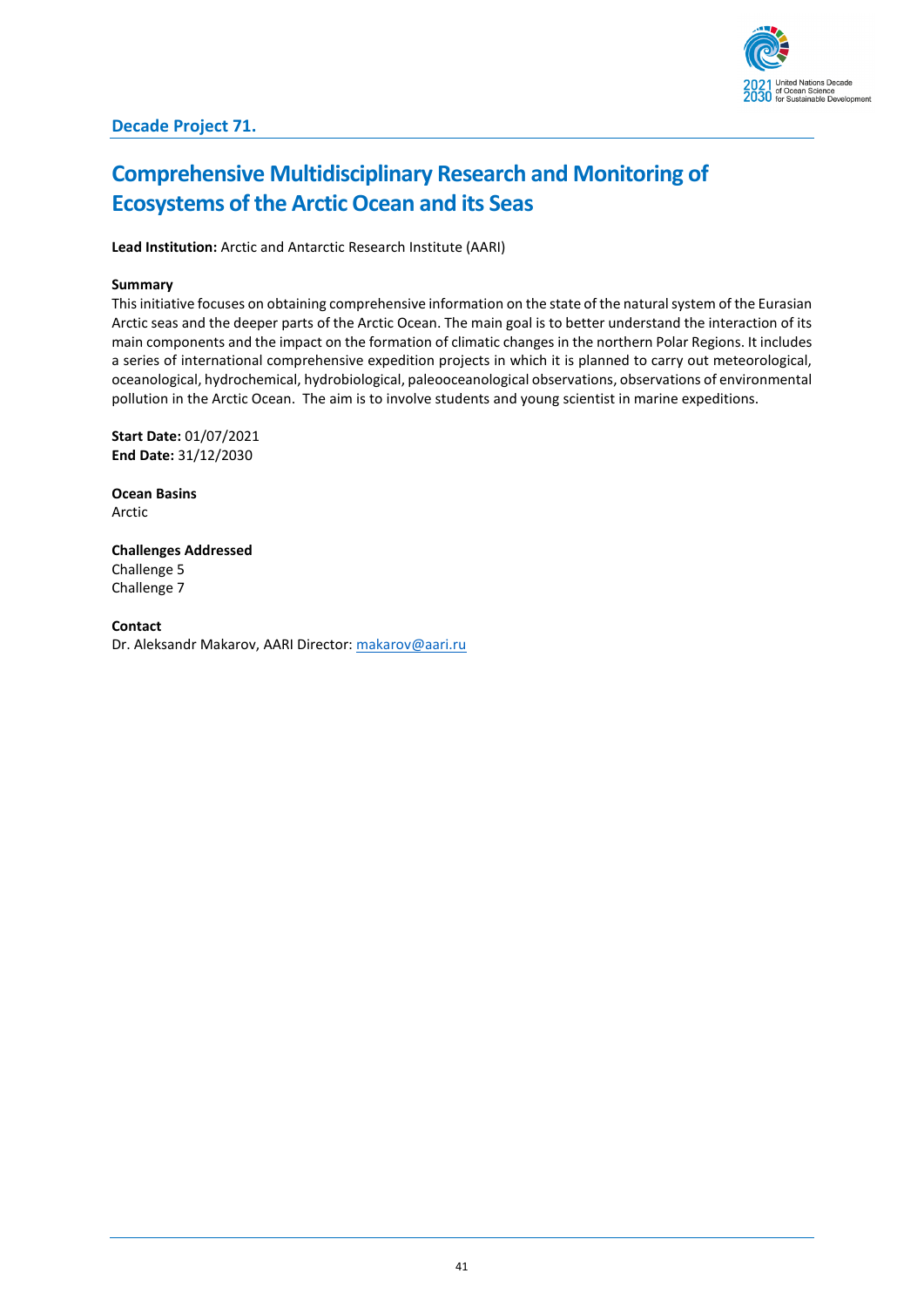

# **Complex Multidisciplinary Research and Monitoring of Ecosystems in strategic areas of the South Atlantic (with interested countries)**

**Lead Institution:** Arctic and Antarctic Research Institute (AARI)

## **Summary**

Complex scientific research will be carried out around the Russian station «Bellinghausen» on the island of King George, Strait of Bransfield, annually between January and April, 2021-2030. Scientific expeditionary vessels of reinforced ice class the Akademik Tryoshnikov and the Akademik Fedorov by Roshydromet will be deployed. Work will be carried out during the voyage in the coastal zones and on the islands.

**Start Date:** 01/03/2021 **End Date:** 31/12/2030

**Ocean Basins** South Atlantic

**Challenges Addressed** Challenge 5 Challenge 7

**Contact** Dr. Aleksandr Makarov, AARI Director: makarov@aari.ru[; klep@aari.ru](mailto:klep@aari.ru)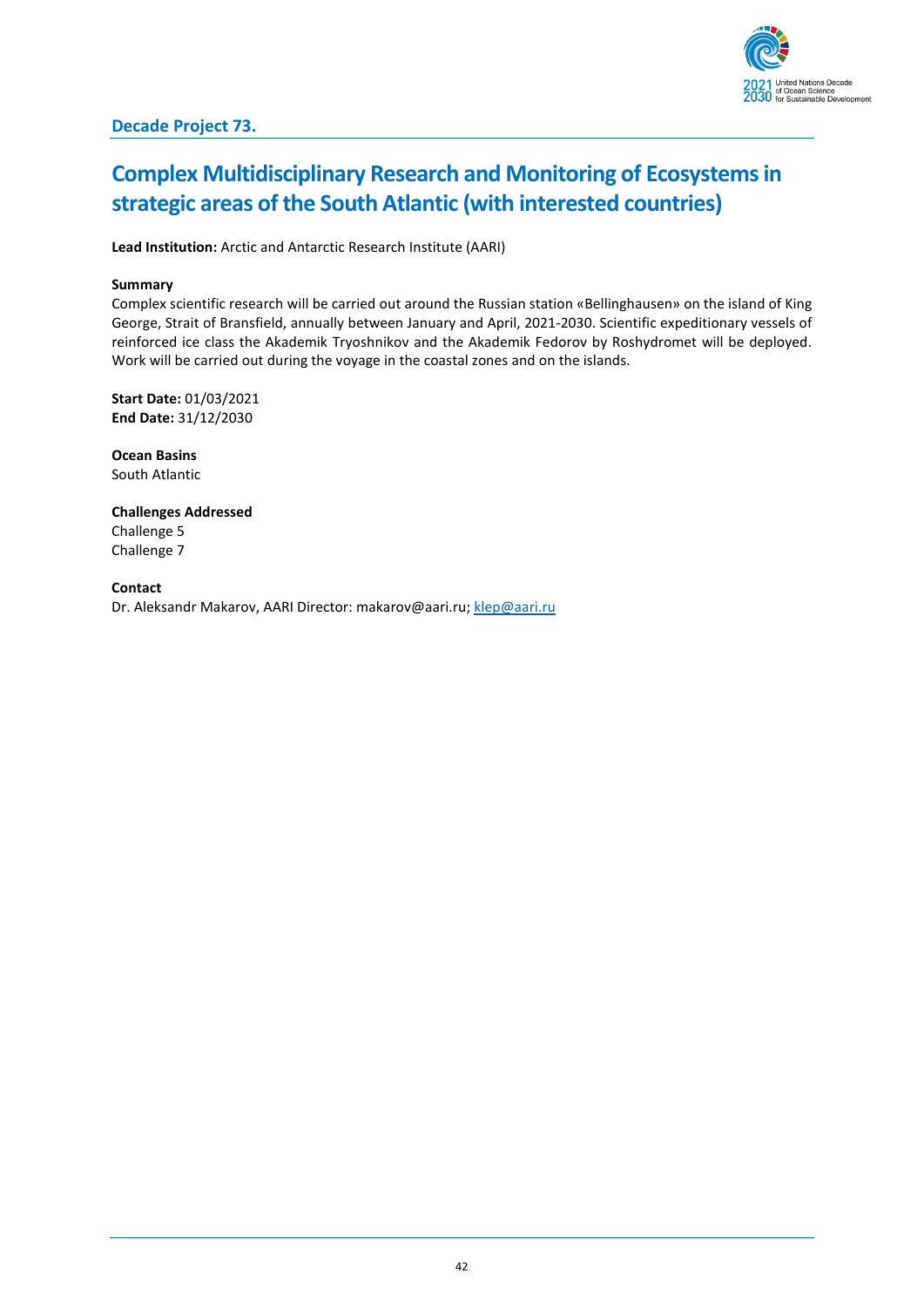

# **Enhancing Ocean Observing System within the Republic of Mauritius**

**Lead Institution:** Mauritius Meteorological Services (MMS)

#### **Summary**

The Mauritius Meteorological Services (MMS) is a government institution under the Mauritius Meteorological services act of 2019 that is responsible for the provision of weather, climate services and warnings for hydrometeorological hazards and tsunamis. The observation network for ocean is a key activity of the MMS and currently there are four tidal gauges and two wave riders in operation. Moreover, the MMS contributes towards deployment of drifters and ARGO floats under the Data Buoy Cooperation Panel.

In the context of the UN Ocean Decade, the MMS is proposing to enhance its existing ocean networks by increasing the number of tidal gauges and wave riders. Moreover, the MMS is looking forward to improving staff capabilities by seeking opportunities for capacity building in the field of the ocean observation and research. The development of ocean services for fishermen especially for effective communication in the event of natural hazards will be worked out. In collaboration with local partners, new tools and software for ocean observational and research will be developed.

**Start Date:** 01/07/2021 **End Date:** 31/12/2025

**Ocean Basins** Indian

**Challenges Addressed**

Challenge 4 Challenge 6 Challenge 7 Challenge 8 Challenge 9

**Contact** Dr. Renganaden Virasami[: meteo@intnet.mu;](mailto:meteo@intnet.mu) [rvirasami@outlook.com](mailto:rvirasami@outlook.com)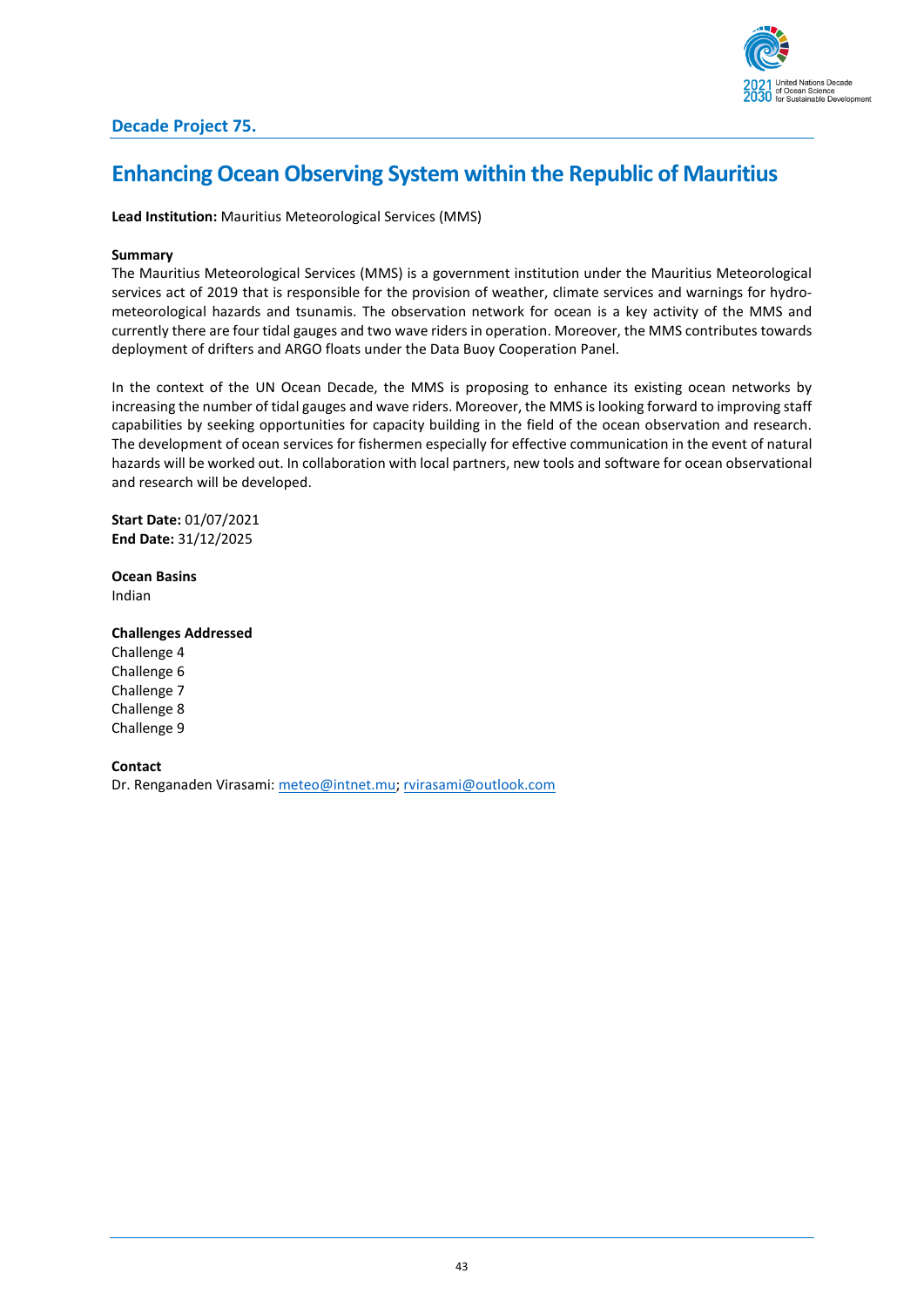

# **Decade Project 80.**

# **ARTPORT\_WE ARE OCEAN**

**Lead Institution: ARTPORT** making waves

### **Summary**

ARTPORT\_WE ARE OCEAN is a transdisciplinary artistic project involving multiple stakeholders (artists, students, scientists, policy makers, teachers, curators, activists) worldwide to raise awareness and engage in dialogue about the environmental condition of the ocean and the role humans play in its current and future state. This effort started in 2019 and will engage with numerous countries until 2030 to work particularly with young and underprivileged around the question of how we interact with the ocean and how interdependent humans and the ocean are. The overall goal is to raise scientific and political awareness through the arts, particularly among young people.

**Start Date:** 17/01/2021 **End Date:** 31/12/2030

**Ocean Basins** Indian North Pacific South Pacific North Atlantic South Atlantic Arctic

**Challenges Addressed** Challenge 10

#### **Contact**

Anne-Marie Melster: [anne-marie.melster@artport-project.org](mailto:anne-marie.melster@artport-project.org)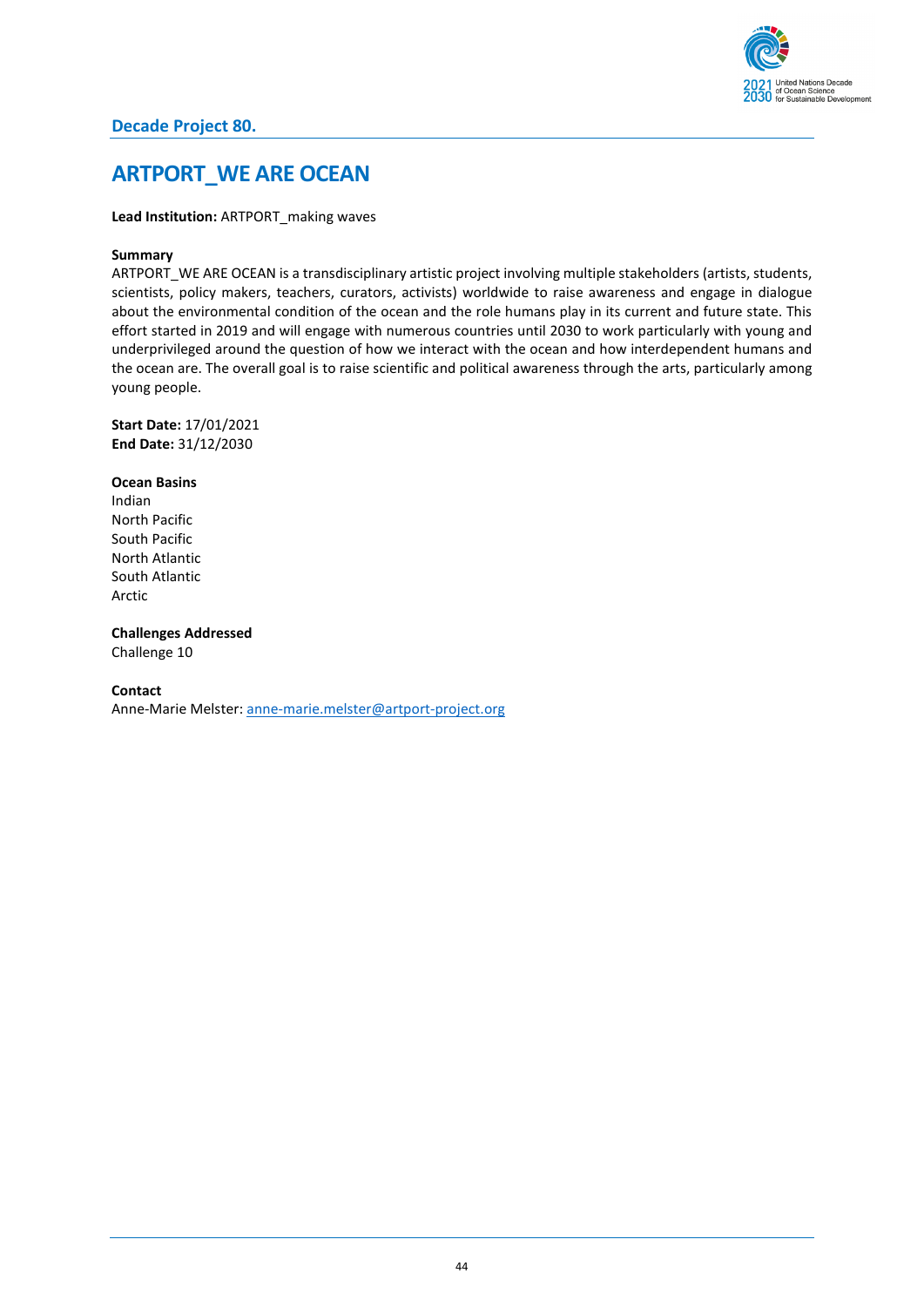

# **Surfstainable Community - Slide Water Sports for Science in Action (Surfstainable)**

**Lead Institution:** Posidonia Green Project

### **Summary**

Surfstainable will promote the participation of people involved in slide waters sports to become ambassadors for the protection of the sea by means of scientific activities in collaboration with experts addressing data collection in marine ecosystems and its threats. This water sport in action initiative would like to involve sporting organizations in terms of clubs and federations, leagues in charge of competitions, together with universities, NGOs and tech enterprise to promote the understanding of the ocean system, supporting the data collection, rethinking the relations between sea and people and promoting eco-friendly technologies in the branch of the leisure business.

**Start Date:** 08/06/2021 **End Date:** 05/06/2026

**Ocean Basins** Indian North Pacific South Pacific North Atlantic South Atlantic

#### **Challenges Addressed**

Challenge 1 Challenge 2 Challenge 7 Challenge 10

**Contact**

Mr Edoardo Brodasca: [ebrodasca@posodoniagreenproject.org](mailto:ebrodasca@posodoniagreenproject.org)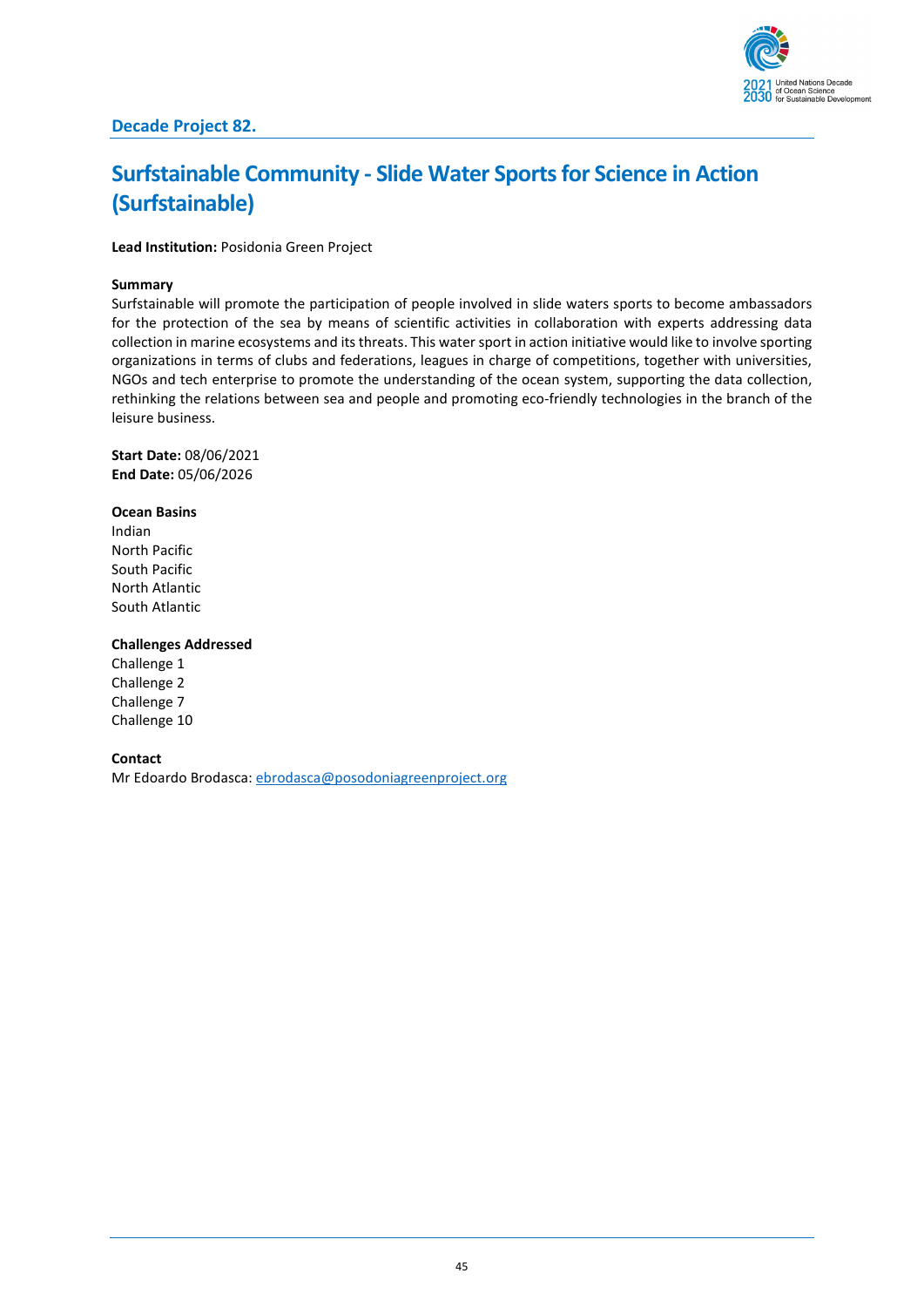

# **SMART Ocean-SMART Industries (SO-SI): Science/Industry Partnerships for Data Collection and Sharing**

**Lead Institution:** World Ocean Council (WOC)

### **Summary**

The WOC SMART Ocean-SMART Industries (SO-SI) initiative is a global, multi-industry initiative creating partnerships between science and the ocean private sector on data collecting and sharing. The SO-SI initiative for the UN Ocean Decade will improve and scale this by developing the: 1) Community of Practice - Engaging tens of thousands of ocean companies around data collecting and sharing; 2) Clearinghouse and Knowledge Base - Assembling information from science on data collection programs, priorities, technologies and from industry on opportunities for using vessels and platforms; 3) Matchmaking/Brokering Capacity - Expanding the efforts to connect science priorities with industry potential.

**Start Date:** 29/01/2021 **End Date:** 31/12/2030

**Ocean Basins** Indian North Pacific South Pacific North Atlantic South Atlantic Arctic Antarctic

#### **Challenges Addressed**

Challenge 2 Challenge 4 Challenge 5 Challenge 6 Challenge 7

### **Contact**

Paul Holtthus[: paul.holthus@oceancouncil.org](mailto:paul.holthus@oceancouncil.org)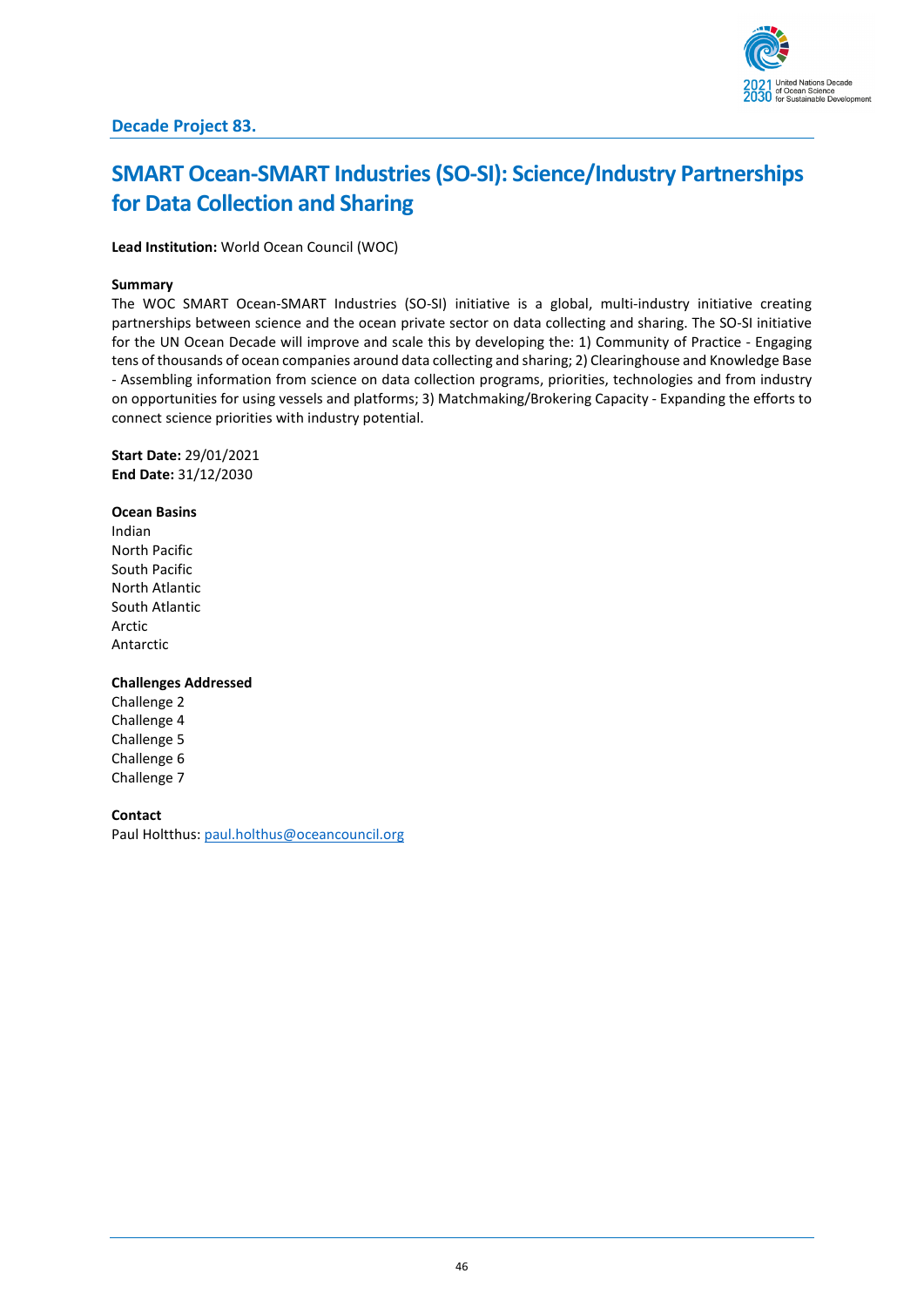

# **Development of a Support System for Decision-Making on the Declaration of a Tsunami Alarm, taking into Account the Geographical Position Features of Different Sites of the Protected Territory (TWSgeography)**

Lead Institution: Research and Production Association "Typhoon" (RPA "Typhoon")

### **Summary**

The basis of tsunami hazard assessment remains magnitude-geographical criteria. In this case, the tsunami alarm is announced by tsunami centers throughout the entire area of responsibility. Calculations of tsunami wave height shows that the distribution of tsunami wave heights over the protected points is non-uniform and depends on the relative position of the earthquake source and the protected point. Taking into account the heterogeneity of the distribution of tsunami wave height and making a decision to declare a tsunami alarm individually for each protected point will reduce the number of false alarms. This project plans to use the example of the protected area of the Black Sea coast of Russia to develop a decision support system to declare a tsunami alarm, taking into account the peculiarities of the geographic location of the protected area.

**Start Date:** 01/01/2022 **End Date:** 01/01/2025

**Ocean Basins** North Atlantic

**Challenges Addressed** Challenge 6

**Contact** Dr. Dmitry Kamaev[: kda@feerc.ru](mailto:kda@feerc.ru)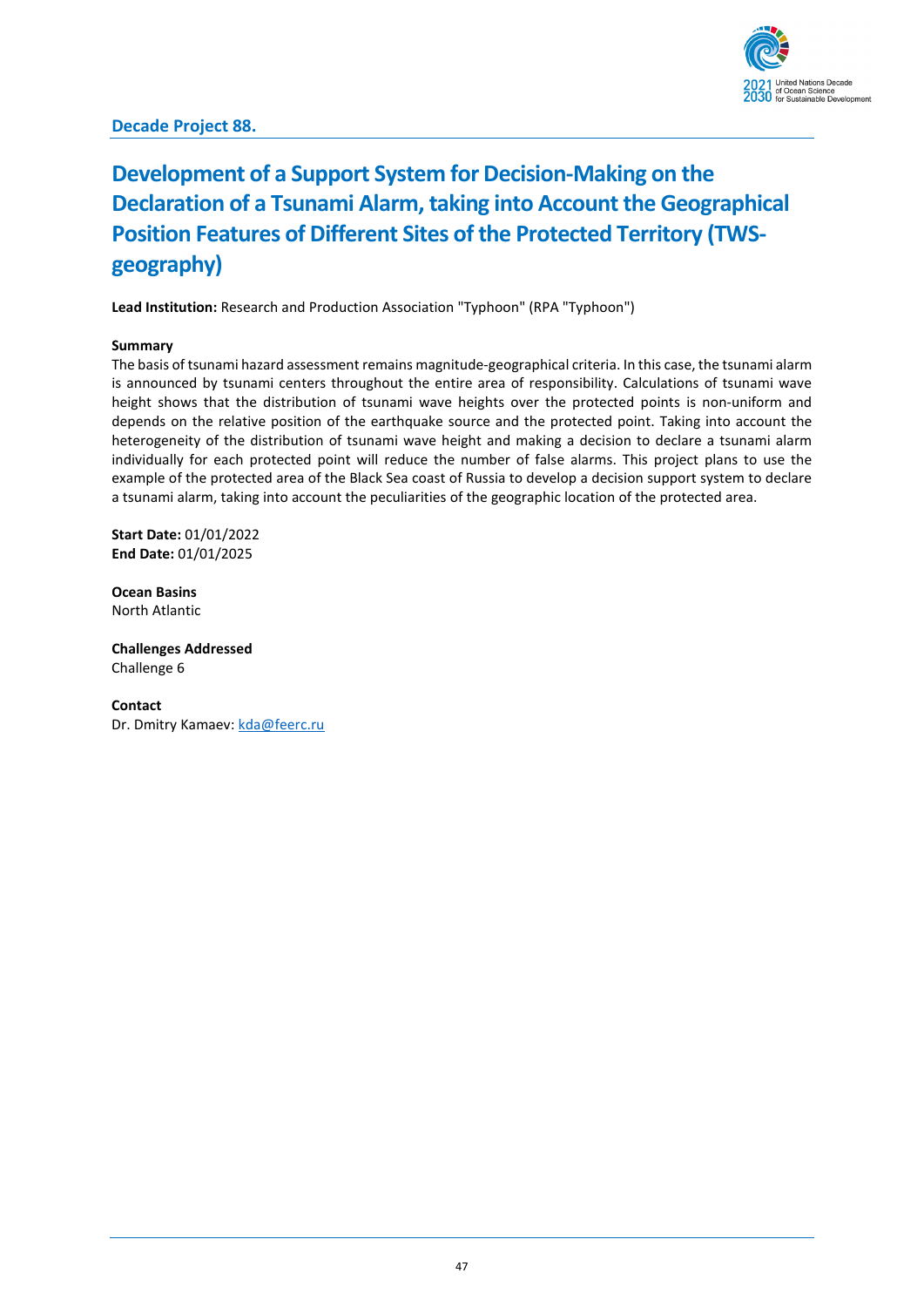# **Fenoy-X: Data Domain System of Ocean Knowledge for the Future Prosperity of Ocean Resources in the Western Indian Ocean (Fenoy: Malagasy name for filing the gaps / X: the Decade)**

**Lead Institution:** Western Indian Ocean Early Career Scientists Network

## **Summary**

Fenoy-X will identify knowledge gaps through datasets from past and current publications. An online interactive map will explore ocean related themes, data and tools. Our map seeks to promote understandings of sciences from the Western Indian Ocean region. The online map is open, fair and provides accessible ocean data and information. Fenoy-X seeks to demonstrate and promote sustainable development and partnerships to advance knowledge. Training and development in protection and conservation of the Indian Ocean ecosystem services forms part of the Fenoy-X library to promote new studies for the future.

**Start Date:** 04/04/2021 **End Date:** 04/04/2030

**Ocean Basins** Indian

**Challenges Addressed** Challenge 4 Challenge 9 Challenge 10

**Contact** Dr Riaan Cedras[: rcedras@uwc.ac.za](mailto:rcedras@uwc.ac.za)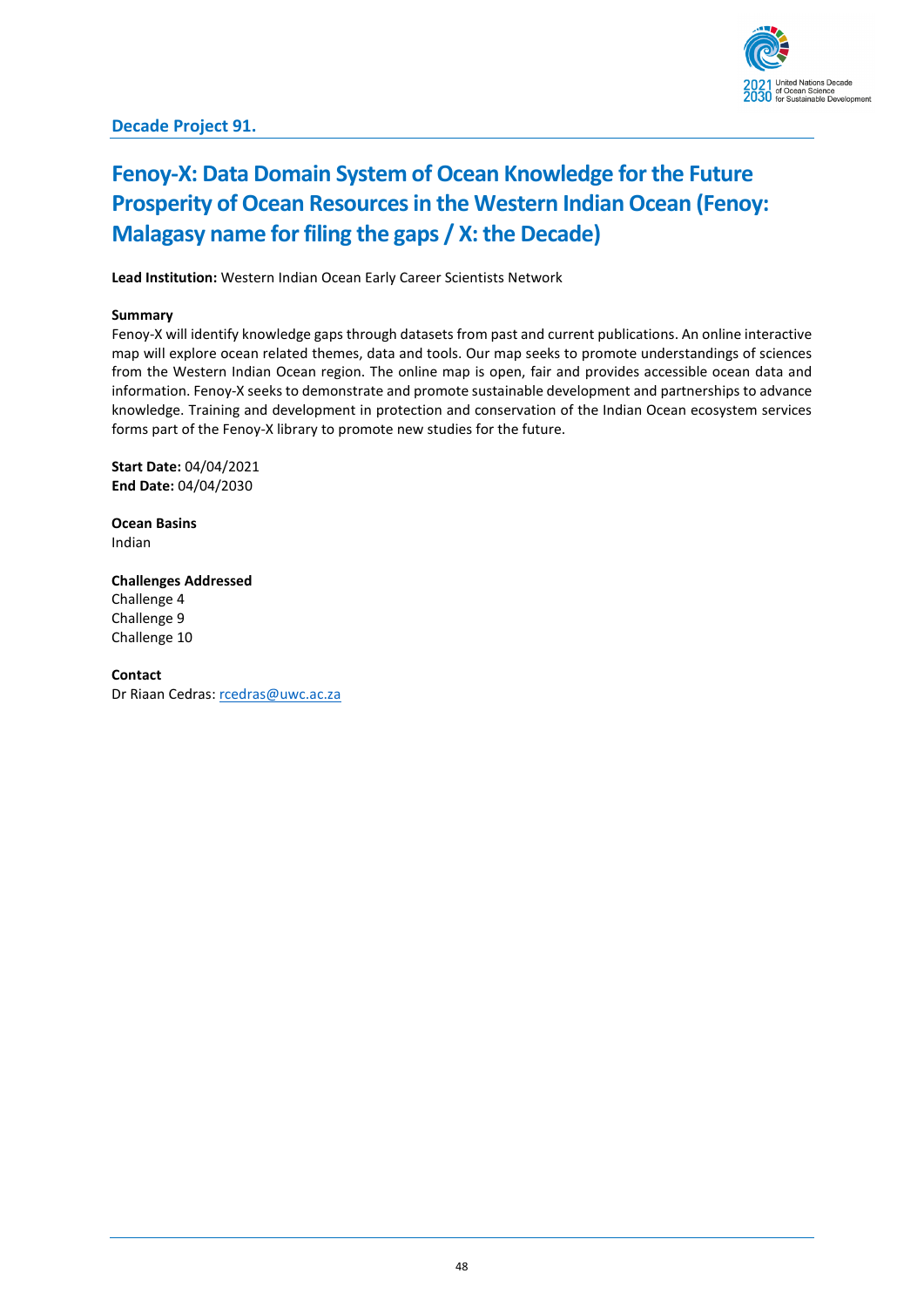

# **The Caspian Sea Digital Twin (CasSeaDi)**

**Lead Institution:** P.P. Shirshov Institute of Oceanology, Russian Academy of Sciences

### **Summary**

The goal of the "The Caspian Sea Digital Twin" initiative is the creation of "The Caspian Sea Data Center", which would include an updated archive of satellite, oceanographic, hydrometeorological, hydrodynamic model, atmospheric reanalyses data, results of regional climate change forecasts, electronic atlases, electronic library of publications on the Caspian Sea. The database will allow assessment of anthropogenic loads on the Caspian Sea environment, ongoing climate change, extreme weather and climate events, the impact of climate change on natural and socio-economic systems, development of a strategy and mechanisms for adaptation to climate change and the state of the Caspian Sea.

**Start Date:** 01/02/2021 **End Date:** 31/12/2027

**Ocean Basins** North Atlantic

**Challenges Addressed** Challenge 1 Challenge 4 Challenge 5 Challenge 6 Challenge 7 Challenge 8 Challenge 9

**Contact**

Prof. Andrey G. Kostianoy: kostianoy@gmail.com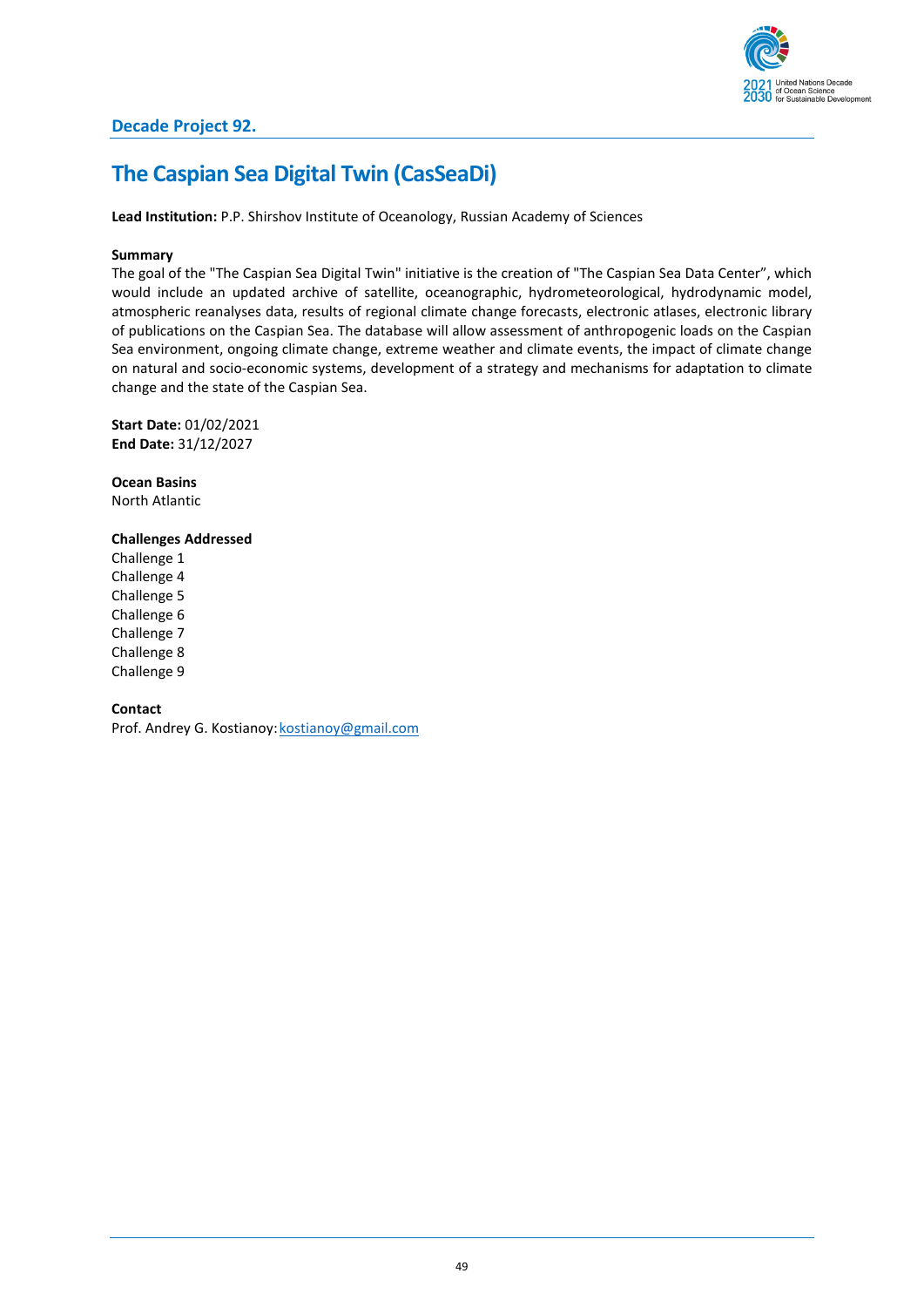

# **Science Monitoring and Reliable Telecommunications (SMART) Subsea Cables: Observing the Global Ocean for Climate Monitoring and Disaster Risk Reduction (SMART Cables for Observing the Global Ocean)**

**Lead Institution:** Joint Task Force SMART Subsea Cables

### **Summary**

The Joint Task Force for Science Monitoring and Reliable Telecommunications (JTF SMART) subsea cables is facilitating the integration of environmental sensors into trans-ocean commercial submarine telecommunications cables toward a planetary scale array that monitors ocean climate and sea level rise. The network will revolutionise real-time warning systems for earthquake and tsunami disaster mitigation. The first major SMART project is underway in Portugal, with others in various stages of planning and funding - "Big Tech Blue Economy. The JTF will provide coordination between all stakeholders while catalyzing education, training and outreach programs to build capacity and offer societal benefit.

**Start Date:** 01/01/2021 **End Date:** 31/12/2030

#### **Ocean Basins**

Indian North Pacific South Pacific North Atlantic South Atlantic Arctic Antarctic

#### **Challenges Addressed**

Challenge 5 Challenge 6 Challenge

### **Contact**

Bruce M. Howe[: bhowe@hawaii.edu](mailto:bhowe@hawaii.edu)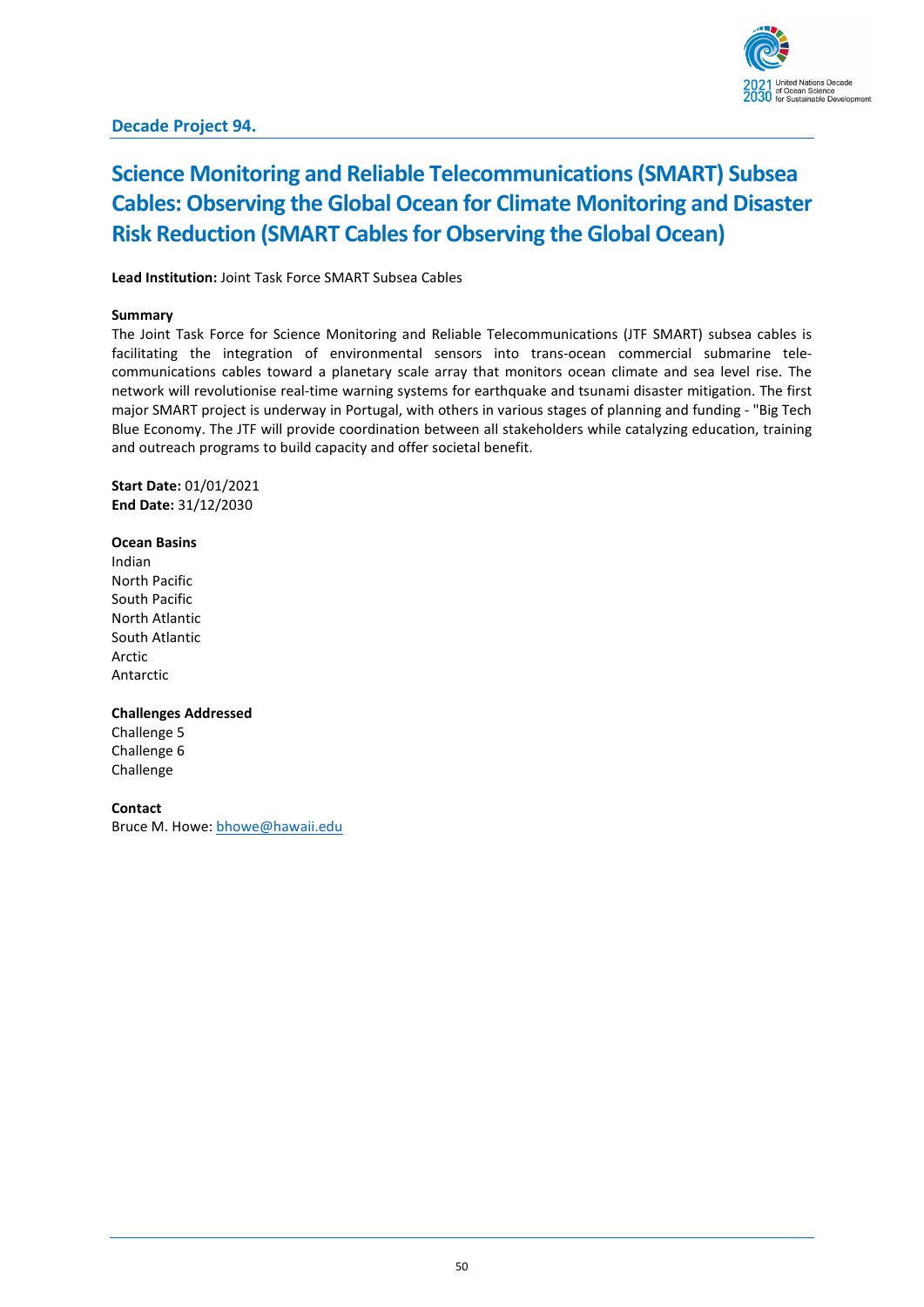

# **MegaMove - Overhauling Conservation of Highly Migratory Marine Megafauna at Global Scale**

**Lead Institution:** The University of Western Australia (UWA)

#### **Summary**

MegaMove is a global scientific initiative involving a concerted network of hundreds of researchers around the globe to advance the long-term conservation of marine megafauna through strategic mitigation of global threats guided by a multi-disciplinary science plan encompassing movement ecology, ecological modelling, statistical physics, oceanography, marine law and computer data science. MegaMove will implement an already designed framework to create an open resource for interoperable and standardised biologging data sharing, querying and analysing across all stakeholders (researchers, manufacturers, data users) and to create a tool for dynamic prediction of marine megafauna occurrence, ecologically significant areas and risk mapping at global scale.

**Start Date:** 01/03/2020 **End Date:** 30/12/2030

**Ocean Basins** Indian North Pacific South Pacific North Atlantic South Atlantic Arctic Antarctic

#### **Challenges Addressed**

Challenge 2 Challenge 5 Challenge 6 Challenge 7 Challenge 8 Challenge 9 Challenge 10

**Contact**

Dr Ana M. M. Sequeira: [ana.sequeira@uwa.edu.au](mailto:ana.sequeira@uwa.edu.au)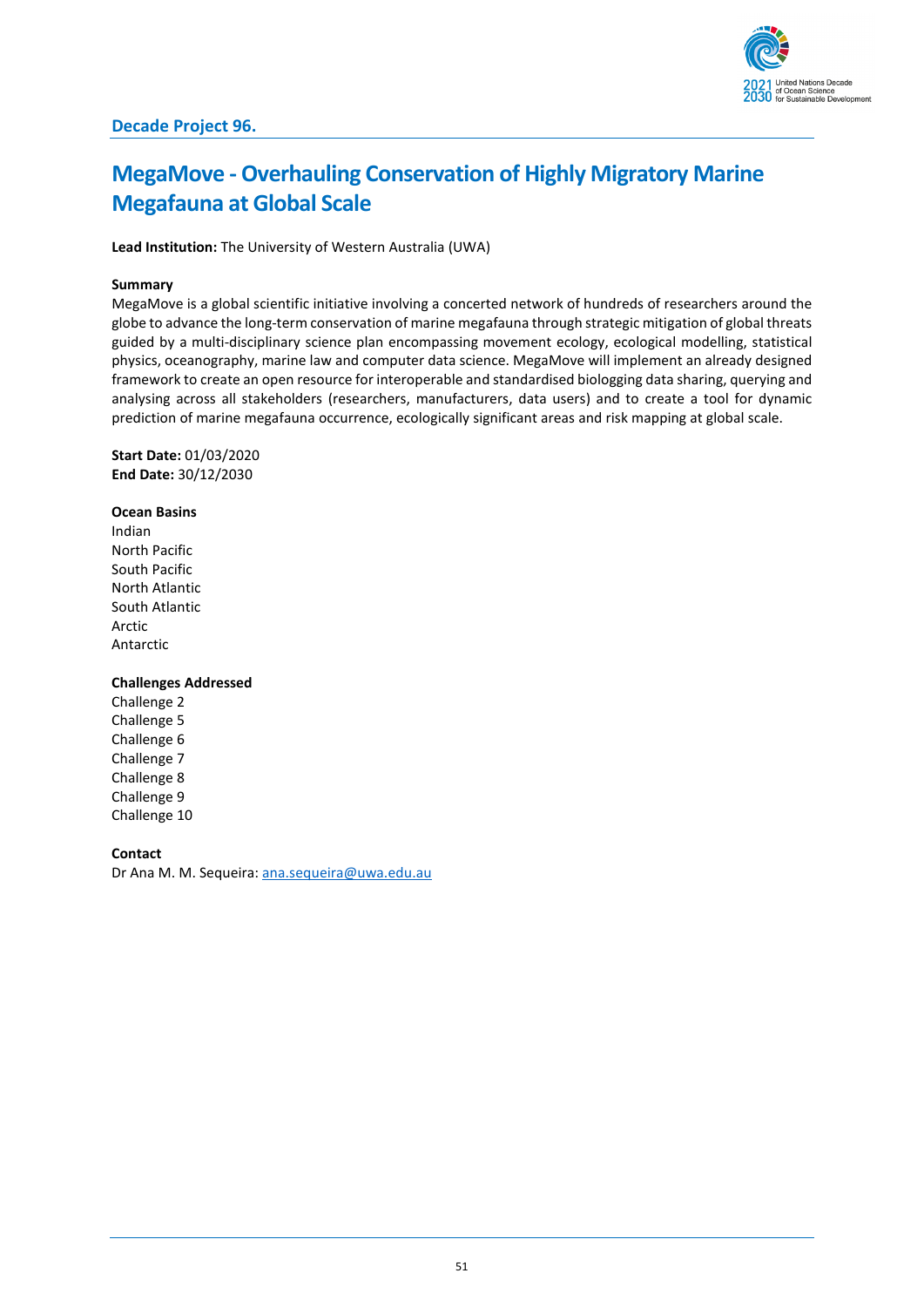

# **Decade Project 100.**

# **Blue Symbiosis**

**Lead Institution:** Working group / expert group / taskforce

### **Summary**

It's proposed that oil and gas infrastructure be converted into multi-species restorative seaweed aquaculture sites to establish foundational and reproductive habitat, sequester CO2, mitigate eutrophication, and provide seaweed for fertilizer and nutrition. If successful, Blue Symbiosis will provide an alternative to removing infrastructure in the North Sea and the Bass Strait, then globally. If this option is chosen by industry and governments, it will be required that a proportion of the savings be allocated to restoration, improving monitoring capabilities, and R&D. This has the potential to allocate 100s of millions (USD) to support marine restoration through a scalable self-financing process.

**Start Date:** 15/06/2021 **End Date:** 15/06/2029

**Ocean Basins** South Pacific North Atlantic

## **Challenges Addressed**

Challenge 1 Challenge 2 Challenge 3 Challenge 4 Challenge 5 Challenge 7 Challenge 8 Challenge 9 Challenge 10

**Contact** Joshua Jay Castle: [jjcastle@utas.edu.au](mailto:jjcastle@utas.edu.au)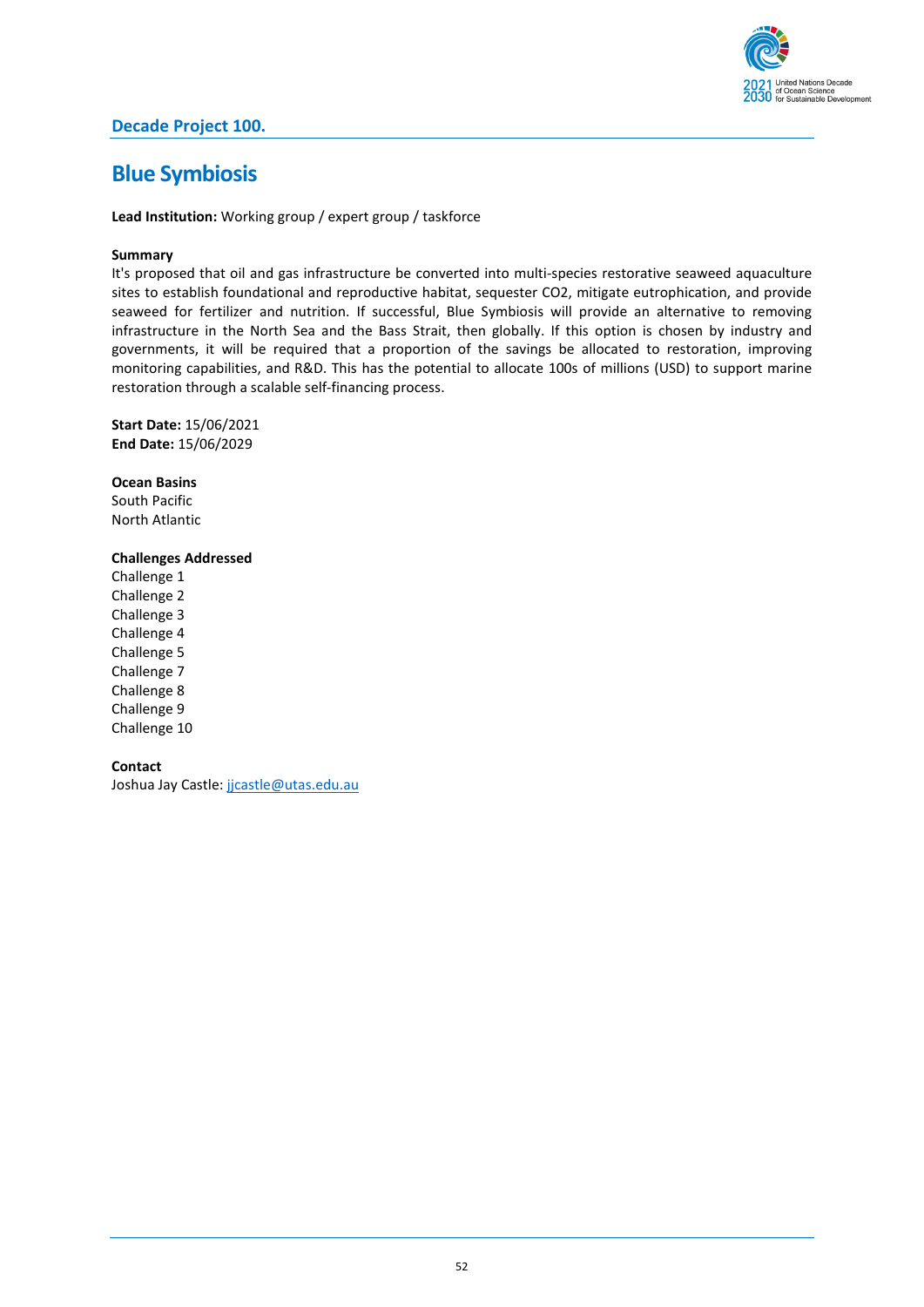

# **Animal-Borne Ocean Sensors(AniBOS): A decadal vision through new eyes**

**Lead Institution:** Sydney Institute of Marine Science

#### **Summary**

AniBOS, an emerging network of the Global Ocean Observing System (GOOS), will provide freely available oceanographic measurements across the hard-to-reach world's polar and tropical oceans collected through biologging, the deployment of sensors on marine animals. These data compliments conventional approaches by providing both physical and ecological data in ocean regions directly at the scale and resolution at which animals move. AniBOS will fill this gap by integrating animal collected data within Global Ocean Observing System to improve our ability to observe and predict global climate processes and animal behaviour for societal benefit.

**Start Date:** 01/01/2021 **End Date:** 15/12/2030

#### **Ocean Basins**

Indian North Pacific South Pacific North Atlantic South Atlantic Arctic Antarctic

### **Challenges Addressed**

Challenge 2 Challenge 3 Challenge 5 Challenge 6 Challenge 7 Challenge 8

### **Contact**

Clive McMahon[: clive.mcmahon@utas.edu.au](mailto:clive.mcmahon@utas.edu.au)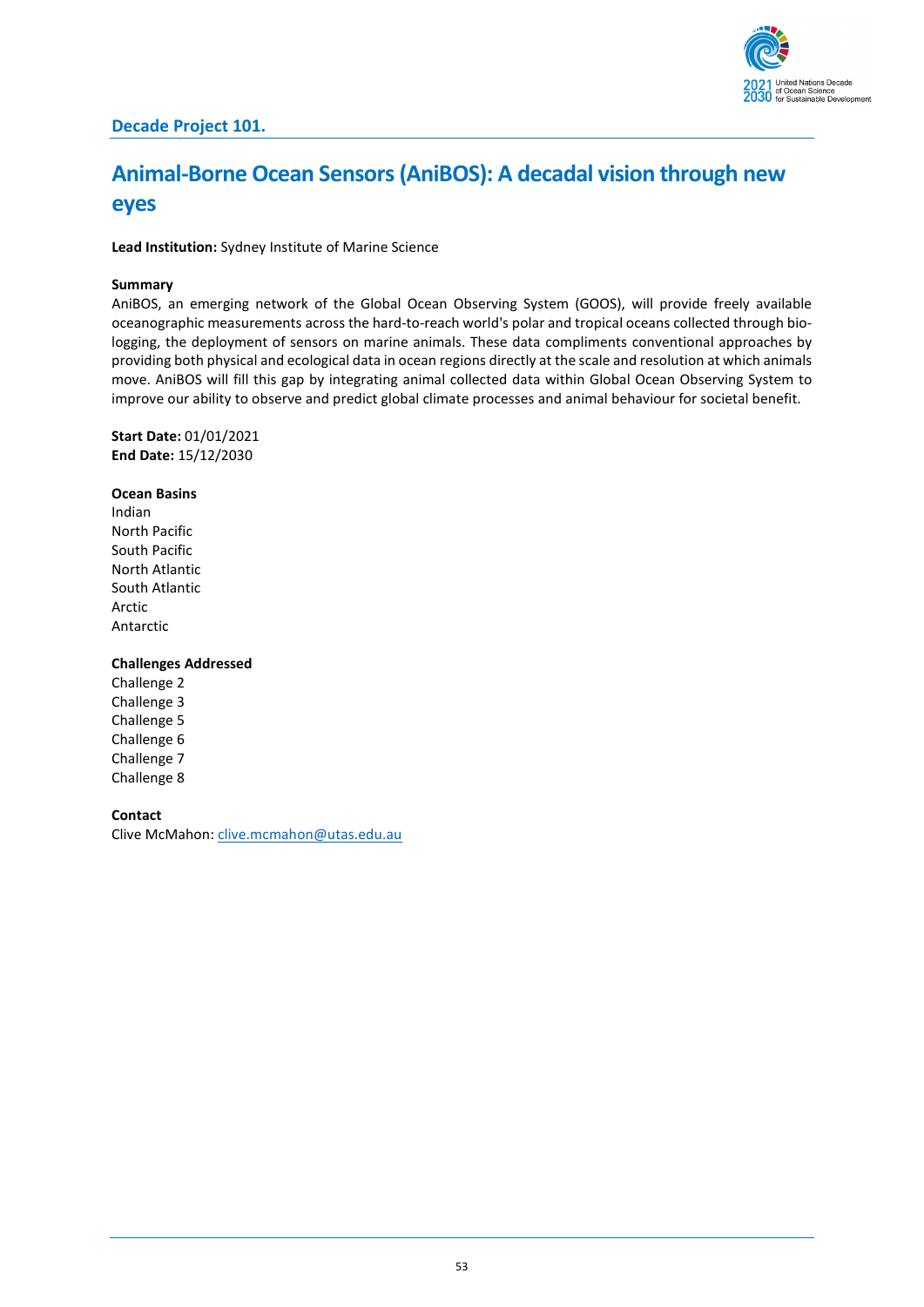

# **COVID-19 Bio-Logging Initiative**

**Lead Institution:** International Bio-Logging Society

### **Summary**

The COVID-19 Bio-Logging Initiative investigates responses of marine animals to altered levels of human activity during the pandemic. Specifically, this community-driven programme analyses tracking ("bio-logging") data on the movements and behaviour of marine mammals, birds, reptiles and fish (including sharks) along with human activity data (e.g., fishing, shipping, noise inputs, coastal activities) collected before, during and after COVID-19 lockdowns across the globe. By understanding how marine organisms respond to changes in human activity, the programme will significantly advance our understanding of human-wildlife interactions in the world's oceans and help inform global efforts to foster sustainable coexistence.

**Start Date:** 01/01/2021 **End Date:** 31/12/2030

**Ocean Basins**

**Challenges Addressed** Challenge 2 Challenge 4 Challenge 8

**Contact** Dr Karen Evans: karen.evans@csiro.au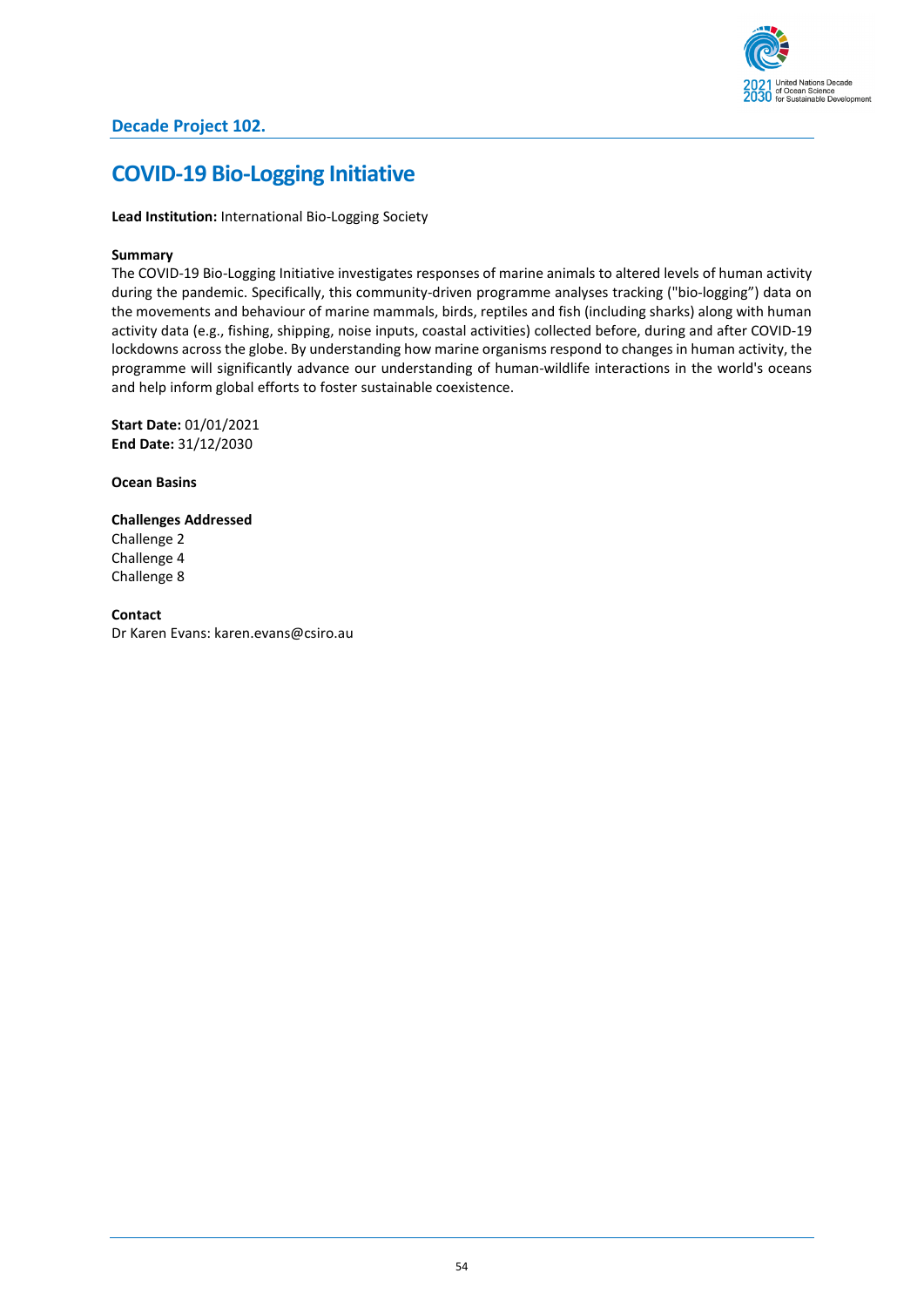# **Coastal Zones Under Intensifying Human Activities and Changing Climate: A Regional Programme Integrating Science, Management and Society to Support Ocean Sustainability (Coastal-SOS)**

### **Lead Institution:** Xiamen University

#### **Summary**

With ~2 billion people relying on its resources, the East Asian seas have nourished rapid economic growth during past decades, which has unfortunately occurred at the expense of ocean health. This initiative articulates a novel approach of cross-sectoral partnership in designing, conducting and delivering "the science we need for the ocean we want". Through interdisciplinary research, we propose to examine the trajectories of six model East Asian coastal ecosystems over the past 50 years and predict their future (30-year) direction. The initiative enables effective integration of science, governance, and society to fundamentally change the business-as-usual development model of the coastal zone.

**Start Date:** 01/01/2022 **End Date:** 31/12/2030

**Ocean Basins** North Pacific

### **Challenges Addressed**

Challenge 1 Challenge 2 Challenge 3 Challenge 4 Challenge 5 Challenge 6 Challenge 8 Challenge 9 Challenge 10

# **Contact**

Minhan Dai: [mdai@xmu.edu.cn](mailto:mdai@xmu.edu.cn)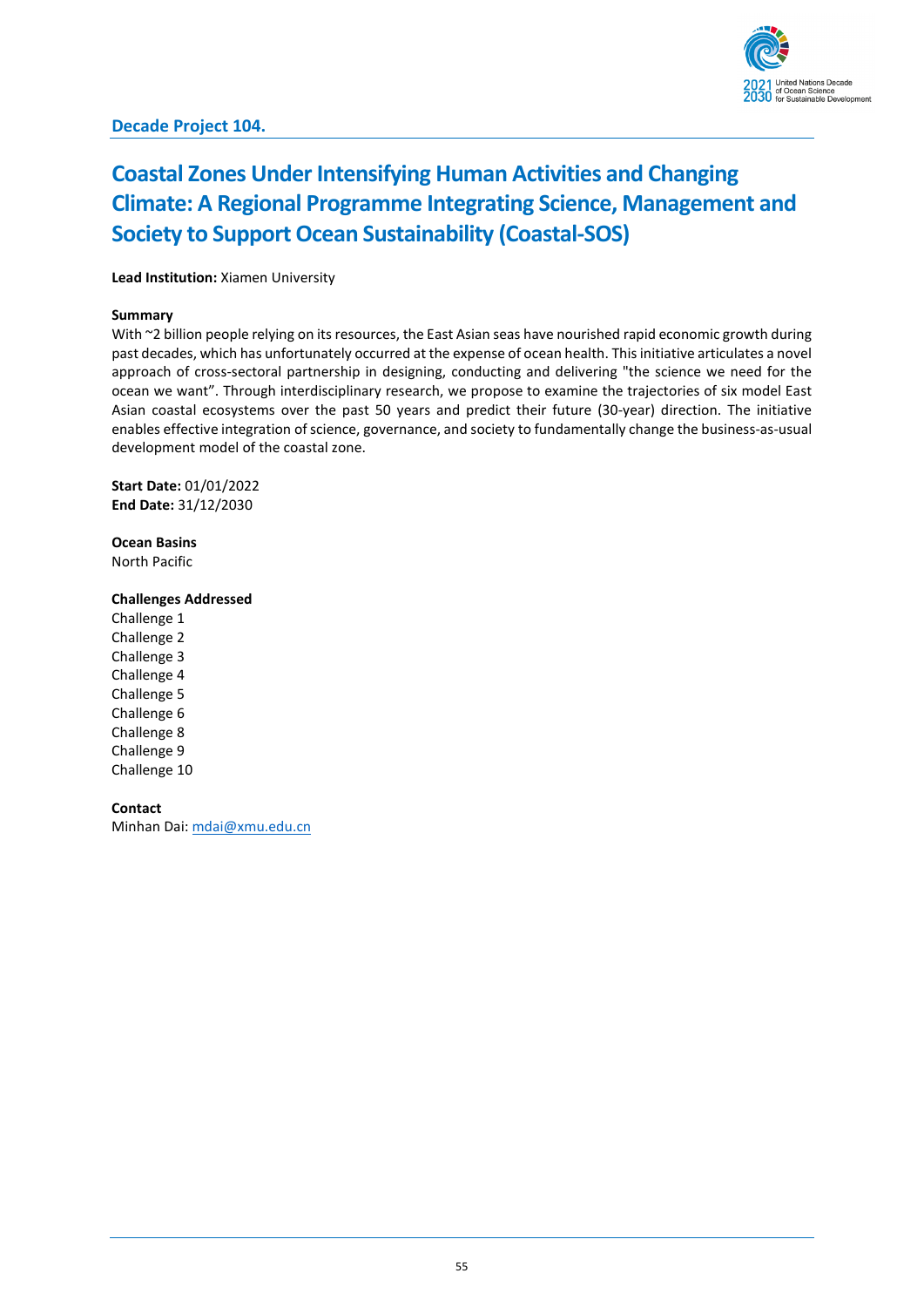# **Coral Reef Restoration Engaging Local Stakeholders Using Novel Biomimicking IntelliReefs**

## **Lead Institution:** IntelliReefs

## **Summary**

In November 2018, IntelliReefs deployed three nanotechnology artificial reefs underwater near Philipsburg, Sint Maarten to restore coral reefs after Hurricane Irma (2017). IntelliReefs mimic natural, healthy reefs and provide bioengineered habitat for faster growing and more resilient reefs. IntelliReefs are designed down to the nanoscale for site, species and function, allowing for immediate marine integration. IntelliReefs provide food and shelter for fish populations, attract wild corals, rapidly grow healthy coral reef communities, and enhance local biodiversity. Over the next decade, we will deploy additional IntelliReefs and further analyze the benefits and applications of IntelliReefs for fish, corals and local economies.

**Start Date:** 01/11/2018 **End Date:** 31/12/2031

**Ocean Basins** North Atlantic

# **Challenges Addressed**

Challenge 2 Challenge 3 Challenge 4

### **Website**

<https://www.intellireefs.com/about-us-pdf>

**Contact**

Melody Brenna, CEO & Co-Founder: [melody@reeflifefoundation.org](mailto:melody@reeflifefoundation.org)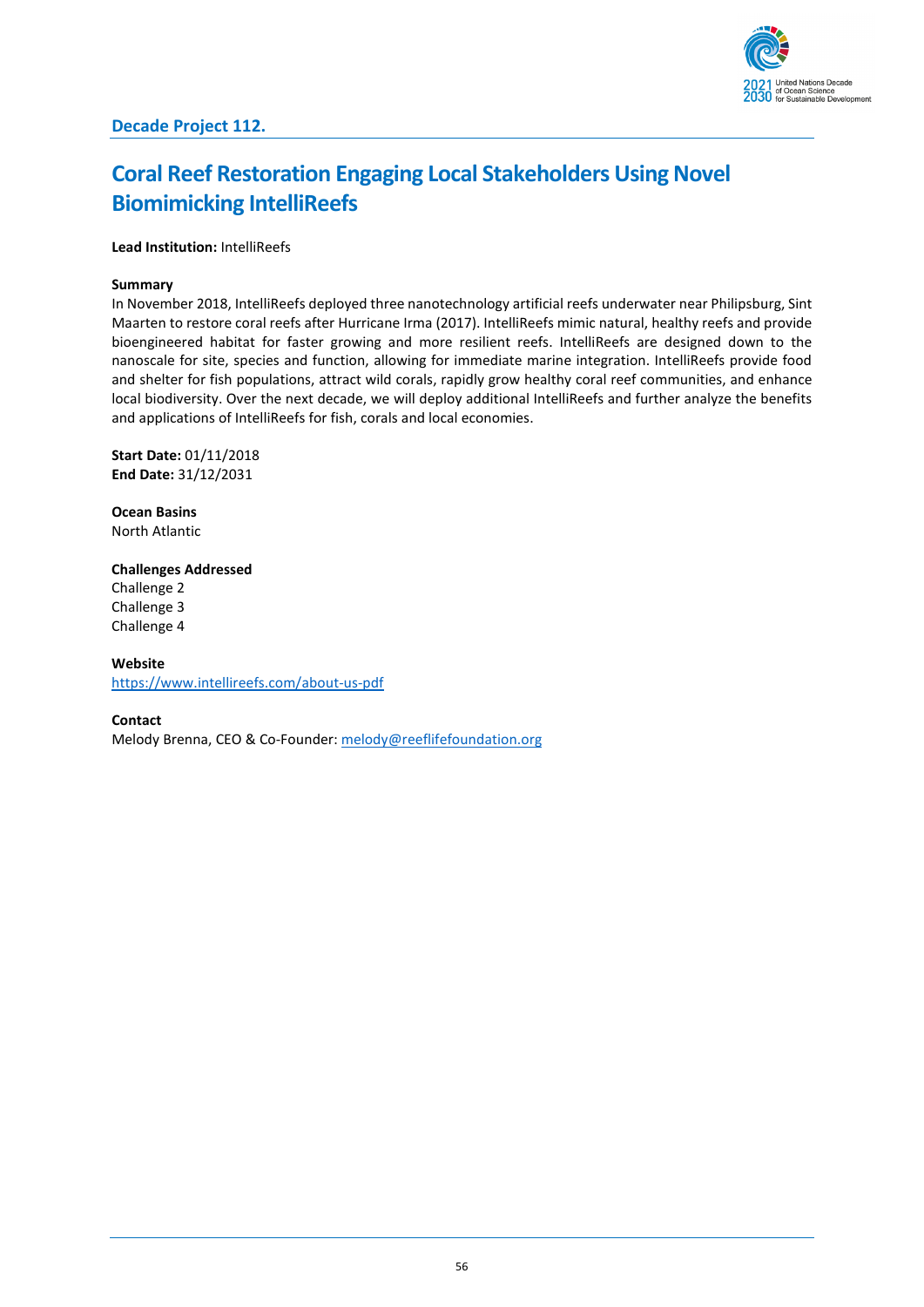

# **OneArgo: An Integrated Global, Full Depth and Multidisciplinary Ocean Observing Array for Beyond 2020**

**Lead Institution:** The Argo Steering Team

#### **Summary**

OneArgo will transform the revolutionary 'core' Argo array (which tracks the upper ocean physical state) to one that has truly global reach, including the polar oceans and marginal seas, extending to the full ocean depth and including ocean biogeochemical measurements. Through Argo's novel data management system, all data will be freely shared in real-time with a high-quality version delivered within 12 months. Implementing OneArgo will greatly increase Argo's already remarkable impact on ocean and climate services, predictions and research, and enable ground-breaking developments in understanding ocean ecosystems, forecasting ocean productivity and constraining the global carbon and energy budgets.

**Start Date:** 01/01/2021 **End Date:** 31/12/2030

**Ocean Basins** Indian North Pacific South Pacific North Atlantic South Atlantic Arctic Antarctic

#### **Challenges Addressed**

Challenge 2 Challenge 3 Challenge 5 Challenge 6 Challenge 7 Challenge 8 Challenge 9

**Website** <https://argo.ucsd.edu/organization/ast-and-ast-executive-members/>

#### **Contact**

Megan Scanderbeg, Deputy Director of the Argo Program: [mscanderbeg@ucsd.edu](mailto:mscanderbeg@ucsd.edu)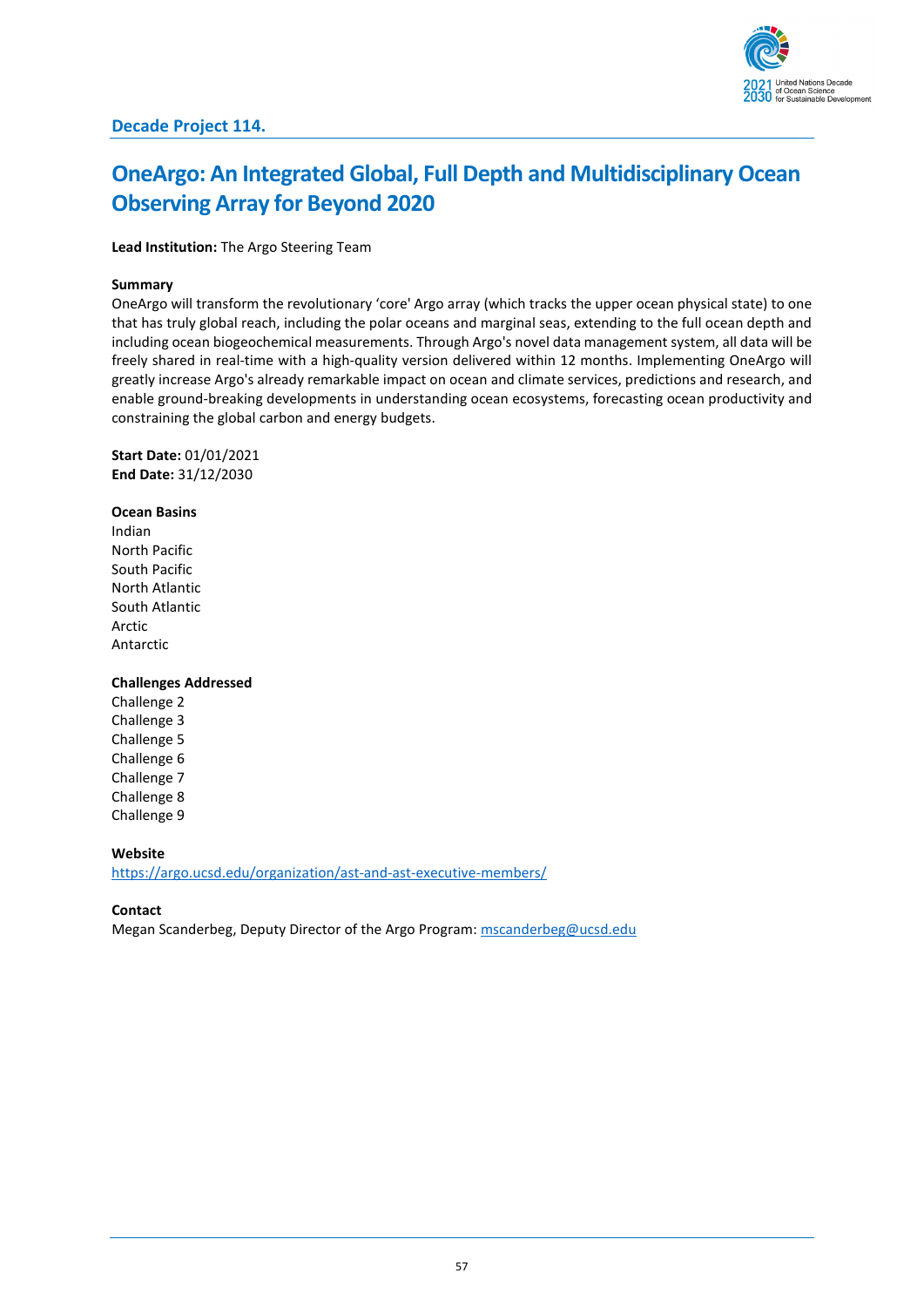

# **FAIR Data in the UN Ocean Decade in support of integrated ecosystem assessment (FAIROD)**

**Lead Institution:** Institute of Marine Research, Norway

#### **Summary**

The UN decade's most pressing need is to find scientifically based management solutions to the existing and future challenges that the ocean, and thus humankind, faces. To move from the present assessments of much of the global ocean based on qualitative interpretations of selective data, to quantitative assessments based on trustworthy and shared data, there needs to be a strengthening of global ocean data collection, - curation, products and -integration. In FAIROD we focus on capacity building and development of tools for undertaking efficient place-based integrated ecosystem assessments in support of management to ensure sustainable human activities in the ocean.

**Start Date:** 01/09/2021 **End Date:** 31/12/2030

**Ocean Basins** Indian North Pacific South Pacific North Atlantic South Atlantic Arctic Antarctic

#### **Challenges Addressed**

Challenge 2 Challenge 3 Challenge 4 Challenge 7 Challenge 8 Challenge 9

#### **Contact**

Professor Sissel Rogne, CEO and Geir Huse, Research Director: [geir.huse@hi.no](mailto:geir.huse@hi.no)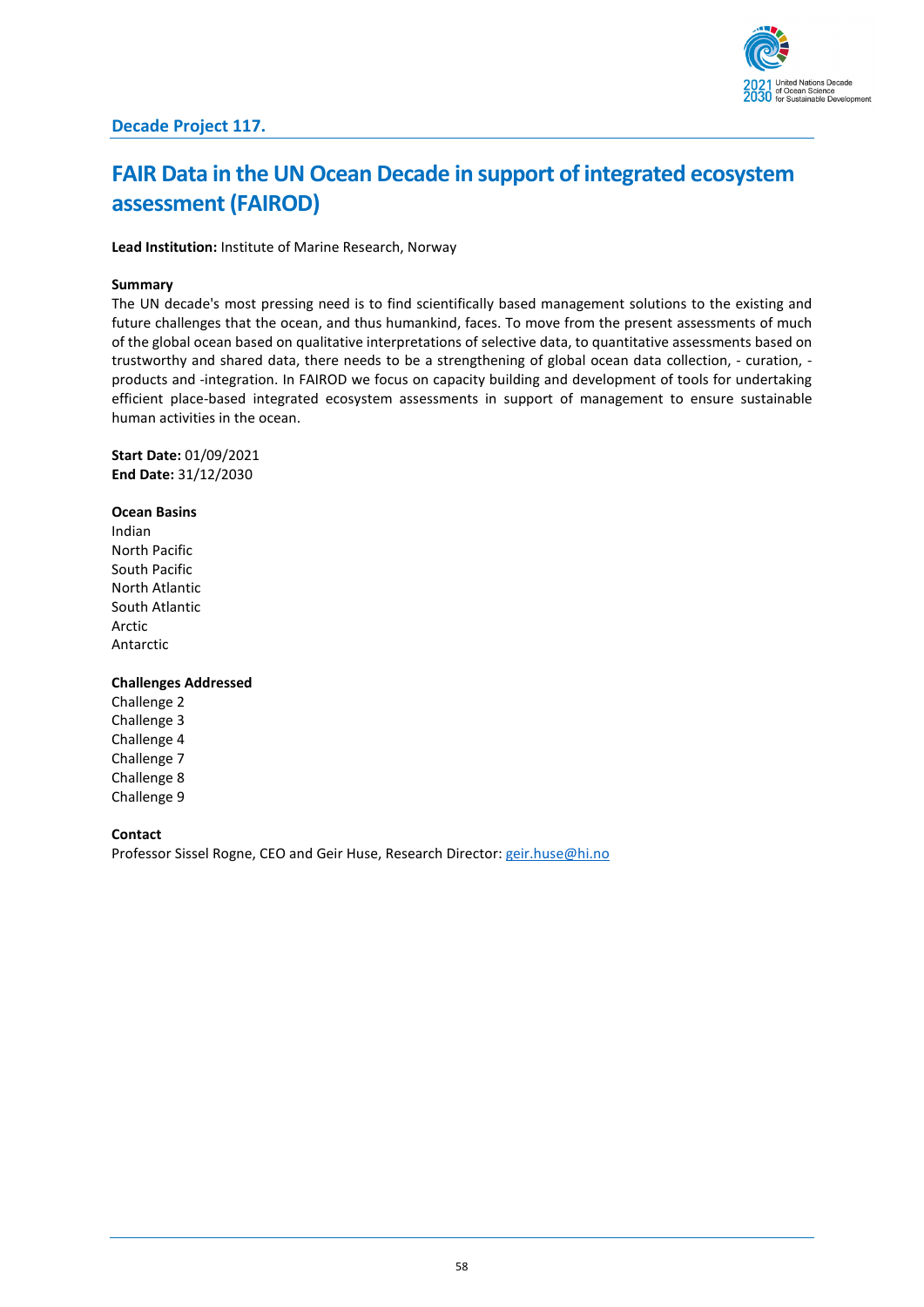

# **Resilience of the Ecosystems, Fisheries and Marine-Based Economy Under a Persistent Anomalous Warm and Low-Productivity Regime in the Gulf of California**

**Lead Institution:** Instituto de Ciencias del Mar y LimnologÍ-a, Universidad Nacional Autónoma de México

#### **Summary**

The Gulf of California (GOC) is a region of high biodiversity that supports the majority of Mexico's commercial and sport fisheries. During 2014-2020, this region experienced a period of intense oceanic warming and decreased productivity (chlorophyll-a concentration) compared to satellite (1980-2020) or historical (1900- 2020) data. This Decade initiative is a multidisciplinary collaboration of institutions and independent stakeholders from Mexico and USA to evaluate the impacts of present and future climatic conditions on the biodiversity and fisheries of the GOC and to identify mitigation strategies during the decade 2020-2030.

**Start Date:** 01/03/2021 **End Date:** 31/12/2030

**Ocean Basins** North Pacific

# **Challenges Addressed**

Challenge 2 Challenge 5 Challenge 6 Challenge 7 Challenge 9

#### **Contact**

Dr Carlos Jorge Robinson-Mendoza, Director: [robmen@unam.mx](mailto:robmen@unam.mx)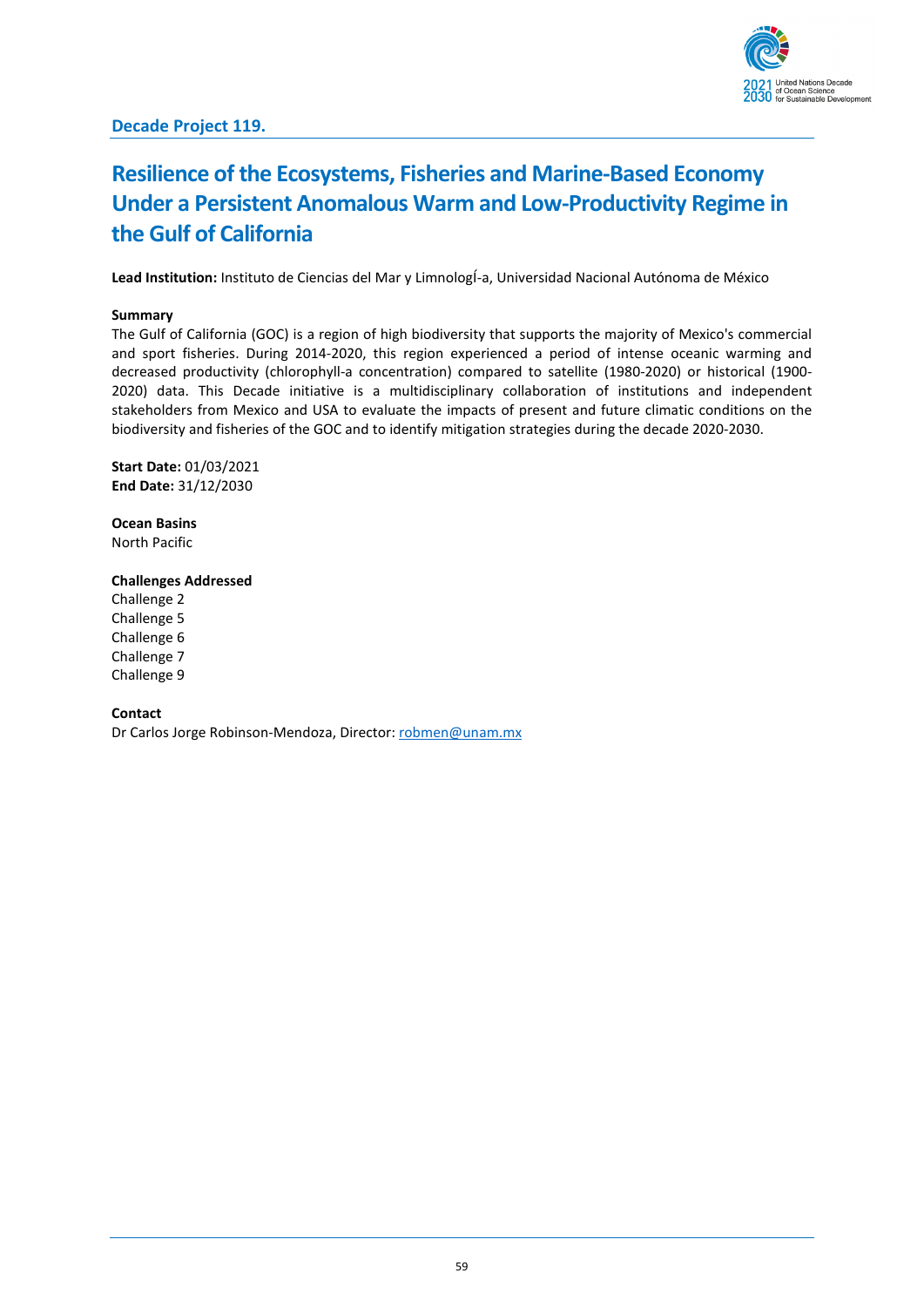

# **Integrated Ocean Carbon Observing System (IOCOS)**

**Lead Institution:** Integrated Carbon Observing System Ocean Thematic Centre (ICOS-OTC)

### **Summary**

The Ocean has taken up ca 25% of the carbon we have released to the atmosphere, in the process slowing climate change and reducing the costs of preventing it occurring. However, this sink is not stable; it has doubled in the recent past and its response to forthcoming net zero emissions is highly uncertain. The future behaviour of this sink will regulate the future costs of climate change mitigation which will be minimised by up-to-date high quality information regarding its size. IOCOS will build a global programme to deliver this information for the benefit of all.

**Start Date:** 01/01/2021 **End Date:** 31/12/2023

#### **Ocean Basins**

Indian North Pacific South Pacific North Atlantic South Atlantic Arctic Antarctic

### **Challenges Addressed**

Challenge 5 Challenge 6 Challenge 7 Challenge 8 Challenge 9

### **Contact**

Richard Sanders: [rsan@norceresearch.no](mailto:rsan@norceresearch.no)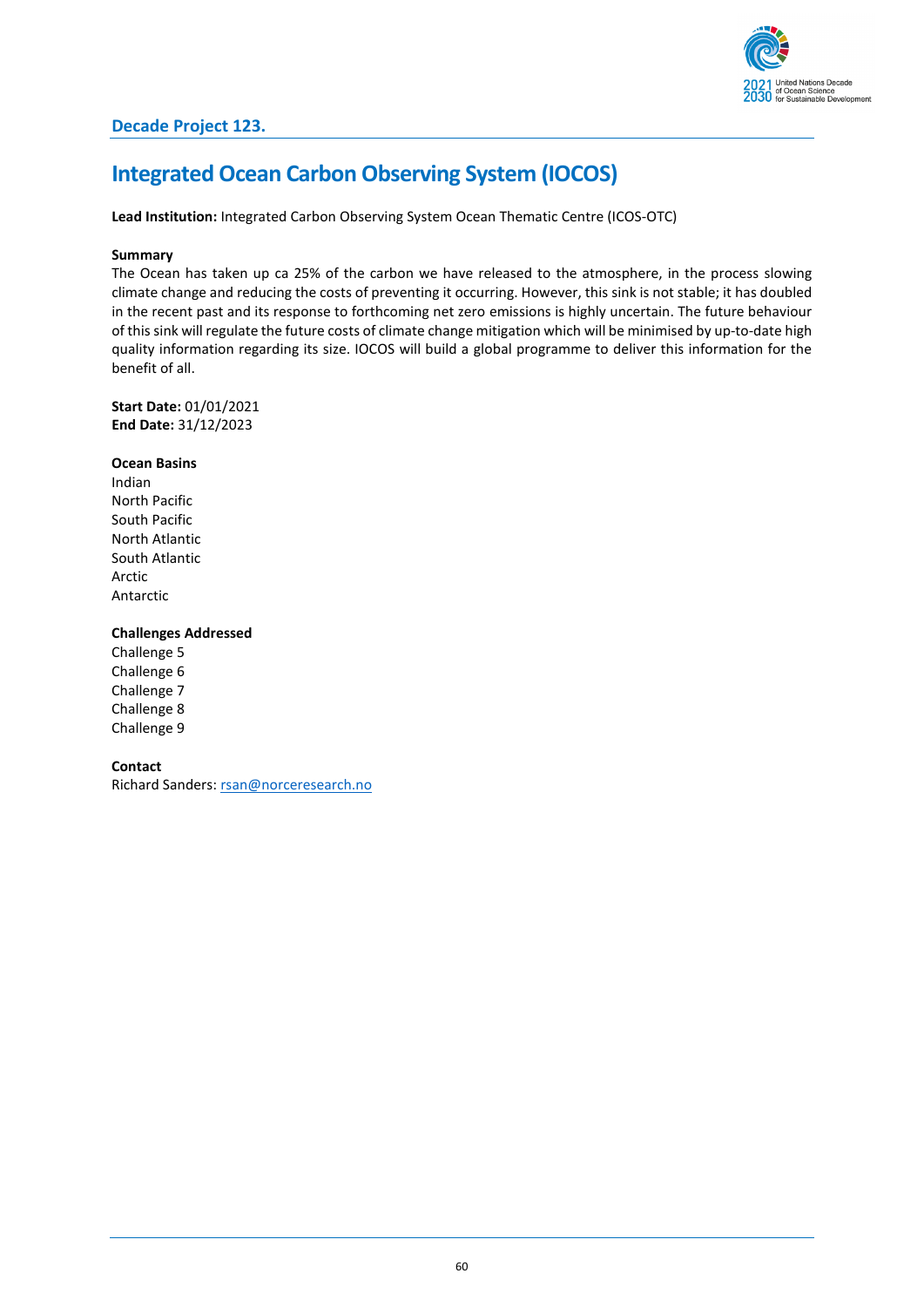

# **Fish for Africa Innovation Hub (FAIH)**

### **Lead Institution:** World Fish Center\*

### **Summary**

The Fish for Africa Innovation Hub mobilizes regional and global businesses, research institutions and government into an innovative public-private partnership that supports research and development for sustainable aquaculture and fisheries in Africa and ensures the hub's sustainability in the long run. The hub aims to foster cutting edge science, technology, policy and market innovations which transform aquaculture and fisheries in Africa in order to meet growing consumer demand for affordable, safe and nutritious fish produced sustainably and improve the livelihoods of Africa's citizens.

**Start Date:** 01/01/2021 **End Date:** 31/12/2029

**Ocean Basins** Indian South Pacific South Atlantic

### **Challenges Addressed**

Challenge 3 Challenge 4 Challenge 5 Challenge 9

### **Contact**

Faridah Ibrahim: [faridah.ibrahim@cgiar.org](mailto:faridah.ibrahim@cgiar.org)

\*Registered Name: International Center for Living Aquatic Resources Management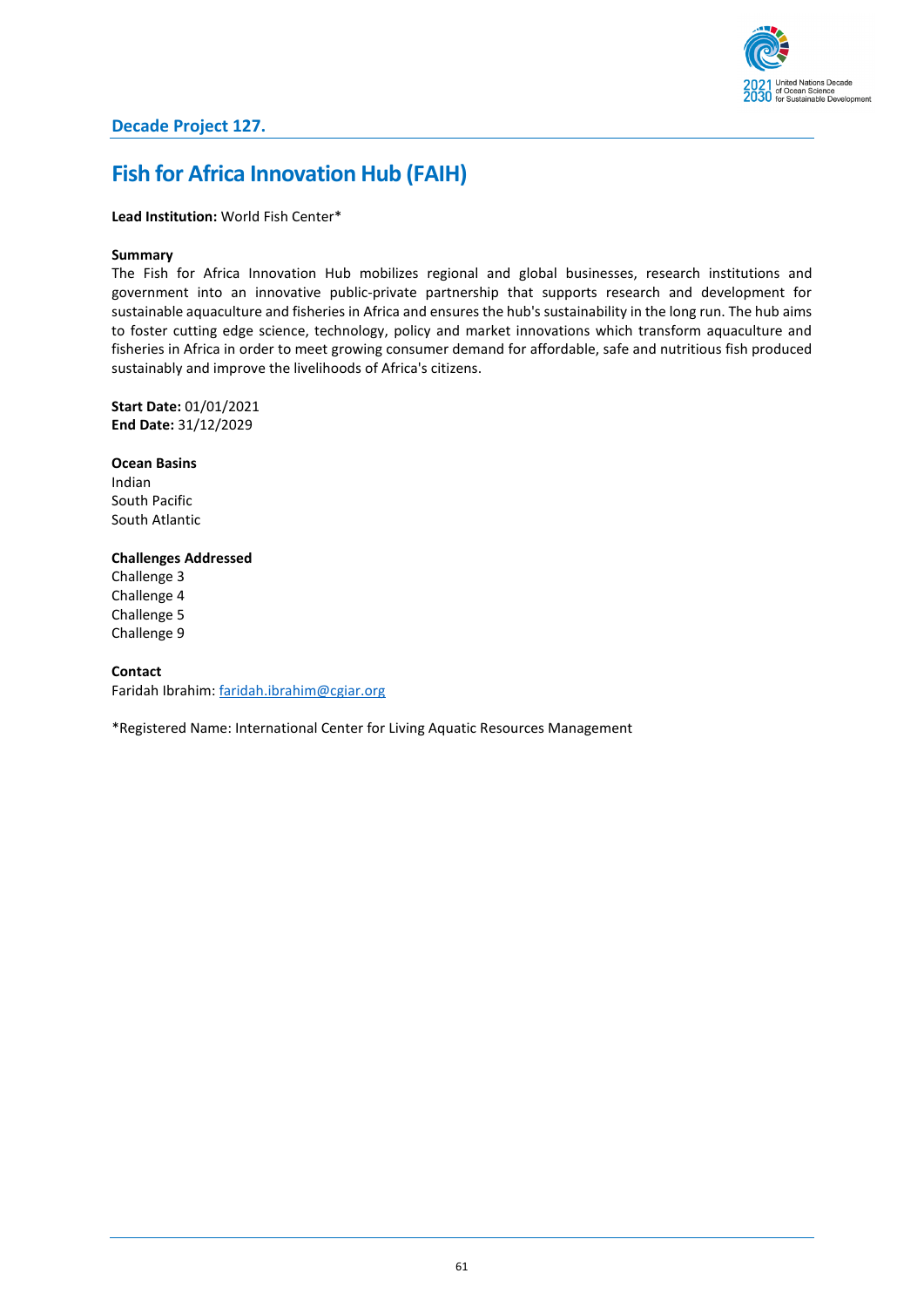

# **Advancing the European Seas' Marine Research and Innovation to Support their Biodiversity and Resilience Under Multi-stressors (ReSealience)**

**Lead Institution:** Middle East Technical University Institute of Marine Sciences

### **Summary**

ReSealience proposes a holistic initiative that aims to advance the European Seas (North Atlantic, Mediterranean, Black Sea, Baltic Sea, North Sea) marine research and innovation to support biodiversity and resilience under multiple stressors while promoting the sustainable utilization of ecosystem services. This effort builds on three pillars: generate knowledge, support innovation, develop solutions in support of the Ocean Decade objectives. ReSealience brings together key institutions that will bring together the main actors of the different regions on these 3 pillars.

**Start Date:** 01/01/2022 **End Date:** 31/12/2030

**Ocean Basins** North Atlantic

## **Challenges Addressed**

Challenge 1 Challenge 2 Challenge 3 Challenge 4 Challenge 5 Challenge 7 Challenge 8 Challenge 9 Challenge 10

**Contact** Baris Salihoglu: [baris@ims.metu.edu.tr](mailto:baris@ims.metu.edu.tr)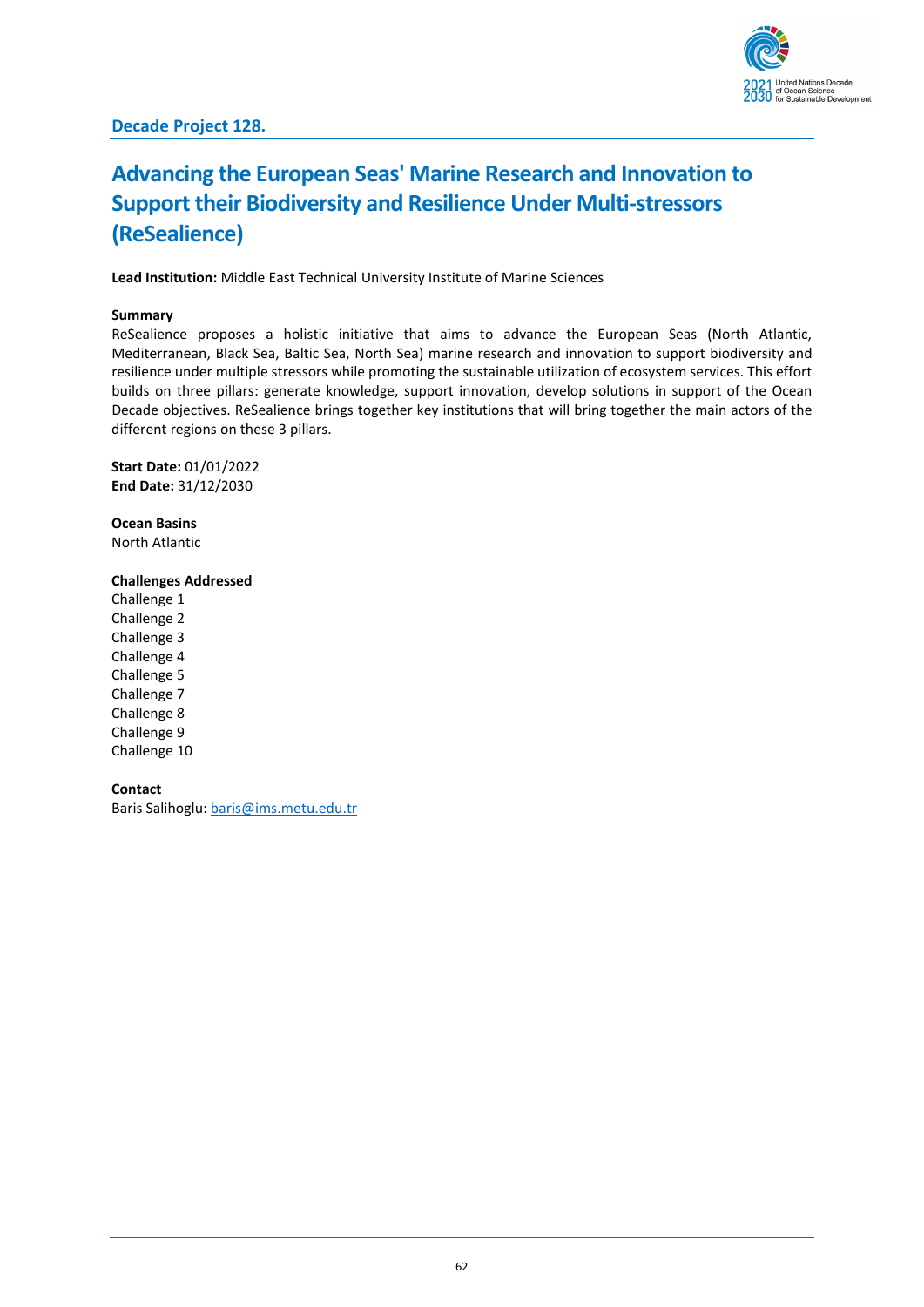# **The West Asia Blue Waters**

**Lead Institution:** UNESCO Category II Regional Education and Research Centre on Oceanography for West Asia (RCOWA)

# **Summary**

"The West Asia Blue Waters" is a ten-year initiative which proposes to link science and life to elevate ocean literacy amongst people in West Asia. It was approved by the 4th Governing Board meeting of UNESCO Category 2 Regional Education and Research Centre on Oceanography for West Asia (RCOWA). This effort covers a wide range of different oceanographic disciplines organized around 5 projects with the aim of environmental preservation, education, data and information sharing and associating coastal dwellers in ocean and coastal observations.

**Start Date:** 31/01/2021 **End Date:** 30/12/2030

**Ocean Basins** Indian

**Challenges Addressed** Challenge 1 Challenge 3 Challenge 4

Challenge 7 Challenge 8 Challenge 9 Challenge 10

**Contact**

Prof Behrooz Abtahi: [inioas@inio.ac.ir](mailto:inioas@inio.ac.ir)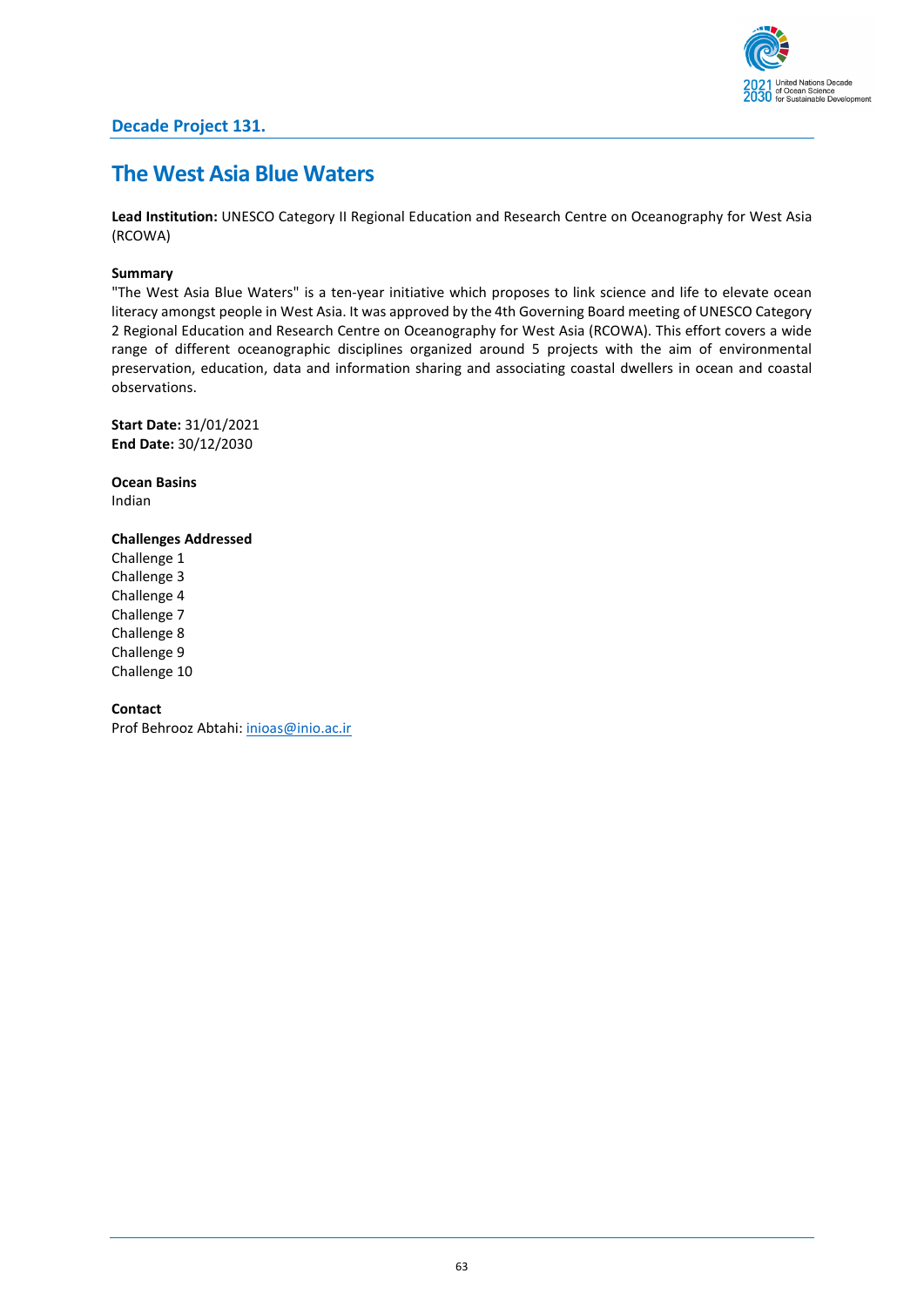

# **West African Science Service Centre on Climate Change and Adapted Land Use: Cabo Verde Graduate School on Climate Change and Marine Sciences (WASCAL-CV)**

**Lead Institution:** Institute of Engineering and Marine Sciences at the Atlantic Technical University

#### **Summary**

The Cabo Verde Graduate School on Climate Change and Marine Sciences is dedicated to training up to 20 west African students, per batch, at the level of master´s degree in Marine Sciences and Ocean Management. Students will be exposed to interdisciplinary and trans-disciplinary courses on oceanographic areas, marine ecology, fisheries, coastal management and planning. With theoretical understanding and applied skills, students will be able to develop solution-orientated projects in marine sciences and management in a climate change context. The WASCAL-CV is being implemented under the WASCAL (West African Science Service Centre on Climate Change and Adapted Land Use) framework.

**Start Date:** 01/09/2019 **End Date:** 31/12/2023

**Ocean Basins** North Atlantic

**Challenges Addressed**

Challenge 4 Challenge 9

#### **Contact**

Dr. Corrine Almeida: [calmeida@uta.cv;](mailto:calmeida@uta.cv) [wascalcv@uta.cv](mailto:wascalcv@uta.cv)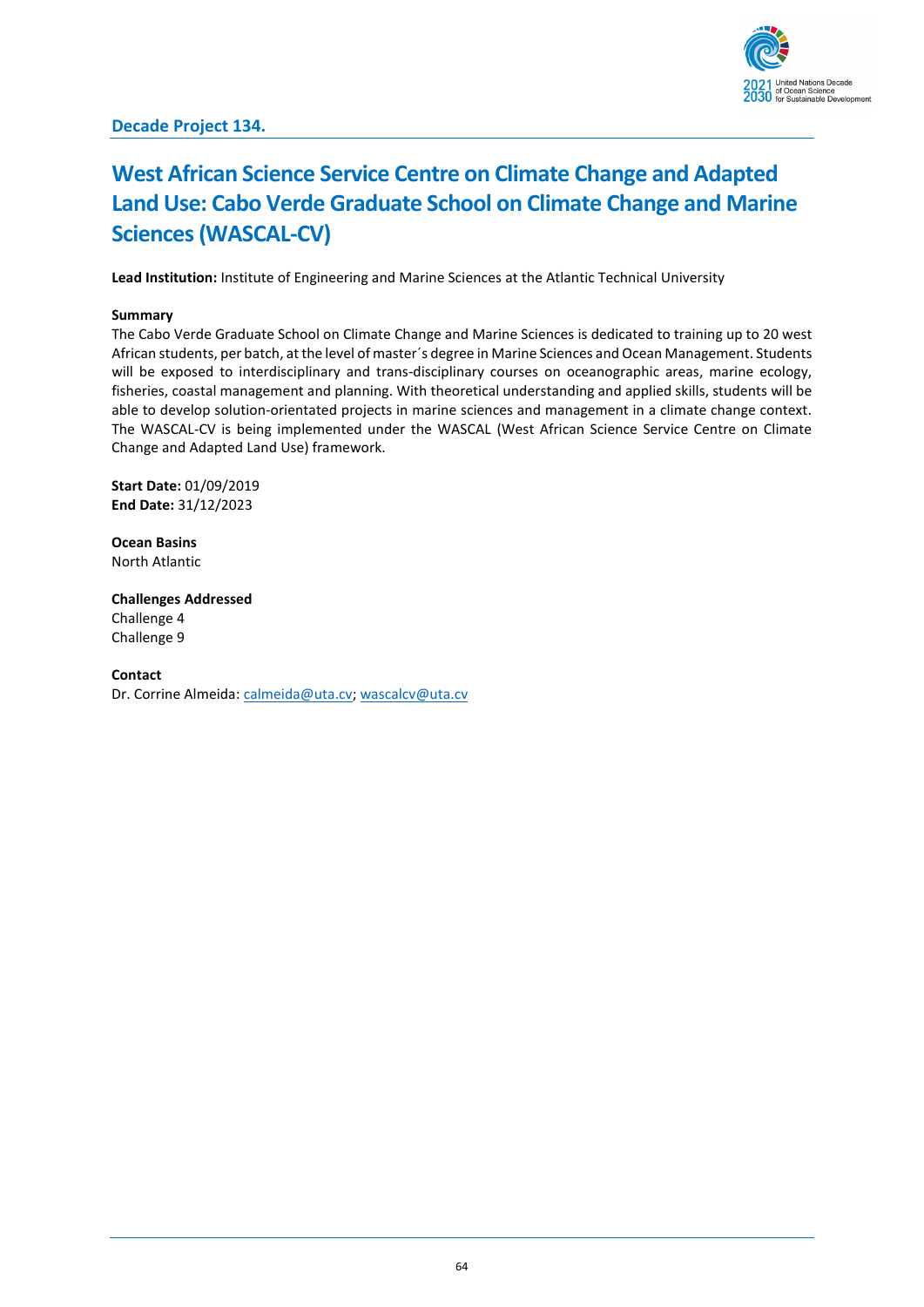# **Save the Waves Mobile App**

## **Lead Institution:** Save The Waves Coalition

## **Summary**

The overall goal of Save the Waves Mobile App is to empower the global surfing community to crowdsource key data on the most pressing issues facing our coastal communities, including harmful coastal development, plastic pollution, sea-level rise and impaired water quality. The Save The Waves mobile App uses a smart phone's camera technology to document inappropriate development, water quality impairments, plastic pollution, sealevel rise and other coastal issues and report them in order to find solutions.

Users snap a photo of the impacted site, select a threat category menu and include a brief comment. The photo is geotagged by the phone's GPS and then synched with a mapping function to display on the app. Users are incentivized through a combination of social media cross-posting, gameification and sponsor incentives. Data is then shared with on the ground practitioners, coastal agencies and governments, which can be a game-changer for protected area managers. We have launched a preliminary version of this technology with over 4000 users but need to scale up to over 100,000 make it truly effective.

**Start Date:** 01/05/2019 **End Date:** 06/06/2023

### **Ocean Basins**

Indian North Pacific South Pacific North Atlantic South Atlantic

### **Challenges Addressed**

Challenge 1 Challenge 2

### **Contact**

Nik Strong-Cvetich: [info@savethewaves.org](mailto:info@savethewaves.org)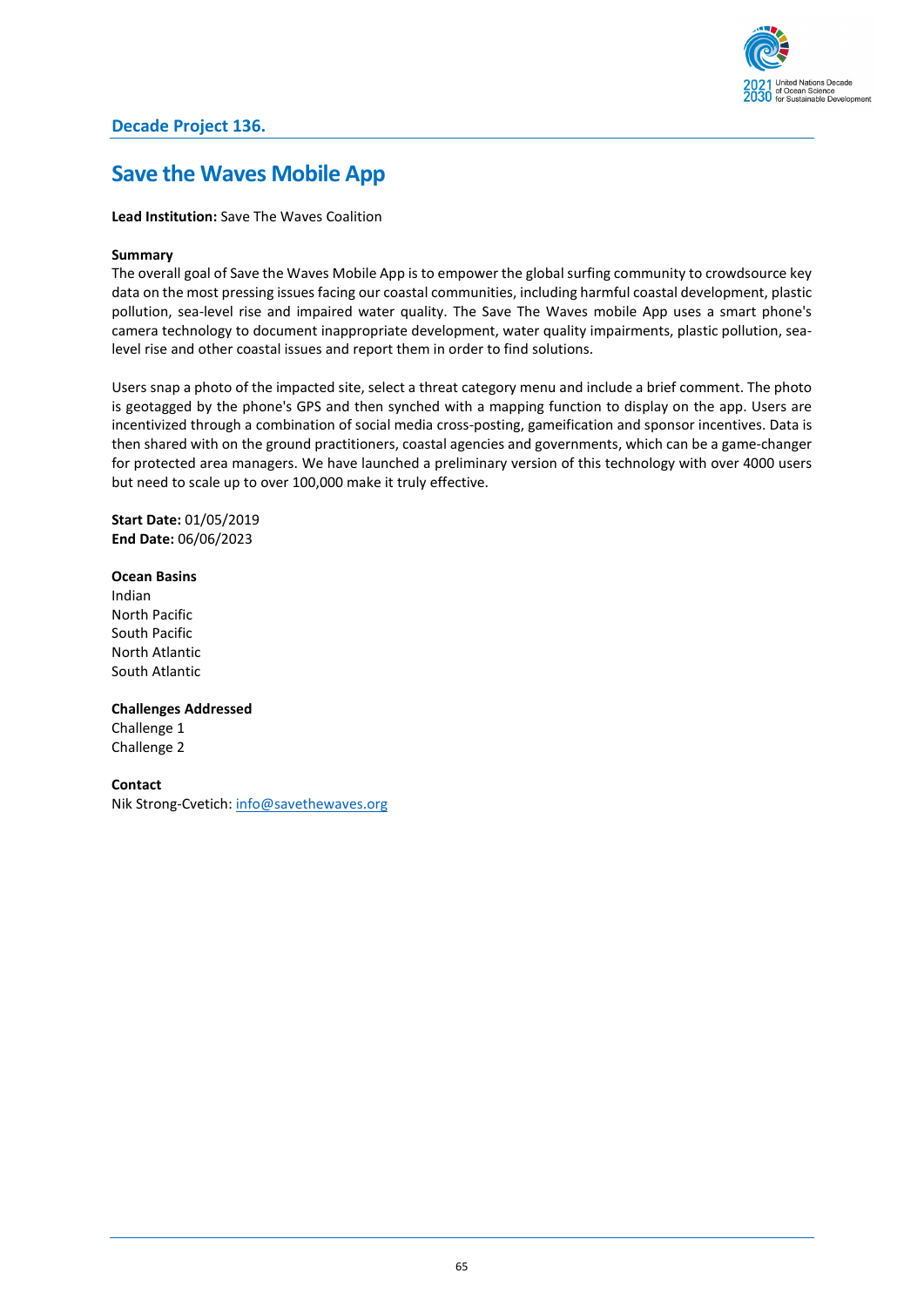

# **Pacific Ocean Pathways in support of sustainable development: an integrated approach (PACPATH)**

**Lead Institution:** Institut de Recherche pour le Développement

#### **Summary**

PACPATH aims at establishing efficient and sustainable trans-disciplinary processes, methods and networks allowing stakeholders as scientists, public officers and citizens of the Pacific Islands to share common objectives and actions in order to achieve environmental sustainability considering SDG14, and its interlinkage to all other 16 SDGs. PACPATH aims at creating the conditions to produce sound science, targeted expertise, and reliable data-based information for risked-informed decision making, which however needs to be better targeted and co-constructed with local communities and knowledge-holders. On two pilot sites, Fiji and New Caledonia, we will address the impacts of climate change and other stressors on the ocean environment and ecosystem services, and their consequences for society, economy, and attainment of the SDGs.

**Start Date:** 01/10/2021 **End Date:** 30/09/2023

**Ocean Basins** South Pacific

### **Challenges Addressed**

Challenge 2 Challenge 3 Challenge 5 Challenge 7 Challenge 8 Challenge 9 Challenge 10

### **Contact**

Alexandre Ganachaud: [alexandre.ganachaud@ird.fr](mailto:alexandre.ganachaud@ird.fr)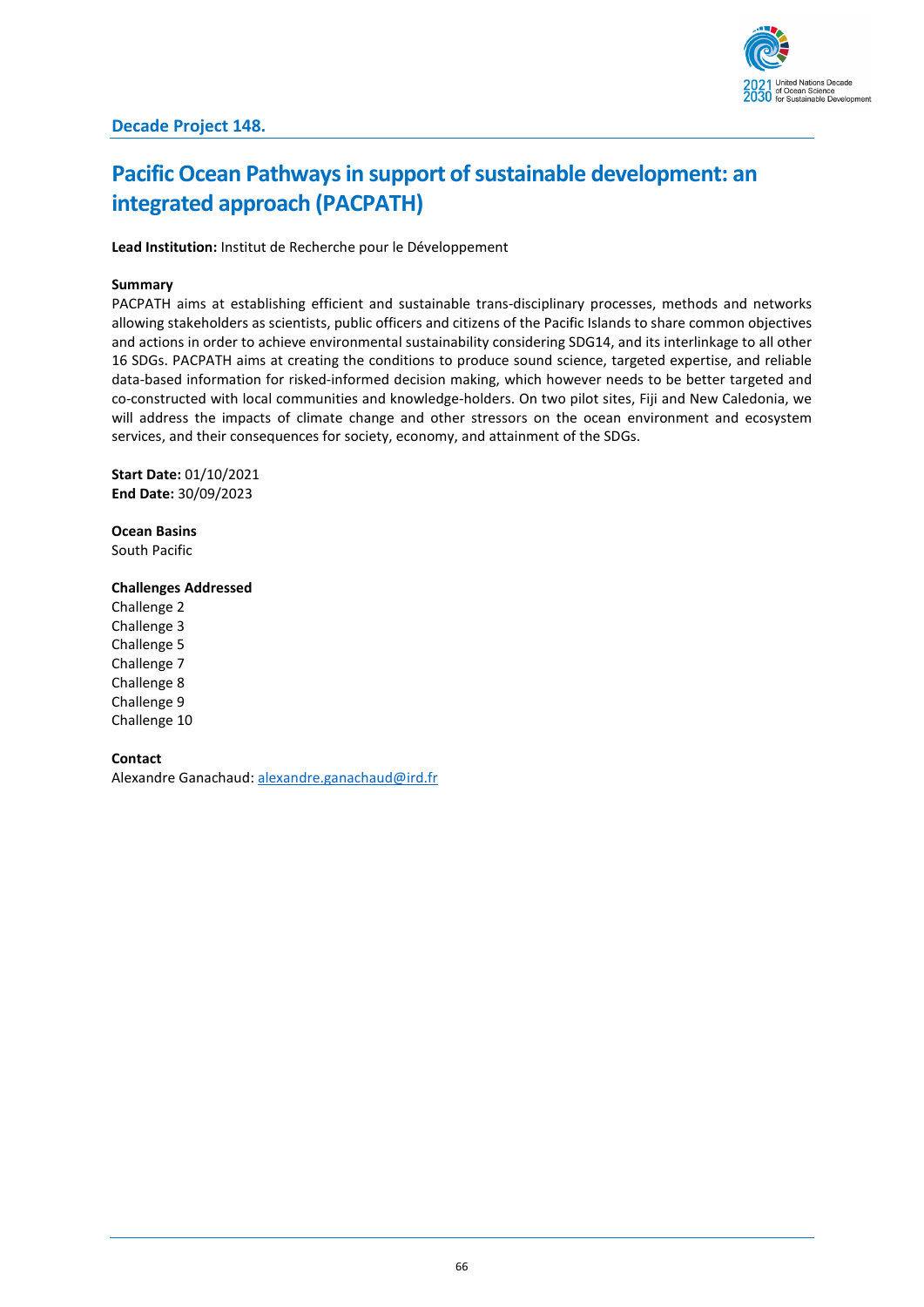

# **Above and Beyond - completing the World Register of Marine Species (ABC WoRMS)**

**Lead Institution:** Flanders Marine Institute (VLIZ)

#### **Summary**

The World Register of Marine Species (WoRMS) will continue its endeavours to provide a full taxonomic overview of all marine life, thereby not only supporting scientists, but everyone who makes use of species names, including policy, industry and the public at large. Although already fairly/very complete, taxonomic gaps still need to be addressed, both in space and time. In addition, new challenges in the field of taxonomy need to be explored, thereby looking for the best suitable solution for all WoRMS users. Where relevant, traits information will be further documented.

**Start Date:** 01/01/2021 **End Date:** 31/12/2030

#### **Ocean Basins**

Indian North Pacific South Pacific North Atlantic South Atlantic Arctic Antarctic

### **Challenges Addressed**

Challenge 2 Challenge 7 Challenge 8 Challenge 9

#### **Contact**

Leen Vandepitte: [leen.vandepitte@vliz.be](mailto:leen.vandepitte@vliz.be)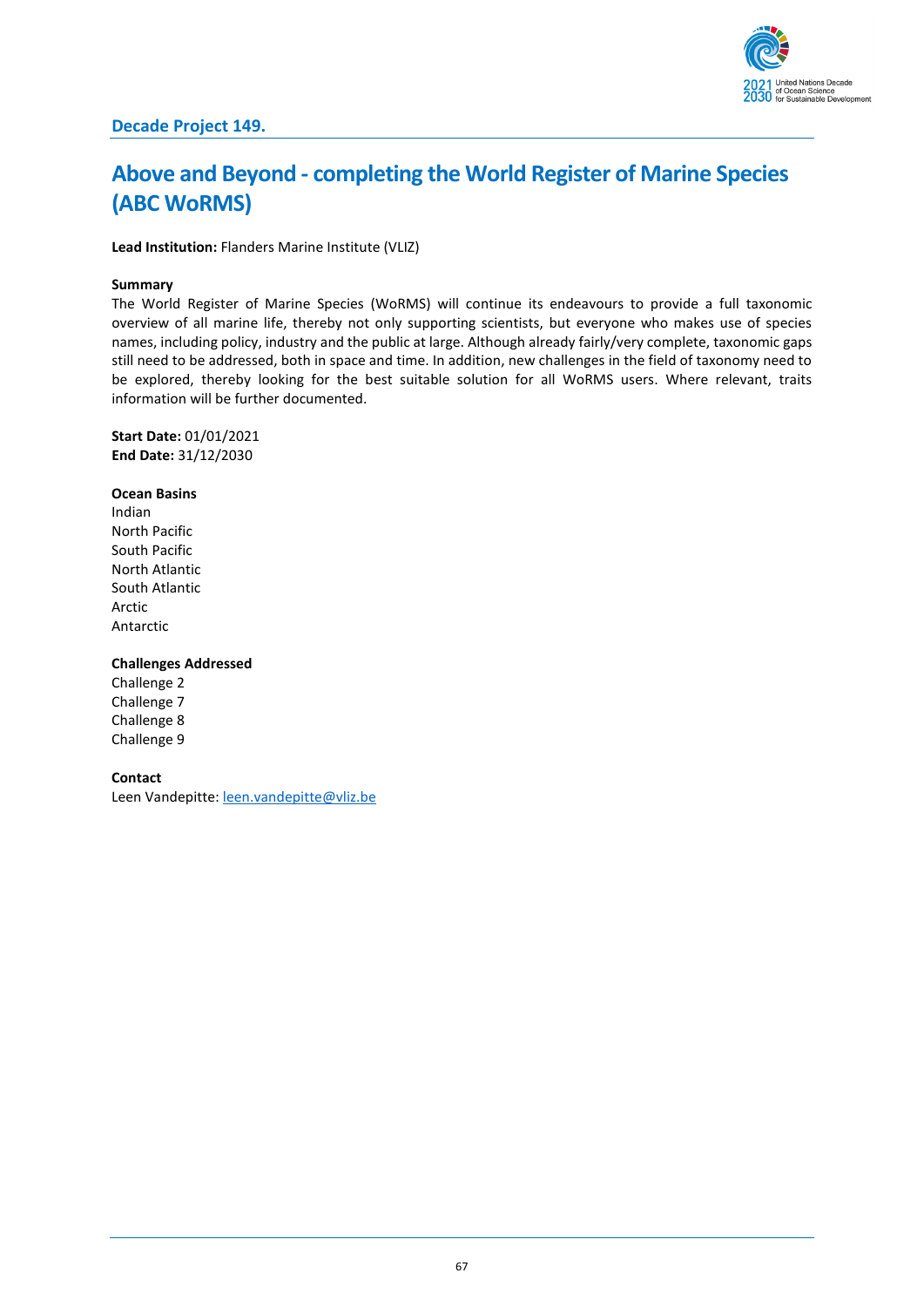

# **Sustainable Ocean Management Education Programme Strengthening the Blue Economy (SOME Programme)**

**Lead Institution:** Department of Blue Economy, Ministry of Fisheries and Blue Economy, Seychelles

#### **Summary**

Seychelles aims to champion the development of this initiative which aims to engage learners to become ocean literate and develop the Blue Economy. The adverse effects of climate change and exploitation within the Indian Ocean and African continent in general are issues that cannot be overlooked and needs engagement of the upcoming generations to elicit the mindset change required to mitigate harmful actions to the oceans.

**Start Date:** 01/01/2021 **End Date:** 31/12/2031

**Ocean Basins** Indian

#### **Challenges Addressed**

Challenge 3 Challenge 4 Challenge 5 Challenge 9 Challenge 10

**Contact**

Francesca Adrienne[: f.adrienne@gov.sc](mailto:f.adrienne@gov.sc)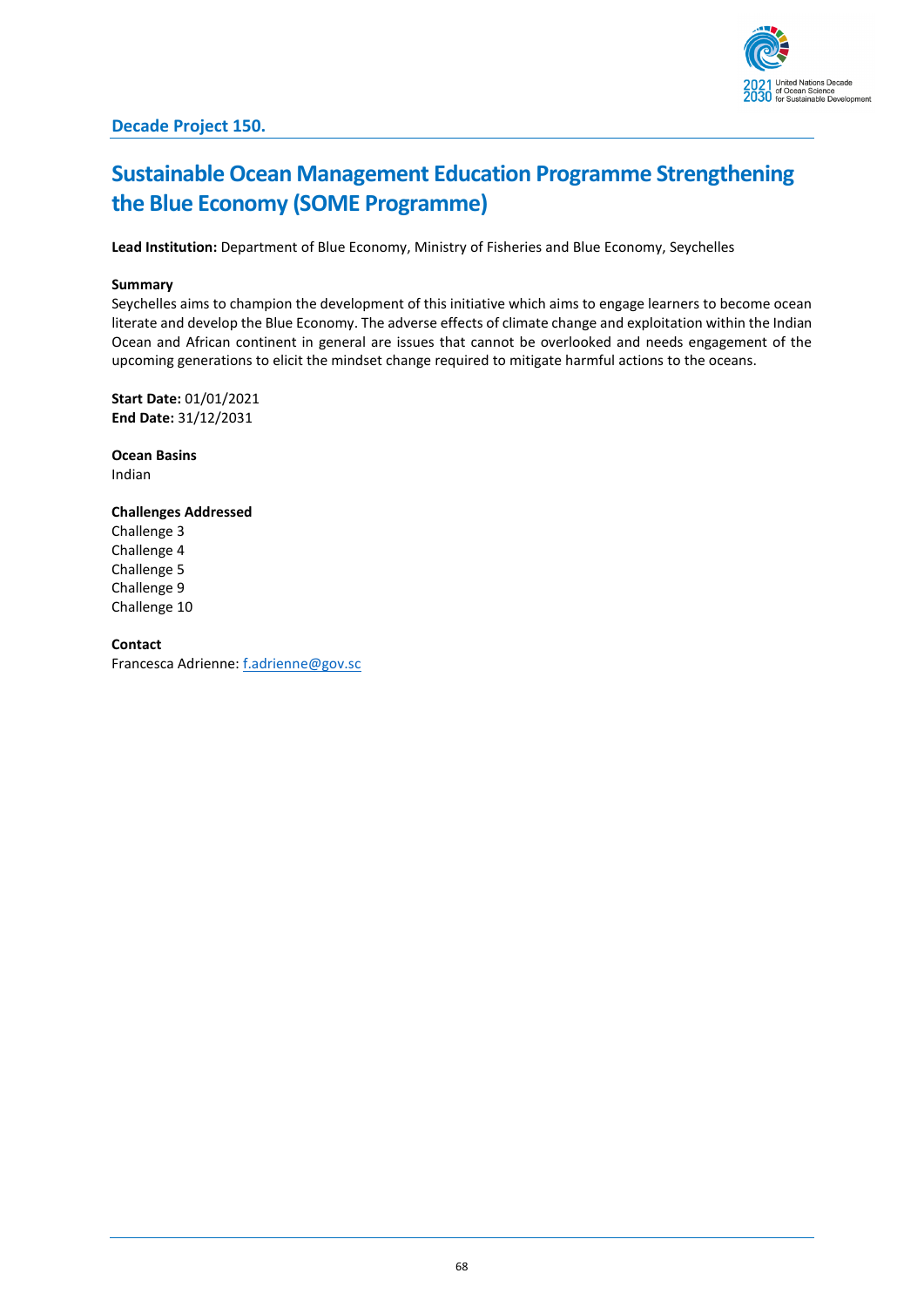

# **Decade Project 154.**

# **Enhancement of hydrographic and oceanographic observations in support of marine scientific research (Coastal and natural resources, deep and ultradeep seabed geoscientific mapping, etc.)**

**Lead Institution:** National Commission for Education, Sciences and Culture, Kingdom of Morocco (MarocNatCom)

#### **Summary**

The aim of this initiative is to raise the hydrographic and oceanographic knowledge on the Moroccan marine zone in the Atlantic Ocean and in the Mediterranean Sea through on-site measurements during sea surveys. This effort aims to raise the importance of the ocean in the context of climate change among the Moroccan public. The importance of the ocean to global climate cannot be underestimated. It absorbs a significant part of carbon and an overwhelming portion of the excess heat. Warmer atmosphere and increasing concentration of greenhouse gases nevertheless exert an enormous pressure on the ocean's ability to regulate the climate.

Laying the groundwork for efficient climate adaptation and mitigation strategies at national level, this effort will contribute to better understanding of our marine ecosystem, particularly on the most damaging impacts of climate change: ocean acidification, temperature increase, sea-level rise, deoxygenation, changes in marine biodiversity and the overall contribution of the ocean to contribute to Sustainable Development Goals on conserving the ocean and combatting climate change. This initiative contributes also to the regional programme of oceanographic, hydrographic and marine cartography of African Region and International Oceanographic Programmes.

**Start Date:** 01/01/2021 **End Date:** 31/12/2030

**Ocean Basins** North Atlantic

### **Challenges Addressed**

Challenge 4 Challenge 5 Challenge 7 Challenge 9

**Contact**

Jamal Eddine EL ALOUA, General-Secretary of National Commission for Education, Sciences and Culture: [marocnatcom@gmail.com](mailto:marocnatcom@gmail.com)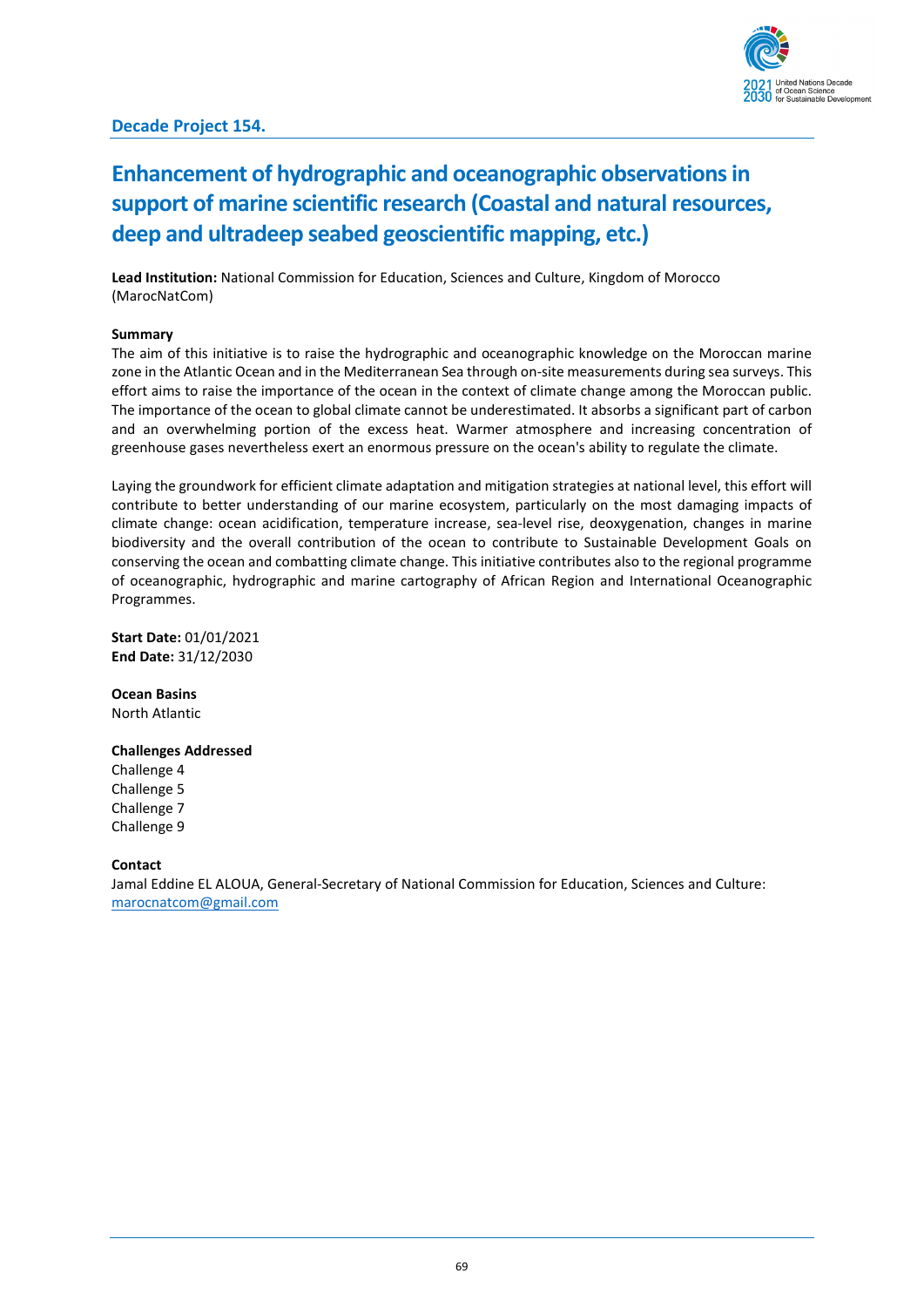

# **Decade Project 157.**

# **Ocean Knowledge Base**

**Lead Institution:** German Ocean Foundation

### **Summary**

In a joint effort "Springer Nature", the "German Ocean Foundation, the "German Society for Marine Research and the "VBIO - Verband Biologie, Biowissenschaften & Biomedizin in Deutschland would like to establish the Ocean Knowledge Base project where we try to reach out to non-scientists like political decision makers, journalists, and the public and help them find, easily access and recombine the information they need from Springer Nature as a publisher.

**Start Date:** 01/01/2022 **End Date:** 31/12/2030

#### **Ocean Basins**

Indian North Pacific South Pacific North Atlantic South Atlantic Arctic Antarctic

**Challenges Addressed** Challenge 9

### **Contact**

Frank Schweikert[: office@meeresstiftung.de](mailto:office@meeresstiftung.de)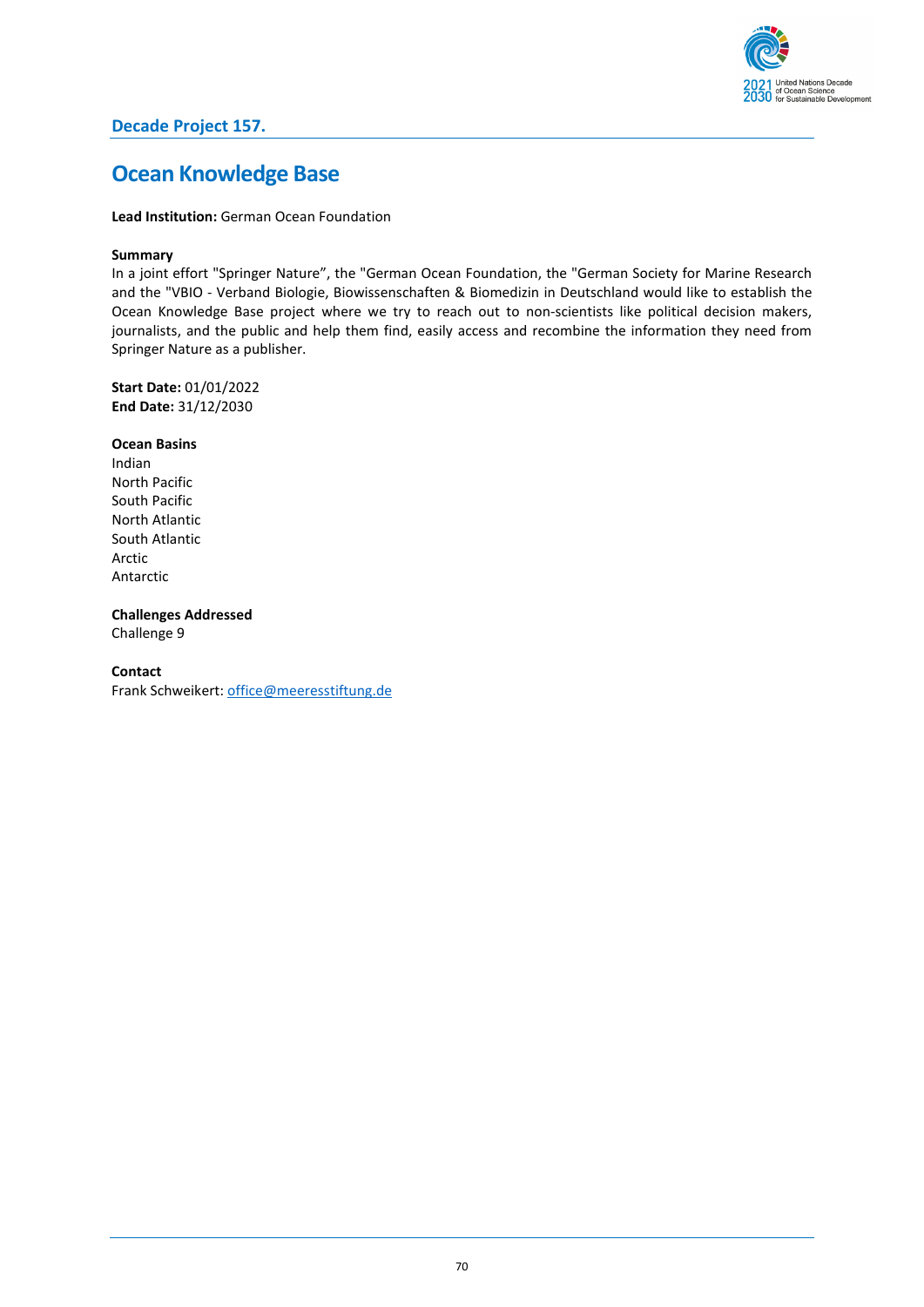

# **Scientists for Ocean Literacy (Oceanographers and Meteorologists for Ocean Literacy)**

**Lead Institution:** European Global Ocean Observing System, EuroGOOS

# **Summary**

The ocean can inspire, fascinate, frighten, and intrigue. For us, the ocean is daily work. Our 'Scientists for Ocean Literacy' initiative will help European oceanographers', hydrographers, and met agencies engage more impactfully with the public on the topics of sustainability. 'Scientists for Ocean Literacy' will inspire joint events and resources for public and educators, embrace multi and trans-disciplinarity and inclusiveness in ocean knowledge and innovation, help exchange best practice, and promote blue careers. 'Scientists for Ocean Literacy' will empower scientists as ocean advocates to their communities, countries, and regions, and help transform ocean knowledge into actions for sustainability.

**Start Date:** 01/06/2021 **End Date:** 31/05/2030

**Ocean Basins** North Atlantic Arctic Mediterranean Black Sea **Baltic** 

**Challenges Addressed** Challenge 9 Challenge 10

**Contact** Dina Eparkhina[: dina.eparkhina@eurogoos.eu](mailto:dina.eparkhina@eurogoos.eu)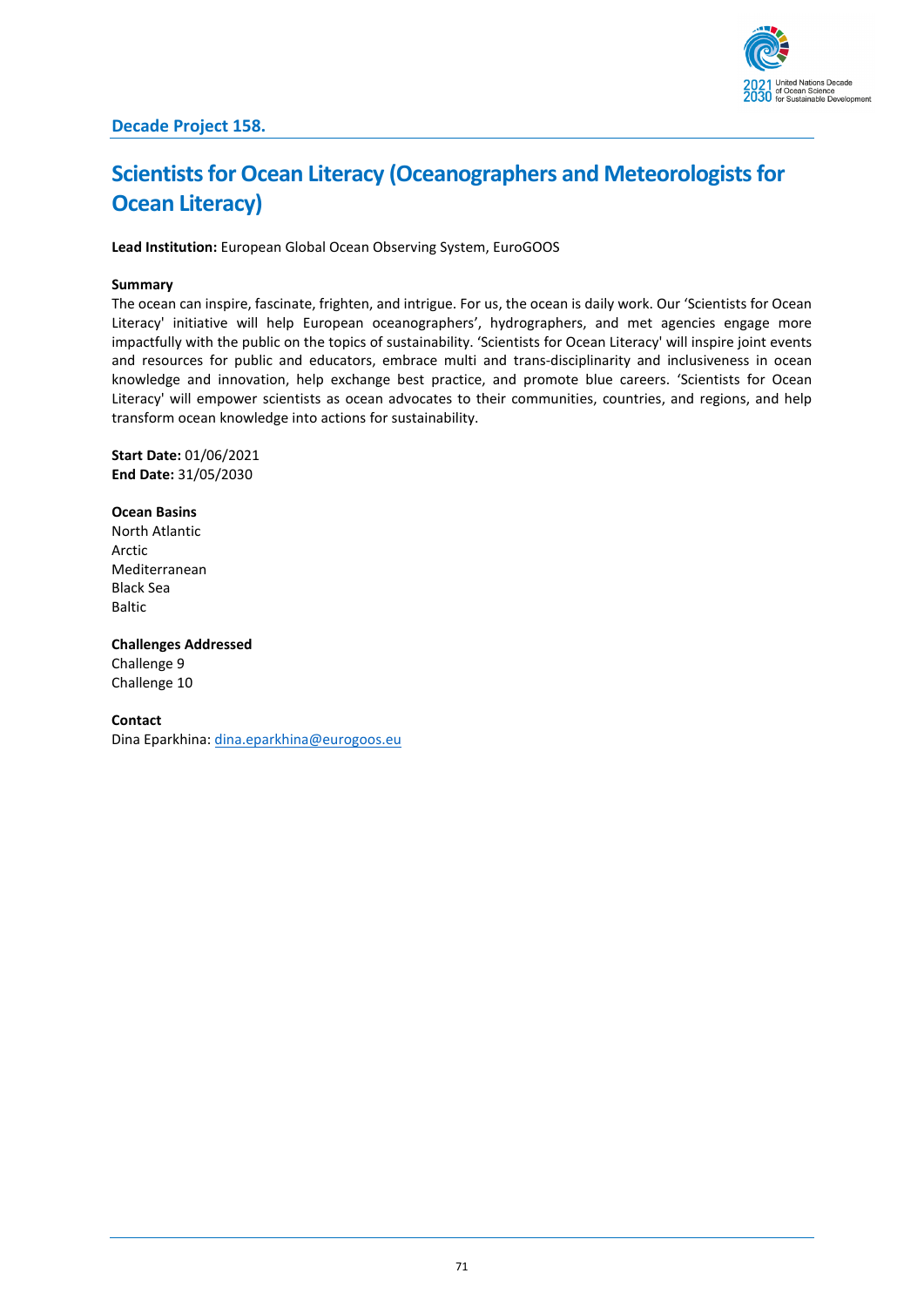

# **Decade Project 159.**

# **SEA'TIES - Sharing solutions with coastal cities to tackle sea-level rise**

## **Lead Institution:** Ocean & Climate Platform

#### **Summary**

SEA'TIES is an international programme that mobilizes coastal cities with a diversity of climatic, geographical, social, economic and political contexts. It aims to facilitate the design of public policies and implement sustainable adaptation solutions for coastal cities exposed to sea level rise. The Ocean & Climate Platform's initiative targets policymakers, city managers and all stakeholders involved in this process. The programme promotes best practices on climate change adaption and suggests enhancing further discussion on experiences and lessons learned across the world based on scientific expertise.

**Start Date:** 01/01/2020 **End Date:** 31/12/2023

### **Ocean Basins**

North Pacific South Pacific North Atlantic South Atlantic

### **Challenges Addressed**

Challenge 2 Challenge 4 Challenge 5 Challenge 8

#### **Contact**

Théophile Bongarts Lebbe: [tbongarts@ocean-climate.org](mailto:tbongarts@ocean-climate.org)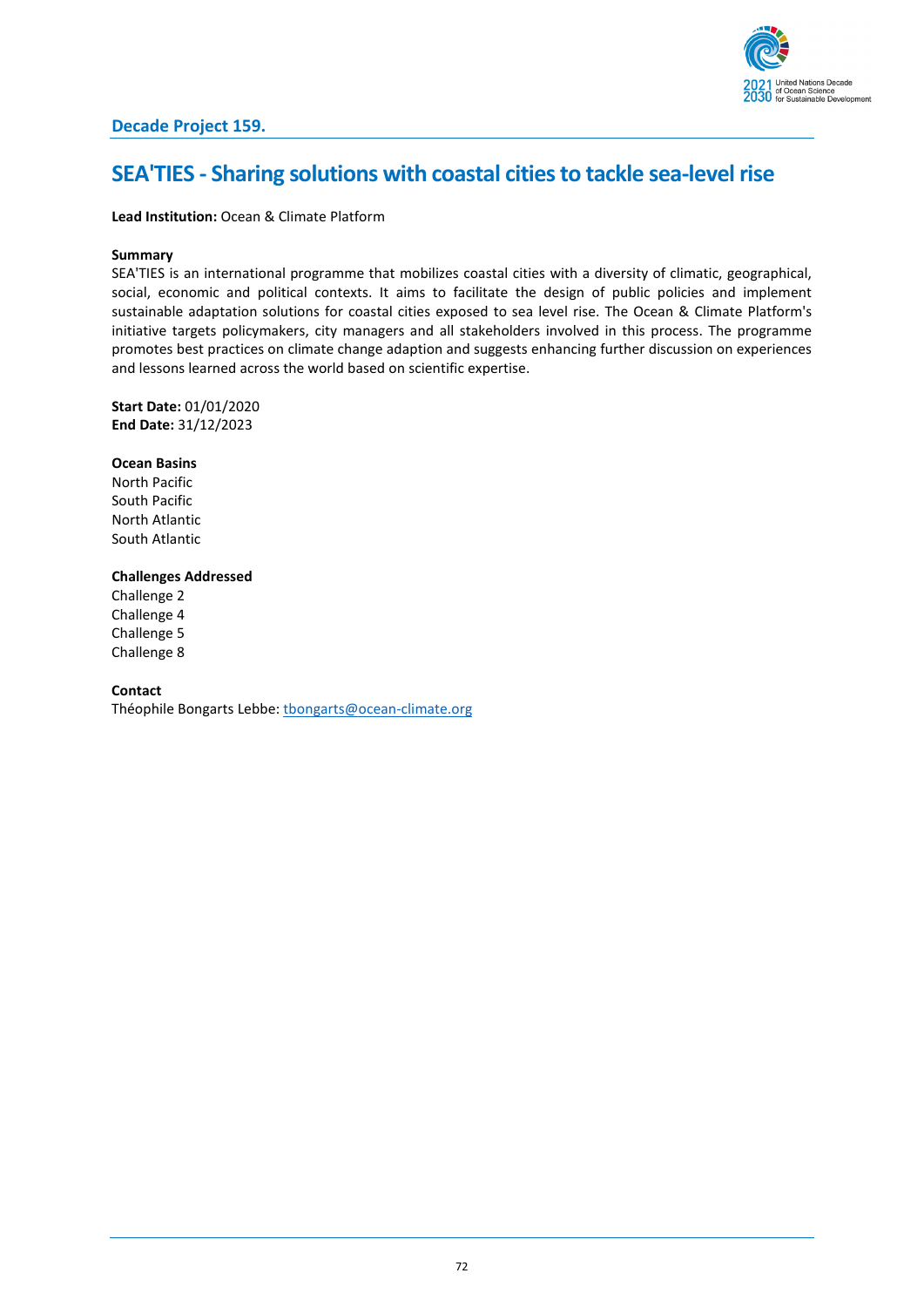

## **Geosystems and Mineral Resources in The Transition Continent-Ocean Zones and Open Ocean (GEOMIR)**

**Lead Institution:** V. I. Il'ichev Pacific Oceanological Institute, Far Eastern Branch of Russian Academy of Sciences

#### **Summary**

GEOMIR is the Arctic-Asian-Indo-Pacific interregional geoscientific initiative aiming to improve the ocean floor and its relations to the continental margins knowledge and to consolidate international efforts for research ocean mineral resources within the Geosystems (coastal-ocean bed-sea water) and enable their sustainable exploitation. The overall objective of the GEOMIR is transformative by considering geo-mapping and mineral resources data sharing by the science-based strategy based on marine expeditions, experiments and theoretical work to provide open asses of the mineral resources (ferromanganese crusts, sulphides, phosphorites, REE, noble metals, non-conventional and others) data bases. Bioresources and minerals collection «Marine GeoBioBank» for the worldwide sharing considered.

**Start Date:** 01/11/2021 **End Date:** 31/12/2030

### **Ocean Basins**

Indian North Pacific South Pacific Arctic Antarctic

### **Challenges Addressed**

Challenge 1 Challenge 2 Challenge 4 Challenge 5 Challenge 6 Challenge 7 Challenge 9

### **Contact**

**Renat B. Shakirov, Dr.Sci., Deputy Director: [ren@poi.dvo.ru](mailto:ren@poi.dvo.ru)**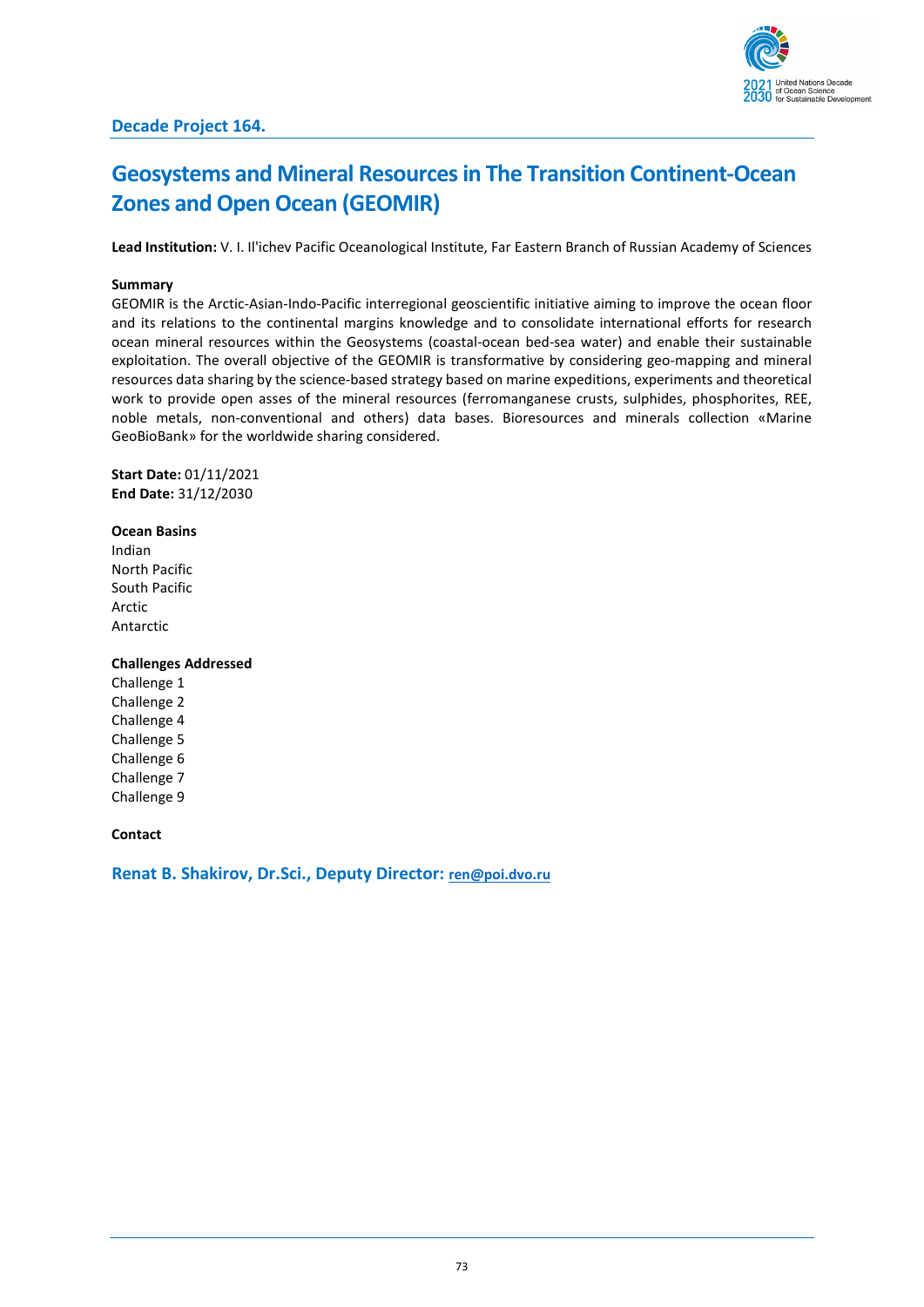

# **Global Marine plastic litter Monitoring Network Project (GMMN Project)**

**Lead Institution:** Ministry of the Environment, Japan (MOEJ)

### **Summary**

The Global Marine plastic litter Monitoring Network Project (GMMN Project) aims to create a global network hub to share and compile the monitoring activities and data on marine plastic litter distribution collaborating with existing and future initiatives. It will produce additional value through harmonization and visualization of monitoring efforts. This will contribute to achieving SDG 14 and realizing Target 14.1. Also, this initiative will provide basic data useful for indicator 14.1.1 and contribute to Decade outcomes: 1 – A clean ocean, 6 – An accessible ocean and 7 - An inspiring and engaging ocean.

**Start Date:** 07/09/2020 **End Date:** NA

### **Ocean Basins**

Indian North Pacific South Pacific North Atlantic South Atlantic Arctic Antarctic

### **Challenges Addressed**

Challenge 1 Challenge 2 Challenge 7 Challenge 8 Challenge 9

### **Contact**

KOBAYASHI Kazuki: [kaipla01@env.go.jp](mailto:kaipla01@env.go.jp)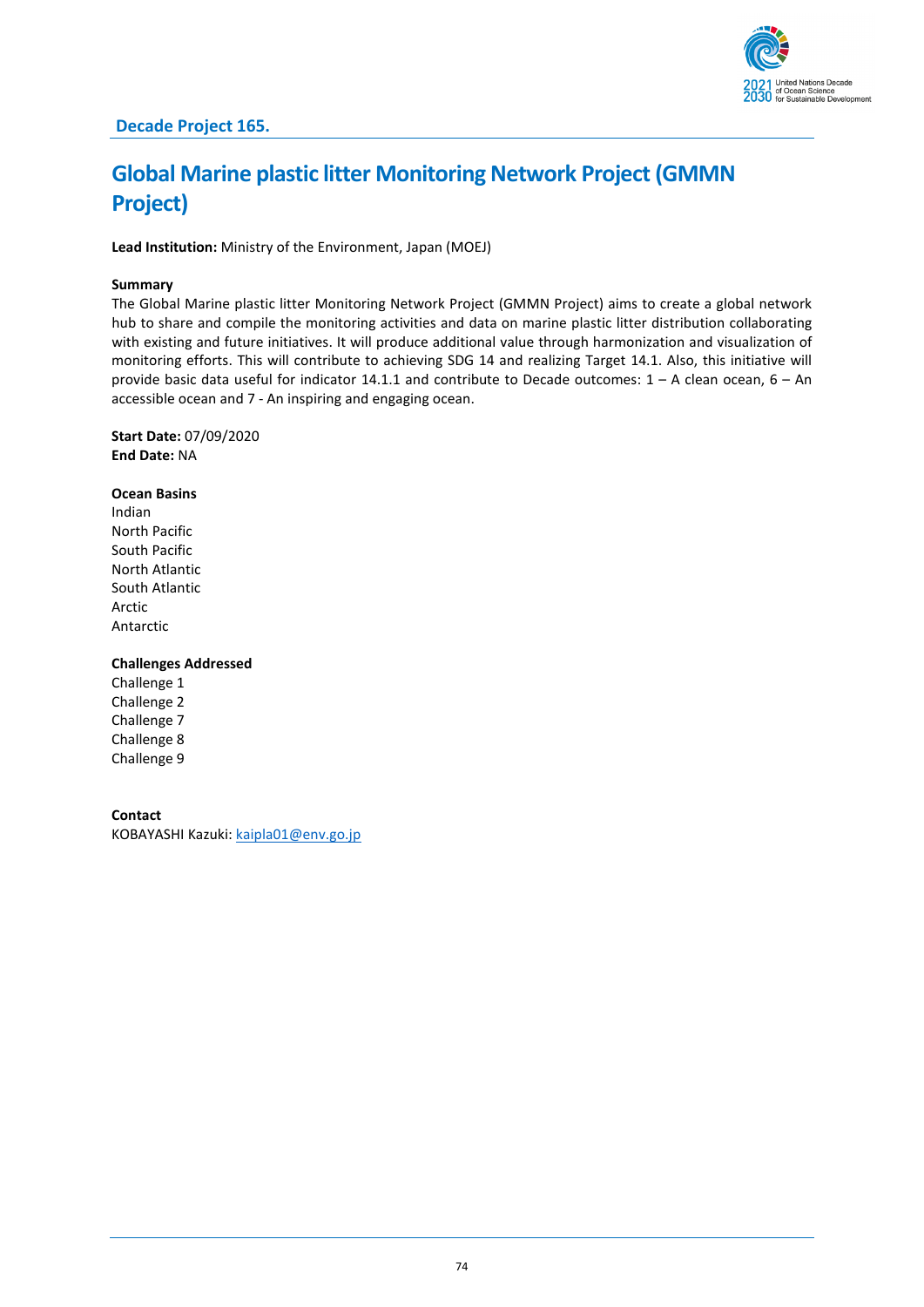

### **Impact of Black Carbon in South-east Asia (SOOT-SEA)**

**Lead Institution:** French National Research Institute for Sustainable Development (IRD)

### **Summary**

Black Carbon (BC), or soot, which is the product of incomplete combustion of fossil fuels, biofuels, biomass and waste, largely contributes to fine particle air pollution (leading environmental cause of poor health and premature death) and is estimated to be the second contributor to climate change after CO2. An underrated impact of BC is related to its introduction in the ocean, which is its main repository. Thisinitiative aims to improve BC emission inventories in South-east Asia (SEA), determine atmospheric and fluvial fluxes to the ocean and understand how BC impacts marine systems.

**Start Date:** 01/01/2022 **End Date:** 01/01/2032

**Ocean Basins** North Pacific

### **Challenges Addressed**

Challenge 1 Challenge 5 Challenge 9 Challenge 10

**Contact** Xavier Mari[: xavier.mari@ird.fr](mailto:xavier.mari@ird.fr)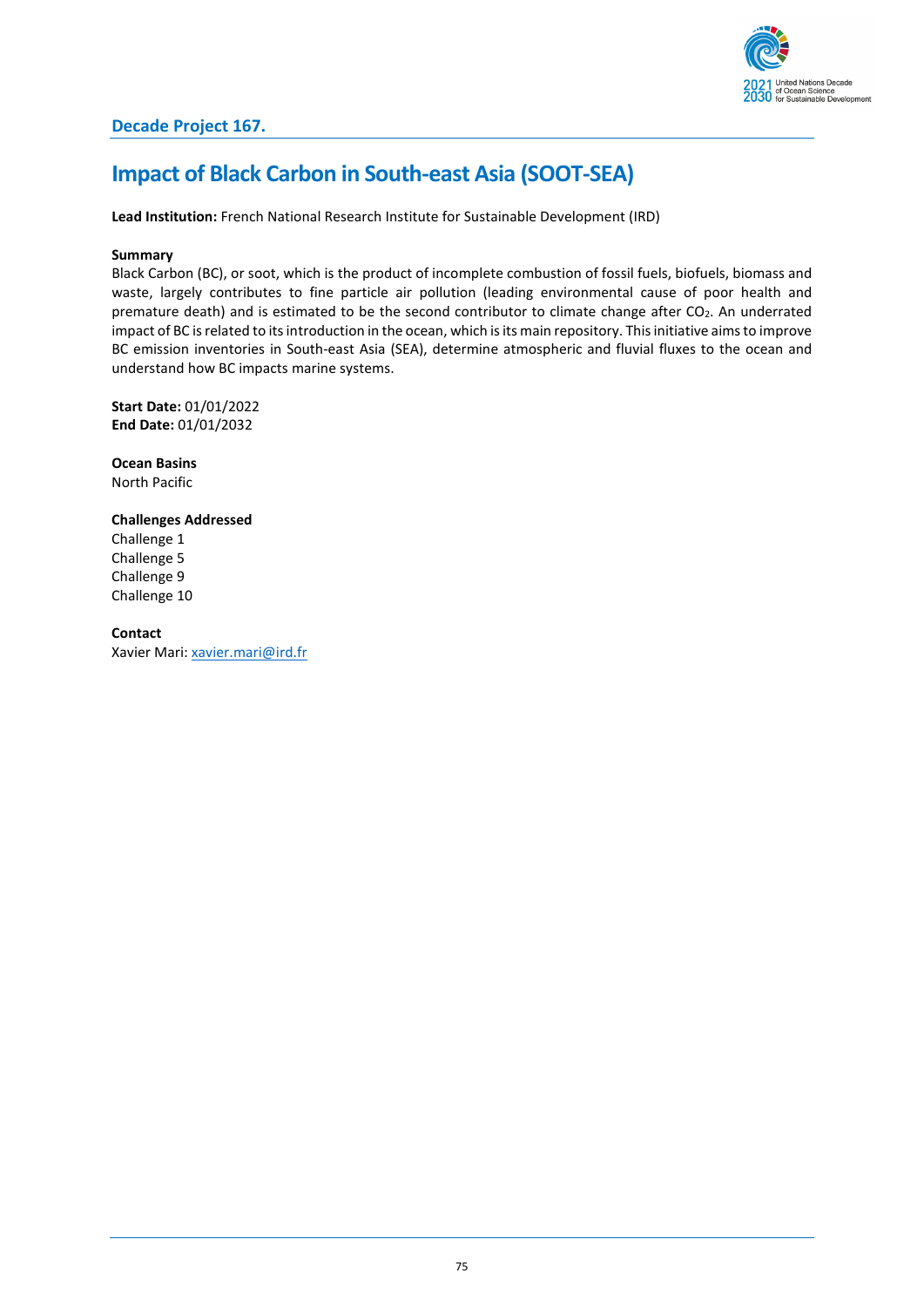

## **Basin Events to Coastal Impacts (BECI): An Ocean Intelligence System for Fish and People**

**Lead Institution:** North Pacific Anadromous Fish Commission

### **Summary**

Climate change is affecting ocean processes and fisheries, impacting natural ecosystems and human communities. This ten-year initiative aims to develop an international ocean intelligence system capable of assessing changes and predicting impacts on local ecosystems and communities, using salmon as an exemplar species. Salmon are culturally, economically, and ecologically important in North Pacific and Atlantic basins. They integrate cumulative effects of change in freshwater and oceans and highlight these effects to human communities. Currently, our knowledge of the inter-connections between climate, oceans, and salmon are insufficient to predict change and develop resilience. This effort will provide this knowledge.

**Start Date:** 01/01/2021 **End Date:** 31/12/2030

**Ocean Basins** North Pacific North Atlantic Arctic

### **Challenges Addressed**

Challenge 2 Challenge 3 Challenge 4 Challenge 5 Challenge 7 Challenge 9

**Contact** Vladimir Radchenko: [vlrad@npafc.org](mailto:vlrad@npafc.org)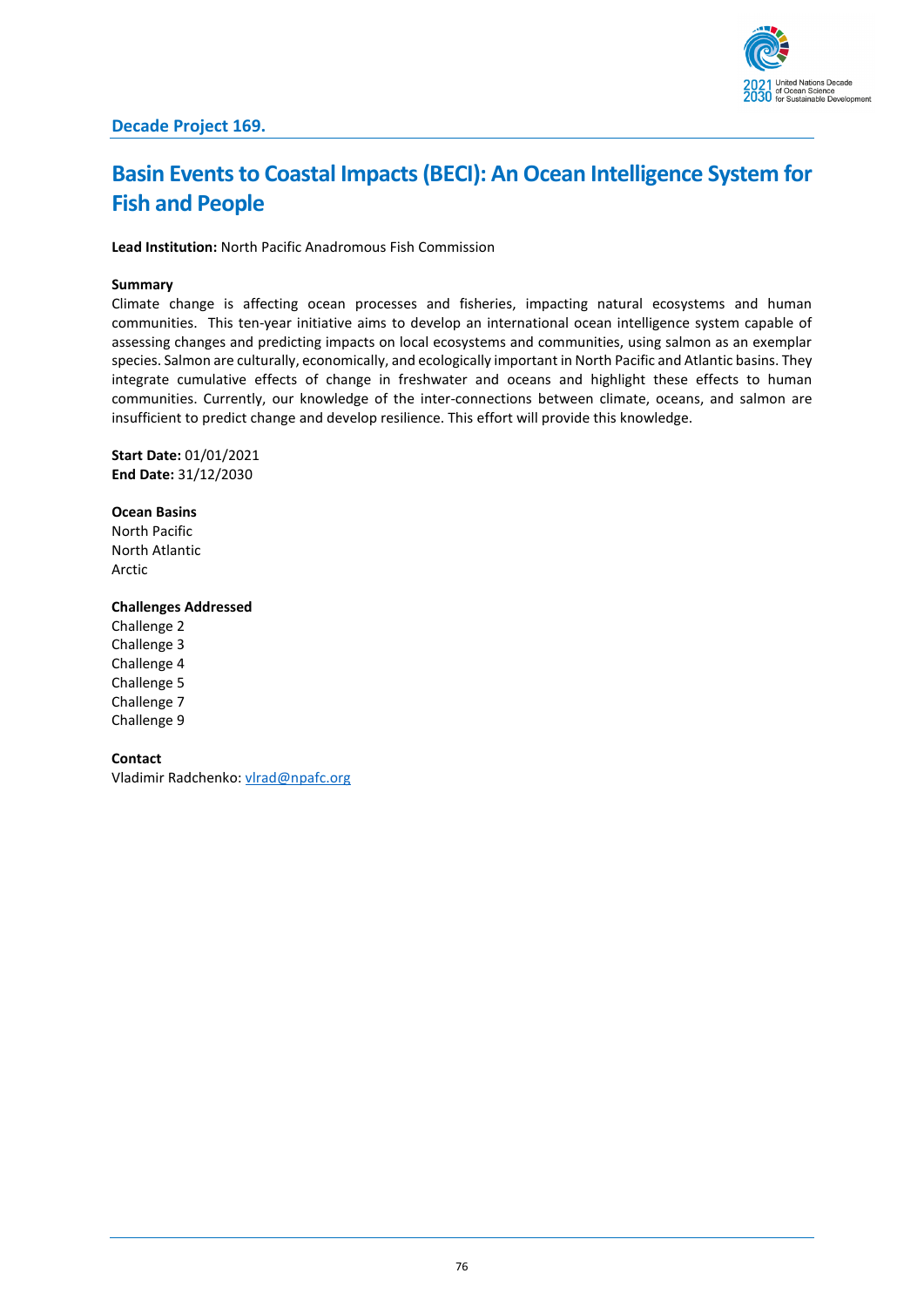

### **EarthScope-Oceans: 300 MERMAIDS**

**Lead Institution:** Geoazur, Sophia Antipolis, France

### **Summary**

EarthScope-Oceans is a multidisciplinary group of geoscientists coordinating efforts to create a global network of seismic sensors that monitor the Earth from within the oceanic environment. EarthScope-Oceans shepherds national projects into the international arena where globally relevant, applicable, and mutually agreed-upon decisions can be made on instrument development, science objectives, data management, and outreach.

With MERMAID technology developing, EarthScope Oceans is becoming more multidisciplinary by including seismologists, acousticians, biologists, geochemists, meteorologists, oceanographers and environmental scientists. Collaboration with existing ocean-observing programs will enable complementary observation of ocean temperature, bathymetry, salinity, and biogeochemical tracers, and cost-effective instrument deployment and recovery by ships.

**Start Date:** 15/01/2021 **End Date:** 15/01/2031

#### **Ocean Basins**

Indian North Pacific South Pacific North Atlantic South Atlantic Arctic Antarctic

### **Challenges Addressed**

Challenge 5 Challenge 6 Challenge 7 Challenge 8 Challenge 9

#### **Contact**

Dr. Karin Sigloch: [sigloch@gmail.com](mailto:sigloch@gmail.com)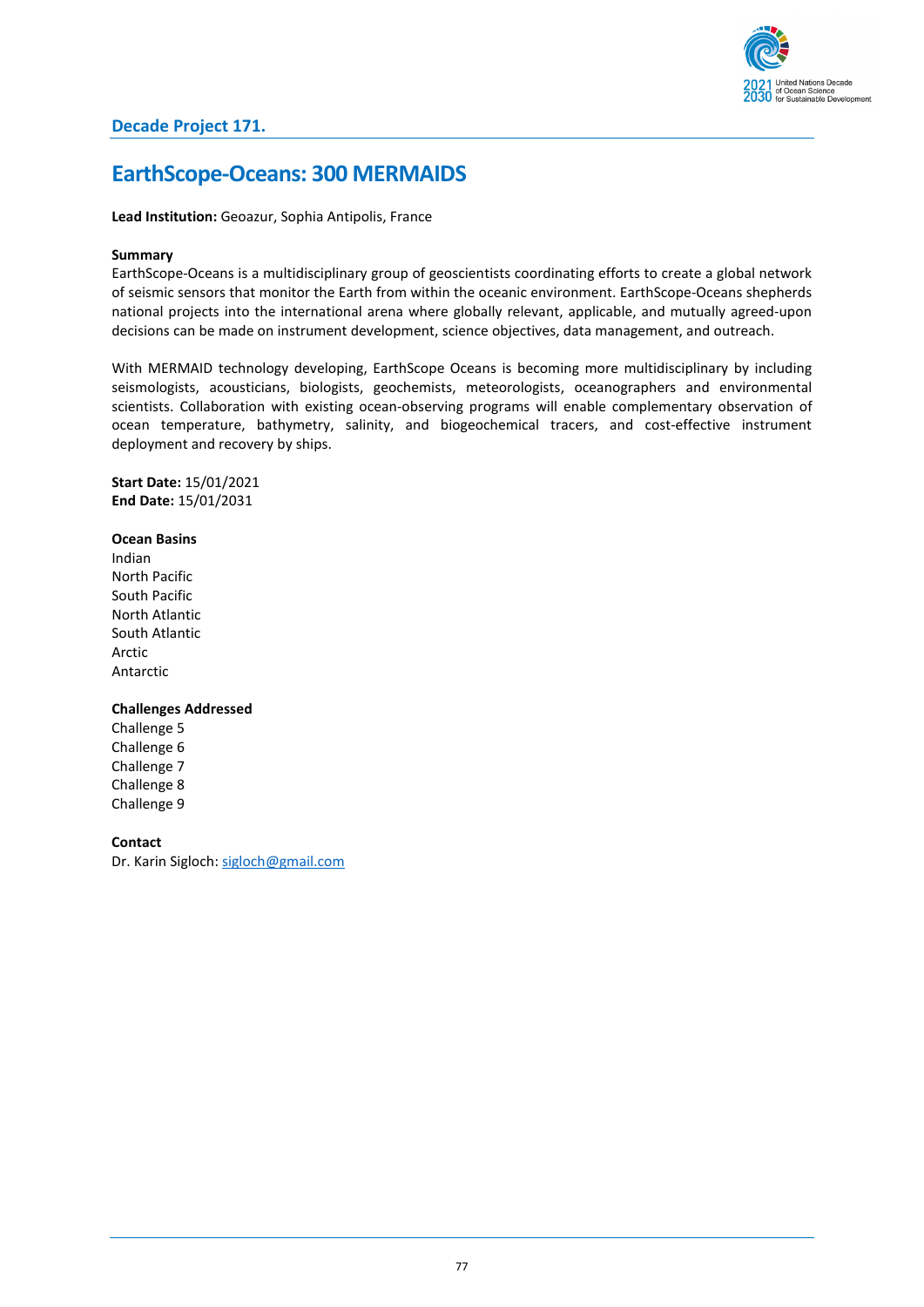

### **Global Fishing Watch Marine Manager**

### **Lead Institution:** Global Fishing Watch

### **Summary**

Global Fishing Watch, in partnership with Dona Bertarelli Philanthropy, is developing Global Fishing Watch Marine Manager, a new scalable technology portal which will support the effective design, management and monitoring of marine protected areas (MPAs). This cutting-edge technology will provide dynamic and interactive data on human-use activity, ocean conditions and biology in near real-time to support MPA management, marine spatial planning and scientific research. The marine reserves portal is designed to empower managers and stakeholders to rapidly collate, assess and analyze scientific data integral to the governance of marine reserves, along with other management frameworks and area-based conservation measures including MPAs.

**Start Date:** 01/01/2021 **End Date:** 01/01/2026

**Ocean Basins** Indian North Pacific South Pacific North Atlantic South Atlantic Arctic Antarctic

**Challenges Addressed**

Challenge 2 Challenge 8 Challenge 9

**Contact**

Anna Sanders[: anna@globalfishingwatch.org](mailto:anna@globalfishingwatch.org)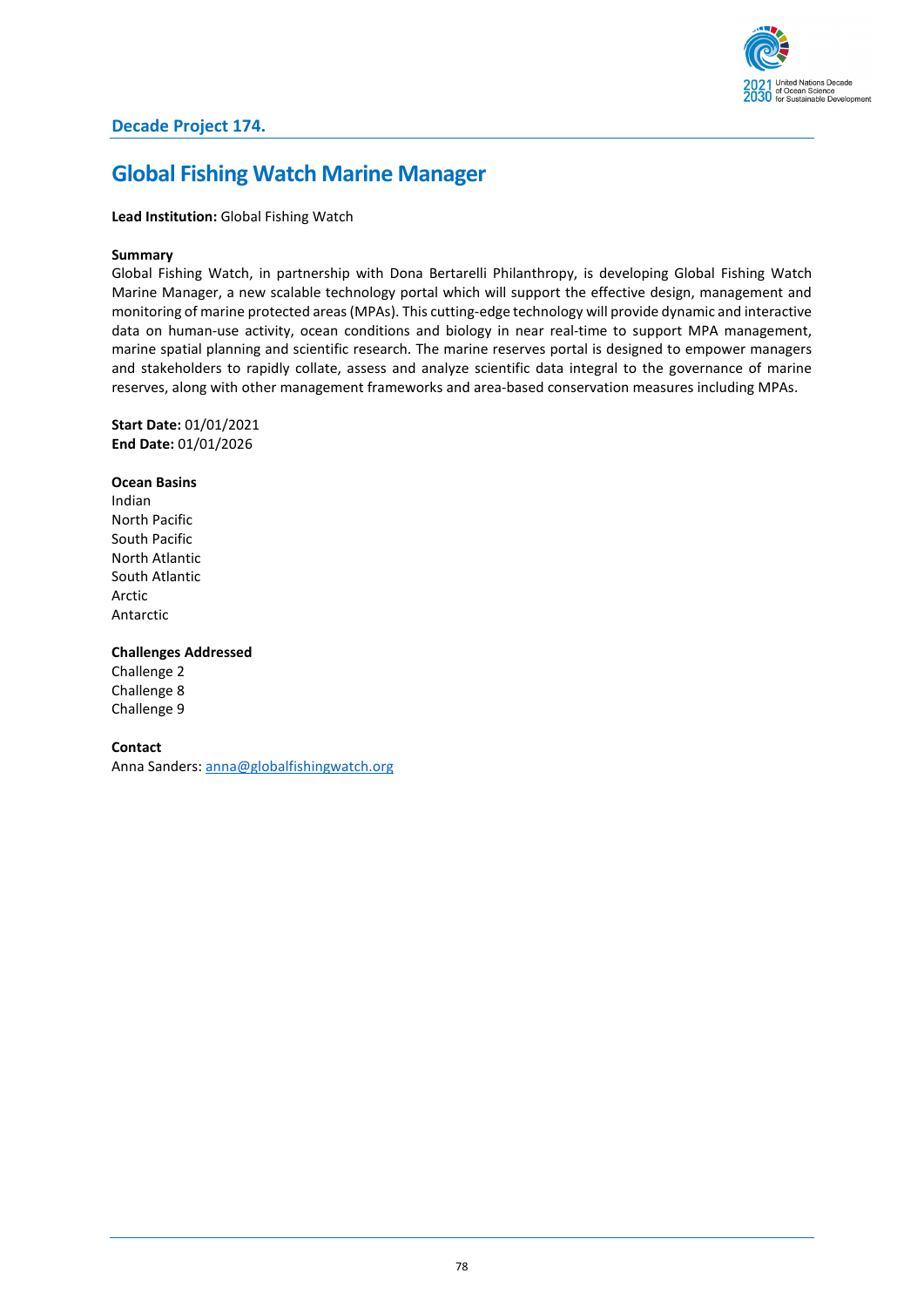

# **Environmental predictors of the Baltic Sea Eutrophication in Connection with Planning Human Activity (BaltEP)**

**Lead Institution:** Shirshov Institute of Oceanology, Russian Academy of Sciences

### **Summary**

The BaltEP initiative is aimed at understanding past, present, and predict future changes of the Baltic Sea environment in the context of the intensity of oxygen supply to the deepwater layer (so-called deep-water "oxygen pump") that reflects the activity in water exchange with the Atlantic Ocean. Oxygen supplies to the Baltic Sea Basin influences and even controls large-scale eutrophication which is a well-known problem for most parts of the sea. Climate change aggravates the problem: decrease in frequency of the saline and oxygen-rich water inflows from the North Atlantic via the North Sea (Major Baltic Inflows), changes in length of the ice seasons, warming of the air temperature, increase in frequency of cyanobacteria blooms, changes in primary productivity and biodiversity, oxygen depletion in the deep layer, etc.

**Start Date:** 15/01/2021 **End Date:** 31/12/2030

**Ocean Basins** North Atlantic

### **Challenges Addressed**

Challenge 2 Challenge 3 Challenge 5 Challenge 9 Challenge 10

### **Contact**

Leyla Bashirova[: bas\\_leila@mail.ru](mailto:bas_leila@mail.ru)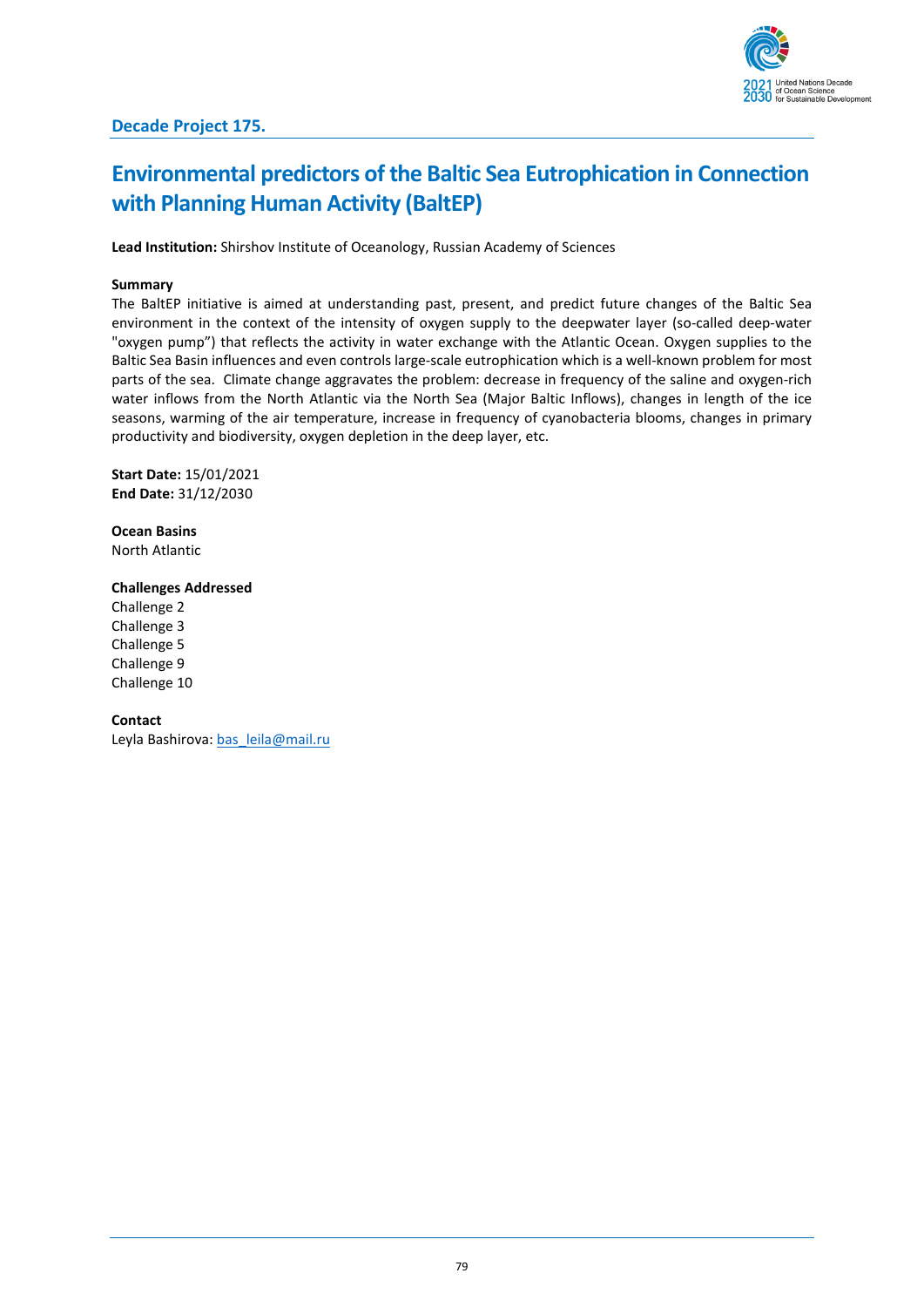

## **Indigenous People, Traditional Ecological Knowledge, and Climate Change: The Iconic Underwater Cultural Heritage of Stone Tidal Weirs**

**Lead Institution:** Tokyo University of Marine Science and Technology [UNESCO UNITWIN Network for Underwater Archaeology]

### **Summary**

The underwater cultural heritage of stone tidal weirs is a sustainable, eco-friendly fishing practice, consisting of numerous rocks, located along the shoreline on a colossal scale. They are built in various shapes and styles to catch certain fish at certain times of the year. Many extant examples remain and provide a tangible link to the sustainable fishing practice that have incorporated traditional ecological knowledge, and the spirit world, providing balance and harmony for indigenous people for thousands of years. Today these weirs are not just relic examples of the past, but a guide for future sustainable marine ecological conservation.

**Start Date:** 01/04/2021 **End Date:** 31/12/2030

**Ocean Basins** Indian North Pacific South Pacific North Atlantic

**Challenges Addressed** Challenge 10

#### **Contact**

Prof. Dr. Akifumi Iwabuchi: [iwabuchi@kaiyodai.ac.jp](mailto:iwabuchi@kaiyodai.ac.jp)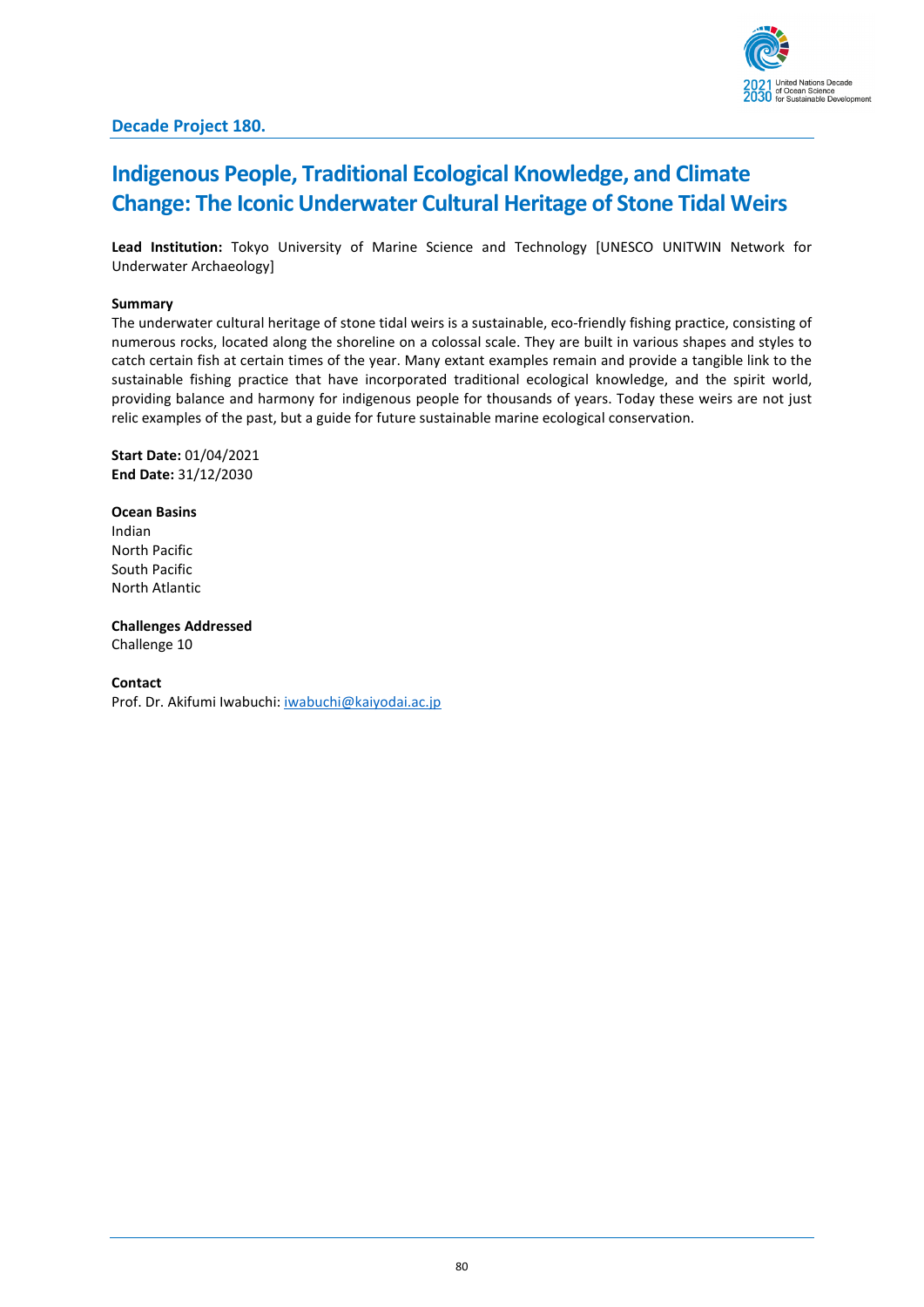

## **Southeast Asian Ocean Professionals Program (SEAOPP)**

### **Lead Institution:** East-West Center

### **Summary**

The East-West Center's Southeast Asian Ocean Professionals Program (SEAOPP), is a ten-year regional initiative notably co-founded and run in collaboration with Southeast Asian based partners. SEAOPP's inaugural Decade Project, the Ocean Research Corps (#EWCoceancorps), will respond to UNESCO's call to "change how we finance and conduct ocean research" by training 100 young researchers in 100 different communities across Southeast Asia for the Ocean Decade. Corps researchers will be Early Career Ocean Professionals (with less than 10 years' experience) on one-year, non-residential EWC research intern posts and embedded in their local communities and affiliated with a local University, NGO, or business.

**Start Date:** 08/06/2021 **End Date:** 31/12/2030

**Ocean Basins** Indian South Pacific

### **Challenges Addressed**

Challenge 1 Challenge 2 Challenge 3 Challenge 4 Challenge 9 Challenge 10

### **Contact**

Lance C Boyd[: boydl@eastwestcenter.org](mailto:boydl@eastwestcenter.org)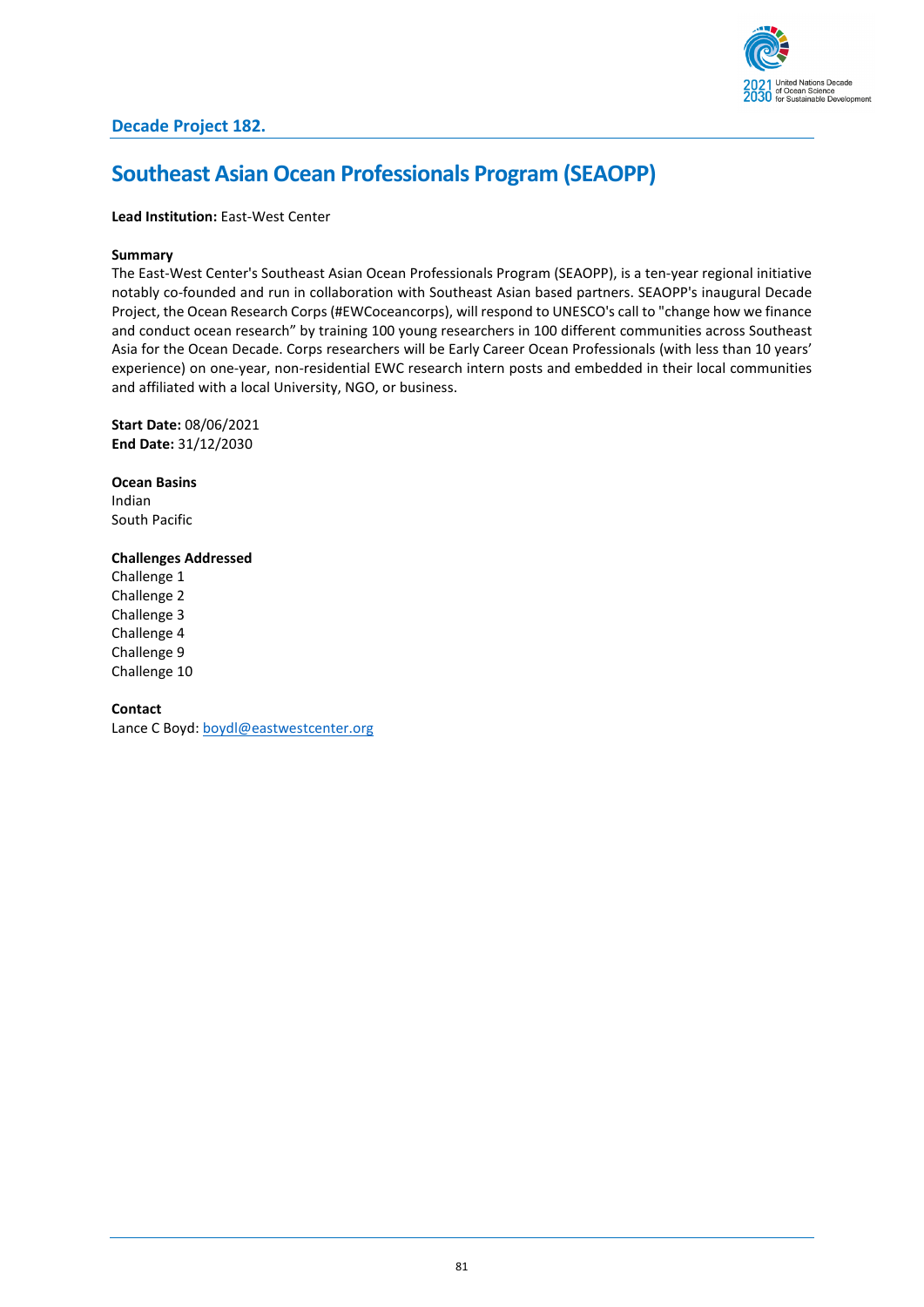

## **The Antarctic Monitoring and Assessment Programme (AnMAP)**

### **Lead Institution:** Griffith University

### **Summary**

AnMAP aims to deliver a circum-Antarctic research and surveillance Programme focused on the major threats of organic contaminant pollution and climate-driven ecosystem change. Antarctica is no longer pristine, and our ability to capture change, forecast and mitigate impacts hinges on our ability to implement and coordinate effective circum-Polar surveillance measures. This initiative seeks to provide scientific information on threats to the Antarctic environment, and government advice as to preventative and remedial action. It represents an investment into an existing area of research capacity and excellence, and will deliver an established, international, research, logistics and policy network ready to ascend with the initiative for immediate impact

**Start Date:** 14/04/2021 **End Date:** 14/04/2030

**Ocean Basins** Indian South Pacific South Atlantic Antarctic

### **Challenges Addressed**

Challenge 1 Challenge 2 Challenge 7 Challenge 9

**Contact**

Susan Bengtson Nash: [s.bengtsonnash@griffith.edu.au](mailto:s.bengtsonnash@griffith.edu.au)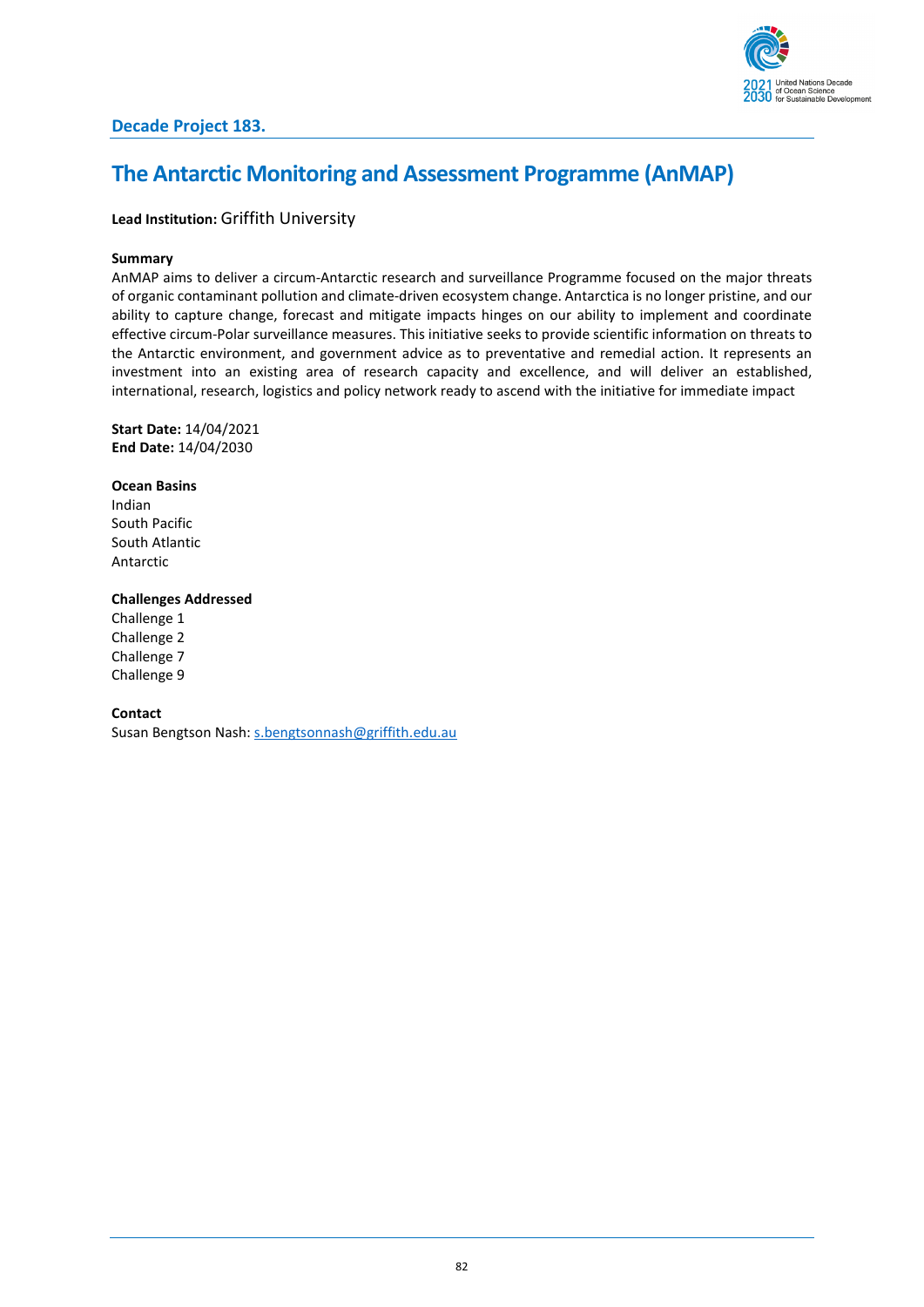

# **Ocean Literacy Programme for coastal communities in Ecuador (OL Programme in Ecuador)**

**Lead Institution:** Fundación Amiguitos del Océano

### **Summary**

Amiguitos del Oceano works directly in coastal community schools by implementing an educational program addressing one of the worst environmental issues we are facing worldwide: plastic pollution. We are tackling this challenge thru education, but in a different way. We seek to reduce and prevent ocean pollution through ocean literacy, encouraging people to change practices and habits helping the conservation of ecosystems, biodiversity and human health. This effort uses innovative methodologies so children can understand why it is so important to take care the ocean, and local communities can also be part of the management and conservation of our environment through education with an affective, playful, practical, intercultural, holistic approach that promotes responsible consumption in the population and empathy with our environment. We have educated more than 10,000 kids in 34 coastal communities and collected almost 4 tonnes of garbage in 38 beach clean-ups. Our data shows exactly what we teach: single use plastics are choking our ocean, many species and us.

**Start Date:** 14/06/2021 **End Date:** 31/05/2023

**Ocean Basins**

South Pacific

### **Challenges Addressed**

Challenge 1 Challenge 2 Challenge 3 Challenge 5 Challenge 9 Challenge 10

#### **Contact**

Daniela Hill: [daniela.hill.piedra@gmail.com](mailto:daniela.hill.piedra@gmail.com)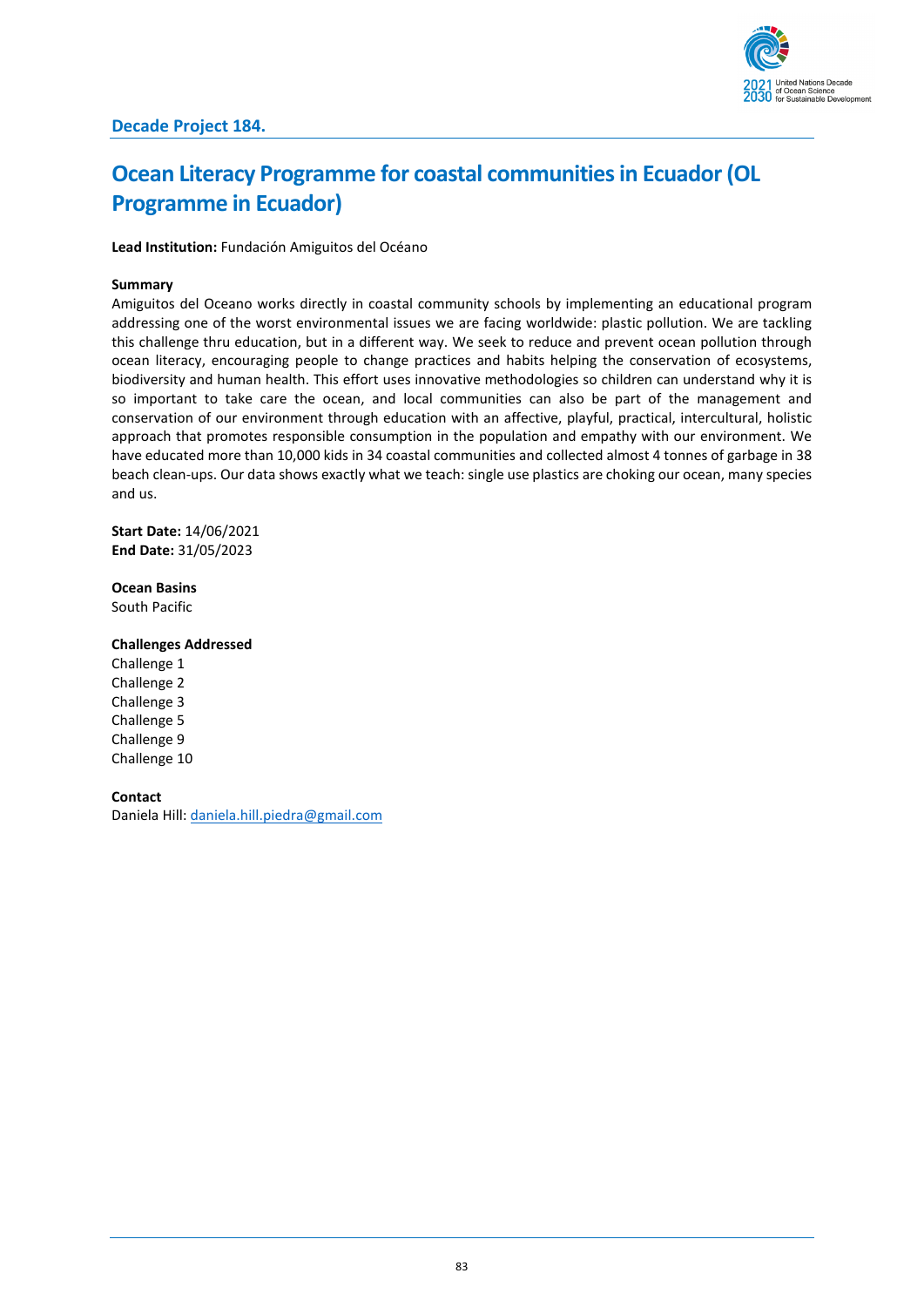

### **Study, Development and Nature Management of the Azov Sea**

**Lead Institution:** Southern Scientific Centre, Russian Academy of Sciences

### **Summary**

This initiative focuse on operational determination and short-term forecasting of hydrophysical and ecological parameters at selected coastal marine areas of the Black Sea coastal zone with high special-temporal resolution. The initiative includes natural science components: hydrophysical, hydrobiological, hydrochemical and geological research, as well as sociological research: archaeological and ethnolinguistic research. A course of lectures will contribute to the graduation of a generation of broad-based specialists who are aware of the inseparability of natural and anthropogenic processes in the region, and continuous coverage of research in the media. The most important factor in popularizing activities will be the desire to instil an understanding of interdependence of nature and society, and therefore the need for the social interests of a healthy natural environment to prevail over the personal interests

**Start Date:** 01/01/2022 **End Date:** 31/01/2029

**Ocean Basins** North Atlantic

**Challenges Addressed** Challenge 5 Challenge 6

**Contact** Gennady Grigorievich Matishov: [ssc-ras@ssc-ras.ru;](mailto:ssc-ras@ssc-ras.ru) [ssc-ras@mail.ru](mailto:ssc-ras@mail.ru)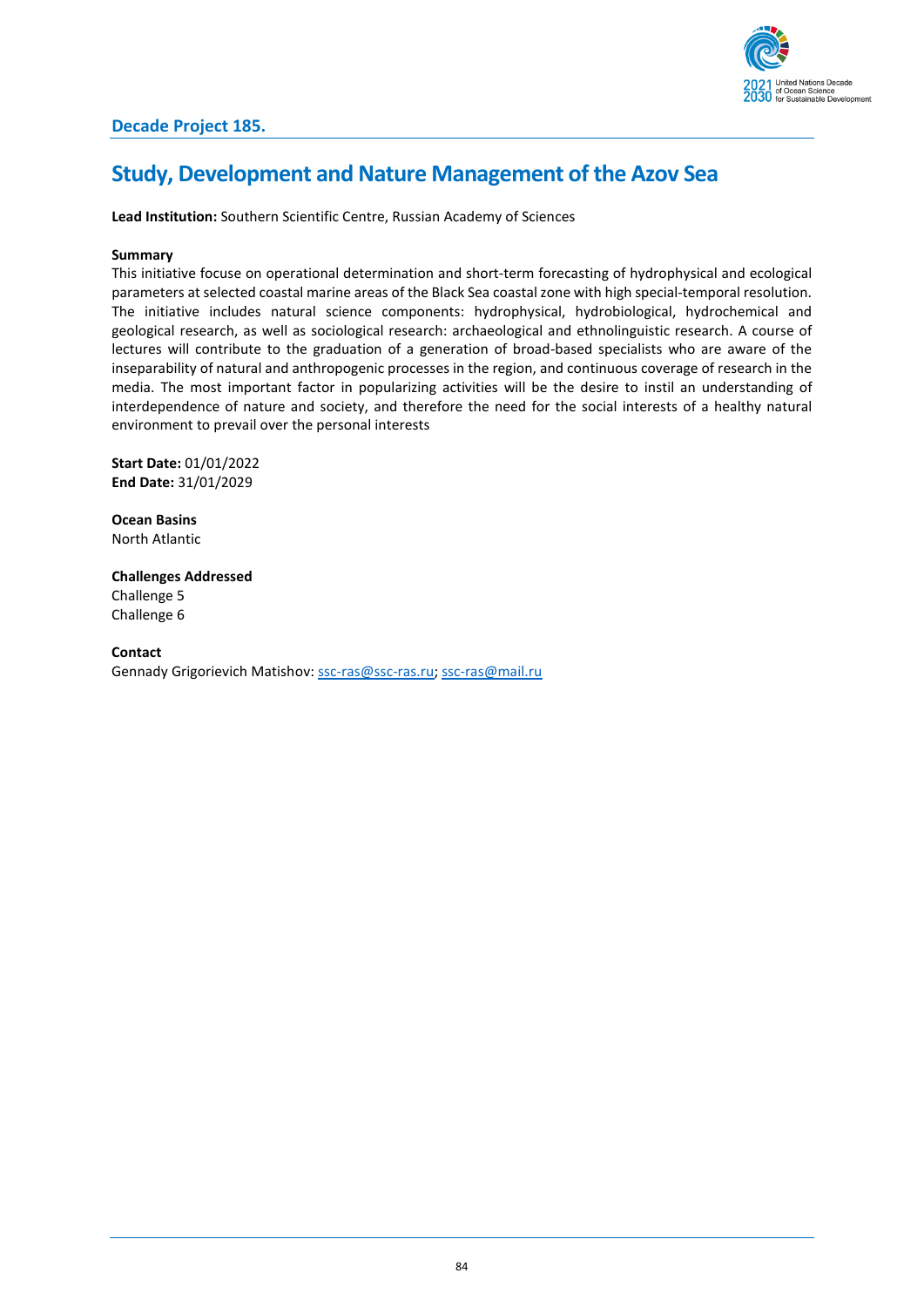

## **Coastal Monitoring of Wetland Biodiversity and its Habitats**

**Lead Institution:** BhuDevi Consultancy Services LLP

### **Summary**

The intertidal salt marsh with vibrant seagrass ecosystem act as a storehouse of global carbon and a highly dynamic nurturing ground. We undertake this investigation to monitor the health of the intertidal seagrass patch in a tidal marsh and other coastal habitats to assess its potential for any microbiota that can function as disease outbreak potential in the surrounding ecosystem. Associated factors such as environmental education and awareness among different communities would be initiated and implemented to support UN Agenda 2030 achievements.

**Start Date:** 07/02/2022 **End Date:** 06/02/2026

**Ocean Basins** Indian

### **Challenges Addressed**

Challenge 1 Challenge 2 Challenge 3 Challenge 4 Challenge 5

### **Contact**

Parth Arora: [earthlabmates@gmail.com](mailto:earthlabmates@gmail.com)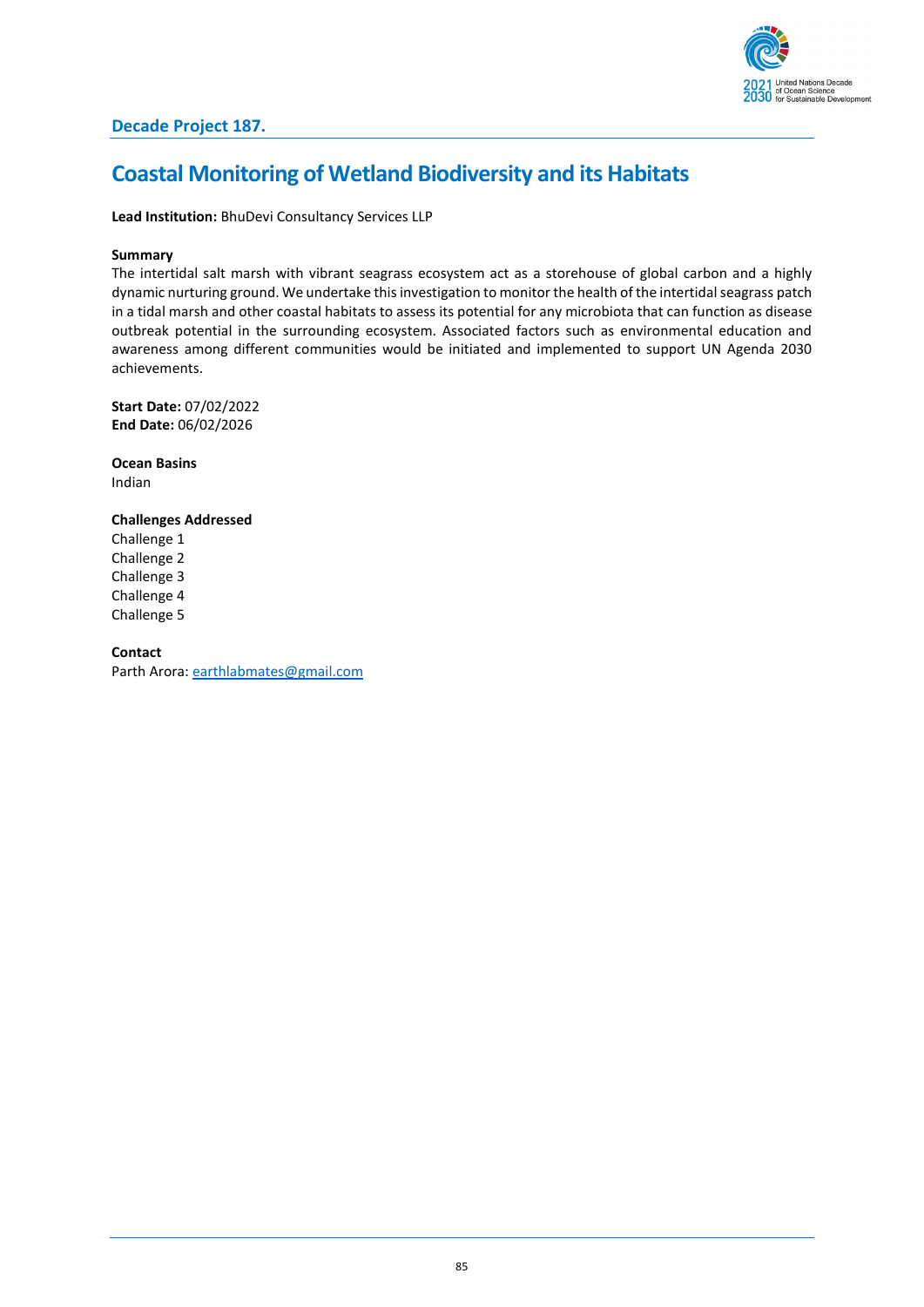

# **Tsunami Potential Coastal Area of Indonesia, Mountain Anak Krakatau, Banten, Sunda Strait, Indonesia**

**Lead Institution:** Agency of Meteorology, Climatology, and Geophysics

### **Summary**

Historically, the Sunda Strait has experienced tsunamis due to volcanic eruptions, earthquake tectonics and underwater landslides which have the potential for future recurrences. The most recent event was the Sunda Strait Tsunami on 22 December 2018. Although there have been several writings on Mount Anak Krakatau (GAK), the results are not satisfactory. Therefore, this study proposes that tsunami modeling be carried out based on bathymetric survey data so that the source and impact of the tsunami due to the 2018 GAK can be reconstructed and inform mitigation efforts in the Banten and Lampung areas in the future.

**Start Date:** 01/03/2021 **End Date:** 30/11/2021

**Ocean Basins** Indian

**Challenges Addressed** Challenge 6

**Contact** Sugeng Pribadi: [sugengpribadimsc@gmail.com](mailto:sugengpribadimsc@gmail.com)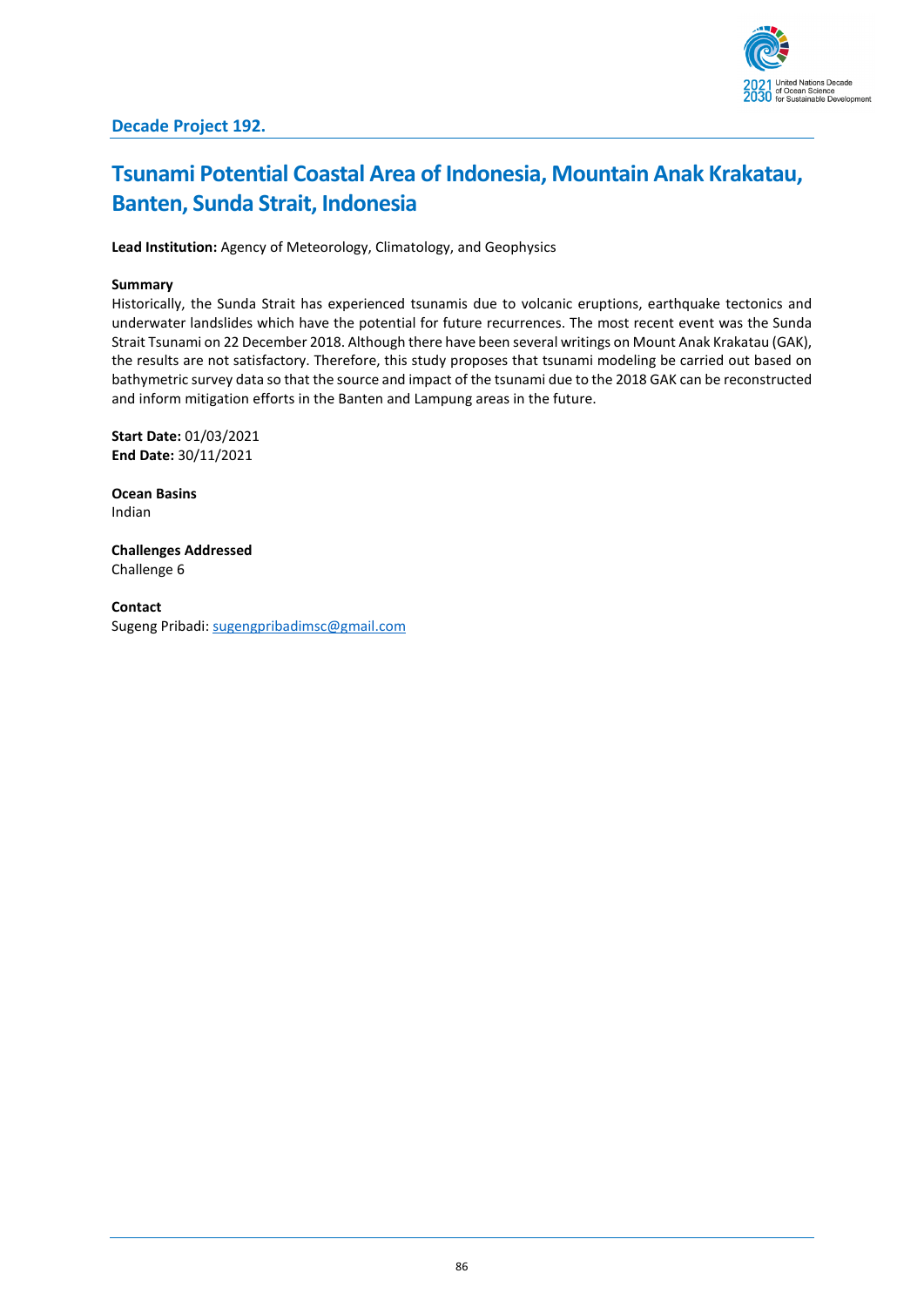

# **Urchinomics: Global Kelp Forest Restoration Sea Urchin Ranching Alliance**

**Lead Institution:** Urchinomics

### **Summary**

Climate change and overfishing of predatory species from the world's oceans have allowed sea urchins to explode in population and overgraze kelp forests, turning once highly productive ecosystems into desert-like barrens. Without intervention, urchins will occupy the space where kelp forests stood and keep them barren for decades or even centuries. Urchinomics is a for-profit, self-sustaining solution to ignite an ecosystem restoration effort. In partnership with divers and scientists, Urchinomics helps restore kelp forests by removing overgrazing urchins from urchin barrens, ranching them in proprietary aquaculture systems, and converting them into premium seafood to sell to consumers globally.

#### **Start Date:** 01/01/2021 **End Date:** NA

### **Ocean Basins**

North Pacific South Pacific North Atlantic South Atlantic

### **Challenges Addressed**

Challenge 2 Challenge 3 Challenge 5 Challenge 10

### **Contact**

Harry Rappaport[: hr@urchinomics.com](mailto:hr@urchinomics.com)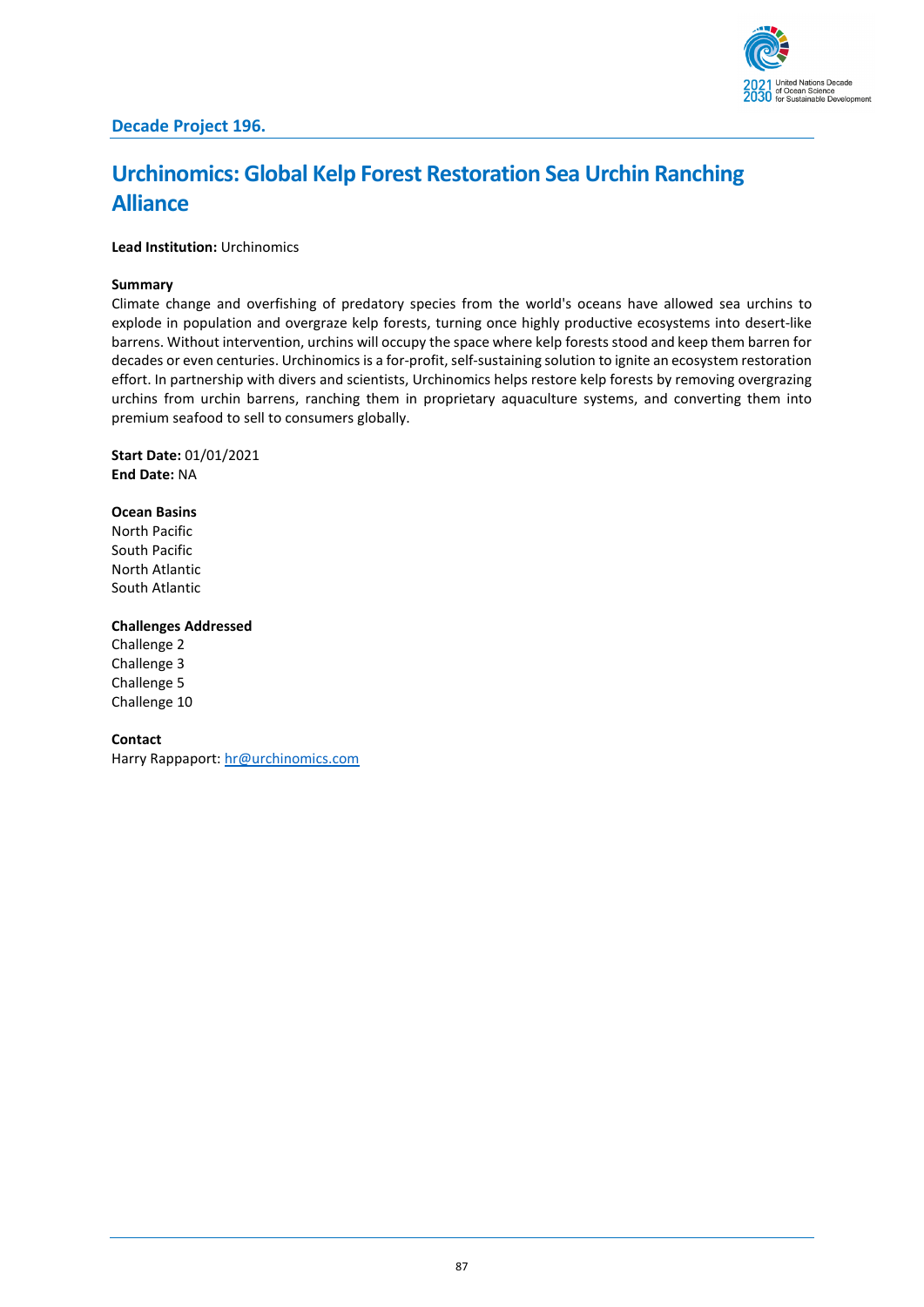

## **Implementing the Small-scale Fisheries Guidelines in Costa Rica and Honduras**

**Lead Institution:** CoopeSoliDar R.L

### **Summary**

Strengthening collective and individual capacity of small-scale fisheries organizations in both Pacific and Caribbean coasts of Costa Rica for the implementation of the SSF guidelines including the necessary areas related to tenure rights, access to responsible fishing, generation of knowledge, gender approach and adaptation to climate change within others to share the experience for the International year of Small Scale Fisheries 2023.

**Start Date:** 01/02/2021 **End Date:** 01/02/2024

**Ocean Basins** North Pacific

### **Challenges Addressed**

Challenge 3 Challenge 4 Challenge 5 Challenge 7 Challenge 8 Challenge 9 Challenge 10

### **Contact**

Vivienne Solis Rivera[: vsolis@coopesolidar.org](mailto:vsolis@coopesolidar.org)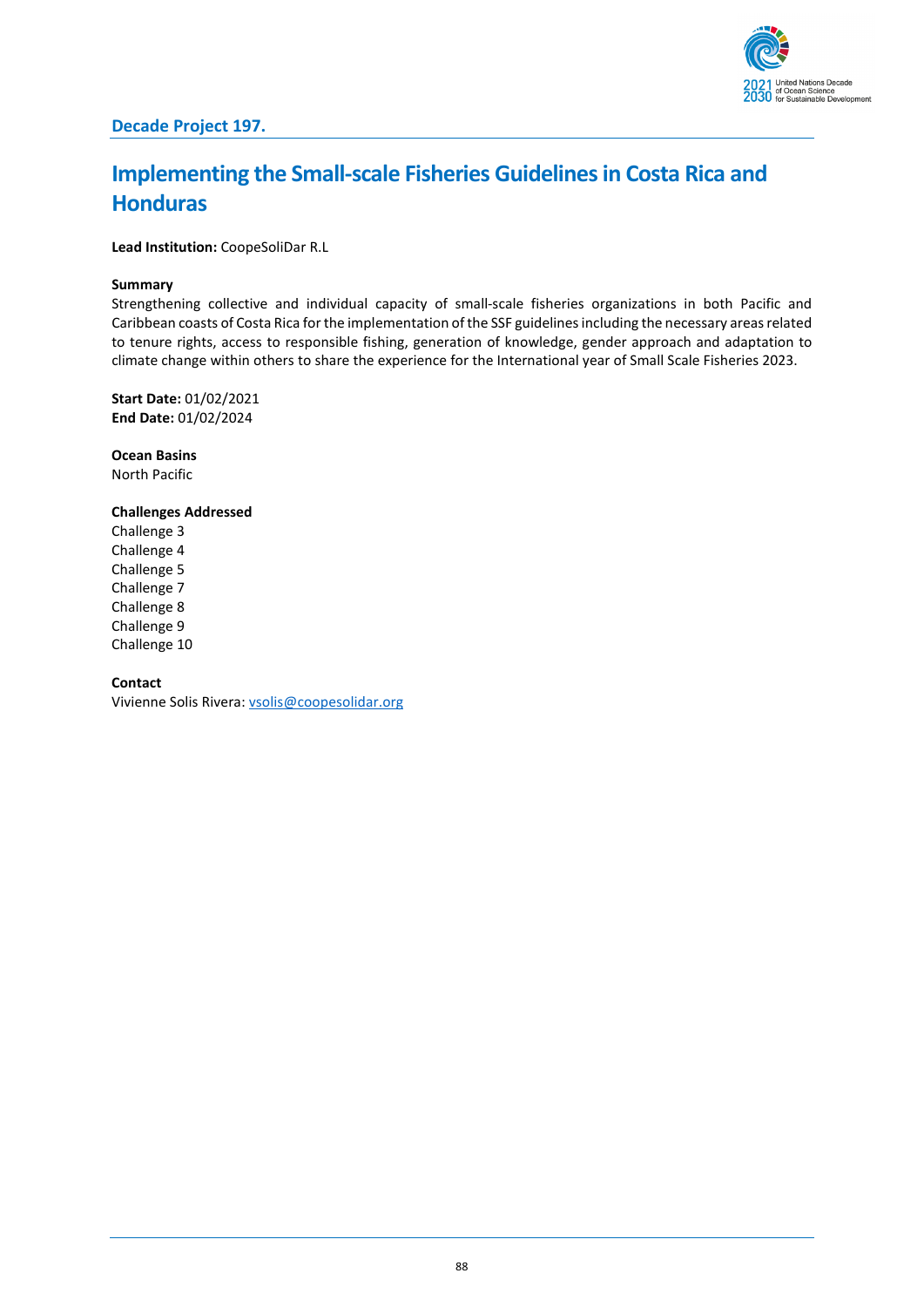

### **Decade Project 203.**

### **Atlas Aquatica**

**Lead Institution:** Scripps Institution of Oceanography, University of California San Diego

### **Summary**

Atlas Aquatica, backed by a coalition of dive industry professionals, local communities, researchers, decisionmakers, and communicators, is committed to building organizational capacity within the diving sector and supporting their voices in international dialogues for sustainability. By mapping and surveying the worldwide distribution of diving sites and diving operators (i.e., diving centers), Atlas Aquatica aims to calculate the annual global economic value of the diving industry to marine tourism.

Atlas Aquatica will 1) establish a multidisciplinary collaboration network to co-design strategies for the global diving community to contribute to achieving the Sustainable Development Goals, and 2) describe the diving industry's impact to the surrounding ecosystem and society.

**Start Date:** 01/01/2021 **End Date:** 30/12/2023

### **Ocean Basins**

Indian North Pacific South Pacific North Atlantic South Atlantic Arctic Antarctic

### **Challenges Addressed**

Challenge 2 Challenge 4 Challenge 9 Challenge 10

#### **Contact**

Octavio Aburto[: maburto@ucsd.edu](mailto:maburto@ucsd.edu)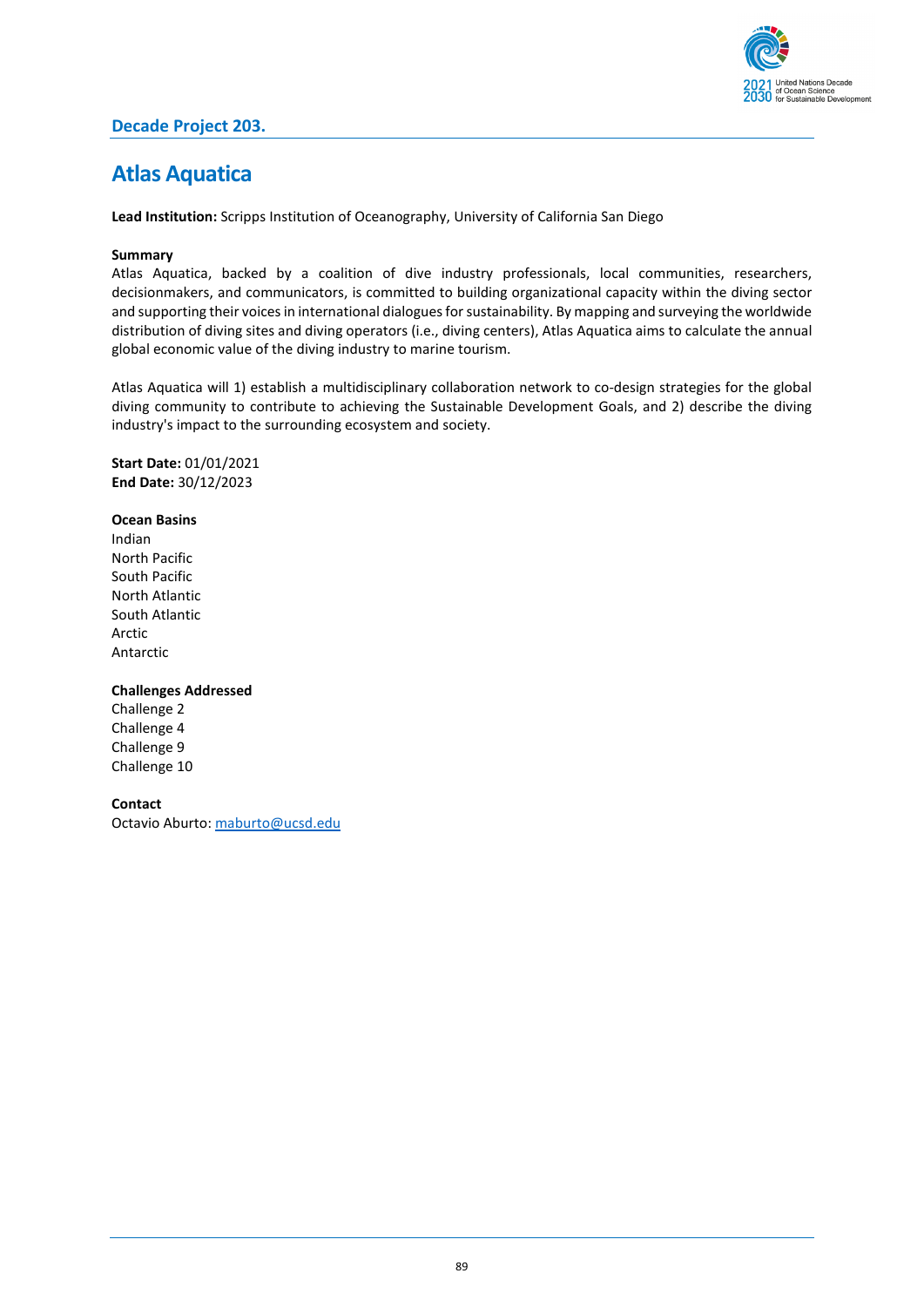

### **Tara International Polar Station (TIPS)**

**Lead Institution:** Tara Ocean Foundation (FTO)

### **Summary**

With the ongoing melting of the Arctic ice pack, there is an urgent need for action. The Tara Ocean Foundation - first foundation in France dedicated to the Ocean to be recognized of public utility - will return to the North Pole with a new concept of a floating polar station to pursue long-term scientific research and monitoring in the Central Arctic Ocean. Similar to the International Space Station (ISS), the Tara International Polar Station (TIPS) will become an inhabited station with the aim of conducting drift expeditions starting from 2023 to study and highlight the effects and consequences of climate change on this specific Arctic region and on the global ocean.

**Start Date:** 30/11/2017 **End Date:** 30/06/2025

**Ocean Basins** Arctic

### **Challenges Addressed**

Challenge 2 Challenge 3 Challenge 4 Challenge 5 Challenge 6 Challenge 7 Challenge 8 Challenge 9 Challenge 10

### **Contact**

Romain Troublé, Director General: [romain@fondationtaraocean.org;](mailto:romain@fondationtaraocean.org) [romy@fondationtaraocean.org](mailto:romy@fondationtaraocean.org)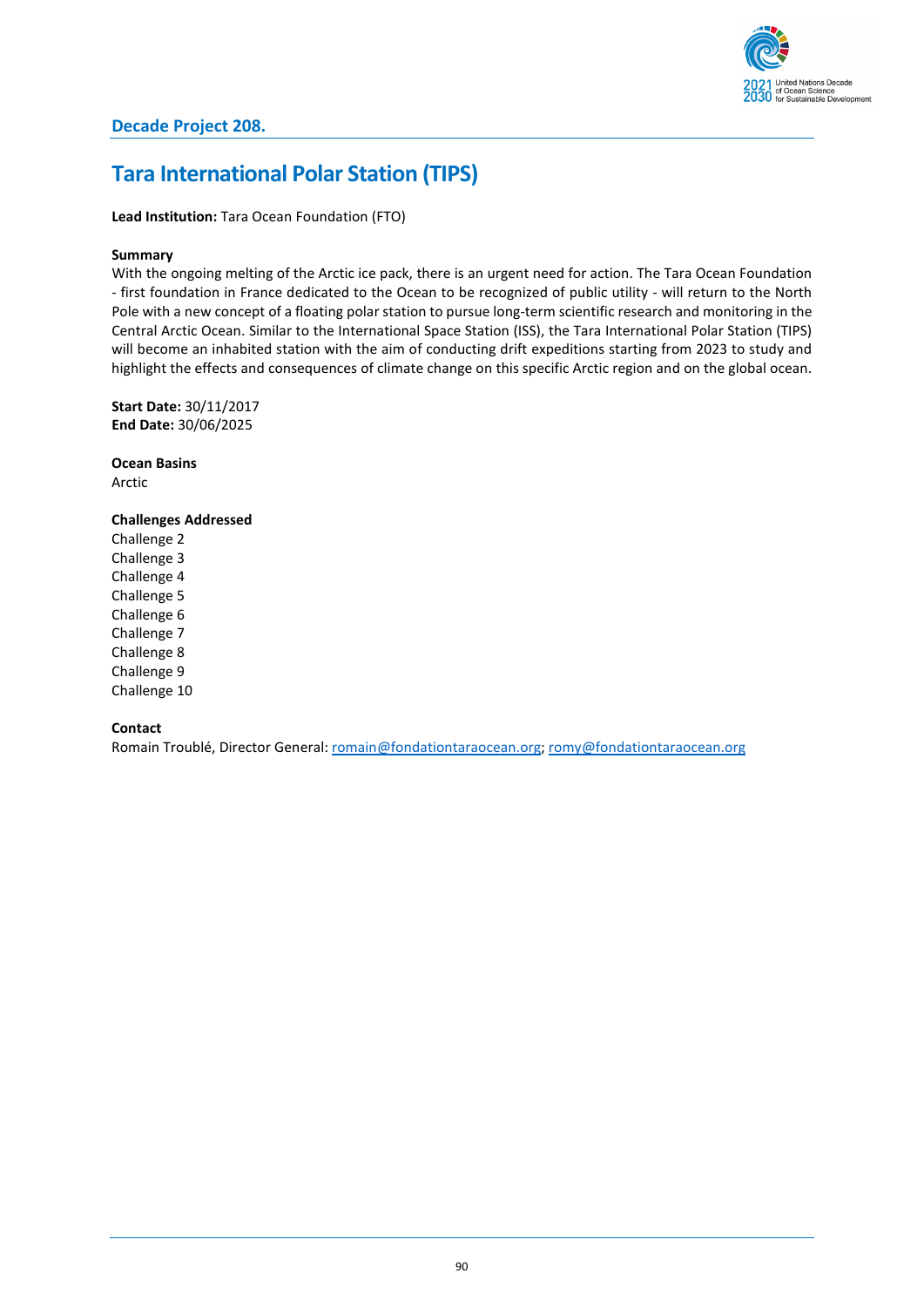

### **Mission Ocean Microbiomes (Tara Microbiomes)**

**Lead Institution:** Tara Ocean Foundation (FTO)

### **Summary**

The Mission Ocean Microbiomes is a five-year research and outreach initiative led by the Tara Ocean Foundation (FTO) on the microbiome, its services, and the impacts of climate change and the plastisphere based on the legacy of the Tara Oceans expedition (2009-2013). It will be carried out through: The Mission Microbiomes expedition (2020-2022) in the South Atlantic with the H2020 European project AtlantECO and its 35 scientific partners, and in Chili, with the Mission CO2 Chile project co-led by the FTO and the Chilean government. (Stage 1) The scientific research conducted after the Mission (2022-2025) with the partner laboratories (Stage 2) Transversal advocacy and capacity building activities.

**Start Date:** 12/12/2020 **End Date:** 12/12/2025

**Ocean Basins** South Pacific South Atlantic Antarctic

### **Challenges Addressed**

Challenge 1 Challenge 2 Challenge 3 Challenge 4 Challenge 5 Challenge 7 Challenge 9 Challenge 10

**Contact**

Romain Troublé, Director General: [romain@fondationtaraocean.org;](mailto:romain@fondationtaraocean.org) [romy@fondationtaraocean.org](mailto:romy@fondationtaraocean.org)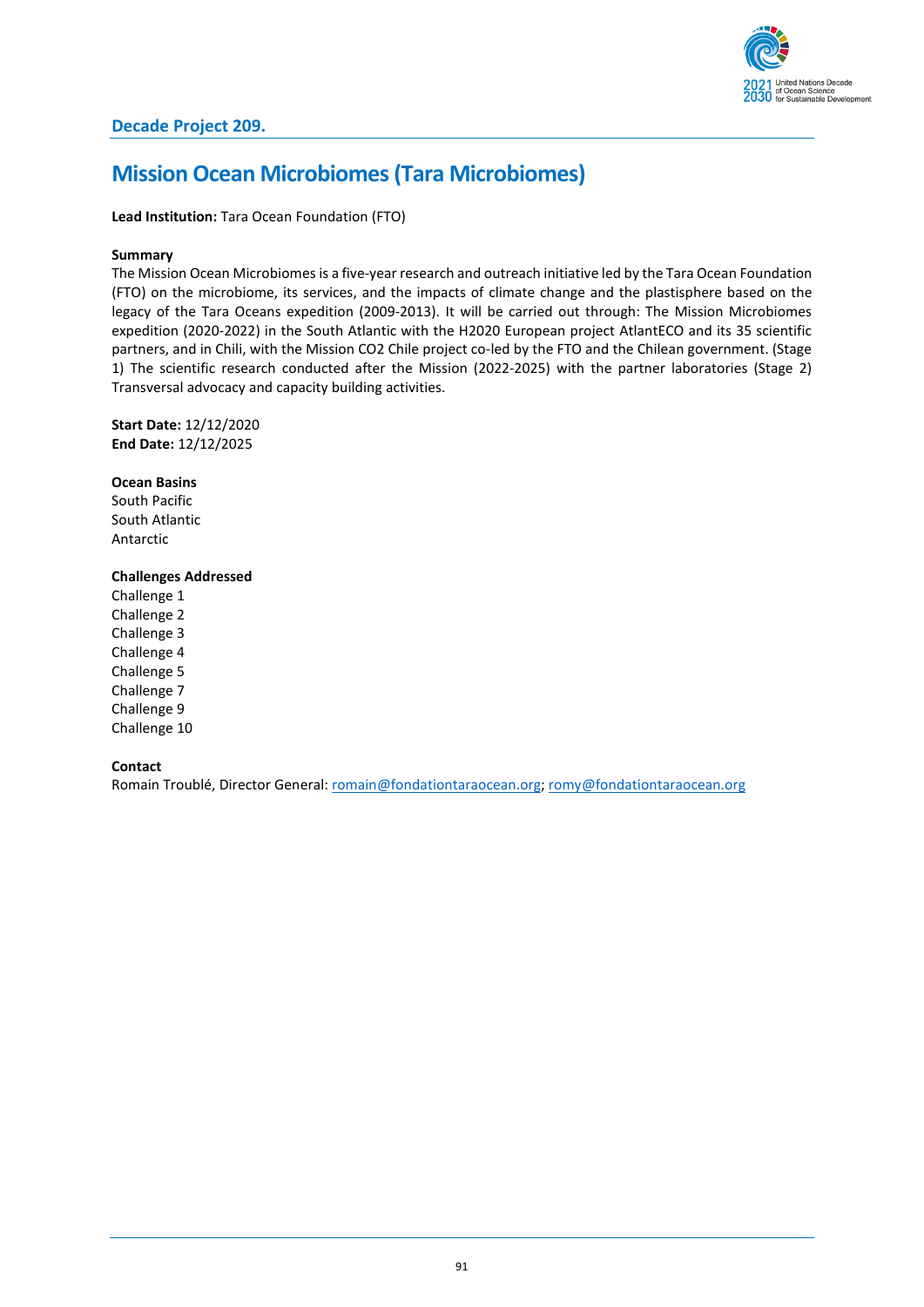

## **African Youths Sustainable Ocean Campaign (AYSOC)**

**Lead Institution:** Federal University of Technology Owerri

### **Summary**

The African Youths Sustainable Ocean Campaign (AYSOC) is a multi-country initiative with the core mandate to mentor and raise the consciousness of African youths especially those in the Gulf of Guinea region on ocean literacy and the need for sustainable ocean economy development in relation to the Sustainable Development Goals through a participatory and inclusive process. This initiative will also highlight the impact of climate change on the ocean and livelihood of those living in the coastal regions such as the oil-rich Niger Delta and Cabinda in Angola. It will also establish ocean literacy and marine litter clean up clubs in secondary schools across the region.

**Start Date:** 08/06/2021 **End Date:** 01/01/2030

**Ocean Basins** Indian North Atlantic South Atlantic

### **Challenges Addressed**

Challenge 2 Challenge 3 Challenge 4 Challenge 5 Challenge 10

### **Contact**

Emenyonu Martin Uchenna: [cuemart@yahoo.com](mailto:cuemart@yahoo.com)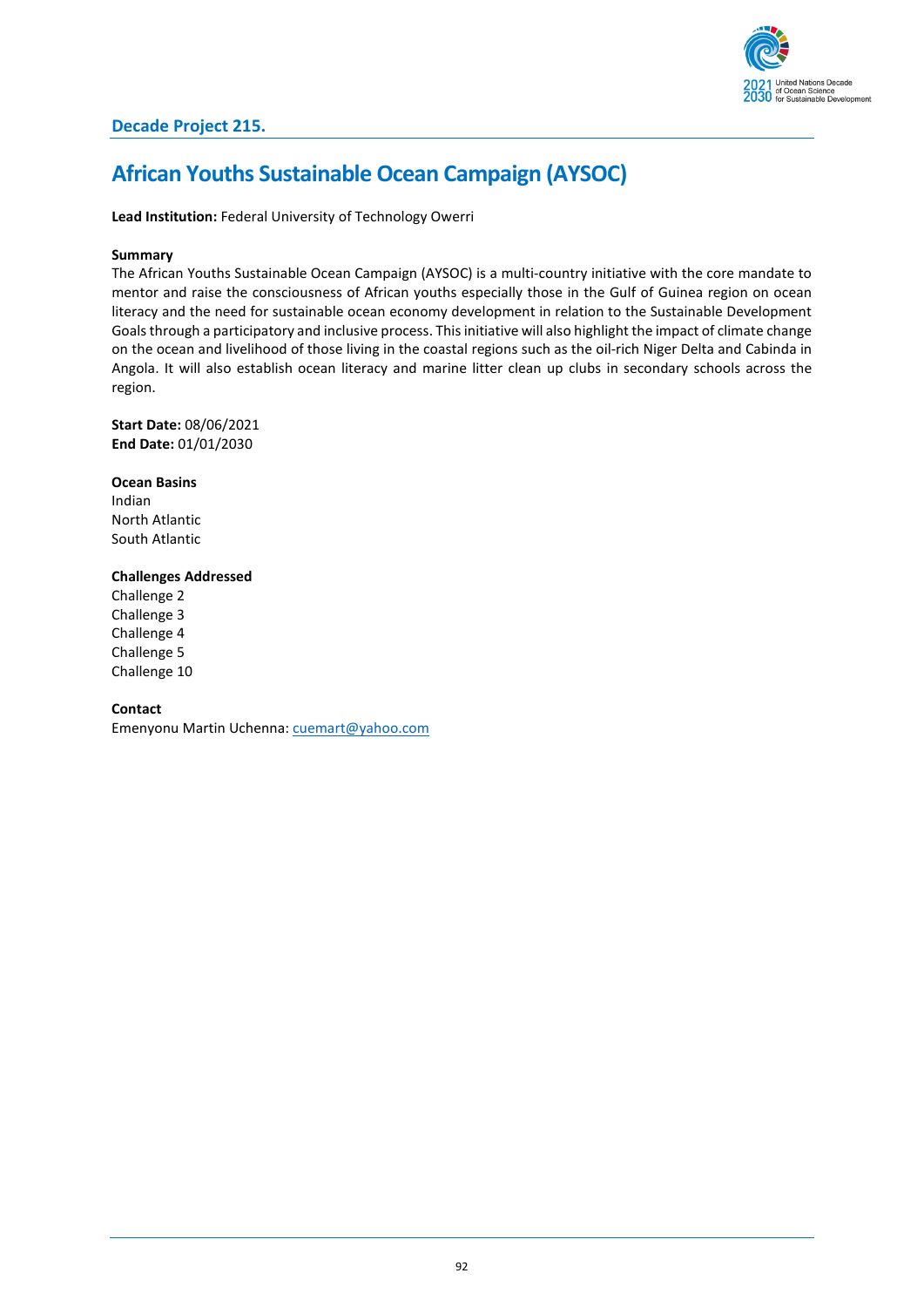



## **Circulatory Aquaculture and Water Improvement Education for Blue Economy**

**Lead Institution:** Aquatic Marine Environmental Education Program, Tokyo University of Marine Science and Technology

### **Summary**

As the world population grows, the importance of the aquaculture industry is increasing, but the expansion of the aquaculture industry causes marine pollution due to organic pollution, and there are concerns from the perspective of sustainability. Therefore, this effort focuses on an organic pollution reduction technology that converts food residues and cultured excrement into feed by BUIK bacteria (a bacterial flora consisting of 50 species) and Fe2+ Supply system. This project promotes: 1) development and worldwide dissemination of BUIK circulation aquaculture system and iron ion purification system and 2) sustainability evaluation method. 3) On top of this, we will develop and implement an interactive Ocean Literacy Education Program that utilizes ICT, where industry and consumers learn from each other and foster relationship value. 4) Finally, we will establish and widely spread all over the world the evaluation methodology in terms of sustainability production, consumption relationship and in closed shallow waters.

**Start Date:** 01/04/2021 **End Date:** 31/03/2031

### **Ocean Basins**

Indian North Pacific South Pacific North Atlantic South Atlantic

### **Challenges Addressed**

Challenge 1 Challenge 2 Challenge 3 Challenge 4 Challenge 5 Challenge 6 Challenge 7 Challenge 8 Challenge 9 Challenge 10

**Contact**

Dr. Sasaki, Tsuyoshi[: t-sasaki@kaiyodai.ac.jp](mailto:t-sasaki@kaiyodai.ac.jp)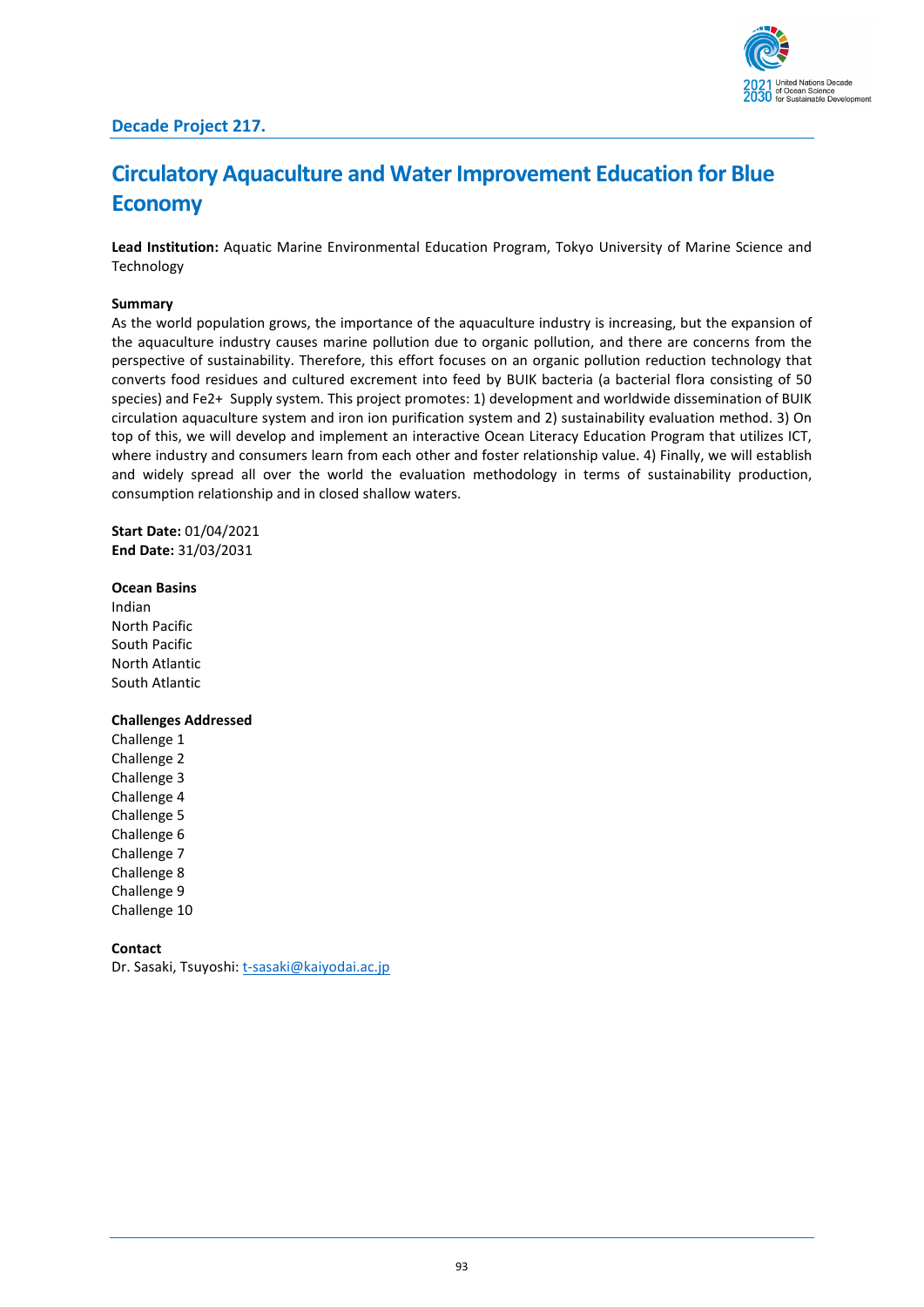## **Unifying Approaches to Marine Connectivity for improved Resource Management for the Seas(SEA-UNICORN)**

**Lead Institution:** CNRS, UMR 9190 "Center for MARine Biodiversity, Exploitation & Conservation" (MARBEC)

### **Summary**

Planning sustainable strategies for development requires to understand the distribution of marine biodiversity and how its variations impact ecosystem functioning and the evolution of species. Functional Connectivity characterizes the migratory flows of organisms in the landscape. As such, it determines the ecological and evolutionary interdependency of populations, and ultimately the fate of species and ecosystems. Gathering effective knowledge on Marine Functional Connectivity (MFC) can therefore improve predictions of environmental change impacts and help refine management and conservation strategies for the Seas. To this aim, we formed a worldwide consortium, already gathering >150 scientists and stakeholders from 33 countries. In the coming years, its members will share their complementary skills and expertise, in order to advance concepts and methods in the emerging field of MFC research and promote awareness about the central role of MFC knowledge for preserving marine biodiversity and ecosystem services.

**Start Date:** 22/09/2020 **End Date:** 21/09/2024

### **Ocean Basins**

Indian North Pacific South Pacific North Atlantic South Atlantic Arctic Antarctic

### **Challenges Addressed**

Challenge 2 Challenge 3 Challenge 4 Challenge 5 Challenge 9 Challenge 10

**Contact**

Dr Audrey Darnaude[: audrey.darnaude@cnrs.fr](mailto:audrey.darnaude@cnrs.fr)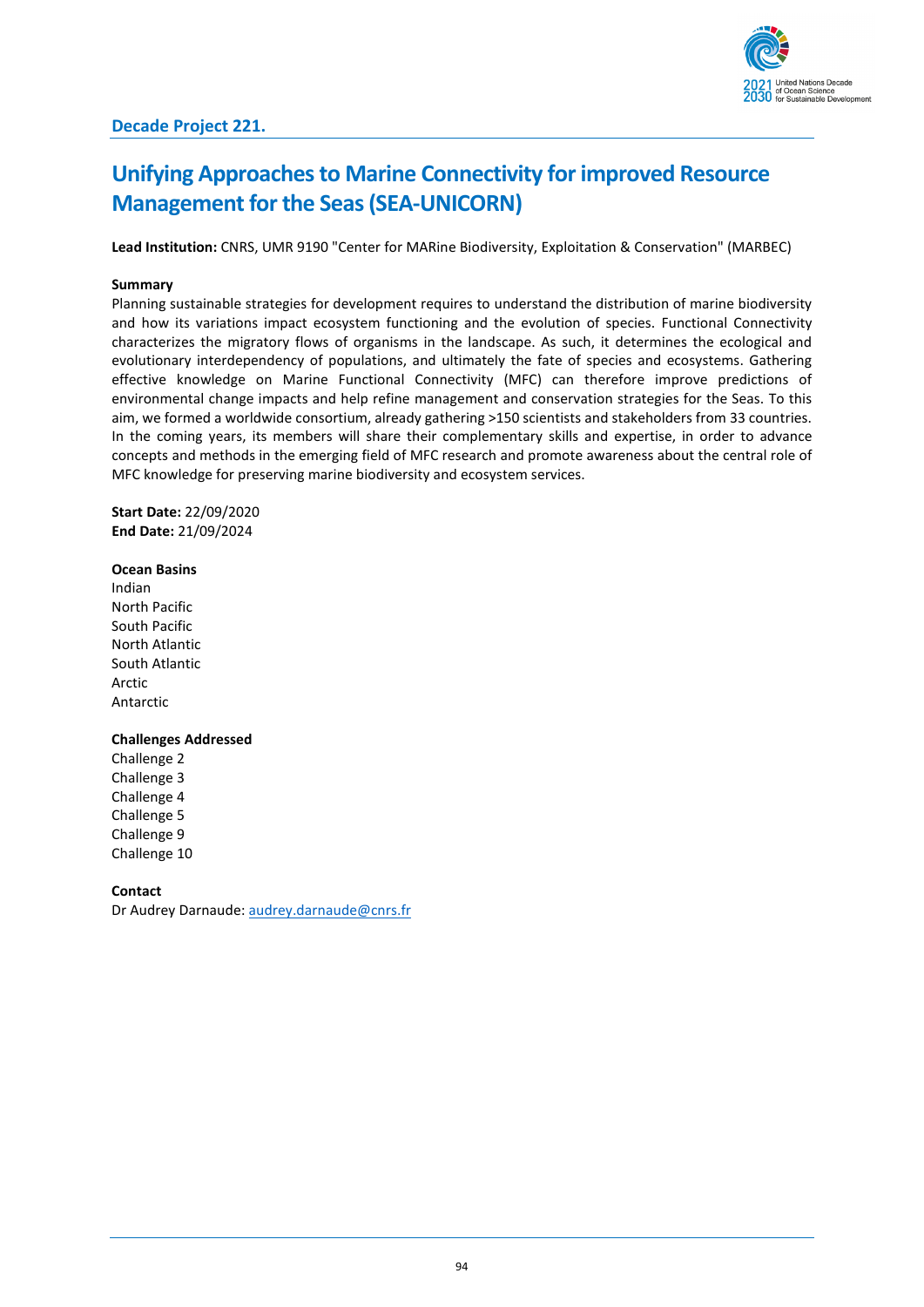

### *Decade Contributions*

### **Decade Contribution 500.**

### **Ocean Literacy Toolkit for Governments**

**Lead Institution:** AXA XL

### **Summary**

The Toolkit will be launched in late 2021 alongside engagement with countries that will commit to using the Toolkit. This engagement will continue into 2022 and beyond with the aim of continuing to support countries, policymakers, and educators on how to develop ocean literacy in the classroom and implement it as part of formal education curricula. It will also be paired with AXA XL and Encounter Edu's development of additional free, publicly available teaching resources for AXA Ocean Education, including toolkits for localizing education resources to practically implement ocean literacy in the classroom.

**Start Date:** 11/16/2020 **End Date:** 12/31/2022

**Contact** Chip Cunliffe: [chip.cunliffe@axaxl.com](mailto:chip.cunliffe@axaxl.com)

**Decade Contribution 503.**

## **Post-doctoral call for projects Coastal livelihoods: preserving oceans to strengthen coastal resilience**

**Lead Institution:** AXA Research Fund

#### **Summary**

The AXA Research Fund, the philanthropic scientific initiative of the AXA Group will provide 1M€ in total to 8 excellent scientific projects in the area of coastal livelihoods in a sponsored call for Decade Actions with IOC-UNESCO. This Call would be launched in early October 2021 as part of the Ocean Decade's Call for Decade Actions No. 02/2021. The Call will contribute to several Ocean Decade Challenges including notably Challenge 4: Sustainably Feed the Global Population; Challenge 5: Develop a Sustainable and Equitable Ocean Economy; Challenge 6: Unlock Ocean-Based Solutions to Climate Change; and Challenge 7: Increase Community Resilience to Ocean Hazards.

**Start Date:** 10/01/2021 **End Date:** 12/31/2022

**Contact** Marie Bogataj: [marie.bogataj@axa.com](mailto:marie.bogataj@axa.com)